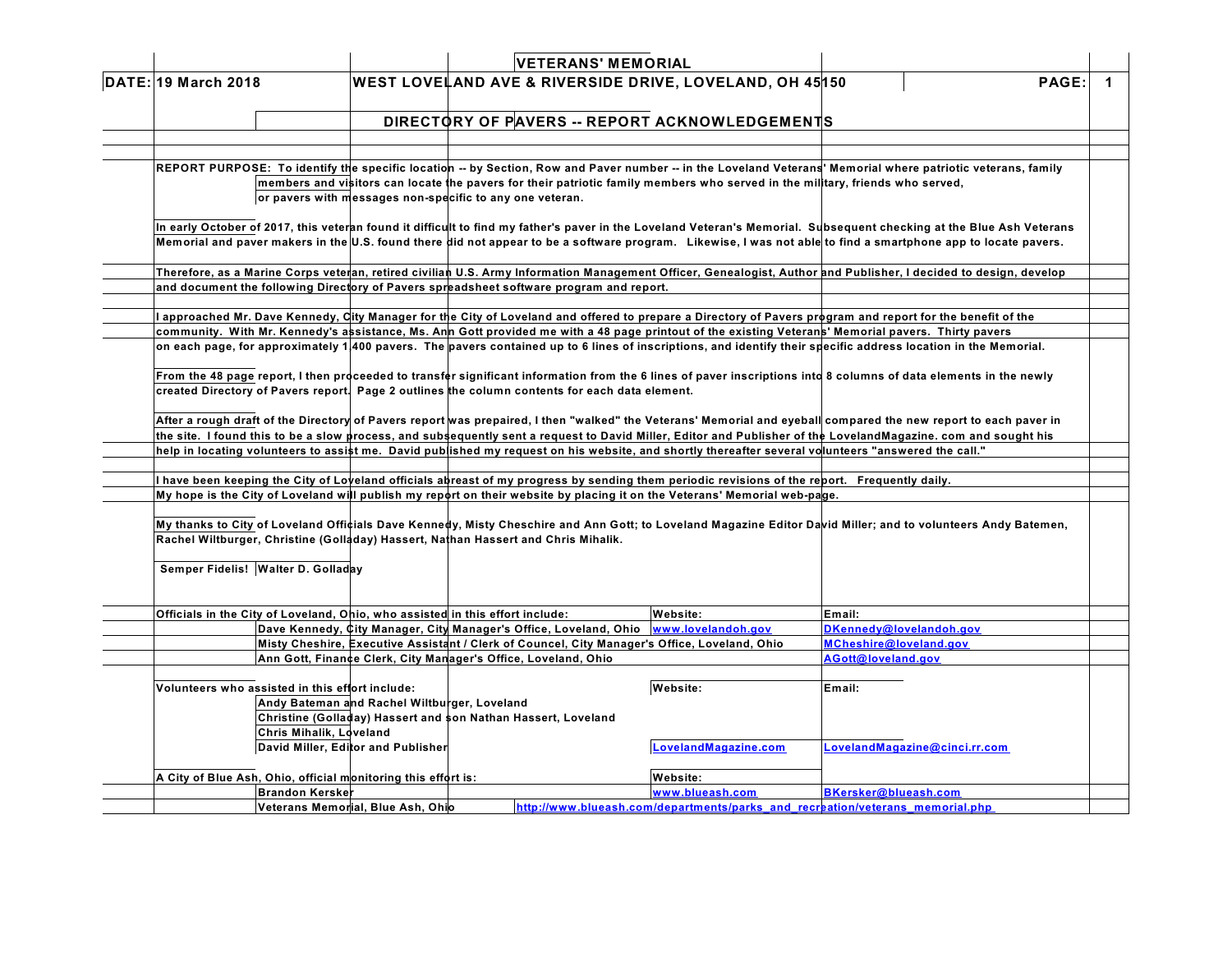### **VETERANS' MEMORIAL DATE: 19 March 2018 WEST LOVELAND AVE & RIVERSIDE DRIVE, LOVELAND, OH 45150 PAGE: 2**

# **DIRECTORY OF PAVERS – REPORT INSTRUCTIONS**

REPORT PURPOSE: To identify the specific location -- by Section, Row and Paver number -- in the Veterans' Memorial where visitors to the site can locate patriotic family members who served in the military, patriotic friends who served, or patriotic pavers with messages non-specific to one veteran.

SECTION There are presently 6 defined Sections in the Loveland Veterans' Memorial. The Sections are numbered 1 thru 6.

**ROW(s) Within each Section, one will find 6 Rows, lettered A thru F.**

**PAVER NUMBERy the "Home #1" pavers are numbered, the veteran pavers are not. To find your Paver, one must begin counting from "Home paver #1, in your Section and Row.**

**FIRST NAME, MIDDLE NAME, SURNAME AND SUFFIX - Self explanatory.**

MILITARY SERVICES, OR ALL SERVICES - Some veterans served in more than 1 military service, in a Reserve unit, or in a National Guard unit. For example, US Army, US Army Air Corps, US Army Air Force, US Navy, US Marine Corps, US Air Force, US Coast Guard, US National Guard, etc.

MILITARY RANK; HIGHEST RANK HELD - Many veterans have held several ranks as they moved up through the chain of command.

While a Paver may show a lower rank, the veteran is welcome to identify a higher rank to be listed in this report.

Where rank is unknown, but a military occupational speciality is known, it is listed, e.g. Seabees, Medical Tech, Marine Raider, etc.

Where HIGHEST RANK field is vacant, veterans and family members are encouraged to submit the missing military rank.

YEARS SERVED; MILITARY SERVICE ONLY - Many veterans have served many years in the service to our county.

**In addition, the veteran may have broken years of service, seperated by a semi-colan.**

Where YEARS SERVED field is vacant, veterans and family members are encouraged to submit the missing years served while in the military.

MILITARY CONFLICT(S); LOCATIONS & / OR UNIT - Many veterans served in one or more Military Conflicts, e.g. Revolutionary War, War of 1812,

**Spanish-American War, World War I, World War II, Vietnam War, Persian Gulf War, etc.**

Where a veteran was Killed In Action, s/he is listed as KIA; Prisoner of War as POW; and Missing in Action as MIA.

Where veterans served in a Military Command, Corps, Division, they are shown. Brigades, Battalions, Companies and lesser units are not shown.

Where veterans were involved in a significant battle, that event is shown, Battle of Bulge, D-Day, Normandy, etc.

**Where veterans served on United States Naval Ship, they are shown, e.g. USS IOWA, DE 686, etc.**

**Some veterans served during an era of military conflict, e.g. Cuban Missile Crisis Era, Vietnam Era, etc.**

Where MILITARY CONFLICT field is vacant, veterans and family members are encouraged to submit a reply. Samples are shown in this paragraph.

LOVE-LAND The number in this column reflects the page number this Paver is listed on the Loveland Veterans' Memorial report. **Thirty Pavers are listed per page, 48 pages in total.**

**WHAT IS NOT SHOWN IN THIS REPORT -**

Dates of Birth and death. A separate column would be need to show these dates, and very few Pavers have this information listed. Medals, ribbons and awards. A separate column would be needed to show the awards; very few Pavers have this information listed; and many **veterans would have too many awards to list in a reasonable fashion in this report.**

The DIRECTORY OF PAVERS report was designed, developed and documented in October & November 2017 by Loveland resident Walter D. Golladay, USMC, 1961-1967. **Life Member Marine, Chosin Reservoir Detachment 968, Marine Corps League, Deerfield Twp, Warren County, OH. Legionnaire, American Legion Post 256, Loveland, Clermont County, OH.**

For assistance in finding your paver, please call 513-707-1439. Please send payer report corrections and suggestions to: A Gott@lovelandoh.gov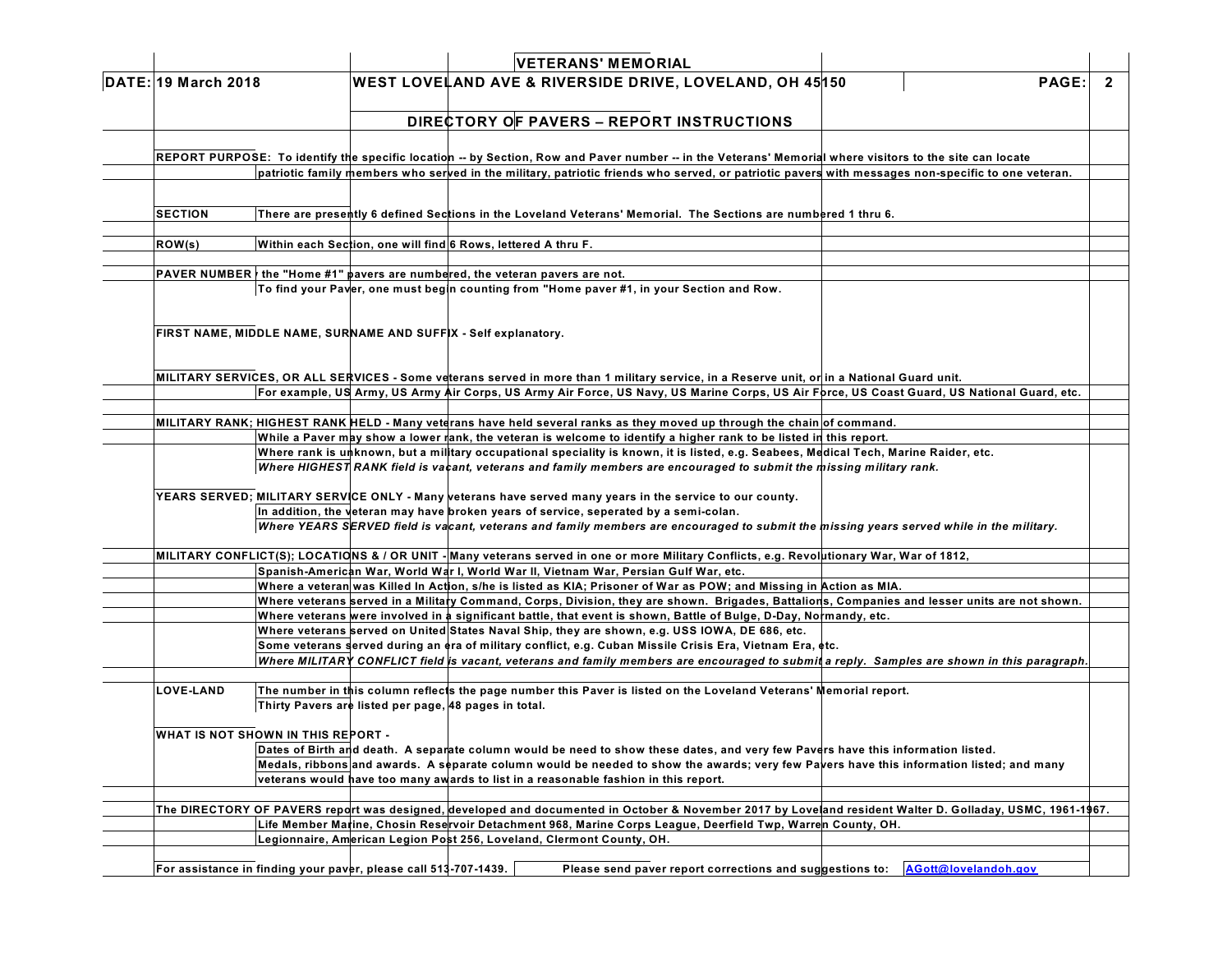|               |                            |               |                                                  |                 | <b>VETERANS' MEMORIAL</b>                                                               |                                                         |               |                                      |                 |
|---------------|----------------------------|---------------|--------------------------------------------------|-----------------|-----------------------------------------------------------------------------------------|---------------------------------------------------------|---------------|--------------------------------------|-----------------|
|               | <b>DATE: 19 March 2018</b> |               |                                                  |                 |                                                                                         | WEST LOVELAND AVE & RIVERSIDE DRIVE, LOVELAND, OH 45150 |               | PAGE:                                | 3               |
|               |                            |               |                                                  | <b>SECTION:</b> |                                                                                         | <b>ROW: A</b>                                           |               |                                      |                 |
| <b>PAVER</b>  | <b>FIRST</b>               | <b>MIDDLE</b> |                                                  |                 | <b>MILITARY SERVICE</b>                                                                 | <b>MILITARY RANK</b>                                    | <b>YEARS</b>  | <b>MILITARY CONFLICT(S)</b>          | LOVE-           |
| <b>NUMBER</b> | <b>NAME</b>                | <b>NAME</b>   | <b>SURNAME</b>                                   | <b>SUFFIX</b>   | OR ALL SERVICES                                                                         | <b>HIGHEST RANK HELD</b>                                | <b>SERVED</b> | <b>LOCATION &amp;/OR UNIT</b>        | <b>LAND</b>     |
|               | $1 - A$                    |               |                                                  |                 |                                                                                         |                                                         |               |                                      |                 |
|               | <b>JUNIOR</b>              | М.            | <b>LEWIS</b>                                     |                 | <b>US ARMY</b>                                                                          | <b>SERGEANT</b>                                         | 1950 - 1952   | <b>KOREAN WAR</b>                    | 24              |
|               | <b>JASON</b>               |               | <b>CHISMAN</b>                                   |                 |                                                                                         |                                                         | 1943 - 1947   | <b>WORLD WAR II</b>                  | 8               |
|               | <b>MARION</b>              | н.            | <b>RANDOLPH</b>                                  |                 | <b>US NAVY</b>                                                                          |                                                         |               | <b>WORLD WAR II</b>                  | 33              |
|               | <b>DONALD</b>              | Е.            | <b>FORD</b>                                      |                 | <b>US ARMY AIR FORCE</b>                                                                |                                                         | 1942 - 1946   | <b>WORLD WAR II</b>                  | 22              |
| 6             | <b>JAMES</b>               | M             | <b>FORD</b>                                      |                 | <b>US NAVY</b>                                                                          | <b>SEABEES</b>                                          | 1970 - 1972   |                                      | 22              |
|               | <b>BELOW</b>               | PAVERS        | <b>FOLLOW</b>                                    | 90 DEGREE       | <b>LEFT</b>                                                                             | <b>TURN TO EAST</b>                                     |               |                                      |                 |
|               | <b>EDWARD</b>              | С.            | <b>PHELAN</b>                                    |                 | <b>US ARMY</b>                                                                          |                                                         | 1943 - 1946   | <b>WORLD WAR II</b>                  |                 |
| 8             | <b>MELVIN</b>              | G.            | <b>VON BARGEN</b>                                |                 | <b>US ARMY</b>                                                                          | <b>SERGEANT</b>                                         | 1942 - 1945   | <b>WORLD WAR II</b>                  | 23              |
| 9             | <b>CHRIS</b>               | R.            | <b>VON BARGEN</b>                                |                 |                                                                                         |                                                         |               | <b>WORLD WAR II &amp; KOREAN WAR</b> |                 |
| 10            | <b>IN MEMORY</b>           | OF            | <b>ALL</b>                                       |                 | <b>VETERANS</b>                                                                         | <b>MILLS FENCE COMPANY</b>                              |               |                                      | 29              |
| 11            | <b>BOBBIE</b>              |               | <b>BAKER</b>                                     |                 | <b>US ARMY</b>                                                                          | <b>MEDICAL TECH</b>                                     | 1945 - 1946   | <b>WORLD WAR II</b>                  |                 |
| 12            | <b>CHARLES</b>             |               | <b>GERBER</b>                                    |                 |                                                                                         | <b>TECH SERGEANT</b>                                    |               | <b>WORLD WAR II</b>                  | 14              |
| 13            | <b>JAMES</b>               |               | <b>EDWARDS</b>                                   |                 | <b>US ARMY</b>                                                                          |                                                         |               | WORLD WAR II - 44TH INF DIV          | $\overline{12}$ |
|               |                            |               |                                                  |                 |                                                                                         |                                                         |               |                                      |                 |
|               |                            |               |                                                  |                 | All Section / Row Veteran Names on this page were initiallly reviewed and validated by: | <b>Walter D. Golladay</b>                               |               | on Date: 2 November 2017             |                 |
|               |                            |               | A second review and validation was completed by: |                 |                                                                                         | Christine (Golladay) Hassert and Chris Mihalik          |               | on Date: 8 November 2017             |                 |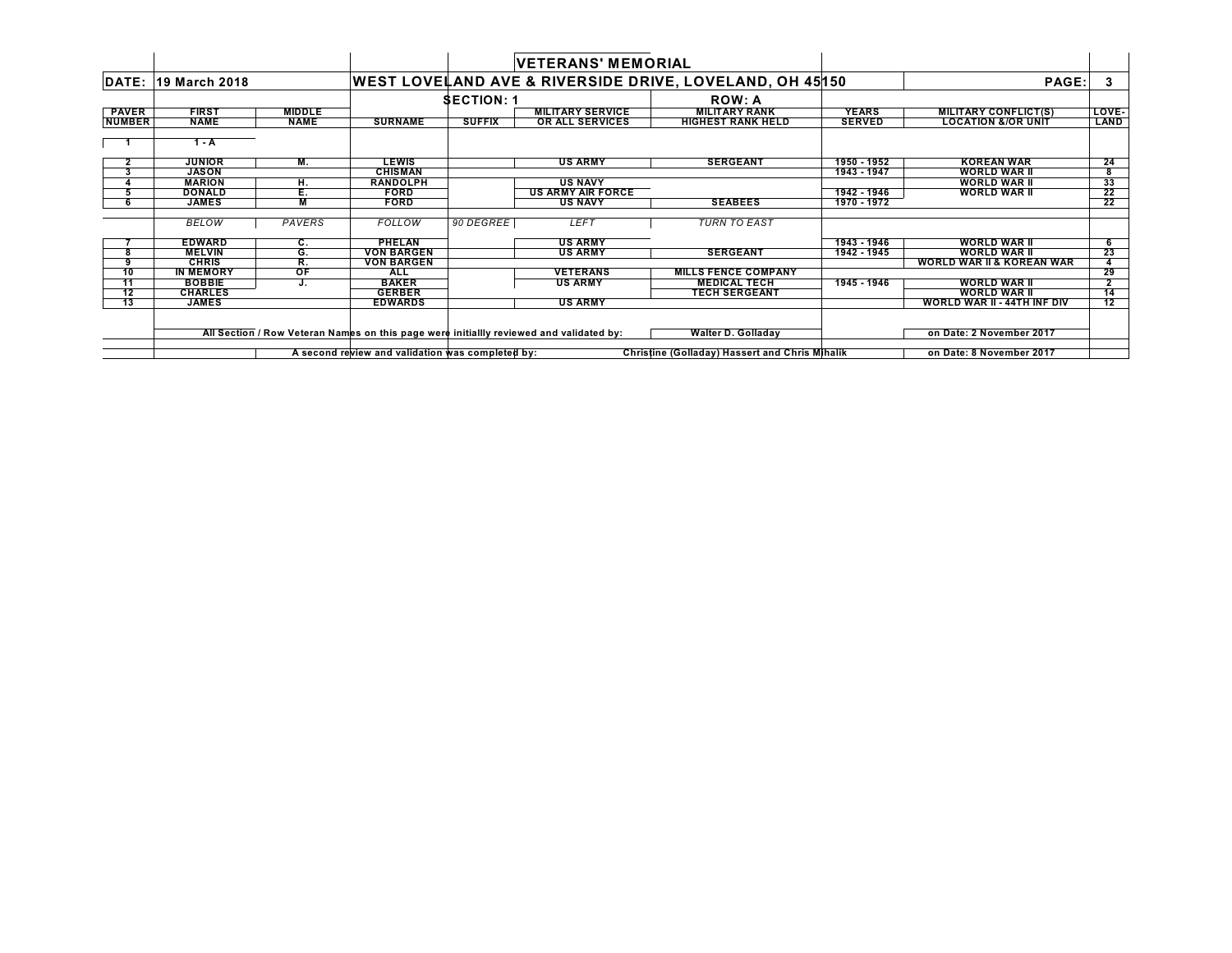|                |                 |                |                                                  | <b>VETERANS' MEMORIAL</b> |                                                                                         |                                                                    |               |                               |                 |
|----------------|-----------------|----------------|--------------------------------------------------|---------------------------|-----------------------------------------------------------------------------------------|--------------------------------------------------------------------|---------------|-------------------------------|-----------------|
| DATE:          | 19 March 2018   |                |                                                  |                           |                                                                                         | <b>WEST LOVELAND AVE &amp; RIVERSIDE DRIVE, LOVELAND, OH 45150</b> |               | PAGE:                         |                 |
|                |                 |                |                                                  | <b>SECTION:</b>           |                                                                                         | <b>ROW: B</b>                                                      |               |                               |                 |
| <b>PAVER</b>   | <b>FIRST</b>    | <b>MIDDLE</b>  |                                                  |                           | <b>MILITARY SERVICE</b>                                                                 | <b>MILITARY RANK</b>                                               | <b>YEARS</b>  | <b>MILITARY CONFLICT(S)</b>   | LOVE-           |
| <b>NUMBER</b>  | <b>NAME</b>     | <b>NAME</b>    | <b>SURNAME</b>                                   | <b>SUFFIX</b>             | <b>OR ALL SERVICES</b>                                                                  | <b>HIGHEST RANK HELD</b>                                           | <b>SERVED</b> | <b>LOCATION &amp;/OR UNIT</b> | <b>LAND</b>     |
|                | $1 - B$         |                |                                                  |                           |                                                                                         |                                                                    |               |                               |                 |
| $\overline{2}$ | <b>DARYL</b>    | W.             | <b>ANDERSON</b>                                  |                           | <b>US NAVY</b>                                                                          |                                                                    | 1979 - 1994   |                               | 2               |
| 3              | <b>STEPHEN</b>  |                | <b>ANDERSON</b>                                  |                           | <b>US NAVY</b>                                                                          |                                                                    | 1987 - 1999   |                               | $\overline{2}$  |
|                | <b>NATAL</b>    | <b>JOHN</b>    | <b>FROLIO</b>                                    |                           | <b>US NAVY</b>                                                                          |                                                                    | 1957 - 1960   |                               | $\frac{14}{27}$ |
|                | <b>BOB</b>      |                | <b>McDONOUGH</b>                                 |                           | <b>US AIR FORCE</b>                                                                     |                                                                    |               |                               |                 |
|                | <b>HARRY</b>    |                | <b>McDONOUGH</b>                                 |                           | <b>US ARMY</b>                                                                          |                                                                    |               |                               | $\frac{27}{27}$ |
|                | <b>JIM</b>      |                | <b>McDONOUGH</b>                                 |                           | <b>US ARMY</b>                                                                          |                                                                    | 1953 - 1955   |                               |                 |
| 8              | D.              | <b>CHARLES</b> | <b>NICOLAY</b>                                   |                           | <b>US ARMY AIR FORCE</b>                                                                |                                                                    | 1942 - 1945   | <b>WORLD WAR II</b>           | 30              |
|                | <b>BELOW</b>    | PAVERS         | <b>FOLLOW</b>                                    | 90 DEGREE                 | <b>LEFT</b>                                                                             | <b>TURN TO EAST</b>                                                |               |                               |                 |
| 9              | <b>JOHN</b>     |                | <b>WATKINS</b>                                   |                           | <b>US ARMY</b>                                                                          |                                                                    | 1968 - 1972   | <b>KOREA</b>                  | 46              |
| 10             | <b>JERRY</b>    |                | <b>WATKINS</b>                                   |                           | <b>US MARINE CORPS</b>                                                                  |                                                                    | 1964 - 1968   | <b>VIETNAM WAR</b>            | 46              |
| 11             | <b>GERALD</b>   |                | <b>THALREIMER</b>                                |                           | <b>US ARMY</b>                                                                          | <b>STAFF SERGEANT</b>                                              | 1953 - 1955   | <b>KOREAN WAR</b>             | 43              |
| 12             | <b>JOHN</b>     |                | <b>HAMBRICK</b>                                  |                           | <b>US ARMY</b>                                                                          |                                                                    | 1951 - 1953   | <b>KOREAN WAR</b>             | 16              |
| 13             | <b>STEVE</b>    |                | HILL                                             |                           |                                                                                         | <b>PRIVATE 1ST CLASS</b>                                           |               | <b>WORLD WAR II</b>           | 18              |
| 14             | <b>IN HONOR</b> | OF             | <b>ALL VETERANS</b>                              | <b>FROM</b>               | <b>AL AND MARY</b>                                                                      | <b>BONHAUS</b>                                                     |               |                               |                 |
| 15             | <b>RENE</b>     | E.             | <b>JANSSENS</b>                                  |                           | <b>US NAVY</b>                                                                          |                                                                    | 1944 - 1946   | <b>WORLD WAR II</b>           | 21              |
|                |                 |                |                                                  |                           | All Section / Row Veteran Names on this page were initiallly reviewed and validated by: | Walter D. Golladay                                                 |               | on Date: 2 November 2017      |                 |
|                |                 |                | A second review and validation was completed by: |                           |                                                                                         | <b>Christine (Golladay) Hassert and Chris Mihalik</b>              |               | on Date: 8 November 2017      |                 |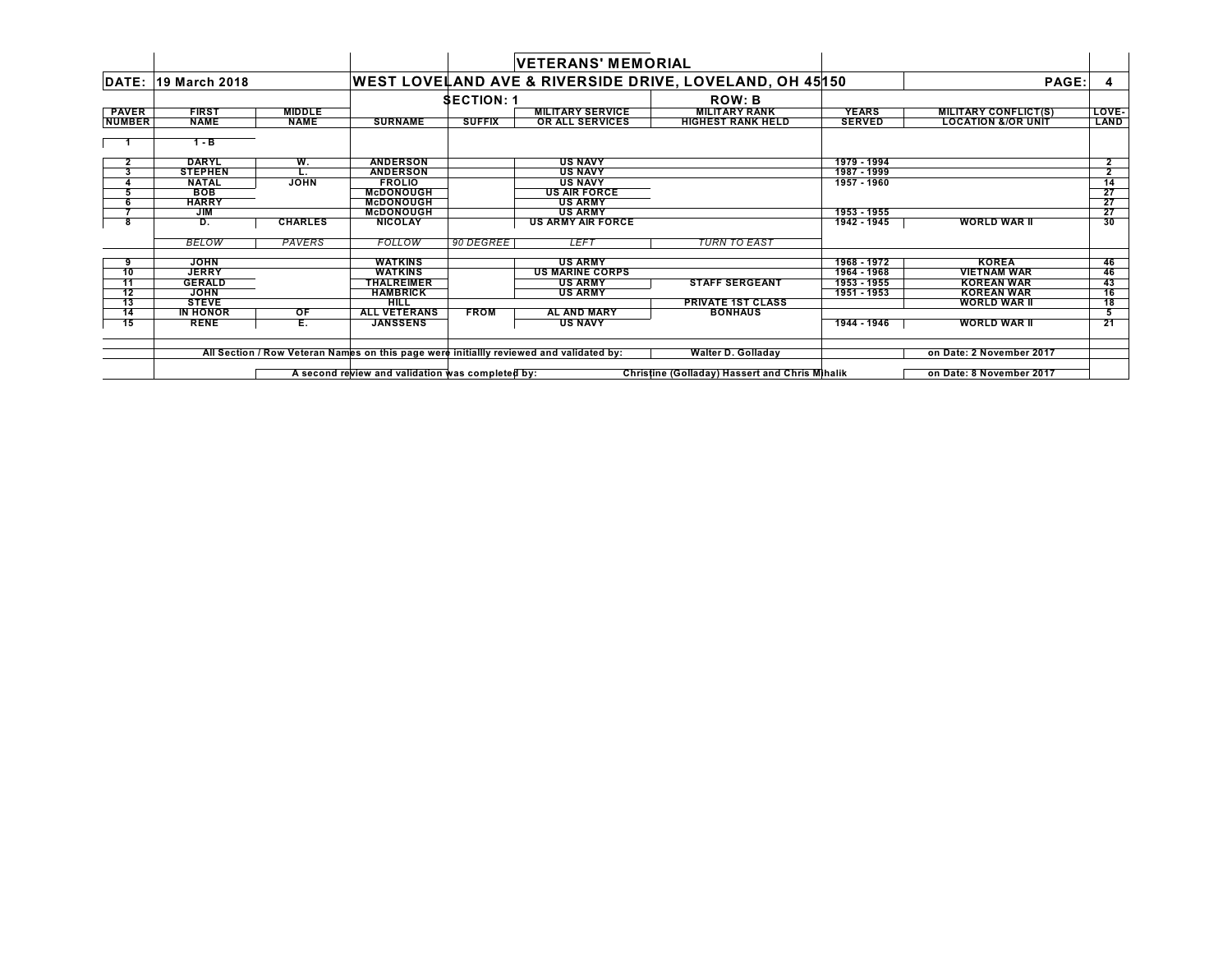|               |                            |               |                                                  |                   | <b>VETERANS' MEMORIAL</b>                                                               |                                                                    |               |                               |       |
|---------------|----------------------------|---------------|--------------------------------------------------|-------------------|-----------------------------------------------------------------------------------------|--------------------------------------------------------------------|---------------|-------------------------------|-------|
|               | <b>DATE: 19 March 2018</b> |               |                                                  |                   |                                                                                         | <b>WEST LOVELAND AVE &amp; RIVERSIDE DRIVE, LOVELAND, OH 45150</b> |               | PAGE:                         | -5    |
|               |                            |               |                                                  | <b>SECTION:</b> 1 |                                                                                         | <b>ROW: C</b>                                                      |               |                               |       |
| <b>PAVER</b>  | <b>FIRST</b>               | <b>MIDDLE</b> |                                                  |                   | <b>MILITARY SERVICE</b>                                                                 | <b>MILITARY RANK</b>                                               | <b>YEARS</b>  | <b>MILITARY CONFLICT(S)</b>   | LOVE- |
| <b>NUMBER</b> | <b>NAME</b>                | <b>NAME</b>   | <b>SURNAME</b>                                   | <b>SUFFIX</b>     | <b>OR ALL SERVICES</b>                                                                  | <b>HIGHEST RANK HELD</b>                                           | <b>SERVED</b> | <b>LOCATION &amp;/OR UNIT</b> | LAND  |
|               | 1 - C                      |               |                                                  |                   |                                                                                         |                                                                    |               |                               |       |
|               | <b>HARRY</b>               |               | <b>LINDLOFF</b>                                  |                   | <b>US MARINE CORPS</b>                                                                  |                                                                    | 1951 - 1953   | <b>KOREAN WAR</b>             | 24    |
| 3             | <b>GEORGE</b>              | Е.            | <b>DEERWESTER</b>                                |                   | <b>US ARMY</b>                                                                          |                                                                    | 1941 - 1945   | <b>WORLD WAR II - PACIFIC</b> | 28    |
|               | <b>CHARLES</b>             | H. "HEINIE"   | <b>DEERWESTER</b>                                |                   | <b>US AIR FORCE</b>                                                                     | <b>COLONEL</b>                                                     |               |                               | 11    |
|               | <b>DON</b>                 |               | <b>DEERWESTER</b>                                |                   | <b>US AIR FORCE</b>                                                                     |                                                                    | 1952 - 1956   |                               | $-11$ |
|               | <b>JOHN</b>                | W.            | <b>MILLER</b>                                    |                   | <b>US ARMY</b>                                                                          |                                                                    | 1986 - 1989   |                               | 28    |
|               | <b>WARREN</b>              | H.            | <b>MILLER</b>                                    |                   | <b>US ARMY</b>                                                                          | <b>SPECIALIST 3RD CLASS</b>                                        | 1954 - 1956   | <b>EUROPE</b>                 | 29    |
| 8             | <b>HARRY</b>               |               | <b>DEERWESTER</b>                                |                   | <b>US ARMY</b>                                                                          |                                                                    |               | <b>WORLD WAR I</b>            | 20    |
| 9             | <b>RALPH</b>               | Ε.            | <b>KRESS</b>                                     |                   | <b>US ARMY AIR CORPS</b>                                                                |                                                                    | 1944 - 1946   | <b>WORLD WAR II</b>           | 23    |
|               | <b>BELOW</b>               | PAVERS        | FOLLOW                                           | 90 DEGREE         | <b>LEFT</b>                                                                             | <b>TURN TO EAST</b>                                                |               |                               |       |
| 10            | F.                         | L.            | <b>SIMPSON</b>                                   |                   | <b>US NAVY</b>                                                                          |                                                                    | 1942 - 1945   | <b>WORLD WAR II</b>           | 39    |
| 11            | <b>BEN</b>                 | F.            | <b>MORENCY</b>                                   |                   |                                                                                         |                                                                    | 1945 - 1949   | <b>WORLD WAR II</b>           | 29    |
| 12            | <b>VIC</b>                 |               | <b>MORENCY</b>                                   | SR                | <b>US ARMY AIR FORCE</b>                                                                |                                                                    | 1942 - 1946   | <b>WORLD WAR II</b>           | 29    |
| 13            | <b>JULIAN</b>              | W.            | <b>AHLERS</b>                                    |                   | <b>US NAVY</b>                                                                          |                                                                    |               | <b>WORLD WAR II</b>           |       |
| 14            | <b>EUGENE</b>              | C.            | <b>AHLERS</b>                                    |                   | <b>US AIR FORCE</b>                                                                     |                                                                    |               | <b>WORLD WAR II</b>           |       |
| 15            | <b>THANKS</b>              | <b>TO ALL</b> | <b>VETERANS' FOR</b>                             | <b>KEEPING</b>    | <b>US ALL FREE</b>                                                                      | THE GEOFFREY MILLER                                                | <b>FAMILY</b> |                               | 28    |
| 16            | <b>JAMES</b>               | S.            | <b>LEWIS</b>                                     |                   | <b>US ARMY</b>                                                                          | <b>SPECIALIST 5TH CLASS</b>                                        | 1966 - 1967   | <b>VIETNAM WAR</b>            | 24    |
| 17            | <b>FRANCIS</b>             | G.            | <b>WEIS</b>                                      |                   | <b>US ARMY</b>                                                                          |                                                                    | 1944 - 1946   | <b>WORLD WAR II</b>           | 46    |
|               |                            |               |                                                  |                   | All Section / Row Veteran Names on this page were initiallly reviewed and validated by: | <b>Walter D. Golladay</b>                                          |               | on Date: 2 November 2017      |       |
|               |                            |               |                                                  |                   |                                                                                         |                                                                    |               |                               |       |
|               |                            |               | A second review and validation was completed by: |                   |                                                                                         | <b>Christine (Golladay) Hassert and Chris Mihalik</b>              |               | on Date: 8 November 2017      |       |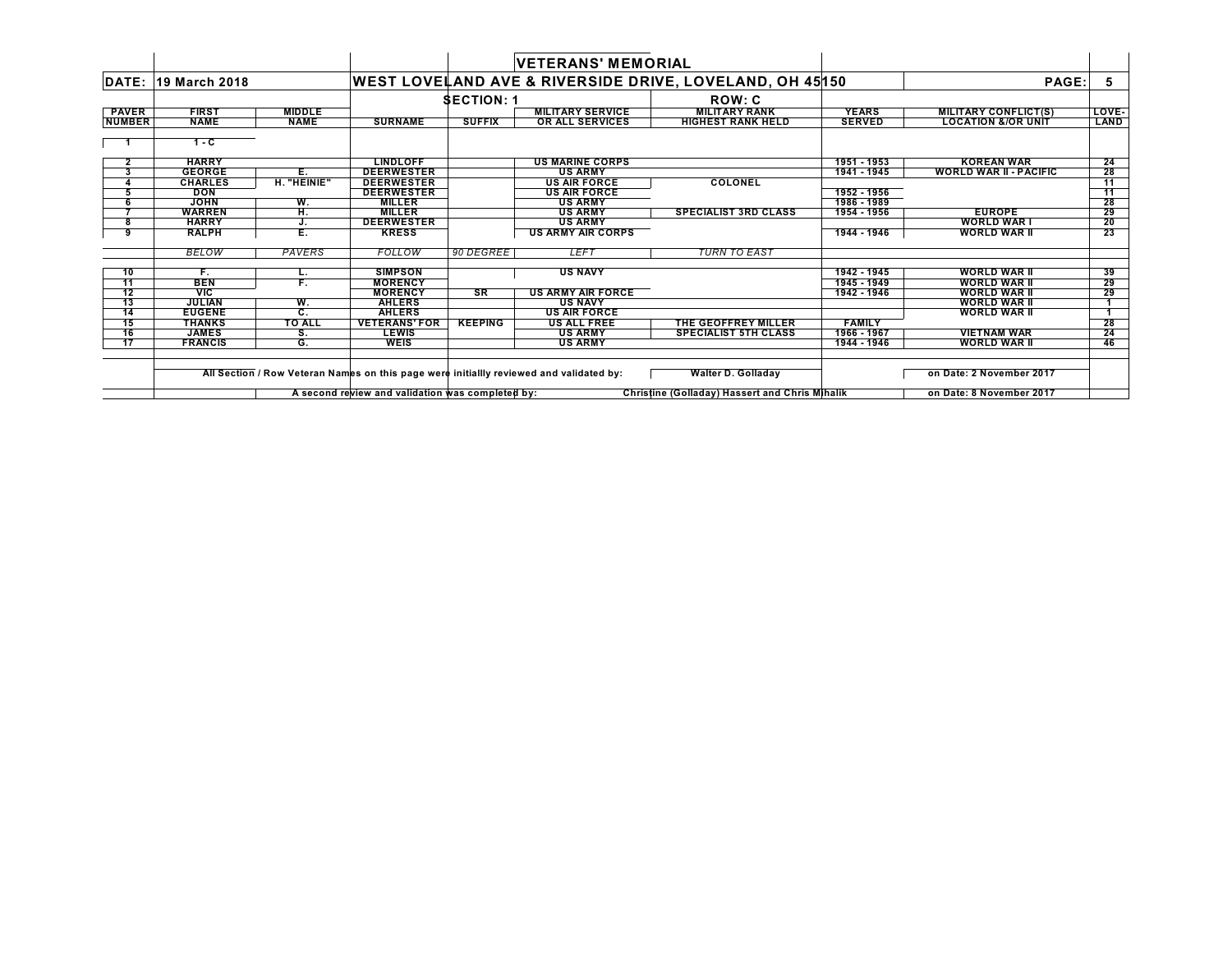|               |                     |                  |                                                  |                 | <b>VETERANS' MEMORIAL</b>                                                               |                                                         |               |                                      |              |
|---------------|---------------------|------------------|--------------------------------------------------|-----------------|-----------------------------------------------------------------------------------------|---------------------------------------------------------|---------------|--------------------------------------|--------------|
|               | DATE: 19 March 2018 |                  |                                                  |                 |                                                                                         | WEST LOVELAND AVE & RIVERSIDE DRIVE, LOVELAND, OH 45150 |               | PAGE:                                | 6            |
|               |                     |                  |                                                  | <b>SECTION:</b> |                                                                                         | <b>ROW: D</b>                                           |               |                                      |              |
| <b>PAVER</b>  | <b>FIRST</b>        | <b>MIDDLE</b>    |                                                  |                 | <b>MILITARY SERVICE</b>                                                                 | <b>MILITARY RANK</b>                                    | <b>YEARS</b>  | <b>MILITARY CONFLICT(S)</b>          | LOVE-        |
| <b>NUMBER</b> | <b>NAME</b>         | <b>NAME</b>      | <b>SURNAME</b>                                   | <b>SUFFIX</b>   | OR ALL SERVICES                                                                         | <b>HIGHEST RANK HELD</b>                                | <b>SERVED</b> | <b>LOCATION &amp;/OR UNIT</b>        | <b>LAND</b>  |
|               | $1 - D$             |                  |                                                  |                 |                                                                                         |                                                         |               |                                      |              |
|               | <b>RONALD</b>       |                  | <b>BIVENS</b>                                    |                 | <b>US MARINE CORPS</b>                                                                  |                                                         | 1953 - 1958   |                                      |              |
| 3             | <b>DAVID</b>        |                  | <b>VOLKMAN</b>                                   |                 | <b>US ARMY</b>                                                                          |                                                         | 1982 - 1991   |                                      | 45           |
|               | <b>ROBT</b>         | <b>PETE</b>      | <b>COOK</b>                                      |                 | <b>US MARINE CORPS</b>                                                                  | <b>MARINE RAIDER</b>                                    | 1942 - 1945   | <b>WORLD WAR II - 6TH MARDIV</b>     | 9            |
|               | <b>RUSSELL</b>      | Е.               | COOK                                             |                 | <b>US ARMY</b>                                                                          | <b>CAPTAIN</b>                                          | 1940 - 1947   | <b>WORLD WAR II</b>                  | 9            |
|               | <b>MICHAEL</b>      | F.               | <b>COOK</b>                                      |                 | <b>US NAVY</b>                                                                          | <b>SEABEES</b>                                          | 1968 - 1993   | <b>VIETNAM WAR</b>                   | 9            |
|               | <b>LARRY</b>        | R.               | <b>COLBY</b>                                     |                 | <b>US MARINE CORPS</b>                                                                  | <b>MARINE RAIDER</b>                                    | 1942 - 1945   | <b>WORLD WAR II - 6TH MARDIV</b>     | 8            |
| 8             | <b>ROBERT</b>       |                  | <b>COOK</b>                                      |                 | <b>US ARMY</b>                                                                          |                                                         | 1964 - 1967   | <b>VIETNAM WAR - TANK DIV</b>        | 9            |
| 9             | <b>WV</b>           | <b>JACK</b>      | <b>HELTON</b>                                    |                 | <b>US MARINE CORPS</b>                                                                  | <b>STAFF SERGEANT</b>                                   | 1942 - 1945   | <b>WORLD WAR II</b>                  | 17           |
|               | <b>BELOW</b>        | PAVERS           | FOLLOW                                           | 90 DEGREE       | <b>LEFT</b>                                                                             | <b>TURN TO EAST</b>                                     |               |                                      |              |
| 10            | WM                  | С.               | <b>HELTON</b>                                    |                 | <b>US MARINE CORPS</b>                                                                  | <b>CAPTAIN</b>                                          | 1949 - 1979   | <b>KOREAN WAR &amp; VIETNAM WAR</b>  | 17           |
| 11            | <b>HOMER</b>        | Ή.               | <b>HELTON</b>                                    |                 | <b>US ARMY &amp; US AIR FORCE</b>                                                       |                                                         | 1941 - 1966   | <b>WORLD WAR II</b>                  | 17           |
| 12            | <b>THOMAS</b>       | w.               | <b>TIERNEY</b>                                   |                 | <b>US ARMY</b>                                                                          |                                                         | 1943 - 1946   | <b>WORLD WAR II</b>                  | 43           |
| 13            | <b>HARLIN</b>       | P.               | <b>HENSON</b>                                    |                 | <b>US ARMY</b>                                                                          |                                                         | 1943 - 1945   | <b>WORLD WAR II</b>                  | 17           |
| 14            | Q.                  | J.               | <b>DE FOSSET</b>                                 |                 | <b>US ARMY</b>                                                                          |                                                         |               | <b>WORLD WAR II</b>                  | 11           |
| 15            | <b>JAMES</b>        |                  | <b>ANDREWS</b>                                   |                 | <b>US AIR FORCE</b>                                                                     | <b>MAJOR</b>                                            | 1943          | <b>WORLD WAR II - EUROPE</b>         | $\mathbf{2}$ |
| 16            | <b>SEMPER FI</b>    | <b>COMPANY E</b> | <b>2ND BATTALION</b>                             |                 | <b>9TH MARINES</b>                                                                      | <b>1ST MARINE DIVISION</b>                              |               | <b>VIETNAM WAR</b>                   | 31           |
| 17            | <b>KEN</b>          | N.               | <b>SHURTS</b>                                    |                 | <b>US AIR FORCE</b>                                                                     |                                                         | 1951 - 1952   | <b>WORLD WAR II &amp; KOREAN WAR</b> | 39           |
| 18            | <b>ROBT</b>         | κ.               | <b>SHURTS</b>                                    |                 | <b>US AIR FORCE</b>                                                                     |                                                         | 1969 - 1975   | <b>VIETNAM WAR</b>                   | 39           |
| 19            | <b>VERNON</b>       |                  | <b>SHURTS</b>                                    |                 | <b>US NAVY</b>                                                                          |                                                         |               | <b>WORLD WAR II &amp; KOREAN WAR</b> | 39           |
|               |                     |                  |                                                  |                 | All Section / Row Veteran Names on this page were initiallly reviewed and validated by: | <b>Walter D. Golladay</b>                               |               | on Date: 2 November 2017             |              |
|               |                     |                  | A second review and validation was completed by: |                 |                                                                                         | Christine (Golladay) Hassert and Chris Mihalik          |               | on Date: 8 November 2017             |              |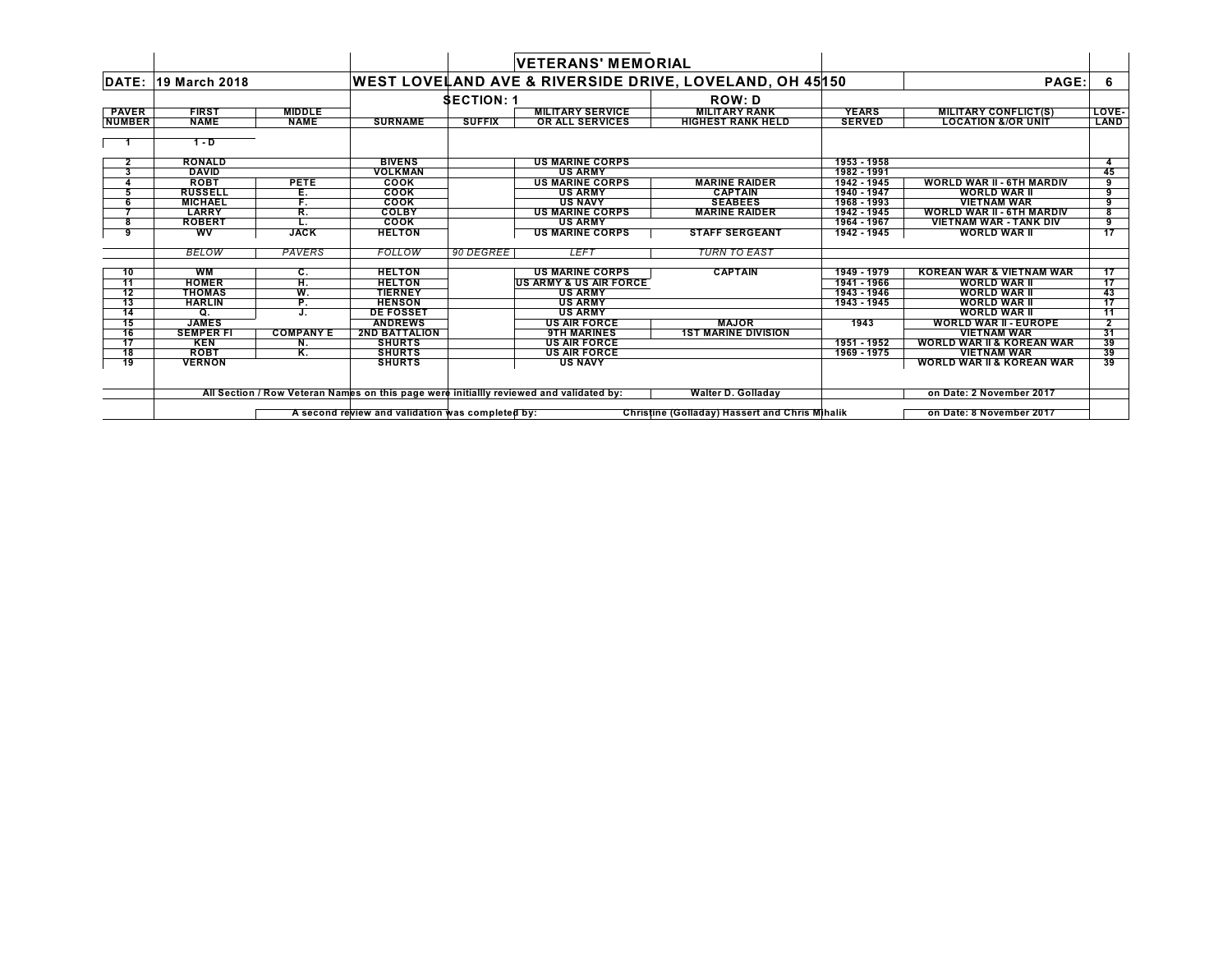|                 |                   |                  |                                                  |                 | <b>VETERANS' MEMORIAL</b>                                                               |                                                                    |               |                                         |       |
|-----------------|-------------------|------------------|--------------------------------------------------|-----------------|-----------------------------------------------------------------------------------------|--------------------------------------------------------------------|---------------|-----------------------------------------|-------|
| DATE:           | 19 March 2018     |                  |                                                  |                 |                                                                                         | <b>WEST LOVELAND AVE &amp; RIVERSIDE DRIVE, LOVELAND, OH 45150</b> |               | PAGE:                                   |       |
|                 |                   |                  |                                                  | <b>SECTION:</b> |                                                                                         | <b>ROW: E</b>                                                      |               |                                         |       |
| <b>PAVER</b>    | <b>FIRST</b>      | <b>MIDDLE</b>    |                                                  |                 | <b>MILITARY SERVICE</b>                                                                 | <b>MILITARY RANK</b>                                               | <b>YEARS</b>  | <b>MILITARY CONFLICT(S)</b>             | LOVE- |
| <b>NUMBER</b>   | <b>NAME</b>       | <b>NAME</b>      | <b>SURNAME</b>                                   | <b>SUFFIX</b>   | OR ALL SERVICES                                                                         | <b>HIGHEST RANK HELD</b>                                           | <b>SERVED</b> | <b>LOCATION &amp;/OR UNIT</b>           | LAND  |
|                 | $1 - E$           |                  |                                                  |                 |                                                                                         |                                                                    |               |                                         |       |
| $\mathbf{2}$    | <b>CLYDE</b>      | <b>ROY</b>       | <b>EASTERLY</b>                                  | <b>SR</b>       | <b>US NAVY</b>                                                                          |                                                                    | 1944 - 1946   | <b>WORLD WAR II</b>                     | 20    |
| 3               | <b>FRANK</b>      |                  | <b>RAMSEY</b>                                    |                 | <b>US MARINE CORPS</b>                                                                  |                                                                    | 1951 - 1953   | <b>KOREAN WAR - 2ND MAR DIV</b>         | 33    |
|                 | <b>JOE</b>        | R.               | <b>HUGHES</b>                                    |                 | <b>US ARMY</b>                                                                          | CORPORAL                                                           | 1943 - 1946   | <b>WORLD WAR II - PHILIPPINES</b>       | 20    |
|                 | <b>DON</b>        |                  | <b>PHILLIPS</b>                                  |                 | <b>US ARMY AIR FORCE</b>                                                                | <b>SERGEANT</b>                                                    |               | <b>WORLD WAR II - CHINA &amp; BURMA</b> | 32    |
|                 | <b>BOYD</b>       | L.               | <b>FIELD</b>                                     |                 | <b>US NAVY</b>                                                                          | <b>SEABEES</b>                                                     | 1942 - 1945   | <b>WORLD WAR II</b>                     | 13    |
|                 | <b>MELVIN</b>     | $\overline{c}$ . | <b>OGDEN</b>                                     |                 | <b>US ARMY AIR FORCE</b>                                                                | <b>STAFF SERGEANT</b>                                              |               | <b>WORLD WAR II</b>                     | 31    |
| 8               | <b>CINCINNATI</b> | <b>CHAPTER</b>   | <b>ASSOCIATION</b>                               | OF              | <b>UNITED STATES</b>                                                                    | <b>ARMY</b>                                                        |               |                                         |       |
| 9               | <b>RICHARD</b>    |                  | <b>NEUMANN</b>                                   |                 | <b>US NAVY</b>                                                                          |                                                                    |               | <b>KOREAN WAR</b>                       | 30    |
| 10              | <b>LEE</b>        |                  | <b>GILMER</b>                                    |                 | <b>US ARMY AIR FORCE</b>                                                                |                                                                    | 1942 - 1945   | <b>WORLD WAR II - 20TH AIR FORCE</b>    | 15    |
| 11              | <b>GERALD</b>     | L.               | <b>MUENNICH</b>                                  |                 | <b>US NAVY</b>                                                                          |                                                                    | 1966 - 1970   | <b>VIETNAM WAR</b>                      | 30    |
|                 | BELOW             | PAVERS           | FOLLOW                                           | 90 DEGREE       | <b>LEFT</b>                                                                             | <b>TURN TO EAST</b>                                                |               |                                         |       |
| 12              | <b>JAMES</b>      | C.               | <b>HOLDER</b>                                    |                 | <b>US ARMY</b>                                                                          |                                                                    | 1949 - 1952   |                                         | 18    |
| $\overline{13}$ | <b>BRUCE</b>      | C.               | <b>MILLER</b>                                    |                 | <b>US ARMY</b>                                                                          |                                                                    | 1969 - 1971   | <b>GERMANY</b>                          | 28    |
| 14              | <b>DAVID</b>      | G.               | <b>MILLER</b>                                    |                 | <b>US ARMY</b>                                                                          |                                                                    | 1968 - 1970   | <b>VIETNAM WAR</b>                      | 28    |
| 15              | <b>DAVID</b>      | G.               | <b>CAMELE</b>                                    |                 | <b>US MARINE CORPS</b>                                                                  |                                                                    |               |                                         |       |
| 16              | <b>BISHOP</b>     |                  | <b>HANEY</b>                                     |                 | <b>US ARMY</b>                                                                          |                                                                    |               |                                         | 46    |
| 17              | <b>JOSEPH</b>     | D.               | TUKE                                             |                 | <b>US ARMY AIR CORPS</b>                                                                |                                                                    |               | <b>WORLD WAR II</b>                     | 44    |
| 18              | <b>WINFREY</b>    | A.               | <b>LESTER</b>                                    |                 | <b>US NAVY</b>                                                                          |                                                                    | 1944 - 1946   | <b>WORLD WAR II</b>                     | 22    |
| 19              | <b>RUFUS</b>      |                  | <b>ADAMSON</b>                                   |                 | <b>US ARMY</b>                                                                          | <b>ROUGH RIDERS</b>                                                | 1899 - 1902   | <b>SPANISH AMERICAN WAR</b>             | 18    |
| 20              | <b>JAMES</b>      | R.               | LAY                                              |                 | <b>US ARMY</b>                                                                          | <b>SERGEANT</b>                                                    | 1950 - 1952   |                                         | 24    |
| -21             | <b>TO ALL</b>     | <b>VIETNAM</b>   | <b>VETERANS:</b>                                 | <b>FORGIVE</b>  | <b>US FOR TAKING SO</b>                                                                 | LONG TO HONOR YOU.                                                 |               | <b>GOD BLESS YOU!</b>                   | 37    |
|                 |                   |                  |                                                  |                 | All Section / Row Veteran Names on this page were initiallly reviewed and validated by: | <b>Walter D. Golladay</b>                                          |               | on Date: 2 November 2017                |       |
|                 |                   |                  | A second review and validation was completed by: |                 |                                                                                         | <b>Christine (Golladay) Hassert and Chris Mihalik</b>              |               | on Date: 8 November 2017                |       |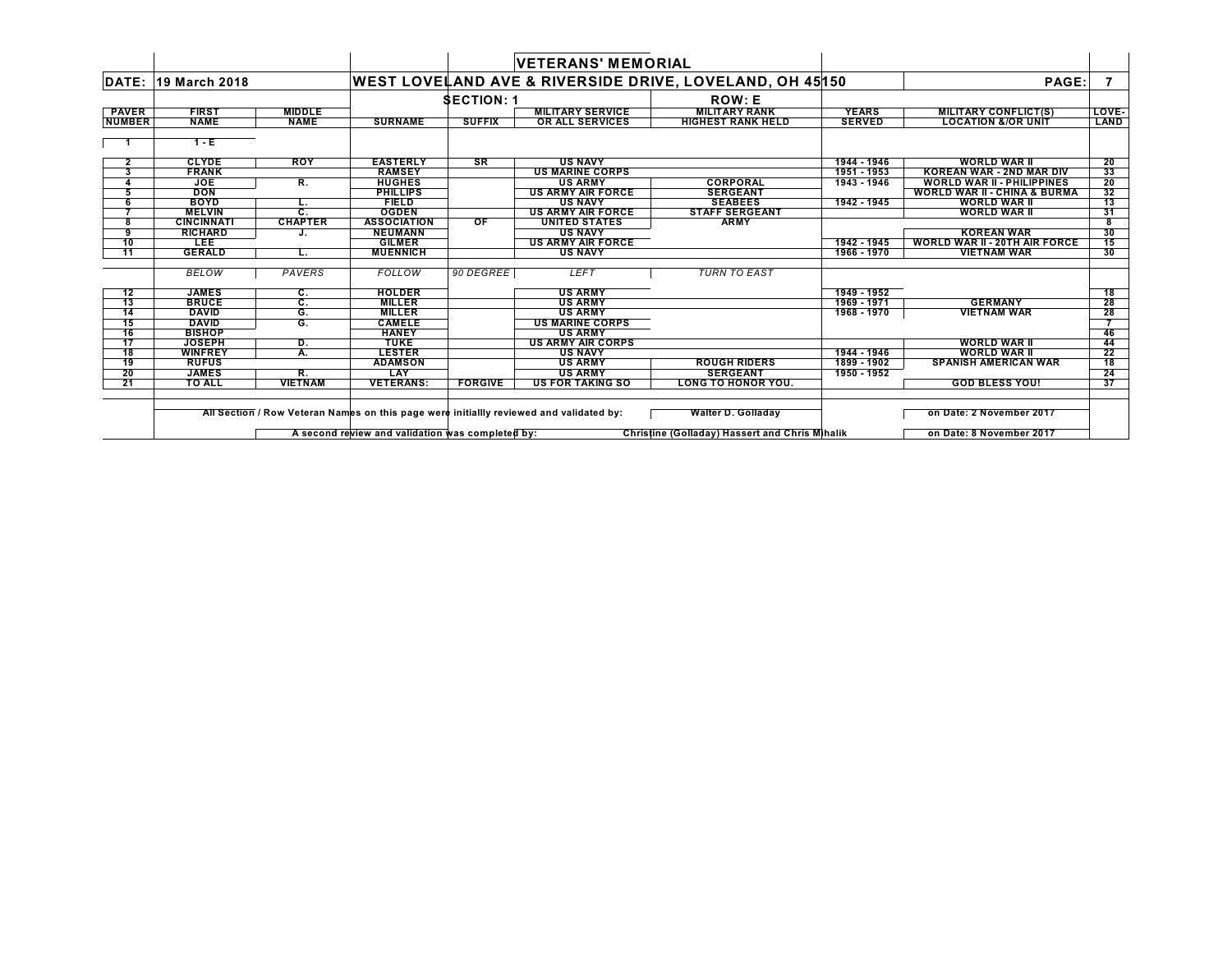|                 |                 |               |                                                  |                 | <b>VETERANS' MEMORIAL</b>                                                               |                                                         |               |                                          |                 |
|-----------------|-----------------|---------------|--------------------------------------------------|-----------------|-----------------------------------------------------------------------------------------|---------------------------------------------------------|---------------|------------------------------------------|-----------------|
| DATE:           | 19 March 2018   |               |                                                  |                 |                                                                                         | WEST LOVELAND AVE & RIVERSIDE DRIVE, LOVELAND, OH 45150 |               | PAGE:                                    | 8               |
|                 |                 |               |                                                  | <b>SECTION:</b> |                                                                                         | <b>ROW: F</b>                                           |               |                                          |                 |
| <b>PAVER</b>    | <b>FIRST</b>    | <b>MIDDLE</b> |                                                  |                 | <b>MILITARY SERVICE</b>                                                                 | <b>MILITARY RANK</b>                                    | <b>YEARS</b>  | <b>MILITARY CONFLICT(S)</b>              | LOVE-           |
| <b>NUMBER</b>   | <b>NAME</b>     | <b>NAME</b>   | <b>SURNAME</b>                                   | <b>SUFFIX</b>   | OR ALL SERVICES                                                                         | <b>HIGHEST RANK HELD</b>                                | <b>SERVED</b> | <b>LOCATION &amp;/OR UNIT</b>            | LAND            |
|                 | $1 - F$         |               |                                                  |                 |                                                                                         |                                                         |               |                                          |                 |
| $\mathbf{2}$    | <b>ROBERT</b>   | Κ.            | <b>VIETH</b>                                     |                 | <b>US AIR FORCE</b>                                                                     | <b>STAFF SERGEANT</b>                                   | 1950 - 1954   | <b>KOREAN WAR</b>                        | 45              |
| 3               | <b>ROLAND</b>   | v.            | <b>BOIKE</b>                                     |                 | <b>US ARMY</b>                                                                          |                                                         |               | <b>KOREAN WAR</b>                        | 4               |
|                 | <b>JAMES</b>    | R.            | <b>MEERE</b>                                     |                 | <b>US MARINE CORPS</b>                                                                  |                                                         | 1950 - 1952   | <b>KOREAN WAR</b>                        | 45              |
| 5               | <b>KENNETH</b>  | J.            | <b>MCCLELLAN</b>                                 | JR.             | <b>US AIR FORCE</b>                                                                     | <b>OFFICER</b>                                          | 1985 - 1989   |                                          | 27              |
| 6               | <b>KENNETH</b>  | J.            | <b>MCCLELLAN</b>                                 |                 | <b>US NAVY</b>                                                                          |                                                         | 1943 - 1946   | <b>WORLD WAR II - DE 686</b>             | 27              |
|                 | <b>PAUL</b>     | Ή.            | <b>KAUPP</b>                                     |                 | <b>US ARMY AIR FORCE</b>                                                                |                                                         | 1944 - 1946   | <b>WORLD WAR II</b>                      | 22              |
| 8               | <b>ROBERT</b>   |               | <b>OTTO</b>                                      | SR              | <b>US MARINE CORPS</b>                                                                  |                                                         | 1948 - 1952   | <b>KOREAN WAR</b>                        | 31              |
| 9               | <b>ROBERT</b>   |               | <b>OTTO</b>                                      | <b>JR</b>       | <b>US MARINE CORPS</b>                                                                  |                                                         | 1973 - 1994   |                                          | 31              |
| 10              | <b>WOODSON</b>  |               | <b>BEGLEY</b>                                    |                 |                                                                                         |                                                         | 1941 - 1946   |                                          |                 |
| $\overline{11}$ | <b>LAWRENCE</b> | F.            | <b>GOULD</b>                                     |                 | <b>US AIR FORCE</b>                                                                     |                                                         | 1960 - 1968   | <b>VIETNAM WAR</b>                       | 15              |
|                 | <b>BELOW</b>    | PAVERS        | FOLLOW                                           | 90 DEGREE       | <b>LEFT</b>                                                                             | <b>TURN TO EAST</b>                                     |               |                                          |                 |
| 12              | <b>ALAN</b>     | D.            | <b>DULLE</b>                                     |                 | <b>US AIR FORCE</b>                                                                     | <b>SENIOR MASTER SERGEANT</b>                           | 1968 - 1988   | <b>VIETNAM WAR, GER, KOREA</b>           | 11              |
| 13              | <b>ALBERT</b>   | В.            | <b>DULLE</b>                                     |                 | <b>US AIR FORCE</b>                                                                     | <b>COLONEL</b>                                          |               | <b>WORLD WAR II, KOREA &amp; VIETNAM</b> | 12              |
| 14              | <b>BERNARD</b>  | <b>ALLEN</b>  | <b>DULLE</b>                                     |                 | <b>US NAVY</b>                                                                          | <b>COXSWAIN</b>                                         |               | <b>WORLD WAR II</b>                      | 12              |
| 15              | <b>ROBERT</b>   |               | <b>DULLE</b>                                     |                 | <b>US AIR FORCE</b>                                                                     | <b>STAFF SERGEANT</b>                                   | 1952 - 1953   | <b>KOREAN WAR</b>                        | $\overline{12}$ |
| 16              | <b>DAN</b>      |               | <b>TERRY</b>                                     |                 | <b>US ARMY</b>                                                                          | <b>SERGEANT</b>                                         |               | <b>WORLD WAR II - 82ND AIRBORNE</b>      | 12              |
| 17              | <b>MANFRED</b>  |               | <b>SCHMALFUS</b>                                 |                 | <b>US ARMY</b>                                                                          |                                                         |               | <b>WORLD WAR II - D-DAY</b>              | 12              |
| 18              | <b>FRED</b>     |               | <b>FLOTTMAN</b>                                  |                 | <b>US NAVY</b>                                                                          |                                                         |               | <b>WORLD WAR II &amp; KOREAN WAR</b>     | 12              |
| 19              | <b>PAUL</b>     |               | <b>LEIGHNER</b>                                  |                 | <b>US ARMY</b>                                                                          |                                                         |               | <b>SPANISH AMERICAN WAR</b>              | 12              |
| -20             | <b>ALBERT</b>   | M             | <b>LEIGHNER</b>                                  |                 | <b>US ARMY</b>                                                                          | <b>SERGEANT</b>                                         |               | <b>SPANISH AMERICAN WAR</b>              | 12              |
| 21              | <b>JOHN</b>     | D.            | <b>FOX</b>                                       |                 | <b>US NAVY</b>                                                                          |                                                         | 1965 - 1969   | <b>VIETNAM WAR</b>                       | 14              |
| 22              | WOODROW         |               | <b>JOHNSON</b>                                   |                 | <b>US MARINE CORPS</b>                                                                  |                                                         | 1942 - 1944   | <b>WORLD WAR II - SO. PACIFIC</b>        | 14              |
| 23              | <b>LOUIS</b>    | J.            | <b>PFARR</b>                                     |                 | <b>US COAST GUARD</b>                                                                   |                                                         | 1942 - 1946   | <b>WORLD WAR II</b>                      | 32              |
|                 |                 |               |                                                  |                 |                                                                                         |                                                         |               |                                          |                 |
|                 |                 |               |                                                  |                 | All Section / Row Veteran Names on this page were initiallly reviewed and validated by: | <b>Walter D. Golladay</b>                               |               | on Date: 2 November 2017                 |                 |
|                 |                 |               | A second review and validation was completed by: |                 |                                                                                         | Christine (Golladay) Hassert and Chris Mihalik          |               | on Date: 8 November 2017                 |                 |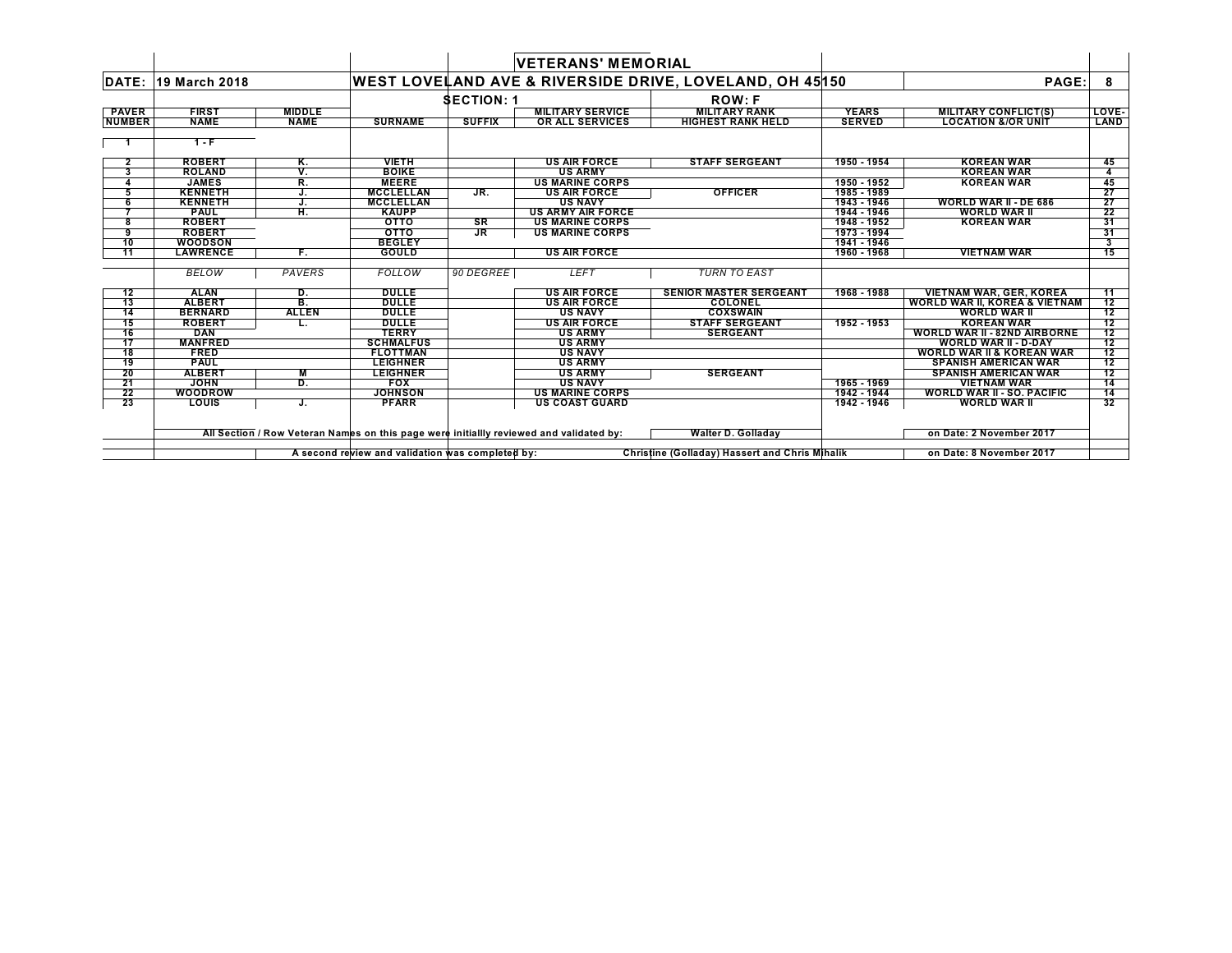| <b>DATE:</b><br><b>PAVER</b><br><b>NUMBER</b><br>$\overline{\mathbf{2}}$<br>3<br>4<br>5<br>6<br>8 |                           |                     |                   |                   | <b>VETERANS' MEMORIAL</b> |                                                         |               |                                       |                 |
|---------------------------------------------------------------------------------------------------|---------------------------|---------------------|-------------------|-------------------|---------------------------|---------------------------------------------------------|---------------|---------------------------------------|-----------------|
|                                                                                                   | 19 March 2018             |                     |                   |                   |                           | WEST LOVELAND AVE & RIVERSIDE DRIVE, LOVELAND, OH 45150 |               | PAGE:                                 | 9               |
|                                                                                                   |                           |                     |                   | <b>SECTION: 2</b> |                           | <b>ROW: A</b>                                           |               |                                       |                 |
|                                                                                                   | <b>FIRST</b>              | <b>MIDDLE</b>       |                   |                   | <b>MILITARY SERVICE</b>   | <b>MILITARY RANK</b>                                    | <b>YEARS</b>  | <b>MILITARY CONFLICT(S)</b>           | LOVE-           |
|                                                                                                   | <b>NAME</b>               | <b>NAME</b>         | <b>SURNAME</b>    | <b>SUFFIX</b>     | OR ALL SERVICES           | <b>HIGHEST RANK HELD</b>                                | <b>SERVED</b> | <b>LOCATION &amp;/OR UNIT</b>         | LAND            |
|                                                                                                   | $2 - A$                   |                     |                   |                   |                           |                                                         |               |                                       |                 |
|                                                                                                   | <b>GEORGE</b>             | F.                  | <b>ANDERSON</b>   |                   | <b>US ARMY</b>            | <b>MASTER SERGEANT</b>                                  | 1943 - 1949   | <b>WORLD WAR II</b>                   | $\mathbf{2}$    |
|                                                                                                   | <b>ROBERT</b>             | L.                  | <b>ANDERSON</b>   |                   | <b>US ARMY</b>            |                                                         | 1945 - 1948   | <b>WORLD WAR II</b>                   | $\overline{2}$  |
|                                                                                                   | <b>JAMES</b>              | D.                  | <b>NOEL</b>       |                   | <b>US MARINE CORPS</b>    |                                                         | 1959 - 1964   |                                       | 30              |
|                                                                                                   | <b>LOUIS</b>              | R.                  | <b>SIMIELE</b>    |                   | <b>US NAVY</b>            | <b>RM3</b>                                              |               | <b>WORLD WAR II</b>                   | -11             |
|                                                                                                   | <b>CLIFF</b>              |                     | <b>BUNNELL</b>    |                   | <b>US ARMY</b>            |                                                         |               | <b>WORLD WAR II</b>                   | 39              |
|                                                                                                   | <b>RONALD</b>             | C.                  | <b>LONG</b>       |                   | <b>US ARMY</b>            | <b>PARATROOPER</b>                                      |               | <b>KOREAN WAR</b>                     | 25              |
|                                                                                                   | <b>EDWARD</b>             |                     | <b>ACHESON</b>    |                   | <b>US ARMY AIR CORPS</b>  |                                                         |               | <b>WORLD WAR II</b>                   |                 |
| 9                                                                                                 | <b>PAUL</b>               | <b>GENE</b>         | <b>CORRILL</b>    | JR.               | <b>US ARMY</b>            |                                                         | 1969 - 1972   | <b>VIETNAM WAR</b>                    | 9               |
| 10                                                                                                | <b>MELVIN</b>             |                     | <b>GILBERT</b>    |                   | <b>US ARMY</b>            |                                                         | 1945          | <b>WORLD WAR II - BATTLE OF BULGE</b> | 15              |
| $\overline{11}$                                                                                   | <b>ROBERT</b>             | А.                  | <b>GILBERT</b>    |                   | <b>US ARMY</b>            | <b>SPECIALIST 5TH CLASS</b>                             | 1966 - 1969   | <b>VIETNAM WAR</b>                    | 15              |
| 12                                                                                                | <b>GARY</b>               | Ē.                  | <b>GILBERT</b>    |                   | <b>US ARMY</b>            | <b>STAFF SERGEANT</b>                                   | 1962 - 1968   |                                       | 15              |
| 13                                                                                                | <b>KENNETH</b>            | W.                  | <b>PERRY</b>      |                   | <b>US ARMY AIR CORPS</b>  | <b>MASTER SERGEANT</b>                                  | 1943 - 1949   | <b>WORLD WAR II</b>                   | 28              |
| 14                                                                                                | <b>RICHARD</b>            | G.                  | <b>HOYER</b>      |                   | <b>US AIR FORCE</b>       |                                                         |               |                                       | 19              |
| 15                                                                                                | <b>BILL</b>               |                     | <b>TAPHORN</b>    |                   | <b>US NAVY</b>            |                                                         | 1966 - 1970   | <b>VIETNAM WAR</b>                    | 42              |
| 16                                                                                                | <b>BOB &amp; MAEBELLE</b> |                     | <b>JORDAN</b>     |                   | <b>US NAVY</b>            |                                                         | 1959 - 1964   |                                       | 21              |
| $\overline{17}$                                                                                   | <b>GEO</b>                |                     | <b>BROWN</b>      | <b>JR</b>         |                           |                                                         |               | <b>KOREAN WAR</b>                     | 6               |
| 18                                                                                                | <b>PHILIP</b>             |                     | <b>DEERWESTER</b> |                   | <b>US ARMY</b>            |                                                         | 1917 - 1920   | <b>WORLD WAR I - 7TH CAVALRY</b>      | $\overline{11}$ |
| <b>19</b>                                                                                         | <b>HOWARD</b>             |                     | <b>BARFELS</b>    |                   | <b>US ARMY</b>            | <b>SPECIALIST 5TH CLASS</b>                             | 1967 - 1970   |                                       | 3               |
|                                                                                                   | <b>BELOW</b>              | PAVERS              | FOLLOW            | 90 DEGREE         | <b>LEFT</b>               | <b>TURN TO EAST</b>                                     |               |                                       |                 |
| 20                                                                                                | <b>WILLARD</b>            |                     | <b>ADKINS</b>     |                   | <b>US ARMY</b>            | <b>STAFF SERGEANT</b>                                   | 1938 - 1945   | KIA - WORLD WAR II                    |                 |
| 21                                                                                                | <b>CURT</b>               |                     | <b>ADKINS</b>     |                   | <b>US ARMY</b>            | <b>CORPORAL</b>                                         | 1939 - 1945   | <b>WORLD WAR II</b>                   |                 |
| 22                                                                                                | <b>JOHN</b>               |                     | <b>ADKINS</b>     | $J_{\rm R}$       | <b>US ARMY</b>            | <b>PRIVATE 1ST CLASS</b>                                | 1943 - 1945   | <b>POW - WORLD WAR II</b>             |                 |
| 23                                                                                                | <b>CLEATIS</b>            |                     | <b>ADKINS</b>     |                   | <b>US NAVY</b>            | <b>SEAMAN 1ST CLASS</b>                                 | 1944 - 1946   | <b>WORLD WAR II</b>                   |                 |
| 24                                                                                                | <b>THOMAS</b>             | J.                  | <b>ADKINS</b>     |                   | <b>US ARMY</b>            | <b>CORPORAL</b>                                         | 1951 - 1954   |                                       |                 |
| 25                                                                                                | <b>BURT</b>               |                     | <b>ADKINS</b>     |                   | <b>US AIR FORCE</b>       | <b>AIRMAN 1ST CLASS</b>                                 | 1955 - 1959   |                                       |                 |
| 26                                                                                                | <b>JAMES</b>              |                     | <b>ADKINS</b>     |                   | <b>US ARMY</b>            | <b>SPECIALIST 4TH CLASS</b>                             | 1968 - 1970   |                                       |                 |
| 27                                                                                                | <b>LEONARD</b>            | L.                  | <b>ADKINS</b>     |                   | <b>USMC &amp; USAF</b>    | <b>SGT &amp; MSGT</b>                                   | 1972 - 1983   |                                       |                 |
| 28                                                                                                | <b>THOMAS</b>             | L.                  | <b>SMITH</b>      |                   | <b>US ARMY</b>            |                                                         | 1946 - 1948   |                                       | 39              |
| 29                                                                                                | <b>IN MEMORY OF</b>       | <b>DESERT STORM</b> | 1990              |                   | <b>LOVELAND FILL</b>      |                                                         |               |                                       | 25              |
| 30                                                                                                | <b>LEEROY</b>             |                     | <b>COLEMAN</b>    |                   | <b>US ARMY AIR FORCE</b>  |                                                         | 1942 - 1945   | <b>WORLD WAR II</b>                   | 15              |
| 31                                                                                                | <b>RALPH</b>              | Е.                  | <b>DILDAY</b>     |                   | <b>US ARMY</b>            |                                                         | 1943 - 1946   | <b>WORLD WAR II</b>                   | 11              |
| 32                                                                                                | L.                        | <b>DALE</b>         | <b>MOYER</b>      |                   | <b>US ARMY AIR FORCE</b>  |                                                         | 1942 - 1946   | <b>WORLD WAR II - 8TH AIR FORCE</b>   | 30              |
| 33                                                                                                | <b>WALTER</b>             | Е.                  | <b>MOYER</b>      |                   | <b>US ARMY</b>            |                                                         | 1941 - 1945   | <b>WORLD WAR II - 77TH EVAC HOSP</b>  | 30              |
| 34                                                                                                | <b>THOMAS</b>             |                     | <b>MCMANUS</b>    |                   | <b>US ARMY</b>            |                                                         | 1945 - 1946   | <b>WORLD WAR II</b>                   | 24              |
| 35                                                                                                | <b>WADE</b>               | R.                  | <b>SHAVER</b>     |                   | <b>US ARMY AIR CORPS</b>  |                                                         | 1942 - 1945   | <b>WORLD WAR II</b>                   | 38              |
| 36                                                                                                | <b>RICHARD</b>            |                     | <b>SHAVER</b>     |                   | <b>US NAVY</b>            |                                                         | 25 MAR 1945   | KIA - WORLD WAR II - USS HALIGAN      | 35              |
| 37                                                                                                | <b>JAMEY &amp; SUSAN</b>  |                     | <b>HEFFLER</b>    |                   | <b>PROUDLY SERVED</b>     | <b>US COAST GUARD</b>                                   |               |                                       | 17              |

All Section / Row Veteran Names on this page were initiallly revi¢wed and validated by: Walter D. Golladay & Andy Bateman and the sound on Date: 4 November 2017

A second review and validation was completed by: Christine (Golladay) Hassert and Chris Mihalik **Altan Christine (Golladay)** Hassert and Chris Mihalik **Altan Christian And Christian And Christian** On Date: 8 November 2017

 $\mathbf{I}$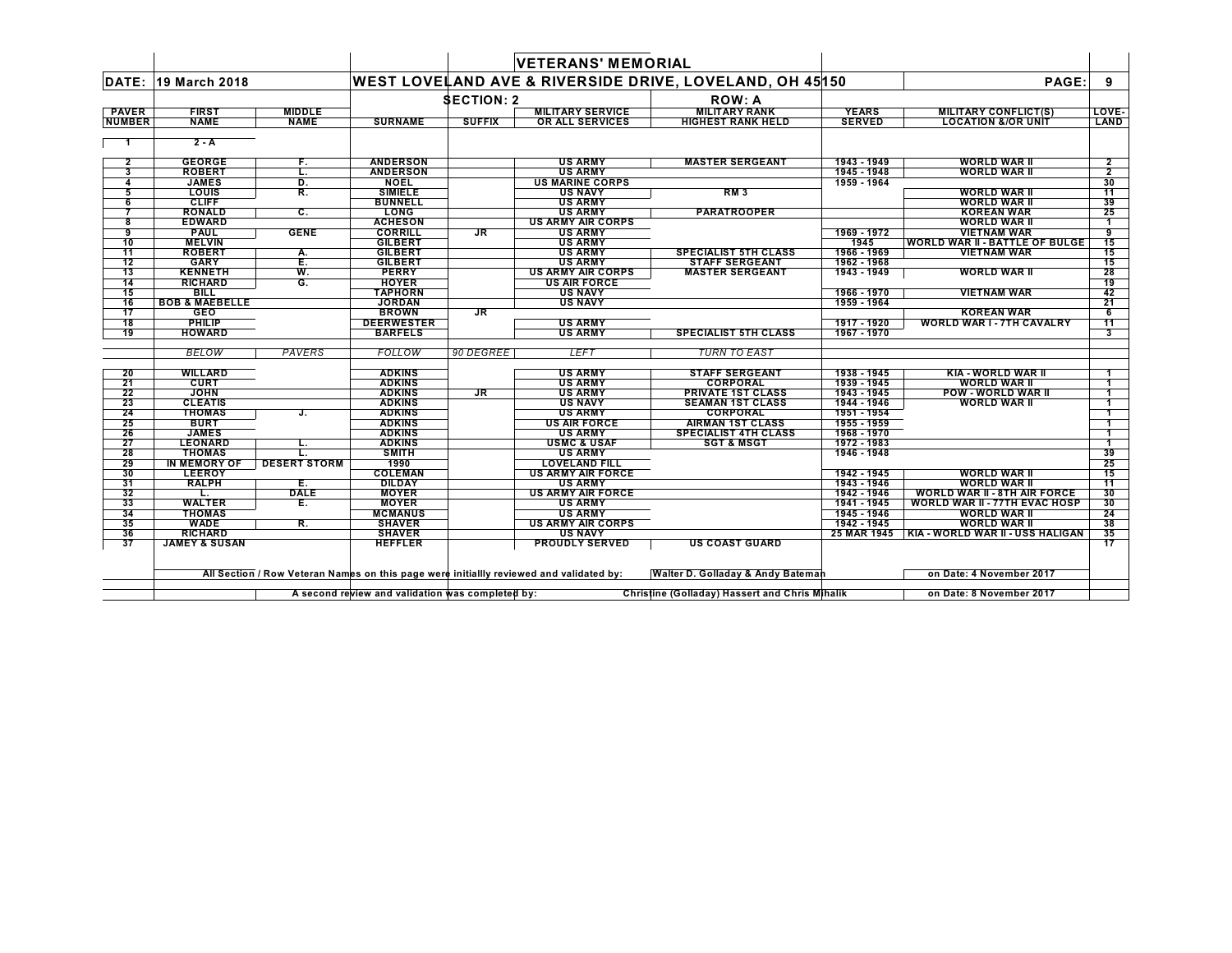|               |                                |                          |                                   |                   | <b>VETERANS' MEMORIAL</b>                                                               |                                                         |                            |                                                     |                         |
|---------------|--------------------------------|--------------------------|-----------------------------------|-------------------|-----------------------------------------------------------------------------------------|---------------------------------------------------------|----------------------------|-----------------------------------------------------|-------------------------|
| DATE:         | 19 March 2018                  |                          |                                   |                   |                                                                                         | WEST LOVELAND AVE & RIVERSIDE DRIVE, LOVELAND, OH 45150 |                            | PAGE:                                               | 10                      |
|               |                                |                          |                                   | <b>SECTION: 2</b> |                                                                                         | <b>ROW: B</b>                                           |                            |                                                     |                         |
| <b>PAVER</b>  | <b>FIRST</b>                   | <b>MIDDLE</b>            |                                   |                   | <b>MILITARY SERVICE</b>                                                                 | <b>MILITARY RANK</b>                                    | <b>YEARS</b>               | <b>MILITARY CONFLICT(S)</b>                         | LOVE-                   |
| <b>NUMBER</b> | <b>NAME</b>                    | <b>NAME</b>              | <b>SURNAME</b>                    | <b>SUFFIX</b>     | OR ALL SERVICES                                                                         | <b>HIGHEST RANK HELD</b>                                | <b>SERVED</b>              | <b>LOCATION &amp;/OR UNIT</b>                       | LAND                    |
|               | $2 - B$                        |                          |                                   |                   |                                                                                         |                                                         |                            |                                                     |                         |
| $\mathbf{2}$  | J.                             | N.                       | WEAKLEY                           |                   | <b>US ARMY AIR FORCE</b>                                                                |                                                         | 1941 - 1946                | <b>WORLD WAR II</b>                                 | 46                      |
| 3             | <b>GENE</b>                    |                          | YOUNG                             |                   | <b>US MARINE CORPS</b>                                                                  |                                                         | 1943 - 1946                | <b>WORLD WAR II - PACIFIC</b>                       | 48                      |
| 4             | <b>CHESTER</b>                 | E.                       | THOMPSON                          |                   | <b>US ARMY</b>                                                                          |                                                         | 1942 - 1945                | WORLD WAR II                                        | 43                      |
| 5             | <b>NICK</b>                    |                          | <b>PICCIANO</b>                   |                   | <b>US ARMY</b>                                                                          | <b>TECH3</b>                                            | 1942 - 1945                | <b>WORLD WAR II - D-DAY</b>                         | 32                      |
| 6             | <b>HERMAN</b>                  | J.                       | <b>DUVELIUS</b>                   |                   | <b>US AIR FORCE</b>                                                                     |                                                         |                            | <b>KOREA</b>                                        | 12                      |
|               | <b>EMANUEL</b>                 | <b>JUNIOR</b>            | <b>HOWARD</b>                     |                   | <b>US ARMY</b>                                                                          |                                                         |                            | <b>KOREAN WAR</b>                                   | 19                      |
| 8             | <b>ROBERT</b>                  | P.                       | <b>HEIN</b>                       |                   |                                                                                         |                                                         |                            | <b>WORLD WAR II</b>                                 | 17                      |
| 9             | <b>CAREY</b>                   | <b>ANN</b>               | <b>BURTON</b>                     |                   | <b>US ARMY WAC</b>                                                                      | <b>TECHNICIAN 4TH CLASS</b>                             |                            |                                                     |                         |
| 10            | <b>ROBERT</b>                  |                          | COLE                              |                   | <b>US MARINE CORPS</b>                                                                  | <b>PRIVATE 1ST CLASS</b>                                |                            |                                                     | 9                       |
| 11            | <b>EARNEST</b>                 | ъ.                       | COLE                              |                   | <b>US ARMY</b>                                                                          | <b>CORPORAL</b>                                         |                            |                                                     | 9                       |
| 12            | <b>PAUL</b>                    | J.                       | COLE                              |                   | <b>US ARMY</b>                                                                          |                                                         | 1961 - 1963                |                                                     | 8                       |
| 13            | <b>WALTER</b>                  | C.                       | <b>ISON</b>                       |                   | <b>US ARMY</b>                                                                          | <b>PRIVATE 1ST CLASS</b>                                | 1945 - 1946                | <b>WORLD WAR II</b>                                 | 20                      |
| 14            | <b>IN MEMORY OF</b>            | <b>THOSE</b>             | <b>WHO DIED IN</b>                | LIMA CO.          | <b>3RD BTN, 5TH MARINES</b>                                                             | <b>1ST MARINE DIVISION</b>                              |                            | <b>DAVID W. MILLER</b>                              | 28                      |
| 15            | <b>ROBERT</b>                  | C.                       | <b>MCCOY</b>                      |                   |                                                                                         |                                                         | 1942 - 1946                | <b>WORLD WAR II</b>                                 | 27                      |
| 16            | <b>CHARLES</b>                 | J.                       | <b>BECKMAN</b>                    |                   | <b>US ARMY</b>                                                                          | <b>PARATROOPER</b>                                      |                            |                                                     | 3                       |
| 17            | <b>WILLIAM</b>                 | Т.                       | <b>BUTTS</b>                      |                   | <b>US ARMY</b>                                                                          | <b>SPECIALIST</b>                                       | 1991                       | <b>KIA - DESERT STORM</b>                           | 3                       |
| 18            | <b>RICHARD</b>                 | J.                       | <b>BECKMAN</b>                    |                   | <b>US ARMY NAT GUARD</b>                                                                |                                                         | 1986 - 1992                |                                                     | 3                       |
| 19            | <b>JAMES</b>                   | R.                       | <b>BECKMAN</b>                    |                   | <b>US ARMY</b>                                                                          | <b>SERGEANT</b>                                         | 1980 - 1991                |                                                     | 3                       |
|               | <b>BELOW</b>                   | PAVERS                   | FOLLOW                            | 90 DEGREE         | <b>LEFT</b>                                                                             | <b>TURN TO EAST</b>                                     |                            |                                                     |                         |
|               |                                |                          |                                   |                   |                                                                                         |                                                         |                            |                                                     |                         |
| 20            | <b>CHARLES</b>                 | R.                       | <b>BECKMAN</b>                    |                   | <b>US ARMY</b>                                                                          |                                                         |                            | <b>KOREAN WAR</b>                                   | 3                       |
| 21            | <b>THOMAS</b>                  | J.                       | <b>BECKMAN</b>                    |                   | <b>US ARMY</b>                                                                          | <b>AVIATOR</b>                                          |                            |                                                     | $\overline{\mathbf{3}}$ |
| 22            | <b>JOHN</b>                    | S.                       | <b>FRITZ</b>                      | JR                | <b>US ARMY</b>                                                                          | <b>SERGEANT</b>                                         | 1966-1968                  |                                                     | 14                      |
| 23            | <b>GERALD</b>                  |                          | <b>WEBER</b>                      |                   | <b>US ARMY</b>                                                                          |                                                         | 1961 - 1964                | <b>VIETNAM WAR</b>                                  | 46                      |
| 24            | <b>TED</b>                     |                          | <b>GOLDSTEIN</b>                  |                   | <b>US ARMY</b>                                                                          |                                                         | 1942 - 1944                |                                                     |                         |
| 25            | <b>JAMES</b>                   | т.                       | <b>BRATTON</b>                    |                   | <b>US AIR FORCE</b>                                                                     |                                                         | 1943 - 1947                |                                                     | 21                      |
| 26            | <b>JAMES</b>                   |                          | <b>SNELLING</b>                   |                   | <b>US NAVY</b>                                                                          |                                                         | 1942 - 1945                |                                                     | 21                      |
| 27            | <b>ANTHONY</b>                 | H.                       | <b>MAYBURY</b>                    |                   | <b>US NAVY</b>                                                                          |                                                         | 1952 - 1956                |                                                     | 21                      |
| 28            | <b>ANDREW</b>                  |                          | <b>JONES</b>                      |                   | <b>US MARINE CORPS</b>                                                                  |                                                         | 1967 - 1970                |                                                     | 21                      |
| 29            | <b>HAROLD</b>                  | н.                       | <b>WAGNER</b>                     |                   | <b>US ARMY</b>                                                                          |                                                         | 1958 - 1962                |                                                     | 21                      |
| 30            | <b>ELDEN</b>                   | "RED"                    | <b>ROBERTS</b>                    |                   | <b>US ARMY</b>                                                                          |                                                         | 1965 - 1969                |                                                     | 21                      |
| 31<br>32      | <b>MICHAEL</b>                 |                          | <b>ROBERTS</b>                    |                   | <b>US MARINE CORPS</b>                                                                  |                                                         | 1988 - 1993                |                                                     | 21                      |
|               | <b>ALBERT</b>                  | Т.                       | <b>FATUTE</b>                     |                   | <b>US AIR FORCE</b>                                                                     |                                                         | 1982 - 1985                |                                                     | 21                      |
| 33            | <b>WILLIAM</b>                 | H.                       | <b>WASSON</b>                     |                   | <b>US ARMY</b>                                                                          |                                                         | 1949 - 1952                |                                                     | 21                      |
| 34<br>35      | <b>ISAAC</b><br><b>CHARLES</b> | "JIM"                    | <b>JENKINS</b><br><b>REYNOLDS</b> |                   | <b>US ARMY</b><br><b>US ARMY</b>                                                        |                                                         | 1945 - 1948<br>1941 - 1945 | <b>WORLD WAR II</b><br><b>WORLD WAR II - EUROPE</b> | 21                      |
| 36            | IN HONOR OF                    | R.<br><b>VETERANS OF</b> |                                   | <b>EAGLES</b>     |                                                                                         |                                                         |                            |                                                     | 34                      |
| 37            | <b>CHAS</b>                    |                          | LOVELAND<br><b>CARROLL</b>        |                   | F.O.E. #3006<br><b>US MARINE CORPS</b>                                                  | <b>MAJOR</b>                                            | 1942 - 1964                | <b>WORLD WAR II</b>                                 | 25                      |
| 38            | <b>MAXWELL</b>                 | W.<br>E.                 |                                   |                   | <b>US ARMY</b>                                                                          | <b>MASTER SERGEANT</b>                                  | 1948 - 1970                | <b>KOREAN WAR &amp; VIETNAM WAR</b>                 | 7                       |
| 39            | WМ                             | D.                       | <b>ADKINS</b><br><b>HUFF</b>      |                   | <b>US AIR FORCE</b>                                                                     |                                                         |                            |                                                     | $\mathbf{1}$<br>22      |
|               |                                |                          |                                   |                   |                                                                                         |                                                         |                            |                                                     |                         |
|               |                                |                          |                                   |                   |                                                                                         |                                                         |                            |                                                     |                         |
|               |                                |                          |                                   |                   | All Section / Row Veteran Names on this page were initiallly reviewed and validated by: | W.D. Golladay, Andy Bateman & Rachel Wiltburger         |                            | on Date: 2 November 2017                            |                         |
|               |                                |                          |                                   |                   |                                                                                         |                                                         |                            |                                                     |                         |

A second review and validation was completed by: Christine (Golladay) Hassert and Chris Minalik Christine in Date: 8 November 2017

 $\blacksquare$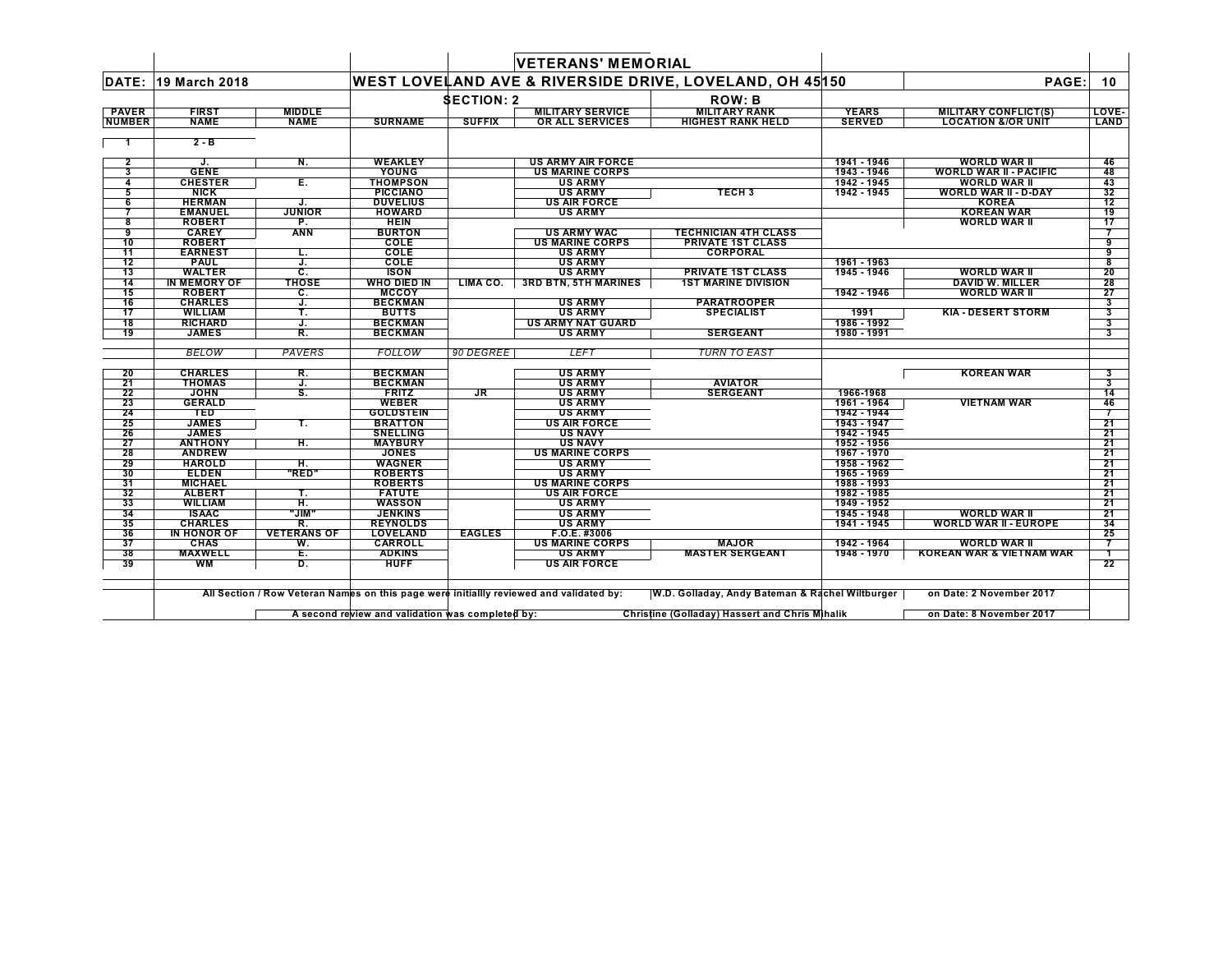|                |                     |                    |                                                  |                   | <b>VETERANS' MEMORIAL</b>                                                               |                                                         |                |                                      |       |
|----------------|---------------------|--------------------|--------------------------------------------------|-------------------|-----------------------------------------------------------------------------------------|---------------------------------------------------------|----------------|--------------------------------------|-------|
|                | DATE: 19 March 2018 |                    |                                                  |                   |                                                                                         | WEST LOVELAND AVE & RIVERSIDE DRIVE, LOVELAND, OH 45150 |                | PAGE:                                | 11    |
|                |                     |                    |                                                  | <b>SECTION: 2</b> |                                                                                         | ROW: C                                                  |                |                                      |       |
| <b>PAVER</b>   | <b>FIRST</b>        | <b>MIDDLE</b>      |                                                  |                   | <b>MILITARY SERVICE</b>                                                                 | <b>MILITARY RANK</b>                                    | <b>YEARS</b>   | <b>MILITARY CONFLICT(S)</b>          | LOVE- |
| <b>NUMBER</b>  | <b>NAME</b>         | <b>NAME</b>        | <b>SURNAME</b>                                   | <b>SUFFIX</b>     | OR ALL SERVICES                                                                         | <b>HIGHEST RANK HELD</b>                                | <b>SERVED</b>  | <b>LOCATION &amp;/OR UNIT</b>        | LAND  |
|                | $2 - C$             |                    |                                                  |                   |                                                                                         |                                                         |                |                                      |       |
| $\overline{2}$ | <b>GEORGE</b>       |                    | <b>WOLBERS</b>                                   |                   | <b>US AIR FORCE</b>                                                                     |                                                         |                |                                      | 44    |
| 3              | <b>GEORGE</b>       |                    | <b>JAMES</b>                                     |                   | <b>US NAVY</b>                                                                          |                                                         |                | <b>WORLD WAR II</b>                  | 26    |
| 4              | <b>CHARLES</b>      | <b>BRYAN</b>       | <b>HUTTON</b>                                    | <b>SR</b>         | <b>US ARMY</b>                                                                          |                                                         | 1942 - 1945    | <b>WORLD WAR II</b>                  | 20    |
| 5              | <b>VERNIE</b>       | L.                 | <b>LEWIS</b>                                     |                   | <b>US ARMY AIR FORCE</b>                                                                |                                                         | 1942 - 1946    | WORLD WAR II                         | 24    |
| 6              | <b>GEORGE</b>       |                    | <b>MURPHY</b>                                    |                   | <b>US NAVY</b>                                                                          |                                                         |                |                                      | 30    |
|                | <b>RAYMOND</b>      |                    | <b>MURPHY</b>                                    |                   | <b>US ARMY AIR FORCE</b>                                                                | <b>1ST LIEUTENANT</b>                                   |                | <b>WORLD WAR II</b>                  | 30    |
| 8              | <b>JOHN</b>         | М.                 | <b>MEADOWS</b>                                   |                   | US ARMY                                                                                 | <b>TECHNICAL SERGEANT</b>                               | 1941 - 1945    | <b>WORLD WAR II - SO. PACIFIC</b>    | 28    |
| 9              | <b>TERRENCE</b>     |                    | <b>POWERS</b>                                    |                   | <b>US AIR FORCE</b>                                                                     |                                                         | 1956 - 1961    |                                      | 33    |
| 10             | <b>HERMAN</b>       |                    | <b>FRISBY</b>                                    |                   |                                                                                         |                                                         |                | <b>WORLD WAR II - NORMANDY</b>       | 14    |
| 11             | <b>WARREN</b>       |                    | <b>DAVIS</b>                                     |                   |                                                                                         |                                                         |                | KIA - WORLD WAR I                    | 44    |
| 12             | JACK                | н.                 | <b>NORRIS</b>                                    |                   | <b>US ARMY</b>                                                                          |                                                         |                | <b>WORLD WAR II - 37 INF DIV</b>     | 31    |
| 13             | <b>DAREL</b>        | L.                 | <b>TITUS</b>                                     |                   | <b>US ARMY</b>                                                                          |                                                         | 1966 - 1969    | <b>VIETNAM WAR - 1ST AIR CAV</b>     | 44    |
| 14             | R.                  | M.                 | <b>BERCHTOLD</b>                                 |                   | <b>US NAVY</b>                                                                          | SSM3                                                    |                | WORLD WAR II                         | 15    |
| 15             | <b>LEONARD</b>      | S.                 | <b>ADAMS</b>                                     |                   | <b>US ARMY</b>                                                                          | E <sub>5</sub>                                          | 1968 - 1969    |                                      |       |
| 16             | <b>DICK</b>         |                    | <b>CHARLTON</b>                                  |                   | <b>US NAVY</b>                                                                          |                                                         | 1943 - 1945    |                                      | 8     |
| 17             | <b>RAYMOND</b>      |                    | <b>MYER</b>                                      |                   | <b>US ARMY</b>                                                                          |                                                         | 1941 - 1946    | <b>WORLD WAR II</b>                  | 30    |
| 18             | <b>JOSEPH</b>       |                    | <b>ROZZI</b>                                     |                   | <b>US NAVY</b>                                                                          |                                                         | 1942 - 1945    | <b>WORLD WAR II</b>                  | 36    |
| 19             | <b>PAUL</b>         |                    | ROZZI                                            |                   | <b>US ARMY</b>                                                                          |                                                         |                |                                      | 36    |
| 20             | <b>LLOYD</b>        | <b>WM</b>          | <b>REEVE</b>                                     |                   | <b>US ARMY</b>                                                                          |                                                         |                | <b>KOREA</b>                         | 34    |
| 21             | <b>JOHN</b>         | B.                 | <b>MACE</b>                                      |                   | <b>US ARMY</b>                                                                          |                                                         |                | <b>WORLD WAR II</b>                  | 34    |
|                | BELOW               | PAVERS             | FOLLOW                                           | 90 DEGREE         | <b>LEFT</b>                                                                             | <b>TURN TO EAST</b>                                     |                |                                      |       |
| 22             | <b>ROBERT</b>       | C.                 | <b>JORDAN</b>                                    | <b>SR</b>         | <b>US NAVY</b>                                                                          | AMM <sub>3</sub>                                        | 1942 - 1946    | <b>WORLD WAR II</b>                  | 21    |
| 23             | <b>RAYMOND</b>      |                    | <b>SEITZ</b>                                     |                   | <b>US ARMY</b>                                                                          |                                                         |                | <b>WORLD WAR II</b>                  | 26    |
| 24             | <b>JACK</b>         | н.                 | <b>THOMPSON</b>                                  |                   | <b>US NAVY</b>                                                                          | <b>SK 3RD CLASS</b>                                     | 1943-46; 50-52 | <b>WORLD WAR II &amp; KOREAN WAR</b> | 43    |
| 25             | <b>EUGENE</b>       | <b>JACOB</b>       | <b>HUTCHINSON</b>                                |                   | <b>US ARMY</b>                                                                          |                                                         | 1944 - 1945    | <b>WORLD WAR II</b>                  | 11    |
| 26             | <b>FRANK</b>        | P.                 | <b>KIRBY</b>                                     |                   | <b>US NAVY</b>                                                                          | <b>BOATSWAIN MATE</b>                                   | 1942 - 1946    | <b>WORLD WAR II</b>                  | 23    |
| 27             | J.                  | М.                 | <b>COLEMAN</b>                                   |                   | US ARMY MEDICAL CORPS                                                                   | <b>DOCTOR</b>                                           |                | <b>WORLD WAR I</b>                   | -24   |
| 28             | <b>BRENDAMOUR</b>   | <b>WAREHOUSING</b> | <b>AND MOVING</b>                                | <b>THANKS</b>     | <b>ALL VETERANS</b>                                                                     | <b>PAST - PRESENT - FUTURE</b>                          |                |                                      | 45    |
| 29             | <b>JOE</b>          | F.                 | WELLS                                            |                   | <b>US NAVY</b>                                                                          |                                                         | 1944 - 1946    | <b>WORLD WAR II</b>                  | 46    |
| 30             | <b>TAYLOR</b>       | P.                 | WELLS                                            |                   | <b>US ARMY</b>                                                                          |                                                         | 1946 - 1948    |                                      | 46    |
| 31             | <b>EUGENE</b>       |                    | <b>MARTIN</b>                                    |                   | <b>US ARMY</b>                                                                          |                                                         | 1960 - 1964    |                                      | 46    |
| 32             | <b>JOSEPH</b>       | <b>LEROY</b>       | <b>LIVENGOOD</b>                                 | <b>JR</b>         | <b>US ARMY</b>                                                                          |                                                         | 1942 - 1943    | WORLD WAR II                         | 25    |
| 33             | <b>TONY</b>         | <b>LEROY</b>       | <b>LIVENGOOD</b>                                 |                   | <b>US ARMY</b>                                                                          |                                                         | 1967 - 1969    | <b>VIETNAM WAR</b>                   | 25    |
| 34             | <b>TEDDY</b>        | <b>BROOKS</b>      | <b>LIVENGOOD</b>                                 |                   | <b>US ARMY</b>                                                                          |                                                         | 1968 - 1970    | <b>KOREA</b>                         | 24    |
| 35             | <b>ALLEN</b>        | С.                 | <b>RILEY</b>                                     |                   | <b>US NAVY</b>                                                                          |                                                         | 1965 - 1967    | <b>VIETNAM WAR</b>                   | 35    |
| 36             | <b>LARCIE</b>       | C.                 | <b>HIGGINBOTHAM</b>                              |                   | <b>US ARMY</b>                                                                          |                                                         | 1952 - 1954    | <b>KOREAN WAR</b>                    | 18    |
| 37             | <b>MICHAEL</b>      | <b>DENNIS</b>      | <b>CLOUD</b>                                     |                   | <b>US ARMY</b>                                                                          |                                                         | 1965 - 1969    | <b>VIETNAM WAR</b>                   | 8     |
| 38             | <b>HARRY</b>        | А.                 | <b>HILL</b>                                      |                   | <b>US ARMY</b>                                                                          |                                                         |                | <b>WORLD WAR II</b>                  | 18    |
| 39             | <b>THOMAS</b>       | H.                 | <b>LEVER</b>                                     | <b>WHO</b>        | <b>MARCHED TO THE</b>                                                                   | <b>SEA WITH GEN. SHERMAN</b>                            | 1864           | <b>CIVIL WAR</b>                     | 24    |
| 40             | <b>DICK</b>         |                    | <b>NEFF</b>                                      |                   | <b>US ARMY</b>                                                                          |                                                         | 1968 - 1969    | <b>VIETNAM WAR - 1ST INF DIV</b>     | 30    |
| 41             | <b>FRANK</b>        | Α.                 | <b>GARRY</b>                                     |                   | <b>US ARMY</b>                                                                          | LIEUTENANT                                              | 1957 - 1959    |                                      | 14    |
|                |                     |                    |                                                  |                   | All Section / Row Veteran Names on this page were initiallly reviewed and validated by: | W.D. Golladay, Andy Bateman & Rachel Wiltburger         |                | on Date: 2 November 2017             |       |
|                |                     |                    | A second review and validation was completed by: |                   |                                                                                         | Christine (Golladay) Hassert and Chris Mihalik          |                | on Date: 8 November 2017             |       |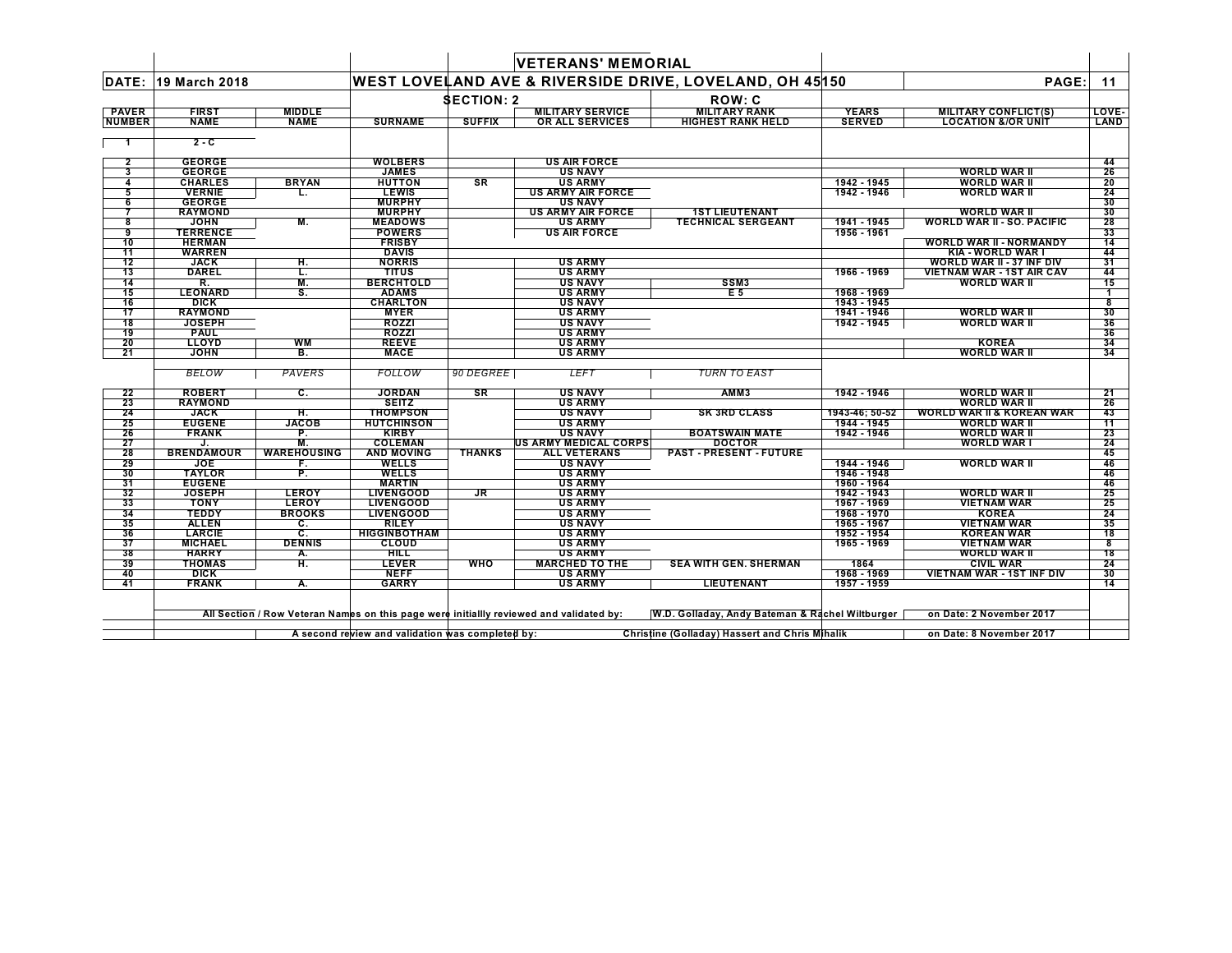|               |                             |                           |                                     |                   | <b>VETERANS' MEMORIAL</b>                                                               |                                                 |                    |                                              |                         |
|---------------|-----------------------------|---------------------------|-------------------------------------|-------------------|-----------------------------------------------------------------------------------------|-------------------------------------------------|--------------------|----------------------------------------------|-------------------------|
|               | DATE: 19 March 2018         |                           |                                     |                   | WEST LOVELAND AVE & RIVERSIDE DRIVE, LOVELAND, OH 45150                                 |                                                 |                    | PAGE:                                        | 12                      |
|               |                             |                           |                                     | <b>SECTION: 2</b> |                                                                                         | <b>ROW: D</b>                                   |                    |                                              |                         |
| <b>PAVER</b>  | <b>FIRST</b>                | <b>MIDDLE</b>             |                                     |                   | <b>MILITARY SERVICE</b>                                                                 | <b>MILITARY RANK</b>                            | <b>YEARS</b>       | <b>MILITARY CONFLICT(S)</b>                  | <b>LOVE-</b>            |
| <b>NUMBER</b> | <b>NAME</b>                 | <b>NAME</b>               | <b>SURNAME</b>                      | <b>SUFFIX</b>     | <b>OR ALL SERVICES</b>                                                                  | <b>HIGHEST RANK HELD</b>                        | <b>SERVED</b>      | <b>LOCATION &amp;/OR UNIT</b>                | LAND                    |
|               | $2 - D$                     |                           |                                     |                   |                                                                                         |                                                 |                    |                                              |                         |
| $\mathbf{2}$  | <b>WALTER</b>               | "BUD"                     | <b>BLUM</b>                         |                   | <b>US NAVY</b>                                                                          |                                                 | 1942 - 1946        | <b>WORLD WAR II</b>                          |                         |
| 3             | <b>WALTER</b>               | <b>RAY</b>                | <b>SHIELDS</b>                      | SR                | <b>US ARMY</b>                                                                          |                                                 |                    | <b>WORLD WAR I</b>                           | 4                       |
| 4             | WALTER                      | "WALLY" RAY               | <b>SHIELDS</b>                      | JR.               | <b>US NAVY</b>                                                                          |                                                 |                    | <b>WORLD WAR II</b>                          | 4                       |
| 5             | WILLIAM                     |                           | <b>KNOPP</b>                        |                   |                                                                                         |                                                 |                    | <b>WORLD WAR I</b>                           | 46                      |
| 6             | <b>JOHN</b>                 | $\overline{\mathbf{c}}$ . | POE                                 |                   | <b>US ARMY</b>                                                                          |                                                 | 1944 - 1946        | <b>WORLD WAR II - PHILIPPINES</b>            | 32                      |
|               | <b>SAMUEL</b>               |                           | <b>KISSIK</b>                       |                   | <b>US ARMY</b>                                                                          |                                                 |                    | <b>WORLD WAR II - 3RD ARMY</b>               | 39                      |
| 8             | <b>TED</b>                  |                           | <b>CORTRIGHT</b>                    |                   | <b>US AIR FORCE</b>                                                                     |                                                 |                    | <b>KOREAN WAR</b>                            | 42                      |
| 9             | <b>JACK</b>                 |                           | <b>MORARITY</b>                     |                   | <b>US ARMY</b>                                                                          | <b>MACHINE GUNNER</b>                           |                    | KOREAN WAR - 24TH INF DIV                    | 29                      |
| 10            | <b>LARRY</b>                | <b>BRUCE</b>              | <b>GRIMMET</b>                      |                   | <b>US AIR FORCE</b>                                                                     |                                                 |                    |                                              | 16                      |
| 11            | <b>BILL</b>                 |                           | <b>FRITZ</b>                        |                   | <b>US ARMY AIR FORCE</b>                                                                |                                                 |                    | <b>WORLD WAR II - SO. PACIFIC</b>            | 14                      |
| 12            | GEO.<br><b>JACOB</b>        | А.                        | <b>SHCHROER</b>                     |                   |                                                                                         | <b>STAFF SERGEANT</b>                           |                    | <b>WORLD WAR II - COUNTER INTEL</b>          | 34                      |
| 13<br>14      | <b>ALFRED</b>               |                           | <b>RICH</b><br><b>RICH</b>          |                   | <b>7TH OHIO CAVALRY</b>                                                                 | <b>CAPTAIN</b><br><b>CAPTAIN</b>                |                    | <b>REVOLUTIONARY WAR</b><br><b>CIVIL WAR</b> | 34<br>34                |
| 15            | <b>ROBERT</b>               | С.                        | <b>REESE</b>                        |                   | <b>US ARMY</b>                                                                          |                                                 |                    |                                              | 16                      |
| 16            | WM                          | <b>WOODROW</b>            | <b>WILLIAMS</b>                     |                   | <b>US AIR FORCE</b>                                                                     | <b>SERGEANT</b>                                 |                    |                                              | 47                      |
| 17            | <b>CHAS</b>                 | L.                        | <b>PIERCE</b>                       |                   | <b>US ARMY</b>                                                                          |                                                 |                    |                                              | 32                      |
| 18            | <b>ROY</b>                  |                           | <b>HORD</b>                         |                   | <b>US NAVY</b>                                                                          |                                                 | 1944 - 1946        | <b>WORLD WAR II - LST 607</b>                | 19                      |
| 19            | <b>GROVER</b>               | Е.                        | <b>HORD</b>                         |                   | <b>US ARMY</b>                                                                          |                                                 | 1950 - 1952        | <b>KOREAN WAR</b>                            | 19                      |
| 20            | <b>JOHN</b>                 | Е.                        | <b>FRANCIS</b>                      |                   | <b>US ARMY</b>                                                                          |                                                 | 1941 - 1945        | WORLD WAR II - PACIFIC                       | 19                      |
| 21            | WМ                          | Κ.                        | <b>FRANCIS</b>                      |                   | <b>US ARMY</b>                                                                          |                                                 | 1943 - 1946        | <b>WORLD WAR II - EUROPE</b>                 | 19                      |
|               |                             |                           |                                     |                   |                                                                                         |                                                 |                    |                                              |                         |
|               | <b>BELOW</b>                | PAVERS                    | FOLLOW                              | 90 DEGREE         | <b>LEFT</b>                                                                             | <b>TURN TO EAST</b>                             |                    |                                              |                         |
| 22            | <b>WILLIAM</b>              | F.                        | <b>GRETHEL</b>                      |                   | <b>US ARMY</b>                                                                          |                                                 |                    | <b>WORLD WAR I</b>                           | 16                      |
| 23            | <b>ARTHUR</b>               | R.                        | <b>PATE</b>                         |                   | <b>US ARMY</b>                                                                          |                                                 | 1943 - 1946        | <b>WORLD WAR II - 101ST AIRBORNE</b>         | 31                      |
| 24            | <b>JAMES</b>                | ٧.                        | <b>VIERRO</b>                       |                   |                                                                                         |                                                 | 1953 - 1955        | <b>FORT CAMPBELL - 11TH AIRBORNE</b>         | 13                      |
| 25            | <b>LOUIS</b>                | G.                        | <b>RUSH</b>                         |                   |                                                                                         |                                                 | 1942 - 1946        | <b>WORLD WAR II</b>                          | 36                      |
| 26            | <b>WALTER</b>               | R.                        | <b>SCOTT</b>                        |                   | <b>US ARMY</b>                                                                          | <b>SERGEANT</b>                                 |                    | <b>WORLD WAR II</b>                          | 26                      |
| 27            | <b>ALBERT</b>               | J.                        | <b>HUSER</b>                        |                   | <b>US ARMY</b>                                                                          | <b>CAPTAIN</b>                                  | 1942 - 1946        | <b>WORLD WAR II</b>                          | 20                      |
| 28            | KEN                         |                           | <b>DAVIS</b>                        | <b>SR</b>         | <b>US ARMY AIR FORCE</b>                                                                |                                                 | $1944 - 1945$      | <b>WORLD WAR II - ITALY</b>                  | 10                      |
| 29            | <b>ROBERT</b>               | ъ.                        | <b>SCHLAGHECK</b>                   |                   | <b>US ARMY</b>                                                                          |                                                 | 1941 - 1945        | <b>WORLD WAR II</b>                          | 37                      |
| 30            | <b>EDWIN</b>                | <b>BUD</b>                | <b>HERBERT</b>                      |                   | <b>US ARMY</b>                                                                          |                                                 | 1927 - 1929        |                                              | 22                      |
| 31            | <b>JAMES</b>                | D.                        | <b>HERBERT</b>                      |                   | <b>US ARMY</b>                                                                          |                                                 | 1951 - 1952        |                                              | 17                      |
| 32            | <b>JAMES</b>                | Α.                        | <b>RADER</b>                        |                   | <b>US ARMY</b>                                                                          |                                                 | 1942-1945          | <b>WORLD WAR II</b>                          | 33                      |
| 33            | <b>CHARLES</b>              | E.                        | <b>SWITZER</b>                      |                   | <b>US ARMY</b>                                                                          |                                                 |                    | <b>WORLD WAR II</b>                          | 24                      |
| 34            | WM                          | А.                        | <b>MARTIN</b>                       |                   | <b>US ARMY &amp; US AIR FORCE</b>                                                       |                                                 |                    | <b>KOREAN WAR</b>                            | 26                      |
| 35            | <b>ALFORD</b>               |                           | <b>MARTIN</b>                       |                   |                                                                                         |                                                 |                    | <b>WORLD WAR I - FRANCE</b>                  | 26                      |
| 36<br>37      | <b>EDWIN</b>                | С.                        | <b>MARTIN</b>                       |                   | <b>US ARMY</b>                                                                          |                                                 | 1963 - 1965        | MIA - KOREAN WAR                             | 26<br>29                |
|               | <b>ALLEN</b>                |                           | <b>MITCHELL</b>                     |                   | <b>US ARMY</b>                                                                          |                                                 |                    |                                              |                         |
| 38<br>39      | <b>EDWARD</b>               |                           | <b>WOLIVER</b>                      |                   | <b>US ARMY</b>                                                                          | <b>SURGEON</b>                                  |                    | <b>WORLD WAR II</b>                          | 48<br>5                 |
| 40            | <b>JAMES</b><br><b>JOEL</b> | <b>ANTHONY</b>            | <b>SAUNDERS</b><br><b>CONSTABLE</b> |                   | <b>US NAVY</b>                                                                          | <b>PRIVATE 1ST CLASS</b>                        | 1993 - 1997        | <b>WORLD WAR II</b>                          | 34                      |
| 41            | <b>THANKS TO ALL</b>        | <b>WHO SERVE</b>          | <b>OUR COUNTRY</b>                  |                   | <b>ARMY - AIR FORCE</b>                                                                 | <b>NAVY - MARINES</b>                           | <b>COAST GUARD</b> |                                              | 23                      |
| 42            | <b>ALBERT</b>               | Р.                        | <b>SNEED</b>                        |                   | <b>US ARMY</b>                                                                          |                                                 |                    | <b>WORLD WAR II</b>                          | 16                      |
| 43            | <b>PAUL</b>                 | J.                        | <b>CLARK</b>                        |                   | <b>US ARMY</b>                                                                          |                                                 | 1942 - 1945        |                                              | $\overline{\mathbf{8}}$ |
|               |                             |                           |                                     |                   |                                                                                         |                                                 |                    |                                              |                         |
|               |                             |                           |                                     |                   |                                                                                         | W.D. Golladay, Andy Bateman & Rachel Wiltburger |                    | on Date: 2 November 2017                     |                         |
|               |                             |                           |                                     |                   | All Section / Row Veteran Names on this page were initiallly reviewed and validated by: |                                                 |                    |                                              |                         |

**A second review and validation was completed by: Christine (Golladay) Hassert and Chris Mihalik on Date: 8 November 2017**

 $\mathbf{I}$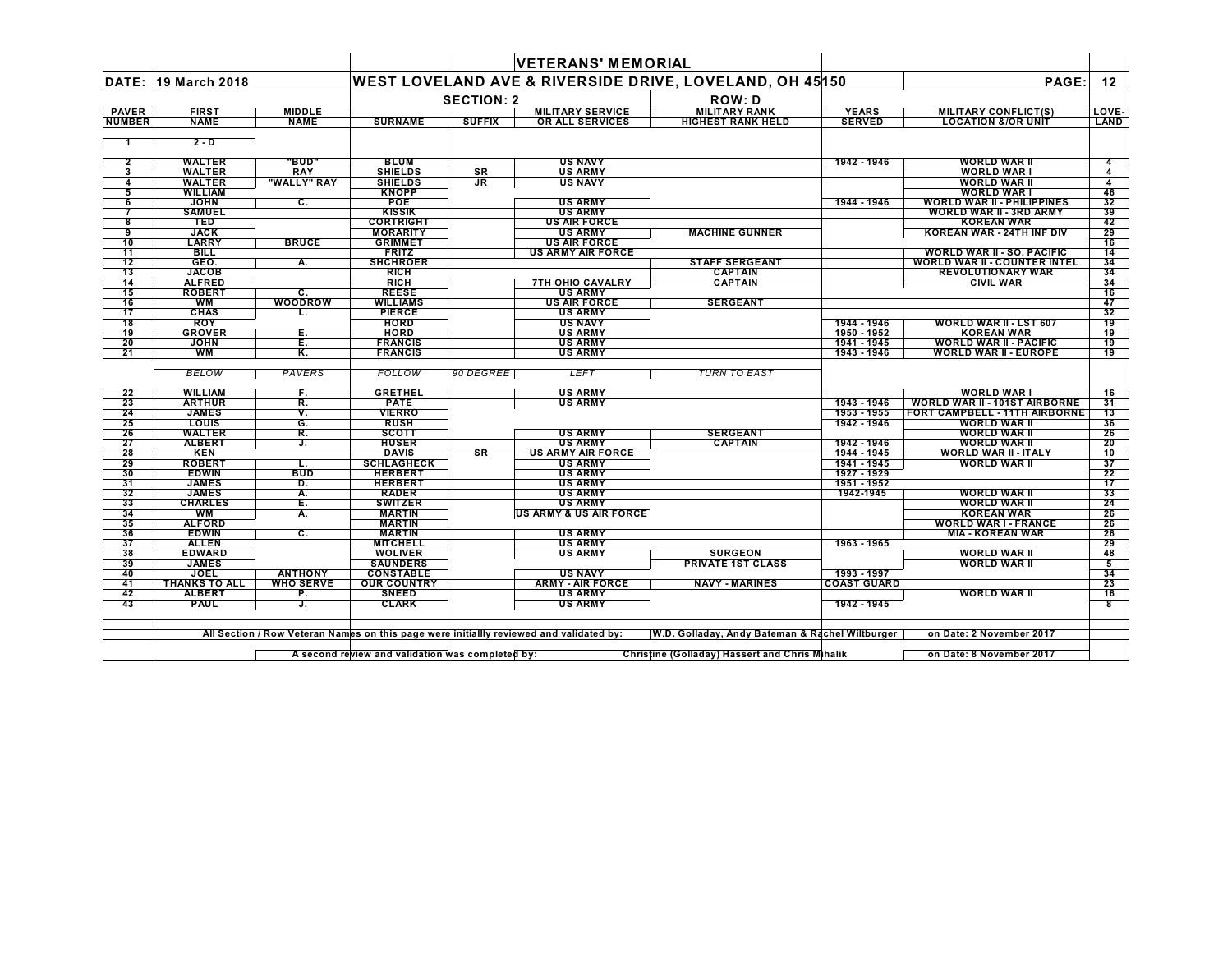|                               |                                 |                              |                                                  |                   | <b>VETERANS' MEMORIAL</b>                                                               |                                                         |                               |                                                              |                         |
|-------------------------------|---------------------------------|------------------------------|--------------------------------------------------|-------------------|-----------------------------------------------------------------------------------------|---------------------------------------------------------|-------------------------------|--------------------------------------------------------------|-------------------------|
|                               | DATE: 19 March 2018             |                              |                                                  |                   |                                                                                         | WEST LOVELAND AVE & RIVERSIDE DRIVE, LOVELAND, OH 45150 |                               | PAGE:                                                        | 13                      |
|                               |                                 |                              |                                                  | <b>SECTION: 2</b> |                                                                                         | <b>ROW: E</b>                                           |                               |                                                              |                         |
| <b>PAVER</b><br><b>NUMBER</b> | <b>FIRST</b><br><b>NAME</b>     | <b>MIDDLE</b><br><b>NAME</b> | <b>SURNAME</b>                                   | <b>SUFFIX</b>     | <b>MILITARY SERVICE</b><br>OR ALL SERVICES                                              | <b>MILITARY RANK</b><br><b>HIGHEST RANK HELD</b>        | <b>YEARS</b><br><b>SERVED</b> | <b>MILITARY CONFLICT(S)</b><br><b>LOCATION &amp;/OR UNIT</b> | LOVE-<br>LAND           |
| $\mathbf 1$                   | $2 - E$                         |                              |                                                  |                   |                                                                                         |                                                         |                               |                                                              |                         |
| $\mathbf{2}$                  | <b>ROBT</b>                     | М.                           | <b>CRAIG</b>                                     |                   | <b>US ARMY</b>                                                                          | <b>PRIVATE 1ST CLASS</b>                                |                               | <b>WORLD WAR II</b>                                          | 10                      |
| 3                             | <b>TERRY</b>                    | R.                           | <b>BROTHERTON</b>                                |                   | <b>US AIR FORCE</b>                                                                     |                                                         |                               |                                                              | 6                       |
| 4                             | <b>RONALD</b>                   | R.                           | <b>BROTHERTON</b>                                | JR                | <b>US MARINE CORPS</b>                                                                  |                                                         |                               | <b>VIETNAM WAR</b>                                           | 6                       |
| 5                             | <b>RONALD</b>                   | R.                           | <b>BROTHERTON</b>                                | SR                | <b>US NAVY</b>                                                                          |                                                         |                               | <b>WORLD WAR II - PACIFIC</b>                                | 6                       |
| 6<br>7                        | <b>STEVEN</b>                   | R.                           | <b>BROTHERTON</b>                                |                   | <b>US MARINE CORPS</b>                                                                  |                                                         |                               |                                                              | 6                       |
| 8                             | <b>STANLEY</b><br>WM            | А.<br>L.                     | <b>SWIGERT</b><br><b>SANDMAYR</b>                |                   | <b>US ARMY</b><br><b>US NAVY &amp; COAST GUARD</b>                                      |                                                         | 1950 - 1953                   | <b>KOREAN WAR</b><br><b>WORLD WAR I</b>                      | 42<br>36                |
| 9                             | <b>STEPHAN</b>                  | D.                           | <b>RAMEY</b>                                     |                   | <b>US AIR FORCE</b>                                                                     |                                                         | 1966 - 1970                   |                                                              | 33                      |
| 10                            | <b>JOHN</b>                     | G.                           | <b>HUTZEL</b>                                    |                   | <b>US NAVY</b>                                                                          | <b>SEAMAN 2ND CLASS</b>                                 |                               | WORLD WAR II                                                 | $\overline{2}$          |
| 11                            | <b>DONALD</b>                   |                              | <b>MEEKER</b>                                    |                   | <b>US ARMY</b>                                                                          |                                                         | 1949 - 1953                   | <b>KOREAN WAR - 101ST AIRBORNE</b>                           | 28                      |
| 12                            | <b>THE</b>                      |                              | <b>WATHEN</b>                                    |                   | <b>VETERANS</b>                                                                         |                                                         |                               |                                                              | 12                      |
| 13                            | THE                             |                              | <b>EBERENZ</b>                                   |                   | <b>VETERANS</b>                                                                         |                                                         |                               |                                                              | 12                      |
| 14                            | <b>PAUL</b>                     | <b>JOSEPH</b>                | <b>STAGGE</b>                                    | SR                | <b>US NAVY</b>                                                                          | <b>SEABEES</b>                                          | 1942 - 1945                   | WORLD WAR II                                                 | 40                      |
| 15                            | <b>PAUL</b>                     | <b>JOSEPH</b>                | <b>STAGGE</b>                                    | JR                | <b>US NAVY</b>                                                                          |                                                         | 1967 - 1993                   |                                                              | 40                      |
| 16<br>17                      | <b>WILLIAM</b><br><b>ROBERT</b> | J.<br>J.                     | <b>STAGGE</b><br><b>STAGGE</b>                   | <b>SR</b>         | <b>US NAVY</b><br><b>US NAVY</b>                                                        | <b>SEABEES</b>                                          | 1970 - 1976                   | <b>WORLD WAR II</b>                                          | 40<br>15                |
| 18                            | <b>RONALD</b>                   | LEE                          | <b>WESTMEYER</b>                                 |                   | <b>US MARINE CORPS</b>                                                                  | <b>SERGEANT</b>                                         | 1964 - 1968                   | <b>VIETNAM WAR</b>                                           | 7                       |
| 19                            | <b>WALTER</b>                   | D.                           | <b>HUBER</b>                                     |                   | <b>US ARMY</b>                                                                          |                                                         | 1964 - 1990                   | <b>VIETNAM WAR</b>                                           | 19                      |
| 20                            | <b>DONALD</b>                   | W.                           | <b>TEDRICK</b>                                   |                   | <b>US ARMY</b>                                                                          |                                                         | 1966 - 1968                   |                                                              | 43                      |
| 21                            | <b>EUGENE</b>                   |                              | <b>TUCKER</b>                                    |                   | <b>US ARMY</b>                                                                          |                                                         |                               | <b>WORLD WAR II</b>                                          | 44                      |
| 22                            | <b>GEORGE</b>                   | L.                           | <b>SWIGERT</b>                                   |                   | <b>US ARMY</b>                                                                          |                                                         |                               |                                                              | 42                      |
| 23                            | <b>ROBERT</b>                   | F.                           | <b>DUVELIUS</b>                                  |                   | <b>US ARMY AIR FORCE</b>                                                                |                                                         |                               | <b>WORLD WAR II</b>                                          | 12                      |
|                               | <b>BELOW</b>                    | PAVERS                       | <b>FOLLOW</b>                                    | 90 DEGREE         | <b>LEFT</b>                                                                             | <b>TURN TO EAST</b>                                     |                               |                                                              |                         |
| 24                            | <b>ALBERT</b>                   |                              | <b>AUCOIN</b>                                    |                   | <b>US MARINE CORPS</b>                                                                  | <b>MAJOR</b>                                            |                               |                                                              | $\overline{\mathbf{2}}$ |
| 25                            | <b>IVAN</b>                     | L.                           | <b>REZNOR</b>                                    |                   | <b>US COAST GUARD</b>                                                                   | <b>LIEUTENANT JUNIOR GRADE</b>                          | 1964 - 1970                   |                                                              | 34                      |
| 26                            | <b>JOHN</b>                     | P.                           | <b>MCDEVITT</b>                                  | JR                | <b>US ARMY</b>                                                                          | <b>RANGER</b>                                           |                               | WORLD WAR II                                                 | 27                      |
| 27                            | <b>VFW POST</b>                 | 9035                         | <b>MAINVILLE</b>                                 | OHIO              |                                                                                         |                                                         |                               |                                                              | 4                       |
| 28                            | <b>MANFRED</b>                  | $\overline{\mathsf{o}}$ .    | <b>GRUSDAS</b>                                   |                   | <b>US ARMY</b>                                                                          |                                                         |                               | <b>VIETNAM WAR</b>                                           | 16                      |
| 29<br>30                      | <b>ROBERT</b><br>IN MEMORY OF   | P.<br>THE                    | <b>SCHILDMEYER</b><br><b>VETERANS</b>            | OF THE            | <b>US ARMY AIR FORCE</b><br><b>TUFTS AND</b>                                            | <b>SCHILDMEYER</b>                                      | <b>FAMILIES</b>               | <b>WORLD WAR II</b>                                          | 37<br>37                |
| 31                            | <b>LAWRENCE</b>                 | S.                           | <b>TUFTS</b>                                     |                   | <b>US ARMY</b>                                                                          |                                                         |                               | <b>WORLD WAR I</b>                                           | 37                      |
| 32                            | <b>JASON</b>                    |                              | <b>BOBB</b>                                      |                   | <b>US AIR FORCE</b>                                                                     | <b>SRA</b>                                              | 1991 - 1995                   | <b>DESERT STORM</b>                                          | $\overline{4}$          |
| 33                            | <b>ANDY</b>                     |                              | <b>BOBB</b>                                      |                   | <b>US AIR FORCE</b>                                                                     | <b>SRA</b>                                              | 1992 - 1996                   |                                                              | $\overline{4}$          |
| 34                            | <b>HOWARD</b>                   | в.                           | <b>BOBB</b>                                      |                   | <b>US AIR FORCE</b>                                                                     | <b>STAFF SERGEANT</b>                                   | 1943 - 1945                   | <b>WORLD WAR II</b>                                          | $\overline{4}$          |
| 35                            | <b>SEAN</b>                     |                              | <b>SHUMAKER</b>                                  |                   | <b>US ARMY</b>                                                                          |                                                         | 1988 - 1989                   |                                                              | 39                      |
| 36                            | <b>EDWARD</b>                   | А.                           | <b>SHUMAKER</b>                                  |                   | <b>US ARMY</b>                                                                          | <b>SPECIALIST 4TH CLASS</b>                             | 1960 - 1963                   | <b>IX CORPS</b>                                              | 39                      |
| 37                            | <b>WILLIAM</b>                  | н.                           | <b>MILLER</b>                                    |                   | <b>US NAVY</b>                                                                          | FT <sub>2</sub>                                         |                               | <b>KOREAN WAR - USS PALAU</b>                                | 29                      |
| 38                            | <b>HOWARD</b>                   | А.                           | <b>MILLER</b>                                    |                   | <b>US ARMY &amp; USAF</b>                                                               | <b>CAPTAIN</b>                                          |                               |                                                              | 28                      |
| 39<br>40                      | <b>WILLIAM</b><br>WМ            | н.<br>J.                     | <b>FLETCHER</b><br><b>SANDMAYR</b>               |                   | <b>US ARMY AIR FORCE</b><br><b>US ARMY</b>                                              |                                                         | 1943 - 1950                   | WORLD WAR II<br><b>POW - WORLD WAR II</b>                    | 13<br>36                |
| 41                            | <b>EARL</b>                     | P.                           | WALL                                             |                   | <b>US ARMY</b>                                                                          | <b>SERGEANT</b>                                         | 1967 - 1969                   | <b>VIETNAM WAR</b>                                           | 45                      |
| 42                            | <b>JOHN</b>                     | τ.                           | <b>ADAMS</b>                                     |                   | <b>US ARMY</b>                                                                          | <b>TECHNICIAN 5TH CLASS</b>                             |                               | WORLD WAR II                                                 | 3                       |
| 43                            | <b>THOMAS</b>                   | J.                           | <b>HILL</b>                                      |                   | <b>US AIR FORCE</b>                                                                     | <b>MASTER SERGEANT</b>                                  | 1969 - 1993                   |                                                              | 18                      |
| 44                            | <b>DOYLE</b>                    | D.                           | <b>SEVIER</b>                                    |                   | <b>US ARMY</b>                                                                          |                                                         | 1958 - 1960                   |                                                              | 38                      |
| 45                            | <b>JOSEPH</b>                   | J.                           | <b>PELOPIDA</b>                                  |                   | <b>US ARMY</b>                                                                          |                                                         | 1940 - 1945                   | <b>WORLD WAR II</b>                                          | 32                      |
|                               |                                 |                              |                                                  |                   | All Section / Row Veteran Names on this page were initiallly reviewed and validated by: | W.D. Golladay, Andy Bateman & Rachel Wiltburger         |                               | on Date: 2 November 2017                                     |                         |
|                               |                                 |                              | A second review and validation was completed by: |                   |                                                                                         | <b>Christine (Golladay) Hassert and Chris Mihalik</b>   |                               | on Date: 8 November 2017                                     |                         |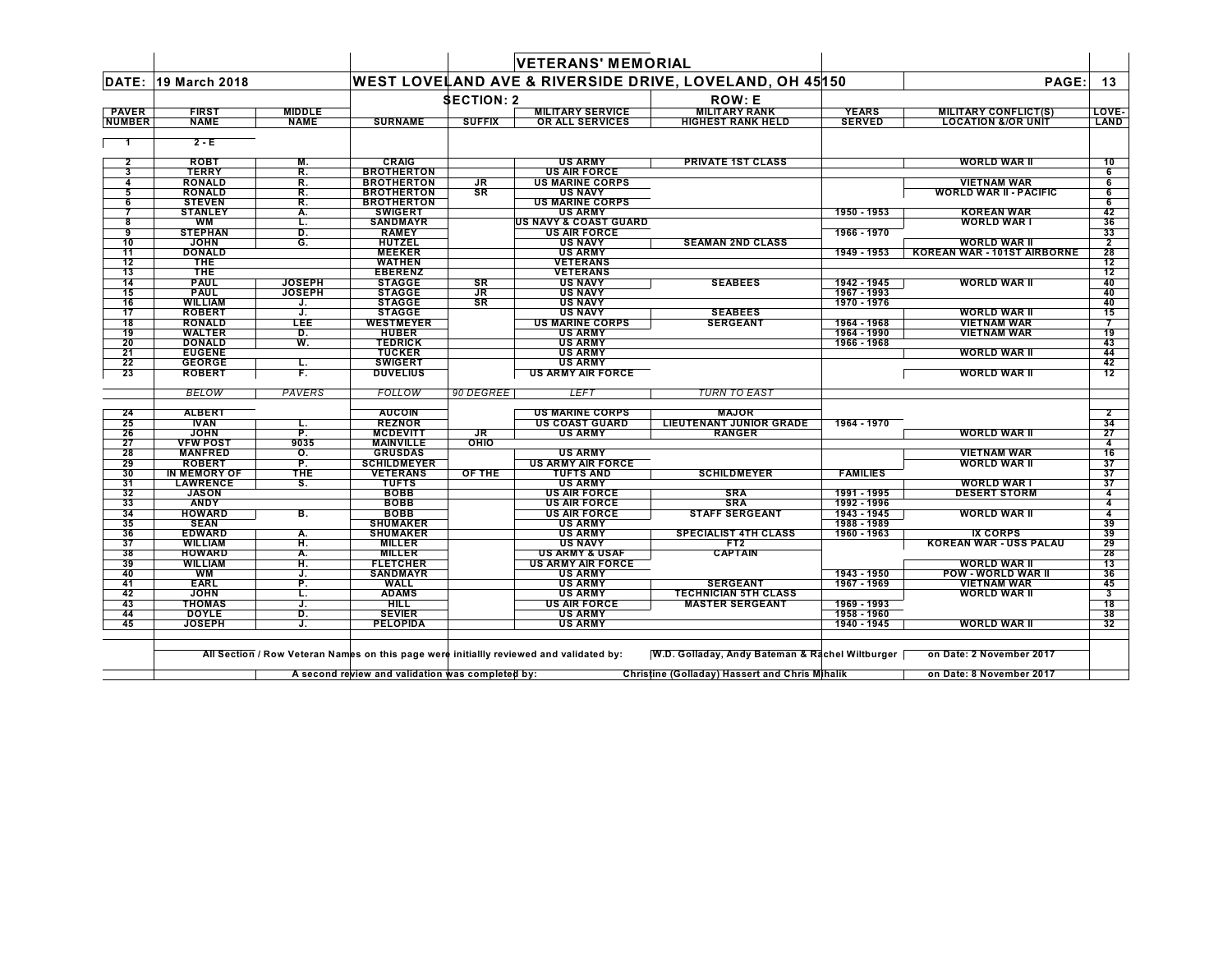|                 |                                |                     |                                  |                   | <b>VETERANS' MEMORIAL</b>                |                                                         |                              |                                                        |                 |
|-----------------|--------------------------------|---------------------|----------------------------------|-------------------|------------------------------------------|---------------------------------------------------------|------------------------------|--------------------------------------------------------|-----------------|
|                 | DATE: 19 March 2018            |                     |                                  |                   |                                          | WEST LOVELAND AVE & RIVERSIDE DRIVE, LOVELAND, OH 45150 |                              | PAGE:                                                  | 14              |
|                 |                                |                     |                                  | <b>SECTION: 2</b> |                                          | <b>ROW:F</b>                                            |                              |                                                        |                 |
| <b>PAVER</b>    | <b>FIRST</b>                   | <b>MIDDLE</b>       |                                  |                   | <b>MILITARY SERVICE</b>                  | <b>MILITARY RANK</b>                                    | <b>YEARS</b>                 | MILITARY CONFLICT(S)                                   | LOVE-           |
| <b>NUMBER</b>   | <b>NAME</b>                    | <b>NAME</b>         | <b>SURNAME</b>                   | <b>SUFFIX</b>     | OR ALL SERVICES                          | <b>HIGHEST RANK HELD</b>                                | <b>SERVED</b>                | <b>LOCATION &amp;/OR UNIT</b>                          | <b>LAND</b>     |
| $\mathbf{1}$    | $2 - F$                        |                     |                                  |                   |                                          |                                                         |                              |                                                        |                 |
| $\mathbf{2}$    | <b>BILL</b>                    |                     | <b>SCHUCHART</b>                 |                   | <b>US AIR FORCE</b>                      |                                                         |                              | <b>WORLD WAR II</b>                                    | 37              |
| 3               | <b>RICHARD</b>                 |                     | <b>HARCOURT</b>                  |                   | <b>US ARMY</b>                           |                                                         |                              | <b>WORLD WAR I</b>                                     | 17              |
| 4               | <b>STEVEN</b><br><b>EUGENE</b> | <b>SCOTT</b><br>W.  | SCHUCHART<br><b>REIF</b>         |                   | <b>US ARMY</b><br><b>US MARINE CORPS</b> | <b>SERGEANT</b>                                         | 1966 - 1969                  | <b>VIETNAM WAR</b>                                     | 37<br>34        |
| 5<br>6          | <b>DAVID</b>                   | L.                  | <b>CAHALL</b>                    |                   | <b>US ARMY</b>                           |                                                         | 1966 - 1969                  |                                                        | 34              |
|                 | <b>HAROLD</b>                  | Έ.                  | <b>WARD</b>                      |                   | <b>US ARMY AIR FORCE</b>                 |                                                         | 1943 - 1945                  | <b>WORLD WAR II - 8TH AIR FORCE</b>                    | 45              |
| 8               | <b>JASPER</b>                  | W.                  | <b>REED</b>                      |                   | <b>US AIR FORCE</b>                      | <b>SERGEANT</b>                                         | 1954 - 1958                  |                                                        | 34              |
| 9               | <b>ESKELL</b>                  | N.                  | <b>BALL</b>                      |                   | <b>US ARMY</b>                           |                                                         | 1951 - 1953                  | <b>KOREAN WAR</b>                                      | $\overline{2}$  |
| 10              | <b>STEPHEN</b>                 | <b>ESKELL</b>       | <b>BALL</b>                      |                   | <b>US AIR FORCE</b>                      |                                                         | 1973 - 1977                  |                                                        | $\overline{2}$  |
| $\overline{11}$ | <b>TIM</b>                     |                     | <b>SCHETTLER</b>                 |                   | <b>US ARMY</b>                           | <b>CAPTAIN</b>                                          |                              | <b>DESERT SHIELD &amp; STORM</b>                       | 29              |
| 12              | <b>HOWARD</b>                  | <b>MARTIN</b>       | <b>WILLIAMS</b>                  |                   | <b>US ARMY</b>                           |                                                         | 1917 - 1919                  | <b>WORLD WAR I</b>                                     | 37              |
| 13              | <b>EDWARD</b>                  |                     | <b>MORRIS</b>                    |                   | <b>US ARMY</b>                           |                                                         | 1939 - 1946                  | <b>WORLD WAR II - 4TH ARM DIV</b>                      | 29              |
| 14              | <b>DARRYL</b>                  |                     | <b>MORRIS</b>                    |                   | <b>US NAVY</b>                           | EN <sub>3</sub>                                         | 1966 - 1969                  |                                                        | 29              |
| 15              | <b>DENNIS</b>                  | R.                  | <b>HALE</b>                      |                   | <b>US NAVY</b>                           | <b>MMCS</b>                                             | 1960 - 1983                  |                                                        | 16              |
| 16              | <b>BENNET</b>                  | R.                  | <b>HALE</b>                      |                   | <b>US NAVY</b>                           | <b>EMCM</b>                                             | 1958 - 1979                  |                                                        | 16              |
| 17              | <b>CLAYBORN</b><br>BILL        | E. "JACK"           | <b>LEONARD</b>                   |                   | <b>US ARMY</b>                           |                                                         | 1951 - 1953                  | <b>WORLD WAR II</b><br><b>KOREAN WAR</b>               | 42<br>37        |
| 18<br>19        | CARL                           | <b>CHRISTIAN</b>    | <b>SCHNICKE</b><br><b>HOERTH</b> | JR                | <b>US ARMY</b><br><b>US NAVY</b>         |                                                         |                              | <b>WORLD WAR II</b>                                    | 18              |
| 20              | <b>WILLIAM</b>                 |                     | носто                            |                   | <b>US ARMY</b>                           |                                                         | 1946 - 1948                  |                                                        | 45              |
| $\overline{21}$ | <b>JOHN</b>                    |                     | <b>SANTONIELLO</b>               |                   | <b>US ARMY</b>                           |                                                         | 1942 - 1946                  | <b>WORLD WAR II</b>                                    | 36              |
| 22              | А.                             | Е.                  | <b>FLECKINGER</b>                |                   | <b>US ARMY</b>                           |                                                         |                              |                                                        | 13              |
| 23              | <b>CHAS</b>                    |                     | <b>ANDERKIN</b>                  |                   | <b>US ARMY AIR CORPS</b>                 |                                                         | 1937 - 1945                  | <b>WORLD WAR II</b>                                    | 9               |
|                 | <b>BELOW</b>                   | PAVERS              | FOLLOW                           | 90 DEGREE         | <b>LEFT</b>                              | <b>TURN TO EAST</b>                                     |                              |                                                        |                 |
| 24              | <b>ROBERT</b>                  |                     | cox                              |                   | <b>US ARMY</b>                           |                                                         | 1988 - 1991                  | <b>DESERT STORM</b>                                    | 9               |
| 25              | <b>ROBERT</b>                  | W.                  | cos                              |                   | <b>US ARMY</b>                           |                                                         | 1942 - 1945                  | <b>WORLD WAR II</b>                                    | 9               |
| 26              | <b>MILTON</b>                  | <b>JAMES</b>        | WOODS                            | JR                | <b>US ARMY</b>                           |                                                         | 1949 - 1952                  | <b>KOREAN WAR</b>                                      | 48              |
| 27              | <b>ATLEE</b>                   | <b>WALTER</b>       | <b>GREENWALD</b>                 |                   | <b>US ARMY</b>                           |                                                         | 1970 - 1972                  | <b>VIETNAM WAR</b>                                     | 16              |
| 28              | <b>DAROLD</b>                  | D.                  | <b>GREENWALD</b>                 |                   | <b>US ARMY</b>                           | TECH <sub>4</sub>                                       | 1945 - 1946                  | <b>WORLD WAR II</b>                                    | 16              |
| 29              | <b>EDWARD</b>                  | "RED"               | <b>SPRINGER</b>                  |                   | <b>US ARMY</b>                           |                                                         | 1942 - 1945                  | <b>WORLD WAR II</b>                                    | 40              |
| 30              | <b>HOWARD</b>                  |                     | <b>SMITH</b>                     |                   | <b>US ARMY</b>                           |                                                         |                              | <b>WORLD WAR II</b>                                    | 13              |
| 31<br>32        | WM<br><b>JAMES</b>             | С.<br><b>WILSON</b> | <b>SCHNELLE</b><br><b>HOWELL</b> |                   | <b>US NAVY</b><br><b>US NAVY</b>         | <b>COMMANDER</b>                                        | 1942 - 1946                  | <b>WORLD WAR II - 7TH FLEET</b><br><b>WORLD WAR II</b> | 37<br>19        |
| 33              | М.                             | ٧.                  | <b>HEDLESTEN</b>                 |                   | <b>US MARINE CORPS</b>                   |                                                         |                              | <b>WORLD WAR I</b>                                     | 17              |
| 34              | <b>RALPH</b>                   |                     | <b>STAYTON</b>                   |                   | <b>US ARMY</b>                           |                                                         |                              |                                                        | 40              |
| 35              | LOUIS                          | "ROCKY"             | <b>ROCKWOOD</b>                  |                   | <b>US ARMY</b>                           |                                                         | 1943 - 1946                  | <b>WORLD WAR II</b>                                    | 35              |
| 36              | <b>RALPH</b>                   | н.                  | <b>HAMAN</b>                     |                   |                                          |                                                         | 1944                         | <b>FRANCE</b>                                          | 16              |
| 37              | <b>DAVID</b>                   | F.                  | DIEHL                            |                   | <b>US ARMY AIR FORCE</b>                 | <b>OFFICER</b>                                          |                              | WORLD WAR II & KOREAN WAR                              | 11              |
| 38              | R. "DICK"                      | Ē.                  | <b>SCHAEFER</b>                  |                   | <b>US NAVY</b>                           |                                                         | 1943 - 1946                  | WORLD WAR II                                           | 37              |
| 39              | IN HONOR OF                    | ALL VETERANS        | оню                              | <b>CHILD</b>      | <b>CONSERVATION</b>                      | LEAGUE                                                  | <b>RAINBOWS</b>              |                                                        | 31              |
| 40              | <b>JACK</b>                    |                     | <b>PAYTES</b>                    |                   |                                          | <b>PRIVATE</b>                                          |                              | <b>MIA - KOREAN WAR</b>                                | 20              |
| 41              | <b>BILL</b>                    |                     | WILLIAMS                         |                   | <b>US NAVY</b>                           | <b>SEABEES</b>                                          | 1970 - 1974                  |                                                        | 47              |
| 42              | <b>LARRY</b>                   | R.                  | <b>FELIX</b>                     |                   | <b>US ARMY</b>                           |                                                         | 1974 - 1977                  |                                                        | $6\overline{6}$ |
| 43              | <b>EDWARD</b>                  | <b>MILTON</b>       | <b>GOLLADAY</b>                  |                   | <b>US ARMY</b>                           | <b>CHIEF WARRANT OFFICER 4</b>                          | 1930 - 1957                  | <b>WORLD WAR II &amp; KOREAN WAR</b>                   | 15              |
| 44              | <b>JACOB</b>                   |                     | <b>GOLLADAY</b>                  |                   | <b>SHENANDOAH MILITIA</b>                | LIEUTENANT                                              | 1775 - 1781                  | <b>REVOLUTIONARY WAR</b>                               | 15              |
| 45<br>46        | <b>RONALD</b><br><b>PERRY</b>  | Ρ.<br>Ē.            | <b>HOPKINS</b><br><b>HOPKINS</b> |                   | <b>US NAVY</b><br><b>US ARMY</b>         |                                                         | $1966 - 1969$<br>1942 - 1945 | <b>VIETNAM WAR</b><br><b>WORLD WAR II</b>              | 19<br>19        |
| 47              | <b>RAYMOND</b>                 | Е.                  | <b>SHORE</b>                     |                   | <b>US ARMY AIR FORCE</b>                 |                                                         | 1942 - 1946                  | <b>WORLD WAR II</b>                                    | 39              |
|                 |                                |                     |                                  |                   |                                          |                                                         |                              |                                                        |                 |

All Section / Row Veteran Names on this page were initiallly reviewed and validated by: W.D. Golladay, Andy Bateman & Rachel Wiltburger on Date: 2 November 2017

A second review and validation was completed by: Christine (Golladay) Hassert and Chris Mihalik Condition on Date: 8 November 2017  $\Gamma$ 

 $\mathbf{I}$ 

e.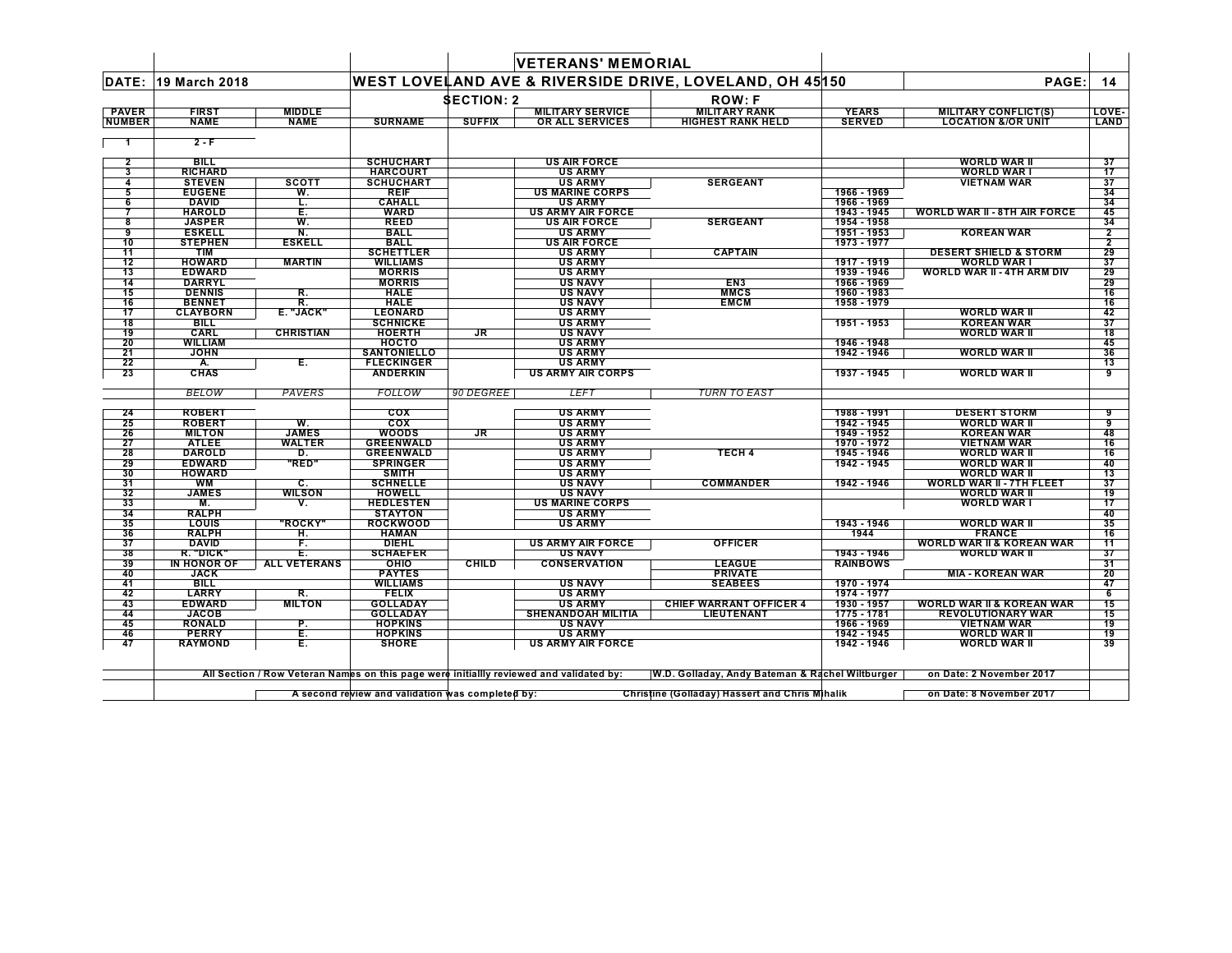|               |                              |               |                              |                  | <b>VETERANS' MEMORIAL</b>                                                               |                                                         |                    |                                                     |          |
|---------------|------------------------------|---------------|------------------------------|------------------|-----------------------------------------------------------------------------------------|---------------------------------------------------------|--------------------|-----------------------------------------------------|----------|
| DATE:         | 19 March 2018                |               |                              |                  |                                                                                         | WEST LOVELAND AVE & RIVERSIDE DRIVE, LOVELAND, OH 45150 |                    | PAGE:                                               | 15       |
|               |                              |               | <b>SECTION: 3</b>            |                  | <b>ROW: A</b>                                                                           | PAGE: 1                                                 |                    |                                                     |          |
| <b>PAVER</b>  | <b>FIRST</b>                 | <b>MIDDLE</b> |                              |                  | <b>MILITARY SERVICE</b>                                                                 | <b>MILITARY RANK</b>                                    | <b>YEARS</b>       | <b>MILITARY CONFLICT(S)</b>                         | LOVE-    |
| <b>NUMBER</b> | <b>NAME</b>                  | <b>NAME</b>   | <b>SURNAME</b>               | <b>SUFFIX</b>    | <b>OR ALL SERVICES</b>                                                                  | <b>HIGHEST RANK HELD</b>                                | <b>SERVED</b>      | <b>LOCATION &amp;/OR UNIT</b>                       | LAND     |
| - 1           | $3 - A - 1$                  |               |                              |                  |                                                                                         |                                                         |                    |                                                     |          |
| $\mathbf{2}$  | <b>ROBERT</b>                | Р.            | <b>HILL</b>                  |                  | <b>US NAVY</b>                                                                          | S <sub>2</sub> C                                        | 1942 - 1943        | <b>WORLD WAR II</b>                                 | 18       |
| 3             | <b>JOHN</b>                  | B.            | <b>MACE</b>                  |                  | <b>US ARMY</b>                                                                          | <b>TECH SERGEANT</b>                                    |                    | <b>WORLD WAR II - EUROPE</b>                        | 24       |
| 4             | <b>JAMES</b>                 | М.            | LEIGH                        |                  | <b>US NAVY</b>                                                                          |                                                         |                    | <b>WORLD WAR II - SUBMARINE SVC</b>                 | 24       |
| 5             | <b>BUD</b>                   |               | <b>TACKETT</b>               |                  | <b>US NAVY</b>                                                                          |                                                         |                    | WORLD WAR II                                        | 46       |
| 6             | <b>CHARLES</b>               | D.            | <b>SUGGS</b>                 | <b>TOO MUDDY</b> | <b>US ARMY</b>                                                                          |                                                         | 1947 - 1953        | <b>KOREAN WAR</b>                                   | 42       |
| 7             | CLEO                         |               | <b>BRANSCUM</b>              | <b>TOO MUDDY</b> | <b>US ARMY</b>                                                                          |                                                         |                    | <b>WORLD WAR II</b>                                 | 9        |
| 8             | <b>JAS</b>                   | н.            | <b>HAMILTON</b>              |                  | <b>US ARMY</b>                                                                          |                                                         |                    | <b>WORLD WAR II - 34TH INF DIV</b>                  | 32       |
| 9             | <b>EARL</b>                  | Е.            | <b>SIMPSON</b>               |                  |                                                                                         |                                                         | 1944 - 1946        | WORLD WAR II                                        | 39       |
| 10            | <b>CECIL</b>                 |               | <b>WELLS</b>                 | <b>SR</b>        | <b>US ARMY</b>                                                                          | <b>CORPORAL</b>                                         |                    | <b>WORLD WAR II</b>                                 | 17       |
| 11            | <b>PAUL</b>                  | Е.            | <b>WELLS</b>                 |                  |                                                                                         | <b>PRIVATE</b>                                          |                    | <b>WORLD WAR II</b>                                 | 17       |
| 12            | <b>HARRY</b>                 |               | <b>SCHUESCHNER</b>           |                  | <b>US MARINE CORPS</b>                                                                  |                                                         | 1943 - 1946        | <b>WORLD WAR II</b>                                 | 38       |
| 13            | <b>CHUCK</b>                 |               | <b>HAUSER</b>                |                  | <b>US ARMY</b>                                                                          |                                                         | 1941 - 1945        | <b>WORLD WAR II - SO. PACIFIC</b>                   | 17       |
| 14            | <b>DONALD</b>                | R.            | <b>BURTON</b>                |                  | <b>US NAVY</b>                                                                          |                                                         |                    | <b>WORLD WAR II</b>                                 |          |
| 15            | <b>DALLAS</b>                | Е.            | <b>BURTON</b>                |                  | <b>US NAVY</b>                                                                          |                                                         |                    | <b>WORLD WAR II</b>                                 |          |
| 16            | <b>CECIL</b>                 | D.            | <b>BAUER</b>                 |                  |                                                                                         |                                                         |                    | <b>WORLD WAR II</b>                                 | 3        |
| 17            | <b>WALTER</b>                | c.            | <b>WILLIAMS</b>              |                  | <b>US ARMY</b>                                                                          |                                                         | 1953 - 1955        | <b>KOREAN WAR</b>                                   | 47       |
| 18            | <b>PAUL</b>                  | J.            | <b>MASSON</b>                |                  | <b>US ARMY AIR FORCE</b>                                                                |                                                         | 1942 - 1945        | <b>WORLD WAR II</b>                                 | 21       |
| 19            | <b>DON</b>                   | L.            | <b>BOBLITT</b>               |                  | <b>US NAVY</b>                                                                          |                                                         | 1943 - 1946        |                                                     | 4        |
| 20            | <b>EDGAR</b>                 | C.            | <b>WILLIAMS</b>              | SR               | <b>US MARINE CORPS</b>                                                                  |                                                         |                    | <b>WORLD WAR I</b>                                  | 31       |
| 21            | <b>ALFRED</b>                | А.            | <b>MARGGRANDER</b>           |                  | <b>US AIR FORCE</b>                                                                     |                                                         | 1954 - 1958        |                                                     | 26       |
| 22            | М.                           | Κ.            | <b>HUDDLESSON</b>            |                  | <b>US ARMY</b>                                                                          | <b>SERGEANT</b>                                         | 1940 - 1945        | <b>WORLD WAR II</b>                                 | 19       |
| 23            | LOWELL                       | Α.            | <b>BREADY*</b>               |                  | <b>US ARMY</b>                                                                          |                                                         | <b>25 JUN 1944</b> | <b>WORLD WAR II - NORMANDY</b>                      | 30       |
| 24<br>25      | <b>LARRY</b><br><b>FRANK</b> |               | <b>BURK</b><br><b>MARTIN</b> |                  | <b>US ARMY AIR FORCE</b>                                                                | LIEUTENANT                                              | 1945               | <b>WORLD WAR II - 100 BOMB GROUP</b>                | 23<br>38 |
| 26            | WM                           | L.<br>E.      | <b>SPRING</b>                |                  | <b>US ARMY</b><br><b>US ARMY AIR FORCE</b>                                              |                                                         |                    | WORLD WAR II<br><b>WORLD WAR II - 8TH AIR FORCE</b> | 40       |
| 27            | <b>DAVID</b>                 | R.            | <b>SCHLAGHECK</b>            |                  | <b>US NAVY</b>                                                                          | <b>COMMANDER</b>                                        |                    |                                                     | 37       |
| 28            | <b>KENT</b>                  |               | <b>LEIGH</b>                 |                  | <b>US ARMY</b>                                                                          |                                                         | 1969 - 1971        | <b>1ST INFANTRY DIVISION</b>                        | 24       |
| 29            | <b>RALPH</b>                 |               | <b>LEIGH</b>                 |                  | <b>US ARMY</b>                                                                          |                                                         | 1945 - 1948        | WORLD WAR II                                        | 24       |
| 30            | H.                           | W.            | <b>SUTHERLAND</b>            |                  | <b>US NAVY</b>                                                                          |                                                         | 1943 - 1946        | <b>WORLD WAR II</b>                                 | 34       |
| 31            | <b>GENE</b>                  |               | <b>RICHMOND</b>              |                  | <b>US NAVY RESERVE</b>                                                                  |                                                         | 1951 - 1959        |                                                     | 34       |
| 32            | <b>MELVIN</b>                |               | <b>BOERES</b>                |                  | <b>US ARMY</b>                                                                          | <b>NCO</b>                                              | 1950 - 1952        | <b>KOREAN WAR</b>                                   | 18       |
| 33            | <b>FRANK</b>                 |               | <b>MORRIS</b>                |                  | <b>US MARINE CORPS</b>                                                                  |                                                         |                    | <b>WORLD WAR II</b>                                 | 29       |
| 34            | <b>CALVIN</b>                |               | <b>MORRIS</b>                |                  | <b>US AIR FORCE</b>                                                                     |                                                         |                    | <b>KOREAN WAR</b>                                   | 29       |
| 35            | <b>JOHN</b>                  | W.            | <b>MORRIS</b>                |                  | <b>US NAVY</b>                                                                          |                                                         |                    | <b>WORLD WAR II &amp; KOREAN WAR</b>                | 29       |
| 36            | <b>WILLIAM</b>               |               | <b>BARON</b>                 |                  | <b>US ARMY</b>                                                                          |                                                         | 1918 - 1919        |                                                     | 3        |
| 37            | <b>GENE</b>                  |               | <b>BARON</b>                 |                  | <b>US ARMY</b>                                                                          |                                                         | 1953 - 1961        |                                                     | 3        |
| 38            | <b>JACK</b>                  | D.            | <b>SELZER</b>                |                  | <b>US ARMY</b>                                                                          |                                                         | 1944 - 1946        | <b>WORLD WAR II</b>                                 | 38       |
| 39            | <b>JOSEPH</b>                | M.            | HILL                         |                  | <b>US ARMY AIR FORCE</b>                                                                | <b>STAFF SERGEANT</b>                                   | 1941 - 1945        | <b>WORLD WAR II</b>                                 | 18       |
| 40            | <b>SCOTT</b>                 |               | <b>WARREN</b>                |                  | <b>US MARINE CORPS</b>                                                                  | <b>CORPORAL</b>                                         |                    | <b>DESERT SHIELD &amp; STORM - 2MDIV</b>            | 46       |
|               |                              |               |                              |                  | All Section / Row Veteran Names on this page were initiallly reviewed and validated by: | <b>Walter D. Golladay</b>                               | on Date:           | 2 November 2017                                     |          |
|               |                              |               |                              |                  |                                                                                         |                                                         |                    |                                                     |          |

**A second review and validation was completed by: Walter D. Golladay on Date: 10 November 2017**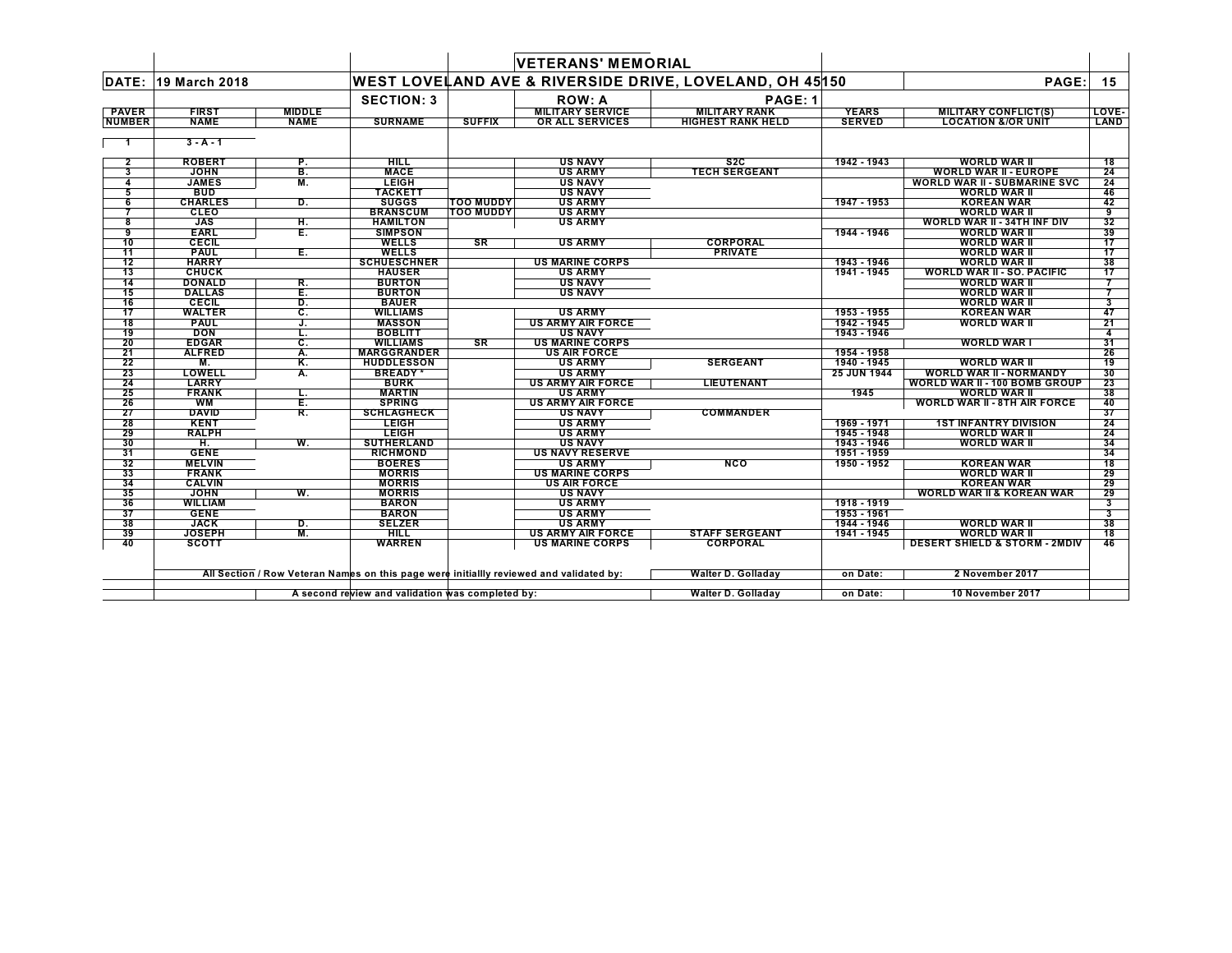|               |                        |               |                                      |                                                 | <b>VETERANS' MEMORIAL</b>  |                                                         |               |                                      |                               |
|---------------|------------------------|---------------|--------------------------------------|-------------------------------------------------|----------------------------|---------------------------------------------------------|---------------|--------------------------------------|-------------------------------|
| DATE:         | 19 March 2018          |               |                                      |                                                 |                            | WEST LOVELAND AVE & RIVERSIDE DRIVE, LOVELAND, OH 45150 |               | PAGE:                                | 16                            |
|               |                        |               | <b>SECTION: 3</b>                    |                                                 | <b>ROW: A</b>              | PAGE: 2                                                 |               |                                      |                               |
| <b>PAVER</b>  | <b>FIRST</b>           | <b>MIDDLE</b> |                                      |                                                 | <b>MILITARY SERVICE</b>    | <b>MILITARY RANK</b>                                    | <b>YEARS</b>  | MILITARY CONFLICT(S)                 | LOVE-                         |
| <b>NUMBER</b> | <b>NAME</b>            | <b>NAME</b>   | <b>SURNAME</b>                       | <b>SUFFIX</b>                                   | OR ALL SERVICES            | <b>HIGHEST RANK HELD</b>                                | <b>SERVED</b> | <b>LOCATION &amp;/OR UNIT</b>        | LAND                          |
|               | <b>BELOW</b>           | PAVERS        | <b>FOLLOW</b>                        | 90 DEGREE                                       | <b>LEFT</b>                | <b>TURN TO EAST</b>                                     |               |                                      |                               |
|               | $3 - A - 2$            |               |                                      |                                                 |                            |                                                         |               |                                      |                               |
| 41            | IN HONOR OF            | ALL VETERANS. | <b>PAST &amp; PRESENT</b>            | <b>FROM</b>                                     | <b>LOVELAND CHURCH OF</b>  | <b>CHRIST</b>                                           |               |                                      | 25                            |
| 42            | <b>KENNETH</b>         | J.            | <b>SHORT</b>                         |                                                 | <b>US ARMY</b>             |                                                         | 1964 - 1968   |                                      | 39                            |
| 43            | <b>WILLIAM</b>         | L             | <b>BRANIGAN</b>                      |                                                 | <b>US ARMY AIR FORCE</b>   |                                                         | 1941 - 1945   | <b>WORLD WAR II</b>                  | 5                             |
| 44            | <b>FULTON</b>          | В.            | <b>MOORE</b>                         |                                                 |                            |                                                         |               | <b>VIETNAM WAR</b>                   | $\overline{17}$               |
| 45            | <b>GEORGE</b>          | Ν.            | <b>SOTH</b>                          |                                                 | <b>US MARINE CORPS</b>     |                                                         | 1942 - 1945   | <b>WORLD WAR II - 1ST MARDIV</b>     | 3                             |
| 46            | W.                     | D.            | <b>BRYAN</b>                         |                                                 | <b>US NAVY</b>             |                                                         |               | <b>WORLD WAR II - KOREAN WAR</b>     | 6                             |
| 47            | <b>ALFRED</b>          |               | <b>WILLIAMS</b>                      |                                                 | <b>US ARMY</b>             |                                                         |               | <b>WORLD WAR II</b>                  | 47                            |
| 48            | <b>ROBERT</b>          | н.            | <b>HALEY</b>                         |                                                 | <b>US AIR FORCE</b>        |                                                         |               | <b>KOREAN WAR</b>                    | 6                             |
| 49            | <b>WILLIAM</b>         | <b>BLAKE</b>  | <b>SELNICK</b>                       |                                                 | <b>US NAVY</b>             |                                                         |               | <b>WORLD WAR II</b>                  | 38                            |
| 50            | <b>RAYMOND</b>         | R.            | <b>SHOCKEY</b>                       | <b>JR</b>                                       | <b>US NAVY</b>             |                                                         | 1966 - 1970   |                                      | 38                            |
| 51            | <b>BRUCE</b>           | н.            | <b>BURSKE</b>                        |                                                 | <b>US NAVY</b>             |                                                         | 1942 - 1945   | <b>WORLD WAR II</b>                  | 7                             |
| 52            | <b>MAX</b>             | Н.            | <b>MEDERT</b>                        |                                                 | <b>US ARMY</b>             | <b>MERRILLS MARAUDERS</b>                               | 1943 - 1945   | <b>WORLD WAR II</b>                  | 28                            |
| 53            | <b>WM</b>              | Κ.            | <b>STEVENS</b>                       |                                                 | <b>US ARMY</b>             |                                                         |               | <b>WORLD WAR II - SO. PACIFIC</b>    | 41                            |
| 54            | <b>BYRAM</b>           | J.            | <b>MOORE</b>                         |                                                 | <b>US ARMY</b>             |                                                         |               | <b>WORLD WAR II</b>                  | 27                            |
| 55            | <b>MARTIN</b>          |               | <b>HOLMAN</b>                        |                                                 | <b>US ARMY</b>             |                                                         |               | <b>WORLD WAR II - EUROPE</b>         | $\overline{18}$               |
| 56            | <b>CHESTER</b>         |               | <b>BAXTER</b>                        |                                                 | <b>US NAVY</b>             |                                                         | 1950 - 1954   |                                      | 3                             |
| 57            | А.                     |               | <b>STRETCH</b>                       |                                                 | <b>US MARINE CORPS</b>     |                                                         |               | <b>KOREAN</b>                        | 42                            |
| 58            | <b>CLIFFORD</b>        | М.            | <b>MITCHELL</b>                      |                                                 | <b>US ARMY</b>             | <b>SERGEANT</b>                                         | 1952 - 1954   | <b>KOREAN WAR - 8TH ARMY</b>         | 29                            |
| 59            | <b>HERBERT</b>         | J.            | <b>THROENLE</b>                      |                                                 | <b>US NAVY</b>             | WT <sub>2</sub>                                         |               | <b>WORLD WAR II</b>                  | 43                            |
| 60            | <b>BRUCE</b>           | w.            | <b>GORDON</b>                        |                                                 | <b>US MARINE CORPS</b>     |                                                         | 1959 - 1962   |                                      | 15                            |
| 61            | <b>ROBERT</b>          | М.            | <b>WILLIAMS</b>                      |                                                 | <b>US AIR FORCE</b>        |                                                         | 1950 - 1953   | <b>KOREAN WAR</b>                    | 47                            |
| 62            | <b>DONALD</b>          | <b>HOWARD</b> | <b>REIFENBERGER</b>                  |                                                 |                            |                                                         |               | <b>KOREAN WAR</b>                    | 8                             |
| 63            | <b>HARVEY</b>          |               | <b>STEVENSON</b>                     |                                                 | <b>US ARMY</b>             |                                                         |               | <b>WORLD WAR II</b>                  | 41                            |
| 64            | <b>ROCK</b>            |               | <b>BRUMAGEN</b>                      |                                                 | <b>US MARINE CORPS</b>     |                                                         |               |                                      | 38                            |
| 65            | <b>MEREDITH</b>        |               | <b>POE</b>                           |                                                 | <b>US ARMY AIR FORCE</b>   |                                                         | 1942 - 1945   | <b>WORLD WAR II</b>                  | 32                            |
| 66<br>67      | DAVID<br><b>ROBERT</b> | н.<br>S.      | <b>WAINSCOTT</b><br><b>PATTERSON</b> |                                                 | <b>US NAVY</b>             | <b>SERGEANT</b><br>DC <sub>3</sub>                      | 1953 - 1957   | <b>BB 61 USS IOWA</b>                | $\overline{\mathbf{3}}$<br>31 |
|               | <b>ROBERT</b>          |               |                                      |                                                 | <b>US NAVY</b>             | <b>SEABEES</b>                                          | 1980 - 1985   |                                      |                               |
| 68<br>69      | LOUIS                  | s.            | <b>PATTERSON</b><br><b>WEISBRODT</b> | <b>JR</b><br>$\overline{\mathsf{J} \mathsf{R}}$ | <b>US NAVY</b>             |                                                         | 1944 - 1946   | <b>WORLD WAR II</b>                  | 31<br>23                      |
| 70            | <b>KEVIN</b>           | С.<br>Ε.      | <b>SNIDER</b>                        |                                                 | <b>US ARMY</b>             |                                                         | 1972 - 1974   |                                      | 40                            |
| 71            | <b>LONNIE</b>          |               | <b>FERGUSON</b>                      | <b>JR</b>                                       | <b>US NAVY</b>             |                                                         | 1940 - 1945   | <b>WORLD WAR II</b>                  | 13                            |
| 72            | R.                     | С.            | <b>DICKMANN</b>                      |                                                 | <b>US ARMY</b>             |                                                         | 1956 - 1958   |                                      | 11                            |
| 73            | <b>DON</b>             |               | <b>BEAM</b>                          |                                                 | <b>US ARMY</b>             | <b>1ST LIEUTENANT</b>                                   | 1967 - 1969   | <b>VIETNAM WAR</b>                   | 3                             |
| 74            | <b>BERNIE</b>          | Ν.            | <b>MARSHALL</b>                      |                                                 | <b>US AIR FORCE</b>        |                                                         | 1943 - 1947   | <b>WORLD WAR II</b>                  | 26                            |
| 75            | <b>EUGENE</b>          |               | <b>SWANGER</b>                       |                                                 | <b>US ARMY</b>             | <b>CHIEF WARRANT OFFICER 4</b>                          |               | <b>KOREAN WAR &amp; VIETNAM WAR</b>  | 42                            |
| 76            | <b>MARK</b>            | ۷.            | <b>CARLE</b>                         |                                                 | <b>US NAVY</b>             | <b>LIEUTENANT COMMANDER</b>                             | 1964 - 1984   |                                      |                               |
| 77            | <b>VEARIL</b>          | s.            | <b>CARLE</b>                         |                                                 | <b>US ARMY AIR FORCE</b>   | <b>TECH SERGEANT</b>                                    | 43-46; 48-54  | <b>WORLD WAR II &amp; KOREAN WAR</b> | 28                            |
| 78            | <b>REBA</b>            | А.            | <b>SWITZER</b>                       |                                                 | <b>US ARMY NURSE CORPS</b> | <b>CAPTAIN</b>                                          | 1942 - 1945   | <b>WORLD WAR II</b>                  | 7                             |
| 79            | E <sub>D</sub>         |               | <b>BRENNER</b>                       |                                                 | <b>US ARMY OHIO N.G.</b>   | <b>OFFICER</b>                                          | 1964 - 1975   |                                      | 5                             |
|               |                        |               |                                      |                                                 |                            |                                                         |               |                                      |                               |

All Section / Row Veteran Names on this page were initiallly reviewed and validated by:

**A** second review and validation was completed by:  $\mathbb{L}$ 

| <b>Walter D. Golladav</b> | on Date: | 2 November 2017         |
|---------------------------|----------|-------------------------|
| <b>Walter D. Golladav</b> | on Date: | <b>10 November 2017</b> |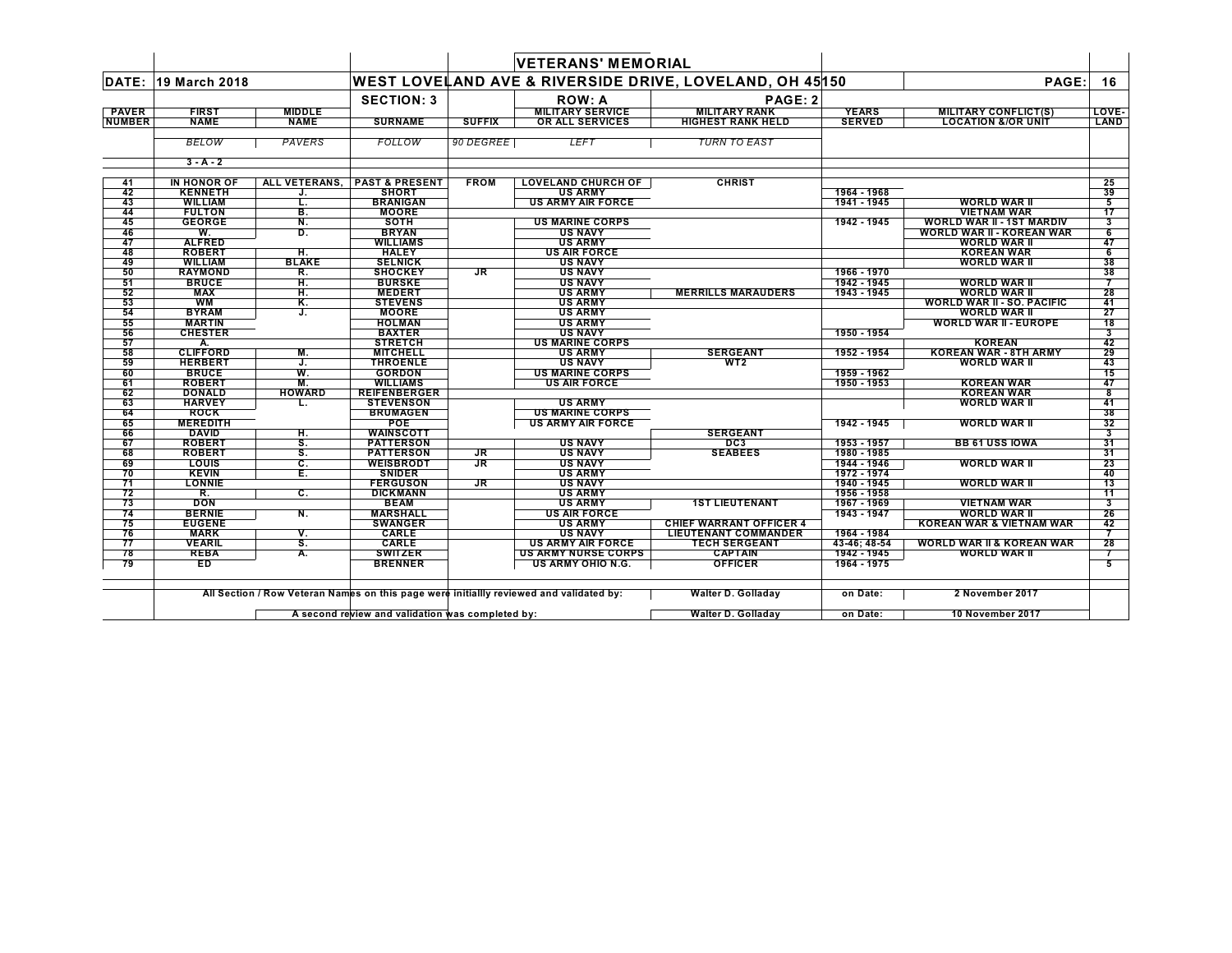|                 |                    |                           |                                     |               | <b>VETERANS' MEMORIAL</b>    |                                                          |                    |                                          |                         |
|-----------------|--------------------|---------------------------|-------------------------------------|---------------|------------------------------|----------------------------------------------------------|--------------------|------------------------------------------|-------------------------|
| DATE:           | 19 March 2018      |                           |                                     |               |                              | WEST LOVELAND AVE & RIVERSIDE DRIVE, LOVELAND, OH 45 150 |                    | PAGE:                                    | 17                      |
|                 |                    |                           | <b>SECTION: 3</b>                   |               | <b>ROW: B</b>                | PAGE: 1                                                  |                    |                                          |                         |
| <b>PAVER</b>    | <b>FIRST</b>       | <b>MIDDLE</b>             |                                     |               | <b>MILITARY SERVICE</b>      | <b>MILITARY RANK</b>                                     | <b>YEARS</b>       | <b>MILITARY CONFLICT(S)</b>              | LOVE-                   |
| <b>NUMBER</b>   | <b>NAME</b>        | <b>NAME</b>               | <b>SURNAME</b>                      | <b>SUFFIX</b> | OR ALL SERVICES              | <b>HIGHEST RANK HELD</b>                                 | <b>SERVED</b>      | <b>LOCATION &amp;/OR UNIT</b>            | LAND                    |
|                 |                    |                           |                                     |               |                              |                                                          |                    |                                          |                         |
| - 1             | $3 - B - 1$        |                           |                                     |               |                              |                                                          |                    |                                          |                         |
| $\mathbf{2}$    | <b>GEORGE</b>      | <b>GREAR</b>              | <b>MILLITZER</b>                    |               | <b>US ARMY AIR FORCE</b>     |                                                          | 1940 - 1945        | WORLD WAR II - 14TH AIR FORCE            | 29                      |
| 3               | <b>ROBERT</b>      | L.                        | <b>BALLMAN</b>                      |               | <b>US ARMY AIR FORCE</b>     | <b>TECH SERGEANT</b>                                     | 1943 - 1945        | <b>WORLD WAR II</b>                      | 3                       |
| 4               | WM                 | F.                        | <b>BALLMAN</b>                      |               | <b>US ARMY AIR FORCE</b>     |                                                          | 1942 - 1945        | <b>WORLD WAR II</b>                      | $\overline{2}$          |
| 5               | R.                 | <b>JOHN</b>               | <b>WEST</b>                         | JR            | <b>US ARMY</b>               | COLONEL                                                  |                    | <b>WORLD WAR II</b>                      | 14                      |
| 6               | <b>JOSEPH</b>      | R.                        | <b>HELM</b>                         |               | <b>US ARMY</b>               |                                                          | 1950 - 1952        | <b>KOREAN WAR</b>                        | 17                      |
|                 | <b>MIKE</b>        |                           | <b>ROZZANO</b>                      |               | <b>US ARMY</b>               |                                                          | 1942 - 1946        | <b>WORLD WAR II</b>                      | 36                      |
| 8               | <b>WM</b>          | S.                        | <b>WELLS</b>                        | JR.           | <b>US NAVY</b>               |                                                          |                    | <b>WORLD WAR II</b>                      | 47                      |
| 9               | <b>JAS</b>         | D.                        | <b>COCKLIN</b>                      |               | <b>US AIR FORCE</b>          |                                                          |                    | <b>WORLD WAR II &amp; KOREAN WAR</b>     | 8                       |
| 10              | <b>HARRY</b>       | Е.                        | <b>STUTZ</b>                        |               | <b>US ARMY</b>               |                                                          | 1951 - 1953        | <b>KOREAN WAR</b>                        | 42                      |
| 11              |                    | τ.                        | <b>HANSFORD</b>                     |               | <b>US MARINE CORPS</b>       | <b>GUNNERY SERGEANT</b>                                  | 1965 - 1988        | <b>VIETNAM WAR</b>                       | 17                      |
| 12              | <b>GERALD</b>      |                           | <b>HUTTON</b>                       |               | <b>US ARMY</b>               |                                                          | 1968 - 1970        | <b>VIETNAM WAR</b>                       | 28                      |
|                 |                    | W.                        |                                     | <b>SR</b>     |                              |                                                          |                    |                                          |                         |
| 13              | <b>RALPH</b>       |                           | <b>HUEY</b>                         |               | <b>US ARMY</b>               |                                                          | 1949 - 1953        |                                          | 19                      |
| 14              | <b>JOHN</b>        | Α.                        | <b>SANDER</b>                       |               | <b>US ARMY</b>               |                                                          | 1956 - 1959        |                                          | 19                      |
| 15              | <b>JOHN</b>        | $\overline{\mathbf{c}}$ . | <b>SANDER</b>                       |               | <b>US ARMY</b>               | <b>PRIVATE 1ST CLASS</b>                                 | 1981 - 1983        | <b>GERMANY</b>                           | 19                      |
| 16              | <b>RON</b>         | W.                        | <b>SANDER</b>                       |               | <b>US ARMY</b>               |                                                          | 1965 - 1966        | <b>VIETNAM WAR</b>                       | 19                      |
| $\overline{17}$ | <b>BRANCH HILL</b> |                           | <b>VEW AUXILIARY HONORS WOMEN</b>   |               | <b>WHO SERVED</b>            | <b>U.S. ARMY, NAVY &amp;</b>                             | <b>COAST GUARD</b> |                                          | 5                       |
| 18              | <b>BRANCH HILL</b> |                           | <b>VFW AUXILIARY   HONORS WOMEN</b> |               | <b>WHO SERVED</b>            | <b>U.S. AIR FORCE</b>                                    | & MARINES          |                                          | 5                       |
| 19              | <b>JACK</b>        |                           | <b>MATRE</b>                        |               | <b>US NAVY</b>               |                                                          | 1944 - 1946        | <b>WORLD WAR II</b>                      | 27                      |
| 20              | <b>HARRY</b>       | N.                        | <b>BURNS</b>                        |               | <b>US ARMY</b>               |                                                          | 1942 - 1945        |                                          |                         |
| 21              | <b>JACK</b>        |                           | <b>GLORIUS</b>                      | <b>SR</b>     |                              | <b>PRIVATE 1ST CLASS</b>                                 | 1941 - 1945        | <b>WORLD WAR II</b>                      | 15                      |
| 22              | <b>JIM</b>         |                           | <b>GLORIUS</b>                      |               | <b>US ARMY</b>               |                                                          | 1943 - 1946        | <b>WORLD WAR II</b>                      | 15                      |
| 23              | <b>HAROLD</b>      |                           | <b>GLORIUS</b>                      |               | <b>US ARMY AIR FORCE</b>     |                                                          | 1942 - 1945        | <b>WORLD WAR II - 8TH AIR FORCE</b>      | 15                      |
| 24              | <b>DONALD</b>      | C.                        | <b>KROEGER</b>                      |               | <b>US ARMY</b>               |                                                          | 1969 - 1971        |                                          | 23                      |
| 25              | <b>MICHAEL</b>     |                           | <b>BATEMAN</b>                      |               | <b>US AIR FORCE</b>          | <b>TECH SERGEANT</b>                                     |                    |                                          | 40                      |
| 26              | <b>ROBERT</b>      | J.                        | <b>BATEMAN</b>                      |               | <b>US AIR FORCE</b>          | <b>STAFF SERGEANT</b>                                    |                    |                                          | 40                      |
| 27              | <b>WILLIAM</b>     |                           | <b>UNDERCOFFER</b>                  |               | <b>US ARMY AIR CORPS</b>     | <b>1ST LIEUTENANT</b>                                    | 11 MAR 1944        | <b>KIA - WORLD WAR II</b>                | 40                      |
| 28              | <b>KIRT</b>        | <b>WILLIAM</b>            | <b>UNDERCOFFER</b>                  |               | <b>US ARMY</b>               | <b>1ST LIEUTENANT</b>                                    | 1979 - 1982        |                                          | 44                      |
| 29              | <b>JOHN</b>        | <b>THOMAS</b>             | <b>UNDERCOFFER</b>                  |               | <b>US ARMY</b>               | <b>LIEUTENANT COLONEL</b>                                | 1956 - 1984        | <b>VIETNAM WAR</b>                       | 44                      |
| 30              | <b>GRAHAM</b>      | L.                        | <b>UNDERCOFFER</b>                  |               | <b>US ARMY</b>               |                                                          |                    |                                          | 44                      |
| 31              | <b>BRUCE</b>       | <b>WILLIAM</b>            | <b>UNDERCOFFER</b>                  |               | <b>US ARMY</b>               |                                                          |                    |                                          | 44                      |
| 32              | <b>SHELLEY</b>     | <b>FENTON</b>             | <b>UNDERCOFFER</b>                  |               | <b>US ARMY</b>               |                                                          | 1978 - 1986        |                                          | 44                      |
| 33              | <b>JACK</b>        |                           | <b>FENTON</b>                       |               | <b>US ARMY</b>               |                                                          | 1942 - 1945        | <b>WORLD WAR II</b>                      | 44                      |
| 34              | <b>PAUL</b>        |                           | <b>GRAHAM</b>                       |               | <b>US ARMY MEDICAL CORPS</b> | <b>OFFICER</b>                                           |                    | <b>WORLD WAR II - EUROPE</b>             | 44                      |
| 35              | <b>JOHN</b>        | J.<br>τ.                  | <b>UNDERCOFFER</b>                  |               |                              |                                                          |                    |                                          | 44                      |
|                 |                    | <b>s.</b>                 | <b>UNDERCOFFER</b>                  |               | <b>US ARMY AIR FORCE</b>     |                                                          | 1942 - 1946        | <b>WORLD WAR II</b>                      |                         |
| 36              | <b>JAMES</b>       |                           |                                     |               |                              |                                                          |                    |                                          | 44                      |
| 37              | <b>CHARLES</b>     | E.                        | <b>UNDERCOFFER</b>                  |               | <b>US ARMY</b>               | <b>LIEUTENANT COLONEL</b>                                | <b>37 YEARS</b>    | <b>WORLD WAR II, KOREA &amp; VIETNAM</b> | 40                      |
| 38              | <b>STEVEN</b>      | <b>CHARLES</b>            | <b>UNDERCOFFER</b>                  |               | <b>US ARMY</b>               |                                                          |                    |                                          | 40                      |
| 39              | OTTO               | <b>CHARLES</b>            | <b>BAUMGARTEN</b>                   |               | <b>US NAVY</b>               | <b>SURGEON</b>                                           | 1938 - 1960        |                                          | $\overline{\mathbf{3}}$ |
| 40              | <b>HAROLD</b>      | F.                        | <b>CONLEY</b>                       |               | <b>US NAVY</b>               |                                                          |                    | <b>WORLD WAR II</b>                      | 9                       |

All Section / Row Veteran Names on this page were initiallly revi¢wed and validated by: Walter D. Golladay & Andy Bateman and the sounder 2017

 $\mathbf{I}$ 

**A second review and validation was completed by: Walter D. Golladay on Date: 15 November 2017**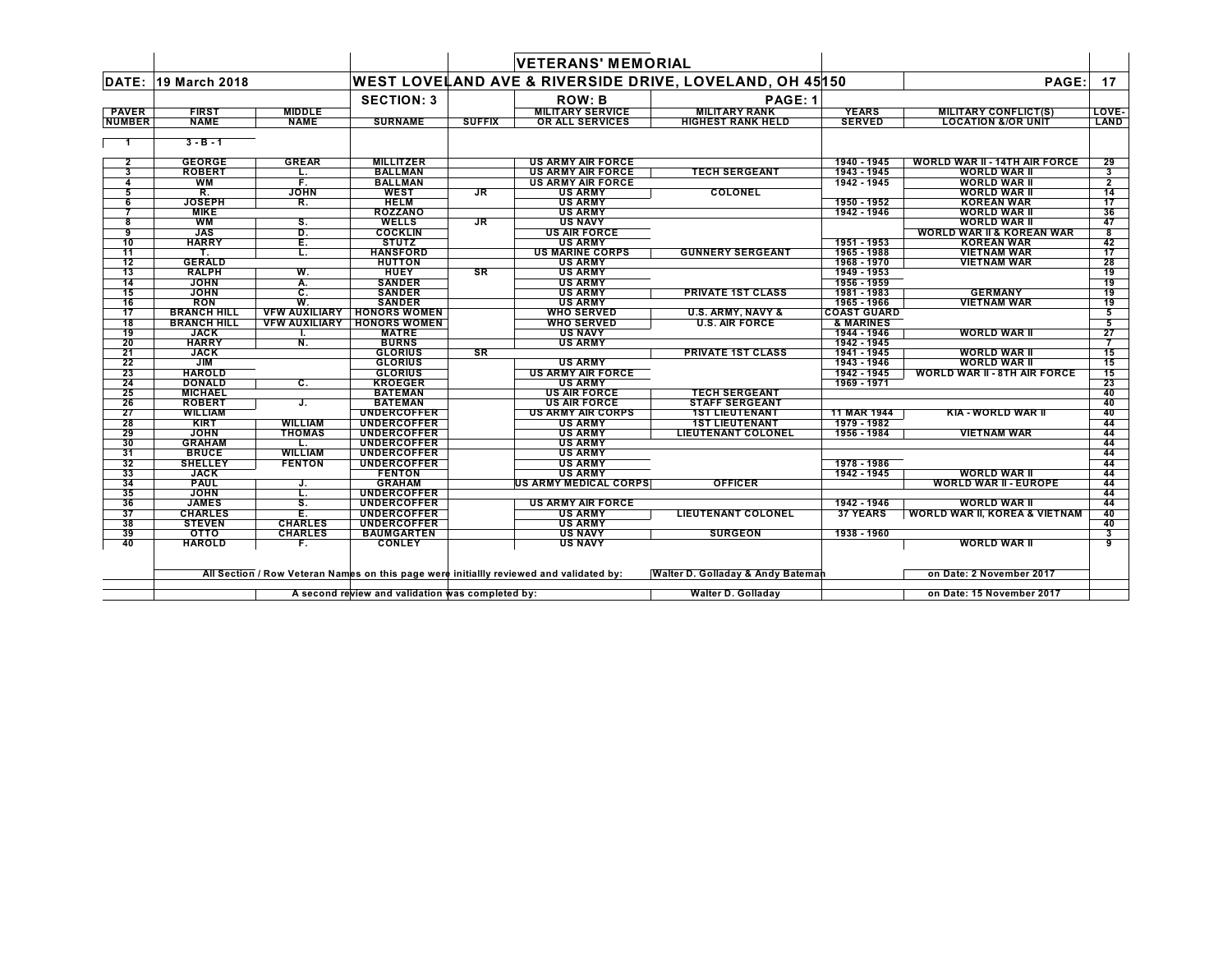|               |                               |                  |                                                  |               | <b>VETERANS' MEMORIAL</b>                                                               |                                                         |                            |                                                   |                |
|---------------|-------------------------------|------------------|--------------------------------------------------|---------------|-----------------------------------------------------------------------------------------|---------------------------------------------------------|----------------------------|---------------------------------------------------|----------------|
| DATE:         | 19 March 2018                 |                  |                                                  |               |                                                                                         | WEST LOVELAND AVE & RIVERSIDE DRIVE, LOVELAND, OH 45150 |                            | PAGE:                                             | 18             |
|               |                               |                  | <b>SECTION: 3</b>                                |               | <b>ROW: B</b>                                                                           | PAGE: 2                                                 |                            |                                                   |                |
| <b>PAVER</b>  | <b>FIRST</b>                  | <b>MIDDLE</b>    |                                                  |               | <b>MILITARY SERVICE</b>                                                                 | <b>MILITARY RANK</b>                                    | <b>YEARS</b>               | <b>MILITARY CONFLICT(S)</b>                       | LOVE-          |
| <b>NUMBER</b> | <b>NAME</b>                   | <b>NAME</b>      | <b>SURNAME</b>                                   | <b>SUFFIX</b> | OR ALL SERVICES                                                                         | <b>HIGHEST RANK HELD</b>                                | <b>SERVED</b>              | <b>LOCATION &amp;/OR UNIT</b>                     | <b>LAND</b>    |
|               |                               |                  |                                                  |               |                                                                                         |                                                         |                            |                                                   |                |
|               | <b>BELOW</b>                  | <b>PAVERS</b>    | FOLLOW                                           | 90 DEGREE     | LEFT                                                                                    | <b>TURN TO EAST</b>                                     |                            |                                                   |                |
|               | $3 - B - 2$                   |                  |                                                  |               |                                                                                         |                                                         |                            |                                                   |                |
|               | <b>LARRY</b>                  |                  | <b>SWITZER</b>                                   |               |                                                                                         |                                                         |                            |                                                   |                |
| 41<br>42      | Т.                            |                  | <b>BURACZENSKI</b>                               |               | <b>US NAVY</b><br><b>US ARMY</b>                                                        | <b>OFFICER</b>                                          |                            | <b>KOREAN WAR - USS GREENWOOD</b><br>WORLD WAR II | 42<br>24       |
| 43            | <b>KEN</b>                    |                  | <b>CHAPMAN</b>                                   |               | <b>US NAVY</b>                                                                          |                                                         | 1951 - 1954                |                                                   | 43             |
| 44            | <b>JOHN</b>                   |                  | <b>FALGNER</b>                                   |               | <b>US ARMY</b>                                                                          |                                                         |                            | <b>WORLD WAR II - 45TH DIVISION</b>               | 13             |
| 45            | $\overline{c}$ .              | <b>SPENCER</b>   | <b>BARKLEY</b>                                   |               | <b>US AIR FORCE</b>                                                                     | <b>STAFF SERGEANT</b>                                   | 1951 - 1955                | <b>KOREAN WAR</b>                                 | 3              |
| 46            | <b>GLENN</b>                  | J.               | <b>STRUNK</b>                                    |               | <b>US ARMY</b>                                                                          | <b>CHIEF WARRANT OFFICER</b>                            | 1944 - 1946                | <b>WORLD WAR II</b>                               | 42             |
| 47            | <b>MANFORD</b>                | S.               | YOHO                                             |               | <b>US ARMY</b>                                                                          | <b>MASTER SERGEANT</b>                                  | 1941 - 1962                | <b>WORLD WAR II &amp; KOREAN WAR</b>              | 30             |
| 48            | <b>LARRY</b>                  | L.               | <b>WERTS</b>                                     |               | <b>US AIR FORCE</b>                                                                     |                                                         | 1958 - 1962                |                                                   | 46             |
| 49            | <b>EDWARD</b>                 | <b>DON</b>       | <b>PARKER</b>                                    |               | <b>US ARMY</b>                                                                          |                                                         |                            | WORLD WAR II - 94TH INF DIV                       | 31             |
| 50<br>51      | <b>JAMES</b><br><b>DONALD</b> | А.<br>W. "LINDY" | <b>SHAW</b>                                      | SR            | <b>US COAST GUARD</b>                                                                   |                                                         | 1944 - 1947                | <b>WORLD WARS I &amp; II</b>                      | 36<br>28       |
| 52            | <b>EMIL</b>                   | Κ.               | <b>MEINEKE</b><br><b>DICKEY</b>                  |               | <b>US NAVY</b><br><b>US AIR FORCE</b>                                                   |                                                         |                            | <b>WORLD WAR II</b><br><b>WORLD WAR II</b>        | 11             |
| 53            | <b>JEAN</b>                   | <b>SWITZER</b>   | LEEHMANN                                         |               | <b>US ARMY</b>                                                                          | <b>ARMY NURSE</b>                                       |                            | <b>WORLD WAR II - FRANCE</b>                      | 24             |
| 54            | <b>BRUCE</b>                  |                  | <b>BURTON</b>                                    |               | <b>US NAVY &amp; USAF</b>                                                               |                                                         | 49-53; 54-57               |                                                   | 7              |
| 55            | <b>ROBERT</b>                 | F.               | <b>SWIGERT</b>                                   |               | <b>US AIR FORCE</b>                                                                     |                                                         | 1943 - 1945                | <b>WORLD WAR II</b>                               | 42             |
| 56            | <b>LARRY</b>                  |                  | <b>MILLER</b>                                    |               | <b>US ARMY</b>                                                                          | <b>CAPTAIN</b>                                          | 1966 - 1969                | <b>VIETNAM WAR</b>                                | 28             |
| 57            | <b>EDWARD</b>                 |                  | <b>HALL</b>                                      | <b>JR</b>     | <b>US AIR FORCE</b>                                                                     |                                                         | 1985 - 1993                |                                                   | 16             |
| 58            | <b>CLYDE</b>                  |                  | <b>STONE</b>                                     |               | <b>US NAVY</b>                                                                          |                                                         | 1944 - 1972                | <b>WORLD WAR II, KOREA &amp; VIETNAM</b>          | 41             |
| 59            | <b>CHARLES</b>                | н.               | <b>DODD</b>                                      |               | <b>US NAVY</b>                                                                          |                                                         |                            | <b>WORLD WAR II &amp; KOREAN WAR</b>              | 11             |
| 60            | <b>RAWLEIGH</b>               |                  | <b>DAVIDSON</b>                                  |               | <b>US ARMY</b>                                                                          |                                                         | 1953 - 1955                | <b>KOREAN WAR</b>                                 | 10             |
| 61            | <b>DENNIS</b>                 |                  | <b>SIDNEY</b>                                    |               | <b>US ARMY</b>                                                                          | <b>SERGEANT</b>                                         | 1942 - 1945                | <b>WORLD WAR II</b>                               | 39             |
| 62            | <b>FRANCOIS</b>               | Χ.               | <b>GRIVOIS</b>                                   |               | <b>US ARMY AIR FORCE</b>                                                                |                                                         | 1942 - 1946                | <b>WORLD WAR II</b>                               | 16             |
| 63            | <b>BERTRUM</b>                |                  | <b>WELLS</b>                                     |               | <b>US ARMY</b>                                                                          |                                                         | 1944 - 1946                | <b>WORLD WAR II</b>                               | 46             |
| 64<br>65      | <b>JAMES</b><br><b>JAMES</b>  | R.<br>D.         | <b>SLEMP</b><br><b>WERNER</b>                    |               | <b>US ARMY</b><br><b>US MARINE CORPS</b>                                                |                                                         | 1940 - 1944                | <b>WORLD WAR II</b>                               | 18<br>46       |
| 66            | <b>GREGORY</b>                | C.               | <b>KASARCIK</b>                                  |               | <b>US ARMY</b>                                                                          |                                                         | 1960 - 1966                |                                                   | 46             |
| 67            | <b>BRUCE</b>                  |                  | <b>BROCK</b>                                     |               | <b>US NAVY</b>                                                                          | <b>OFFICER</b>                                          | 1952 - 1954                |                                                   | 5              |
| 68            | <b>KARL</b>                   | <b>DANNER</b>    | <b>HAGERSTRAND</b>                               |               | <b>US ARMY</b>                                                                          |                                                         | 1941 - 1946                | <b>WORLD WAR II</b>                               | 16             |
| 69            | <b>ERIC</b>                   | <b>CHARLES</b>   | <b>HAGERSTRAND</b>                               |               | <b>US ARMY</b>                                                                          |                                                         | 1970 - 1971                | <b>VIETNAM WAR</b>                                | 16             |
| 70            | <b>RUSSELL</b>                |                  | <b>SEARS</b>                                     |               | <b>US NAVY RESERVE</b>                                                                  | <b>LIEUTENANT JUNIOR GRADE</b>                          | 1943 - 1950                | <b>WORLD WAR II - PACIFIC</b>                     | 16             |
| 71            | <b>BOBBIE</b>                 | R.               | <b>POYNTER</b>                                   |               | <b>US ARMY</b>                                                                          | <b>SPECIALIST 3RD CLASS</b>                             | 1954 - 1957                |                                                   | 33             |
| 72            | <b>LARRY</b>                  | А.               | <b>LANHAM</b>                                    |               | <b>US MARINE CORPS</b>                                                                  | <b>SERGEANT</b>                                         | 1970 - 1973                |                                                   | 33             |
| 73            | <b>WILLIAM</b>                | R.               | <b>LANHAM</b>                                    |               | <b>US ARMY</b>                                                                          | <b>SPECIALIST 4TH CLASS</b>                             | 1969 - 1971                |                                                   | 33             |
| 74            | <b>RONALD</b>                 | C.               | <b>ROLKE</b>                                     |               | <b>US AIR FORCE</b>                                                                     |                                                         | 1963 - 1967                |                                                   | 36             |
| 75            | <b>THOMAS</b>                 |                  | <b>TIMON</b>                                     |               | <b>US AIR FORCE</b>                                                                     |                                                         | 1964 - 1967                | <b>VIETNAM WAR</b>                                | 35             |
| 76            | <b>RICHARD</b>                | G.               | <b>DALBKE</b>                                    |               | <b>US ARMY</b>                                                                          |                                                         | 1943 - 1946                | WORLD WAR II                                      | 20             |
| 77<br>78      | <b>PRICE</b><br><b>FRANK</b>  | о.<br>В.         | <b>JACKSON</b><br><b>BIEHLE</b>                  |               | <b>US MARINE CORPS</b><br><b>US MARINE CORPS</b>                                        | <b>PRIVATE 1ST CLASS</b>                                | 1957 - 1960<br>1942 - 1945 | <b>WORLD WAR II - PACIFIC</b>                     | 20<br>4        |
| 79            | <b>EDWARD</b>                 |                  | <b>BIEHLE</b>                                    |               | <b>US ARMY</b>                                                                          | <b>SERGEANT</b>                                         | 1944 - 1946                | <b>WORLD WAR II - SO. PACIFIC</b>                 | $\overline{4}$ |
| 80            | <b>JOHN</b>                   | М.               | <b>BOUGH</b>                                     |               |                                                                                         |                                                         | 1966 - 1968                |                                                   | 5              |
| 81            | <b>AMOS</b>                   | Ε.               | <b>BOUGH</b>                                     |               | <b>US ARMY &amp; USAF</b>                                                               |                                                         |                            | <b>WORLD WAR II &amp; KOREAN WAR</b>              | 5              |
|               |                               |                  |                                                  |               |                                                                                         |                                                         |                            |                                                   |                |
|               |                               |                  |                                                  |               | All Section / Row Veteran Names on this page were initiallly reviewed and validated by: | Walter D. Golladay & Andy Bateman                       |                            | on Date: 2 November 2017                          |                |
|               |                               |                  | A second review and validation was completed by: |               |                                                                                         | <b>Walter D. Golladay</b>                               |                            | on Date: 15 November 2017                         |                |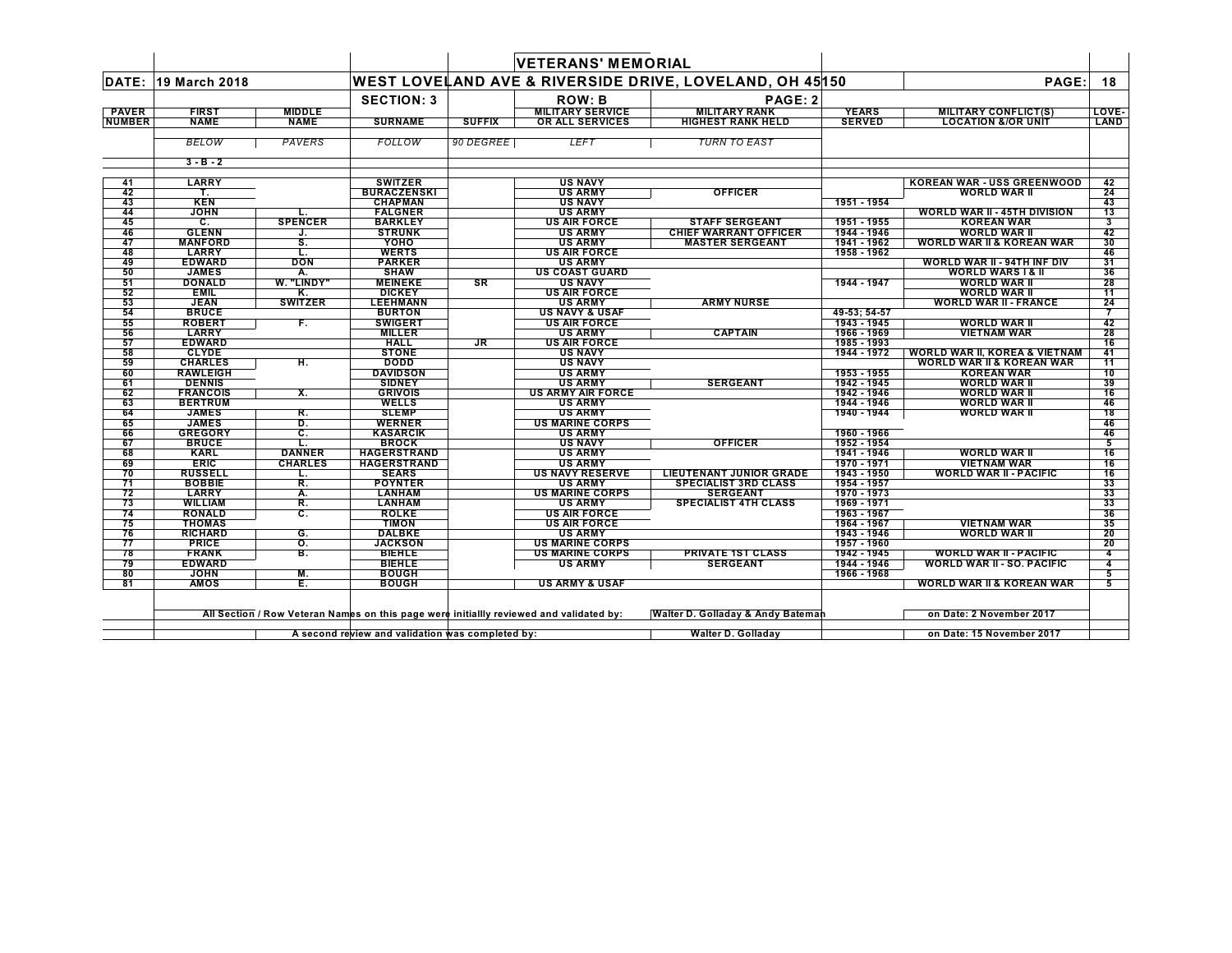|                 |                                   |                 |                                |                        | <b>VETERANS' MEMORIAL</b>                |                                                          |                            |                                           |                |
|-----------------|-----------------------------------|-----------------|--------------------------------|------------------------|------------------------------------------|----------------------------------------------------------|----------------------------|-------------------------------------------|----------------|
| DATE:           | 19 March 2018                     |                 |                                |                        |                                          | WEST LOVELAND AVE & RIVERSIDE DRIVE, LOVELAND, OH 45 150 |                            | PAGE:                                     | 19             |
|                 |                                   |                 | <b>SECTION: 3</b>              |                        | ROW: C                                   | PAGE: 1                                                  |                            |                                           |                |
| <b>PAVER</b>    | <b>FIRST</b>                      | <b>MIDDLE</b>   |                                |                        | <b>MILITARY SERVICE</b>                  | <b>MILITARY RANK</b>                                     | <b>YEARS</b>               | <b>MILITARY CONFLICT(S)</b>               | LOVE-          |
| <b>NUMBER</b>   | <b>NAME</b>                       | <b>NAME</b>     | <b>SURNAME</b>                 | <b>SUFFIX</b>          | OR ALL SERVICES                          | <b>HIGHEST RANK HELD</b>                                 | <b>SERVED</b>              | <b>LOCATION &amp;/OR UNIT</b>             | LAND           |
| -1              | $3 - C - 1$                       |                 |                                |                        |                                          |                                                          |                            |                                           |                |
|                 |                                   |                 |                                |                        |                                          |                                                          |                            |                                           |                |
| $\overline{2}$  | <b>WILLIAM</b>                    | Р.              | <b>BUNNELL</b>                 |                        | <b>US NAVY</b>                           |                                                          | 1951 - 1960                |                                           | 6              |
| 3               | <b>RICHARD</b>                    | <b>ROBERT</b>   | <b>KOEBBE</b>                  |                        | <b>US ARMY</b>                           |                                                          | 1954 - 1956                |                                           | 23             |
| 4               | <b>RICHARD</b>                    | J.              | <b>BRONNER</b>                 |                        | <b>US NAVY</b>                           | PETTY OFFICER 2ND CLASS                                  | 1971 - 1975                | <b>GUAM</b>                               | 6              |
| 5               | <b>MICHAEL</b>                    | G.              | <b>BRONNER</b>                 |                        | <b>US ARMY</b>                           | <b>SPECIALIST 4TH CLASS</b>                              | 1969 - 1970                | <b>VIETNAM WAR</b>                        | 5              |
| 6               | <b>ROBERT</b>                     | WM.             | <b>BRONNER</b>                 | $\overline{\text{S}R}$ | <b>US ARMY</b>                           | <b>CORPORAL</b>                                          | 1943 - 1946                | <b>WORLD WAR II - EUROPE</b>              | 5              |
| 7               | <b>RONALD</b>                     | J.              | <b>BRONNER</b>                 |                        | <b>US ARMY</b>                           |                                                          | 1971 - 1973                |                                           | 5              |
| 8               | R.                                | W.              | <b>BRONNER</b>                 | <b>JR</b>              | <b>US NAVY</b>                           | PETTY OFFICER 2ND CLASS                                  | 1967 - 1971                | <b>VIETNAM WAR</b>                        | 6              |
| 9               | <b>JOSEPH</b>                     | Н.              | COLE                           |                        | <b>US NAVY</b>                           |                                                          | 1940 - 1945                | <b>WORLD WAR II</b>                       | 8              |
| 10              | <b>STEVEN</b>                     | Η.              | COLE                           |                        | <b>US ARMY</b>                           |                                                          | 1970 - 1971                | <b>VIETNAM WAR</b>                        | 8              |
| 11              | <b>DANIEL</b>                     | C.              | <b>TAYLOR</b>                  |                        | <b>US AIR FORCE</b>                      |                                                          | 1961 - 1968                |                                           | 42             |
| 12              | H.                                | E. "TUNNY"      | <b>BRYANT</b>                  |                        | <b>US MARINE CORPS</b>                   |                                                          | 1947 - 1950                | <b>KOREAN WAR &amp; VIETNAM WAR</b>       | 6              |
| 13              | <b>JEFFREY</b>                    | Е.              | <b>BRYANT</b>                  |                        | <b>US AIR FORCE</b>                      |                                                          | 1974                       |                                           | 6              |
| 14              | <b>ALVIS</b><br><b>BLAIR</b>      |                 | <b>TAYLOR</b>                  |                        | <b>US ARMY</b>                           |                                                          | 1934 - 1945<br>1941 - 1945 | <b>WORLD WAR II</b>                       | 42             |
| 15              |                                   |                 | <b>SNELL</b>                   |                        |                                          |                                                          |                            | <b>WORLD WAR II</b>                       | 40             |
| 16              | <b>CHARLES</b>                    | А.              | <b>MYERS</b>                   |                        | <b>US ARMY</b>                           |                                                          |                            | <b>VIETNAM WAR</b>                        | 30             |
| $\overline{17}$ | <b>CHARLES</b>                    | $\mathsf{o}$ .  | <b>MYERS</b>                   |                        | <b>US ARMY</b>                           |                                                          |                            | <b>AIRBORNE</b>                           | 30             |
| 18              | <b>LAURENCE</b><br><b>WILLIAM</b> | М.              | <b>BODLEY</b><br><b>LADD</b>   |                        | <b>US ARMY</b><br><b>US ARMY</b>         | <b>CORPORAL</b>                                          | 1945 - 1946<br>1985 - 1988 | <b>WORLD WAR II</b>                       | 43<br>23       |
| 19<br>20        | <b>JOHN</b>                       | J.              | <b>ROGERS</b>                  |                        |                                          |                                                          | 1941 - 1945                | <b>WORLD WAR II</b>                       | 35             |
|                 |                                   | Е.              |                                |                        |                                          |                                                          |                            |                                           |                |
| 21              | <b>JOHN</b>                       | Ē.              | <b>ROGERS</b>                  | ш                      | <b>US NAVY</b><br><b>US MARINE CORPS</b> |                                                          | 1967 - 1969                | <b>VIETNAM WAR</b><br><b>WORLD WAR II</b> | 36             |
| 22              | <b>RICHARD</b><br><b>EDWARD</b>   | H.              | <b>ROGERS</b><br><b>ROGERS</b> |                        |                                          |                                                          | 1942 - 1943<br>1916 - 1919 | <b>WORLD WAR I</b>                        | 35<br>35       |
| 23<br>24        | <b>GLENN</b>                      | В.<br>R.        | <b>SNIDER</b>                  |                        | <b>US ARMY</b>                           | <b>PRIVATE 1ST CLASS</b>                                 | 1947 - 1950                |                                           | 40             |
| 25              | <b>JOSEPH</b>                     |                 | <b>STEELE</b>                  |                        | <b>US NAVY</b>                           |                                                          |                            |                                           | 40             |
| 26              | <b>JAMES</b>                      | W. "WALLY"      | <b>STEELE</b>                  |                        | <b>US NAVY</b>                           |                                                          | 1942 - 1946                | <b>WORLD WAR II</b>                       | 40             |
| 27              | <b>HARVEY</b>                     |                 | <b>VAUGHN</b>                  |                        | <b>US NAVY</b>                           |                                                          | 1941 - 1945                | <b>WORLD WAR II</b>                       | 44             |
| 28              | <b>REBECCA</b>                    | L.              | <b>DELVECCIO</b>               |                        | <b>NATIONAL GUARD</b>                    | <b>SERGEANT</b>                                          | 1978 - 1990                |                                           | 45             |
| 29              | <b>GARY</b>                       | S.              | <b>KNABE</b>                   |                        | <b>US ARMY</b>                           |                                                          | 1967 - 1969                |                                           | 23             |
| 30              | <b>MILTON</b>                     | <b>JAMES</b>    | <b>WOODS</b>                   | TII                    | <b>US ARMY</b>                           | <b>COMMUNICATIONS</b>                                    | 1982 - 1986                |                                           | 12             |
| 31              | <b>TIMOTHY</b>                    | <b>D.F.</b>     | <b>DURHAM</b>                  |                        | <b>US AIR FORCE</b>                      | <b>ADC SECURITY SERVICE</b>                              | 1972 - 1976                |                                           | 12             |
| 32              | <b>RICKY</b>                      | <b>ALLEN</b>    | <b>WOODS</b>                   |                        | <b>US ARMY</b>                           | <b>INFANTRY</b>                                          | 1977 - 1979                |                                           | 12             |
| 33              | <b>FLOYD</b>                      | C.              | <b>KNOPP</b>                   |                        |                                          |                                                          |                            | <b>WORLD WAR II - SO. PACIFIC</b>         | 46             |
| 34              | <b>JAMES</b>                      | F.              | REID                           |                        | <b>US ARMY</b>                           |                                                          | 1966 - 1968                |                                           | 34             |
| 35              | <b>DAN</b>                        |                 | <b>POE</b>                     |                        | <b>US AIR FORCE</b>                      | <b>LIEUTENANT COLONEL</b>                                |                            | <b>VIETNAM WAR</b>                        | 32             |
| 36              | <b>TED</b>                        |                 | <b>POE</b>                     |                        | <b>US AIR FORCE</b>                      | E <sub>5</sub>                                           | 1971 - 1977                | <b>THIALAND</b>                           | 32             |
| 37              | <b>SANDY</b>                      |                 | <b>PETERSON</b>                |                        | <b>US NAVY</b>                           |                                                          | 1972 - 1979                |                                           | 18             |
| 38              | <b>GEORGE</b>                     |                 | <b>HESSLER</b>                 |                        | <b>US ARMY</b>                           |                                                          | 1939 - 1945                | <b>WORLD WAR II</b>                       | 18             |
| 39              | LLOYD                             | <b>EDWIN</b>    | <b>ANDREWS</b>                 |                        | <b>US ARMY</b>                           |                                                          |                            | <b>WORLD WAR II</b>                       | $\overline{2}$ |
| 40              | <b>ROBERT</b>                     | <b>E. "BOB"</b> | <b>DAVIS</b>                   |                        | <b>US NAVY</b>                           |                                                          | 1948 - 1952                |                                           | 10             |
| 41              | <b>JOHN</b>                       | H.              | <b>DAVIS</b>                   |                        | <b>US NAVY</b>                           |                                                          | 1951 - 1954                |                                           | 10             |
| 42              | <b>VERNON</b>                     | "BUD"           | <b>DAVIS</b>                   |                        | <b>US NAVY</b>                           |                                                          | 1941 - 1945                | <b>WORLD WAR II</b>                       | 10             |
|                 |                                   |                 |                                |                        |                                          |                                                          |                            |                                           |                |

All Section / Row Veteran Names on this page were initiallly reviewed and validated by: Walter D. Golladay & Andy Bateman and the sound on Date: 2 November 2017

A second review and validation was completed by: W.D.Golladay, Christine Hassert & Chris Mihalik on Date: 8 November 2017  $\mathsf{L}$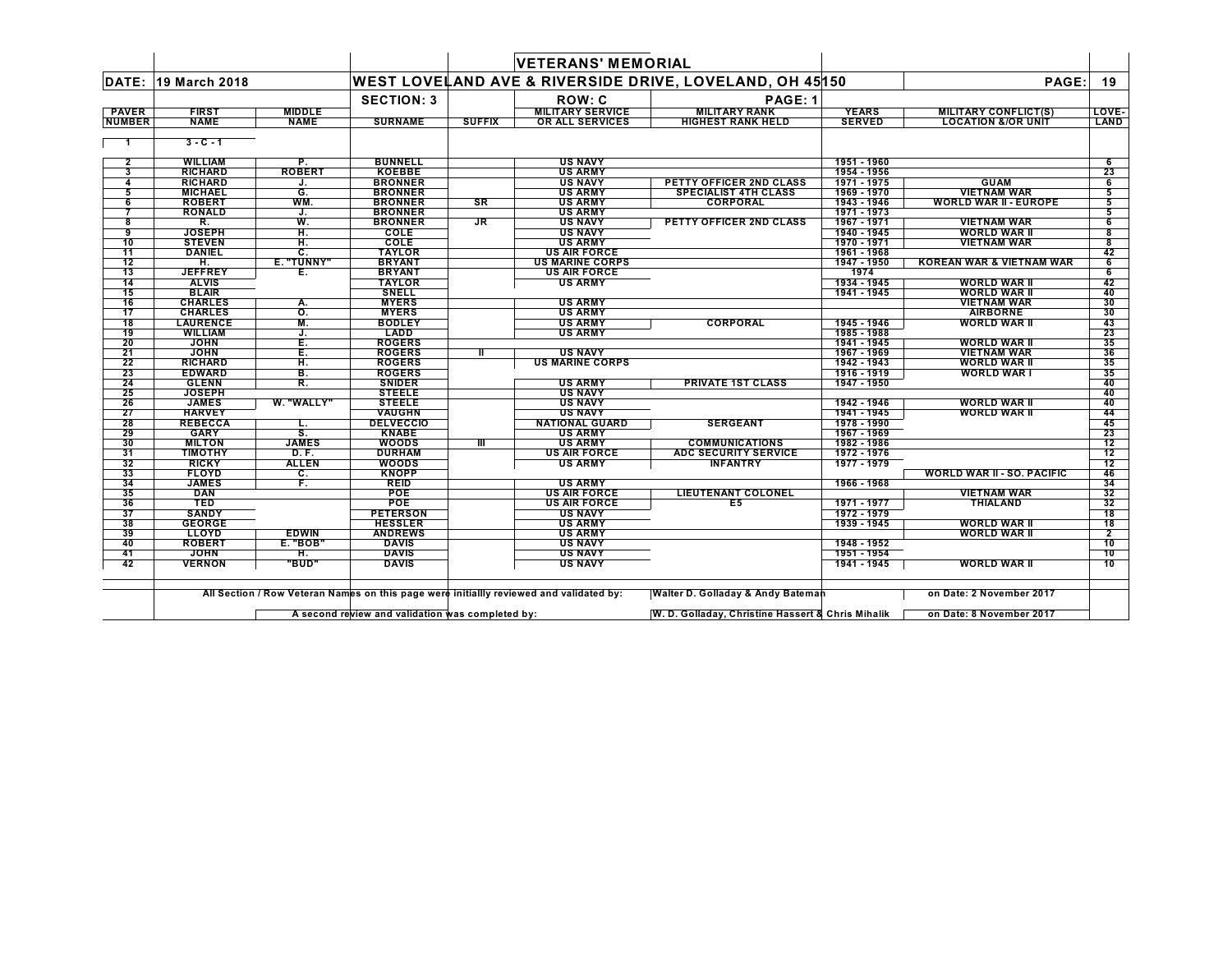|               |                                |                  |                                                  |               | <b>VETERANS' MEMORIAL</b>                                                               |                                                         |                            |                                      |          |
|---------------|--------------------------------|------------------|--------------------------------------------------|---------------|-----------------------------------------------------------------------------------------|---------------------------------------------------------|----------------------------|--------------------------------------|----------|
| DATE:         | 19 March 2018                  |                  |                                                  |               |                                                                                         | WEST LOVELAND AVE & RIVERSIDE DRIVE, LOVELAND, OH 45150 |                            | PAGE:                                | 20       |
|               |                                |                  | <b>SECTION: 3</b>                                |               | <b>ROW: C</b>                                                                           | PAGE: 2                                                 |                            |                                      |          |
| <b>PAVER</b>  | <b>FIRST</b>                   | <b>MIDDLE</b>    |                                                  |               | <b>MILITARY SERVICE</b>                                                                 | <b>MILITARY RANK</b>                                    | <b>YEARS</b>               | <b>MILITARY CONFLICT(S)</b>          | LOVE-    |
| <b>NUMBER</b> | <b>NAME</b>                    | <b>NAME</b>      | <b>SURNAME</b>                                   | <b>SUFFIX</b> | OR ALL SERVICES                                                                         | <b>HIGHEST RANK HELD</b>                                | <b>SERVED</b>              | <b>LOCATION &amp;/OR UNIT</b>        | LAND     |
|               | <b>BELOW</b>                   | <b>PAVERS</b>    | <b>FOLLOW</b>                                    | 90 DEGREE     | <b>LEFT</b>                                                                             | <b>TURN TO EAST</b>                                     |                            |                                      |          |
|               | $3 - C - 2$                    |                  |                                                  |               |                                                                                         |                                                         |                            |                                      |          |
| 43            | <b>MARCI</b>                   |                  | <b>BRADFORD</b>                                  |               | <b>US ARMY</b>                                                                          |                                                         |                            |                                      | 9        |
| 44            | <b>MIKE</b>                    |                  | <b>BRADFORD</b>                                  |               | <b>US ARMY</b>                                                                          | <b>PILOT</b>                                            |                            | <b>DESERT STORM</b>                  | 9        |
| 45            | <b>ROBERT</b>                  | E.               | <b>LEEVER</b>                                    |               | <b>US NAVY</b>                                                                          |                                                         |                            | <b>WORLD WAR II</b>                  | 24       |
| 46            | <b>PAUL</b>                    |                  | <b>BROWNING</b>                                  |               | <b>US NAVY</b>                                                                          | AMM3                                                    | 1941 - 1946                | <b>WORLD WAR II</b>                  | 47       |
| 47            | <b>WILBUR</b>                  | Е.               | <b>BROWNING</b>                                  |               |                                                                                         | E4                                                      | 1965 - 1967                |                                      | 47       |
| 48            | R.                             | <b>MIKE</b>      | <b>JONES</b>                                     |               | <b>US NAVY</b>                                                                          | <b>CHIEF YOEMAN</b>                                     | 1957 - 1976                | <b>VIETNAM WAR</b>                   | 10       |
| 49            | <b>KENNETH</b>                 |                  | <b>RICE</b>                                      |               | <b>US ARMY</b>                                                                          | <b>TECH SERGEANT</b>                                    | 1941 - 1945                | <b>WORLD WAR II</b>                  | 34       |
| 50            | <b>HENRY</b>                   |                  | <b>TALMAGE</b>                                   |               | <b>US ARMY</b>                                                                          | <b>SERGEANT 1ST CLASS</b>                               | 1951 - 1953                | <b>KOREAN WAR</b>                    | 17       |
| 51            | <b>ALBERT</b>                  | D.               | <b>LEDFORD</b>                                   |               | <b>US ARMY</b>                                                                          | <b>SERGEANT</b>                                         | 1951 - 1953                |                                      | 27       |
| 52            | <b>EARL</b>                    | R.               | <b>KIRTLEY</b>                                   |               | <b>US ARMY</b>                                                                          | <b>PRIVATE 1ST CLASS</b>                                | 1951 - 1953                | <b>GERMANY</b>                       | 23       |
| 53            | <b>CHARLES</b>                 |                  | <b>HENRY</b>                                     |               | <b>US ARMY</b>                                                                          | <b>PRIVATE 1ST CLASS</b>                                |                            | <b>GERMANY</b>                       | 23       |
| 54            | <b>TOM</b>                     |                  | <b>MCCARTHY</b>                                  |               | <b>US ARMY</b>                                                                          | <b>CHIEF WARRANT OFFICER 4</b>                          | 40-45; 52-53               | WORLD WAR II & KOREAN WAR            | 27       |
| 55<br>56      | <b>ERNEST</b><br><b>ROBERT</b> |                  | <b>MORGAN</b><br><b>WEBB</b>                     | JR.           | <b>US NAVY</b><br><b>US AIR FORCE</b>                                                   |                                                         | 1943 - 1945<br>1970 - 1974 | <b>WORLD WAR II - USS OMAHA</b>      | 46       |
| 57            | <b>ROBERT</b>                  | Ε.               | <b>WEBB</b>                                      |               | <b>US ARMY</b>                                                                          | <b>CAPTAIN</b><br><b>CAPTAIN</b>                        | 1942 - 1946                | <b>WORLD WAR II</b>                  | 46<br>46 |
| 58            | <b>RONALD</b>                  |                  | <b>DEWITT</b>                                    |               | <b>US AIR FORCE</b>                                                                     | <b>CAPTAIN</b>                                          | 1955 - 1958                |                                      | 11       |
| 59            | P.                             | <b>CARTER</b>    | <b>BOWLING</b>                                   |               | <b>US NAVY</b>                                                                          |                                                         |                            |                                      | 5        |
| 60            | <b>CHESTER</b>                 | R.               | <b>WALTON</b>                                    |               | <b>US NAVY</b>                                                                          |                                                         |                            | <b>WORLD WAR II</b>                  | 45       |
| 61            | <b>FREDERICK</b>               | А.               | <b>LESTER</b>                                    |               | <b>US ARMY</b>                                                                          |                                                         | 1970 - 1971                | <b>VIETNAM WAR</b>                   | 22       |
| 62            | <b>CHESTER</b>                 | R.               | <b>LESTER</b>                                    |               | <b>US ARMY</b>                                                                          |                                                         | 1942 - 1946                | <b>WORLD WAR II</b>                  | 22       |
| 63            | <b>JOSEPH</b>                  | Ε.               | COOK                                             |               | <b>US ARMY</b>                                                                          |                                                         | 1943 - 1945                | <b>WORLD WAR II - 32ND DIVISION</b>  | 9        |
| 64            | <b>101ST</b>                   | <b>AIRBORNE</b>  | <b>SCREAMING</b>                                 | <b>EAGLES</b> | K.1.0. CHAPTER                                                                          |                                                         |                            |                                      | 31       |
| 65            | <b>EDWARD</b>                  | S.               | <b>PRITCHARD</b>                                 |               | <b>US ARMY</b>                                                                          |                                                         |                            | <b>WORLD WAR II</b>                  | 33       |
| 66            | CARL                           | Έ.               | <b>SHURTS</b>                                    |               | <b>US NAVY</b>                                                                          |                                                         |                            | <b>WORLD WAR II &amp; KOREAN WAR</b> | 39       |
| 67            | <b>RICHARD</b>                 | <b>LEE</b>       | <b>RECORD</b>                                    |               | <b>US AIR FORCE</b>                                                                     |                                                         | 1942 - 1946                | <b>WORLD WAR II</b>                  | 33       |
| 68            | <b>RUSSELL</b>                 |                  | <b>SMITH</b>                                     |               | <b>US AIR FORCE</b>                                                                     |                                                         | 1952 - 1956                |                                      | 39       |
| 69            | R.                             | c.               | <b>KNIGHT</b>                                    |               | <b>US NAVY</b>                                                                          |                                                         | 1943 - 1945                | <b>US5MB 2-CLASS</b>                 | 23       |
| 70            | <b>LARRY</b>                   |                  | <b>FOLTZ</b>                                     |               | <b>US ARMY</b>                                                                          |                                                         | 1968 - 1971                | <b>VIETNAM WAR</b>                   | 13       |
| 71            | <b>WILLIAM</b>                 |                  | <b>BAUMGARTNER</b>                               | <b>SR</b>     | <b>US ARMY AIR CORPS</b>                                                                |                                                         |                            | <b>WORLD WAR II</b>                  | 26       |
| 72            | <b>EDWARD</b>                  | <b>JAMES</b>     | <b>PRITCHARD</b>                                 |               | <b>US NAVY</b>                                                                          |                                                         |                            | <b>WORLD WAR II</b>                  | 33       |
| 73            | <b>DOROTHY</b>                 | <b>WEGMAN</b>    | <b>PRITCHARD</b>                                 |               | <b>US NAVY</b>                                                                          |                                                         |                            | <b>WORLD WAR II</b>                  | 33       |
| 74            | <b>ASHLEY</b>                  |                  | <b>PRITCHARD</b>                                 |               | <b>US AIR FORCE</b>                                                                     |                                                         |                            | <b>MIA - WORLD WAR II</b>            | 33       |
| 75            | <b>JAMES</b>                   |                  | <b>GARRETT</b>                                   |               | <b>US ARMY</b>                                                                          |                                                         | 1943 - 1946                | <b>WORLD WAR II</b>                  | 14       |
| 76            | <b>EARL</b>                    | J.               | <b>GARRETT</b>                                   |               | <b>US AIR FORCE</b>                                                                     |                                                         | 1950 - 1953                | <b>KOREAN WAR</b>                    | 14       |
| 77            | <b>JOHN</b>                    | $\overline{G}$ . | <b>BENNINGTON</b>                                |               | <b>US ARMY AIR FORCE</b>                                                                | <b>SERGEANT</b>                                         |                            | <b>WORLD WAR II</b>                  | 4        |
| 78            | <b>EARL</b>                    |                  | <b>BENNINGTON</b>                                |               | <b>US ARMY AIR FORCE</b>                                                                | <b>TECH SERGEANT</b>                                    |                            | WORLD WAR II                         | 4        |
| 79            | <b>JOSHUA</b>                  |                  | cox                                              |               |                                                                                         | LIEUTENANT                                              |                            | <b>WAR OF 1812</b>                   | 48       |
| 80            | <b>CHARLES</b>                 | R.               | <b>GEST</b>                                      |               | <b>US MARINE CORPS</b>                                                                  |                                                         |                            | <b>WORLD WAR II</b>                  | 14       |
| 81            | <b>JOHN</b>                    | F.               | <b>GEST</b>                                      |               |                                                                                         | <b>VETERINARIAN</b>                                     |                            | <b>WORLD WARS I &amp; II</b>         | 14       |
| 82<br>83      | <b>BARCLAY</b><br><b>JACK</b>  | M.               | <b>GEST</b><br><b>GEST</b>                       |               | <b>US ARMY</b><br><b>US ARMY</b>                                                        | <b>SERGEANT</b>                                         | 1951 - 1953<br>1941 - 1945 | <b>KOREAN WAR</b><br>WORLD WAR II    | 14<br>14 |
|               |                                |                  |                                                  |               | All Section / Row Veteran Names on this page were initiallly reviewed and validated by: | Walter D. Golladay & Andy Bateman                       |                            | on Date: 2 November 2017             |          |
|               |                                |                  | A second review and validation was completed by: |               |                                                                                         | W. D. Golladay, Christine Hassert & Chris Mihalik       |                            | on Date: 8 November 2017             |          |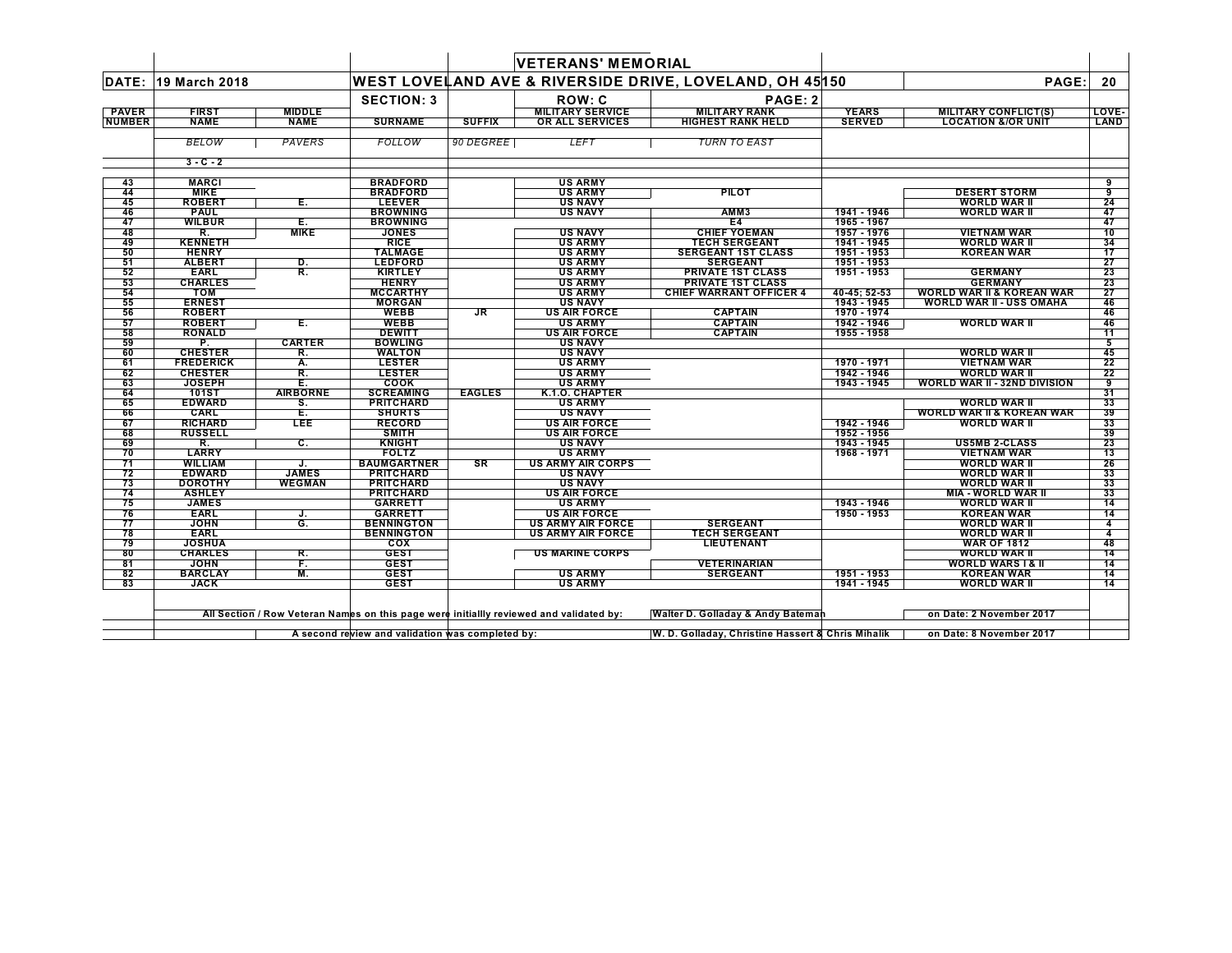|                 |                 |                |                    |               | <b>VETERANS' MEMORIAL</b> |                                                         |               |                                     |       |
|-----------------|-----------------|----------------|--------------------|---------------|---------------------------|---------------------------------------------------------|---------------|-------------------------------------|-------|
| DATE:           | 19 March 2018   |                |                    |               |                           | WEST LOVELAND AVE & RIVERSIDE DRIVE, LOVELAND, OH 45150 |               | PAGE:                               | 21    |
|                 |                 |                | <b>SECTION: 3</b>  |               | <b>ROW: D</b>             | PAGE: 1                                                 |               |                                     |       |
| <b>PAVER</b>    | <b>FIRST</b>    | <b>MIDDLE</b>  |                    |               | <b>MILITARY SERVICE</b>   | <b>MILITARY RANK</b>                                    | <b>YEARS</b>  | <b>MILITARY CONFLICT(S)</b>         | LOVE- |
| <b>NUMBER</b>   | <b>NAME</b>     | <b>NAME</b>    | <b>SURNAME</b>     | <b>SUFFIX</b> | OR ALL SERVICES           | <b>HIGHEST RANK HELD</b>                                | <b>SERVED</b> | <b>LOCATION &amp;/OR UNIT</b>       | LAND  |
| -1              | $3 - D - 1$     |                |                    |               |                           |                                                         |               |                                     |       |
|                 |                 |                |                    |               |                           |                                                         |               |                                     |       |
| $\overline{2}$  | <b>ALBERT</b>   |                | <b>CASTER</b>      |               | <b>US ARMY</b>            | <b>STAFF SERGEANT</b>                                   |               | <b>WORLD WAR II - NEWFOUNDLAND</b>  | 8     |
| 3               | <b>VERNON</b>   | L.             | <b>SCOTT</b>       |               | <b>US ARMY</b>            |                                                         | 1965 - 1968   | <b>VIETNAM WAR</b>                  | 38    |
| 4               | <b>JOHN</b>     | R.             | <b>CUTTER</b>      |               | <b>US ARMY AIR FORCE</b>  |                                                         | 1942 - 1946   | <b>WORLD WAR II - PACIFIC</b>       | 10    |
| 5               | <b>CHAS</b>     | А.             | <b>CUTTER</b>      |               | <b>US ARMY</b>            |                                                         | 1942 - 1946   | <b>WORLD WAR II - EUROPE</b>        | 30    |
| 6               | <b>HERBERT</b>  |                | <b>WARM</b>        |               | <b>US NAVY</b>            | <b>CAPTAIN</b>                                          |               | <b>WORLD WAR II</b>                 | 46    |
|                 | LARRY           |                | <b>KOMAN</b>       |               | <b>US MARINE CORPS</b>    | <b>LIEUTENANT</b>                                       | 31 MAR 1968   |                                     | 45    |
| 8               | W.              | O. "BRUNO"     | <b>LANMAN</b>      |               | <b>US NAVY</b>            | <b>SEAL TEAMS</b>                                       |               | <b>VIETNAM WAR</b>                  | 45    |
| 9               | <b>DOUGLAS</b>  |                | <b>MILLER</b>      |               | <b>US NAVY</b>            |                                                         |               | <b>VIETNAM WAR - USS OUTAGAMIE</b>  | 28    |
| 10              | <b>GREGORY</b>  |                | <b>MILLER</b>      |               | <b>US ARMY</b>            |                                                         |               | <b>VIETNAM WAR - 82ND AIRBORNE</b>  | 28    |
| 11              | <b>WILLIAM</b>  |                | <b>ROSE</b>        |               | <b>US NAVY</b>            |                                                         | 1943 - 1946   | <b>WORLD WAR II</b>                 | 43    |
| 12              | <b>DAVID</b>    | А.             | <b>ROSE</b>        |               | <b>US MARINE CORPS</b>    |                                                         | 1965 - 1971   |                                     | 43    |
| 13              | <b>DARRELL</b>  |                | <b>ROSE</b>        |               | <b>US AIR FORCE</b>       |                                                         | 1966 - 1970   | <b>VIETNAM WAR</b>                  | 43    |
| 14              | <b>GEORGE</b>   | н.             | <b>WEBER</b>       |               |                           | <b>STAFF SERGEANT</b>                                   |               | <b>WORLD WAR II</b>                 | 46    |
| 15              | <b>JACK</b>     | Κ.             | <b>ROBINSON</b>    |               | <b>US NAVY</b>            |                                                         |               | <b>KOREAN WAR</b>                   | 35    |
| 16              | <b>EDWARD</b>   |                | <b>WOLBERS</b>     |               | <b>US ARMY AIR FORCE</b>  | <b>LIEUTENANT</b>                                       | 1937 - 1943   | <b>WORLD WAR II</b>                 | 48    |
| $\overline{17}$ | <b>DONALD</b>   |                | <b>POLLY</b>       |               |                           |                                                         | 1966 - 1968   | <b>VIETNAM WAR</b>                  | 33    |
| 18              | <b>ROBERT</b>   |                | <b>TUCKER</b>      |               | <b>US ARMY</b>            |                                                         |               | <b>WORLD WAR II</b>                 | 32    |
| 19              | <b>PAUL</b>     |                | <b>SCHOELLMAN</b>  |               | <b>US NAVY</b>            | <b>SEABEES</b>                                          | 1943 - 1945   | <b>WORLD WAR II</b>                 | 37    |
| 20              | <b>DONALD</b>   | J.             | <b>ZEIGLER</b>     |               | <b>US NAVY</b>            |                                                         |               | <b>WORLD WAR II - PACIFIC</b>       | 48    |
| 21              | <b>RAY</b>      | А.             | <b>WARNER</b>      |               | <b>US ARMY</b>            | COLONEL                                                 |               | <b>WORLD WARS I &amp; II</b>        | 48    |
| 22              | <b>SAM</b>      | J.             | <b>BICKNELL</b>    |               | <b>US ARMY</b>            |                                                         | 1967 - 1969   | <b>VIETNAM WAR</b>                  | 4     |
| 23              | GUY             |                | <b>SMITH</b>       |               | <b>US ARMY AIR CORPS</b>  |                                                         |               | <b>WORLD WAR II</b>                 | 14    |
| 24              | <b>CHARLES</b>  |                | <b>TUBBS</b>       |               | <b>US ARMY</b>            |                                                         | 1968 - 1970   | <b>VIETNAM WAR</b>                  | 44    |
| 25              | <b>ARTHUR</b>   | H.             | <b>BOOKS</b>       |               | <b>US ARMY</b>            |                                                         | 1948 - 1950   | <b>POW - KOREAN WAR</b>             | 5     |
| 26              | <b>DONALD</b>   | Ε.             | <b>BOOKS</b>       |               | <b>US AIR FORCE</b>       |                                                         | 1949 - 1953   | <b>KOREAN WAR</b>                   | 5     |
| 27              | <b>CLARENCE</b> | E.             | <b>BOOKS</b>       |               | <b>US ARMY AIR CORPS</b>  |                                                         | 1942 - 1945   | <b>WORLD WAR II</b>                 | 5     |
| 28              | <b>EVERETT</b>  | н.             | <b>GASKINS</b>     |               | <b>US ARMY</b>            |                                                         | 1942 - 1945   | <b>WORLD WAR II</b>                 | 5     |
| 29              | <b>SETH</b>     |                | <b>MITCHELL</b>    |               | <b>US MARINE CORPS</b>    | <b>CAPTAIN</b>                                          | 2001 - 2009 * | <b>367TH SQUADRON - COBRA PILOT</b> | 41    |
| 30              | <b>MATT</b>     |                | <b>MAUPIN</b>      |               | <b>US ARMY</b>            | <b>STAFF SERGEANT</b>                                   | 1983 - 2004 * |                                     |       |
| 31              | <b>ROBERT</b>   | <b>TYE</b>     | <b>FITZPATRICK</b> |               | <b>US ARMY</b>            | <b>SERGEANT</b>                                         | $2000 - 2008$ | <b>OPERATION IRAQI FREEDOM</b>      | 13    |
| 32              | <b>JACK</b>     |                | <b>WEESNER</b>     |               | <b>US ARMY</b>            |                                                         | 1941 - 1946   | <b>WORLD WAR II - PHILIPPINES</b>   | 46    |
| 33              | <b>ROBERT</b>   | Е.             | <b>PHILHOWER</b>   |               | <b>US ARMY</b>            |                                                         | 1942 - 1945   | <b>WORLD WAR II</b>                 | 32    |
| 34              | <b>KARL</b>     | J.             | <b>MATTES</b>      |               | <b>US ARMY</b>            |                                                         | 1954 - 1956   |                                     | 27    |
| 35              | <b>LARRY</b>    | <b>MICHAEL</b> | <b>GILBERT</b>     |               | <b>US NAVY</b>            |                                                         | 1966 - 1968   | <b>VIETNAM WAR</b>                  | 15    |
| 36              | <b>CHARLES</b>  | <b>EDWARD</b>  | <b>HAMBRICK</b>    |               | <b>US ARMY</b>            |                                                         | 1952 - 1954   | <b>KOREAN WAR</b>                   | 16    |
| 37              | <b>HAROLD</b>   |                | <b>FASSNACHT</b>   |               | <b>US MARINE CORPS</b>    |                                                         | 1943 - 1946   | <b>WORLD WAR II</b>                 | 21    |
| 38              | <b>JOHN</b>     | т.             | <b>JONES</b>       |               | <b>US ARMY</b>            | CORPORAL                                                |               | <b>WORLD WAR II</b>                 | 21    |
| 39              | <b>RICHARD</b>  | C.             | <b>RUNK</b>        |               | <b>US ARMY</b>            |                                                         | 1943 - 1945   | WORLD WAR II - 29TH INF DIV         | 36    |
| 40              | <b>EARL</b>     |                | <b>SWIGERT</b>     |               | <b>US ARMY</b>            |                                                         |               | <b>WORLD WAR II - 3RD ARMY</b>      | 25    |
| 41              | <b>JOHN</b>     |                | <b>BAKER</b>       |               | <b>US ARMY</b>            |                                                         |               | <b>WORLD WAR II</b>                 | 25    |
| 42              | <b>GORDON</b>   |                | <b>MINDRUM</b>     |               | <b>US ARMY</b>            | COLONEL                                                 | 1941 - 1945   | <b>WORLD WAR II</b>                 | 22    |

All Section / Row Veteran Names on this page were initiallly reviewed and validated by: W.D. Golladay, Andy Bateman & Rachel Wiltburger ── on Date: 2 November 2017

**A second review and validation was completed by: Walter D. Golladay on Date: 17 November 2017** $\mathsf{L}$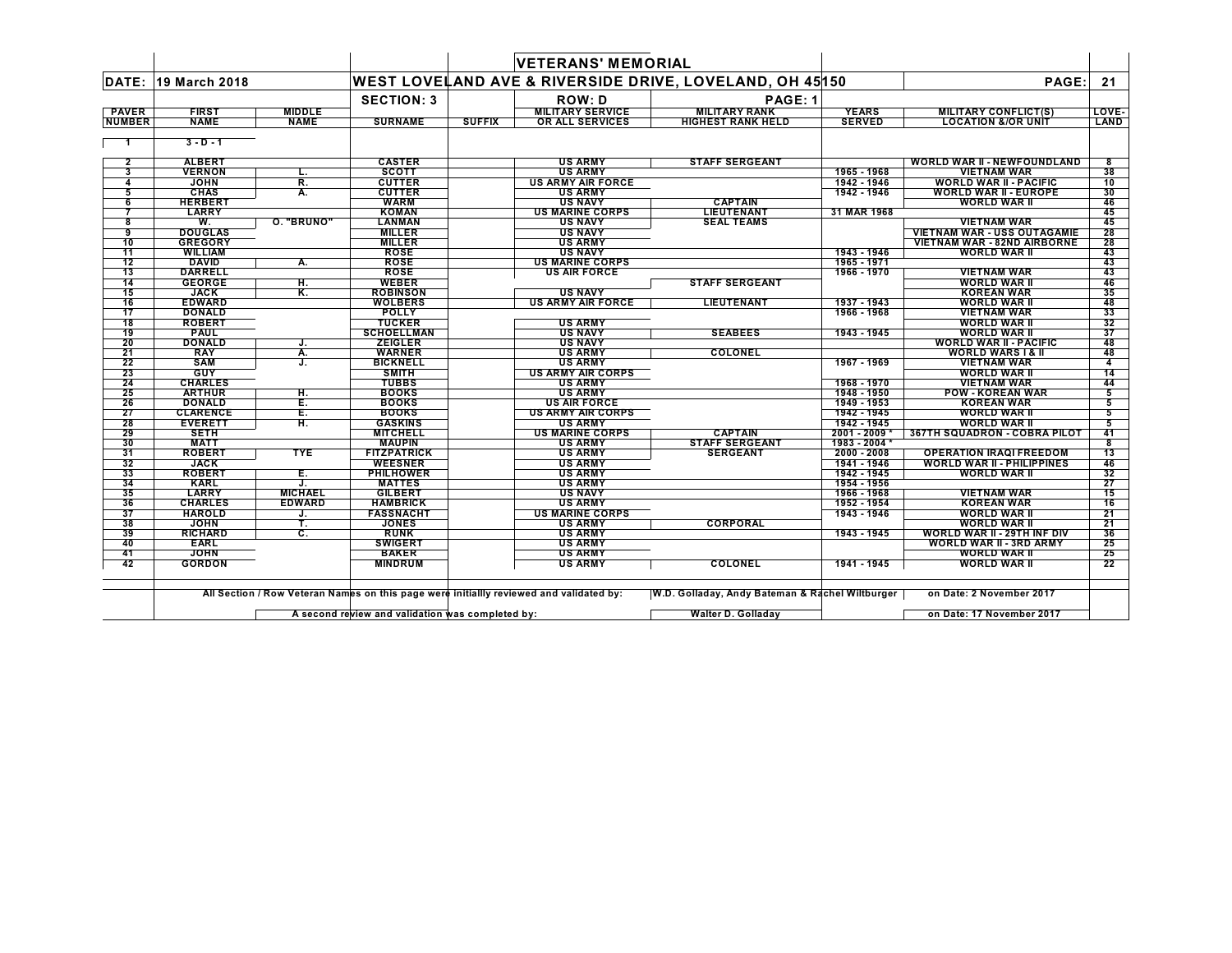| 19 March 2018<br><b>FIRST</b><br><b>NAME</b><br><b>BELOW</b><br>$3 - D - 2$<br><b>NORMAN</b><br><b>HERMAN</b><br><b>JOHN</b><br><b>ALVIN</b><br><b>HOMER</b><br><b>HAROLD</b><br><b>CARL</b><br><b>WILLIAM</b> | <b>MIDDLE</b><br><b>NAME</b><br>PAVERS<br>R.<br>Ē.<br><b>HENRY</b> | <b>SECTION: 3</b><br><b>SURNAME</b><br><b>FOLLOW</b><br><b>SNEDICOR</b><br><b>GIBSON</b> | <b>SUFFIX</b><br>90 DEGREE                                                                                                                             | <b>ROW: D</b><br><b>MILITARY SERVICE</b><br>OR ALL SERVICES<br><b>LEFT</b> | WEST LOVELAND AVE & RIVERSIDE DRIVE, LOVELAND, OH 45150<br>PAGE: 2<br><b>MILITARY RANK</b><br><b>HIGHEST RANK HELD</b><br><b>TURN TO EAST</b>                                 | <b>YEARS</b><br><b>SERVED</b> | PAGE:<br><b>MILITARY CONFLICT(S)</b><br><b>LOCATION &amp;/OR UNIT</b> | 22<br>LOVE-<br><b>LAND</b>                                                                                                                                                |
|----------------------------------------------------------------------------------------------------------------------------------------------------------------------------------------------------------------|--------------------------------------------------------------------|------------------------------------------------------------------------------------------|--------------------------------------------------------------------------------------------------------------------------------------------------------|----------------------------------------------------------------------------|-------------------------------------------------------------------------------------------------------------------------------------------------------------------------------|-------------------------------|-----------------------------------------------------------------------|---------------------------------------------------------------------------------------------------------------------------------------------------------------------------|
|                                                                                                                                                                                                                |                                                                    |                                                                                          |                                                                                                                                                        |                                                                            |                                                                                                                                                                               |                               |                                                                       |                                                                                                                                                                           |
|                                                                                                                                                                                                                |                                                                    |                                                                                          |                                                                                                                                                        |                                                                            |                                                                                                                                                                               |                               |                                                                       |                                                                                                                                                                           |
|                                                                                                                                                                                                                |                                                                    |                                                                                          |                                                                                                                                                        |                                                                            |                                                                                                                                                                               |                               |                                                                       |                                                                                                                                                                           |
|                                                                                                                                                                                                                |                                                                    |                                                                                          |                                                                                                                                                        |                                                                            |                                                                                                                                                                               |                               |                                                                       |                                                                                                                                                                           |
|                                                                                                                                                                                                                |                                                                    |                                                                                          |                                                                                                                                                        |                                                                            |                                                                                                                                                                               |                               |                                                                       |                                                                                                                                                                           |
|                                                                                                                                                                                                                |                                                                    |                                                                                          |                                                                                                                                                        |                                                                            |                                                                                                                                                                               |                               |                                                                       |                                                                                                                                                                           |
|                                                                                                                                                                                                                |                                                                    |                                                                                          |                                                                                                                                                        | <b>US AIR FORCE</b>                                                        |                                                                                                                                                                               | 1952 - 1956                   |                                                                       | 23                                                                                                                                                                        |
|                                                                                                                                                                                                                |                                                                    |                                                                                          |                                                                                                                                                        | <b>US MARINE CORPS</b>                                                     |                                                                                                                                                                               |                               | <b>WORLD WAR II</b>                                                   | 32                                                                                                                                                                        |
|                                                                                                                                                                                                                |                                                                    | <b>WOOD</b>                                                                              |                                                                                                                                                        |                                                                            |                                                                                                                                                                               | 1944 - 1945                   | <b>WORLD WAR II</b>                                                   | 48                                                                                                                                                                        |
|                                                                                                                                                                                                                |                                                                    | <b>JANSON</b>                                                                            | SR                                                                                                                                                     | <b>US NAVY</b>                                                             |                                                                                                                                                                               | 1943 - 1945                   | <b>WORLD WAR II</b>                                                   | 13                                                                                                                                                                        |
|                                                                                                                                                                                                                |                                                                    | <b>JACKSON</b>                                                                           | JR.                                                                                                                                                    | <b>US ARMY</b>                                                             |                                                                                                                                                                               | 1951                          | <b>KOREAN WAR</b>                                                     | 20                                                                                                                                                                        |
|                                                                                                                                                                                                                |                                                                    | <b>MILLER</b>                                                                            |                                                                                                                                                        | <b>US ARMY</b>                                                             |                                                                                                                                                                               |                               | <b>WORLD WAR II</b>                                                   | 48                                                                                                                                                                        |
|                                                                                                                                                                                                                | <b>VINCENT</b>                                                     | <b>PURKISER</b>                                                                          |                                                                                                                                                        | <b>US NAVY</b>                                                             |                                                                                                                                                                               | 1944 - 1946                   | <b>WORLD WAR II</b>                                                   | 33                                                                                                                                                                        |
|                                                                                                                                                                                                                |                                                                    | <b>BUSSA</b>                                                                             |                                                                                                                                                        | <b>US ARMY</b>                                                             |                                                                                                                                                                               | 1954 - 1956                   |                                                                       | 7                                                                                                                                                                         |
| А.                                                                                                                                                                                                             | <b>MICHAEL</b>                                                     | <b>MAURER</b>                                                                            |                                                                                                                                                        | <b>US ARMY</b>                                                             |                                                                                                                                                                               | 1966 - 1968                   | <b>VIETNAM WAR</b>                                                    | 27                                                                                                                                                                        |
| <b>WILBURN</b>                                                                                                                                                                                                 | <b>KASH</b>                                                        | <b>WILSON</b>                                                                            |                                                                                                                                                        | <b>US ARMY</b>                                                             |                                                                                                                                                                               |                               | <b>WORLD WAR II</b>                                                   | 42                                                                                                                                                                        |
| <b>DOUG</b>                                                                                                                                                                                                    |                                                                    | <b>WIELINSKI</b>                                                                         |                                                                                                                                                        | <b>US ARMY</b>                                                             |                                                                                                                                                                               | 1969 - 1971                   | <b>VIETNAM WAR</b>                                                    | 47                                                                                                                                                                        |
| <b>CHESTER</b>                                                                                                                                                                                                 |                                                                    | <b>MCCANE</b>                                                                            |                                                                                                                                                        | <b>US ARMY</b>                                                             | <b>SERGEANT</b>                                                                                                                                                               | 1940 - 1945                   | <b>WORLD WAR II</b>                                                   | 27                                                                                                                                                                        |
| <b>WILLIAM</b>                                                                                                                                                                                                 | D.                                                                 | <b>BRONSON</b>                                                                           |                                                                                                                                                        | <b>US NAVY</b>                                                             |                                                                                                                                                                               | 1953 - 1955                   |                                                                       | 6                                                                                                                                                                         |
| <b>PATRICIA</b>                                                                                                                                                                                                |                                                                    | <b>ADAMS</b>                                                                             |                                                                                                                                                        | <b>US ARMY</b>                                                             | <b>PRIVATE 2ND CLASS</b>                                                                                                                                                      |                               |                                                                       | $\blacktriangleleft$                                                                                                                                                      |
| <b>GARY</b>                                                                                                                                                                                                    | W.                                                                 | <b>MEECE</b>                                                                             |                                                                                                                                                        | <b>US ARMY</b>                                                             | <b>SPECIALIST 4TH CLASS</b>                                                                                                                                                   | 1966 - 1969                   | <b>VIETNAM WAR</b>                                                    | 28                                                                                                                                                                        |
| <b>THOMAS</b>                                                                                                                                                                                                  |                                                                    | <b>MIHALIK</b>                                                                           |                                                                                                                                                        | <b>US ARMY</b>                                                             | <b>SERGEANT</b>                                                                                                                                                               | 1951 - 1953                   | <b>KOREAN WAR</b>                                                     | 28                                                                                                                                                                        |
| <b>ARTHUR</b>                                                                                                                                                                                                  | О.                                                                 | <b>KROENER</b>                                                                           | SR                                                                                                                                                     | <b>US ARMY</b>                                                             | <b>PRIVATE 1ST CLASS</b>                                                                                                                                                      | 1943 - 1945                   | <b>WORLD WAR II</b>                                                   | 23                                                                                                                                                                        |
| <b>ROBERT</b>                                                                                                                                                                                                  | v.                                                                 | <b>TRACY</b>                                                                             |                                                                                                                                                        | <b>US MARINE CORPS</b>                                                     |                                                                                                                                                                               | 1943-46; 1950                 | <b>WORLD WAR II &amp; KOREAN WAR</b>                                  | 44                                                                                                                                                                        |
| <b>WILBUR</b>                                                                                                                                                                                                  | Е.                                                                 | <b>MITCHELL</b>                                                                          |                                                                                                                                                        | <b>US NAVY</b>                                                             | MM <sub>2</sub> C                                                                                                                                                             | 1943 - 1945                   | <b>WORLD WAR II - USS DURIK</b>                                       | 29                                                                                                                                                                        |
| <b>SCOTT</b><br><b>ROBERT</b>                                                                                                                                                                                  | M.<br>J.                                                           | <b>GORDON</b><br><b>HEYOB</b>                                                            |                                                                                                                                                        | <b>US MARINE CORPS</b><br><b>US ARMY</b>                                   | <b>CAPTAIN</b>                                                                                                                                                                |                               | <b>WORLD WAR II</b>                                                   | 15<br>18                                                                                                                                                                  |
|                                                                                                                                                                                                                |                                                                    |                                                                                          |                                                                                                                                                        |                                                                            |                                                                                                                                                                               |                               |                                                                       |                                                                                                                                                                           |
| <b>JOHN</b>                                                                                                                                                                                                    | P.<br>R.                                                           | <b>NUGENT</b><br><b>JANSEN</b>                                                           |                                                                                                                                                        |                                                                            |                                                                                                                                                                               | 1942 - 1946<br>1972 - 1992    | <b>WORLD WAR II</b>                                                   | 31                                                                                                                                                                        |
| <b>STEPHEN</b><br><b>JAMES</b>                                                                                                                                                                                 | Κ.                                                                 | <b>JANSEN</b>                                                                            |                                                                                                                                                        | <b>US AIR FORCE</b><br><b>US AIR FORCE</b>                                 |                                                                                                                                                                               | 1972 - 1976                   |                                                                       | 21<br>20                                                                                                                                                                  |
| J.                                                                                                                                                                                                             | <b>WILLARD</b>                                                     | <b>RICH</b>                                                                              |                                                                                                                                                        | <b>US NAVY</b>                                                             | <b>SEAMAN 2ND CLASS</b>                                                                                                                                                       |                               | <b>WORLD WAR II</b>                                                   | 34                                                                                                                                                                        |
| <b>VIRGIL</b>                                                                                                                                                                                                  | S.                                                                 | <b>RICH</b>                                                                              |                                                                                                                                                        | <b>US ARMY</b>                                                             | <b>PRIVATE</b>                                                                                                                                                                |                               | <b>WORLD WAR II</b>                                                   | 34                                                                                                                                                                        |
| <b>GEORGE</b>                                                                                                                                                                                                  | Η.                                                                 | <b>BOTTS</b>                                                                             |                                                                                                                                                        | <b>US ARMY</b>                                                             | <b>CORPORAL</b>                                                                                                                                                               |                               | <b>WORLD WAR II</b>                                                   | 34                                                                                                                                                                        |
| <b>JULIUS</b>                                                                                                                                                                                                  | <b>"GOOSE"</b>                                                     | <b>DEFOSSET</b>                                                                          |                                                                                                                                                        | <b>US ARMY</b>                                                             |                                                                                                                                                                               |                               | <b>WORLD WAR II</b>                                                   | 25                                                                                                                                                                        |
|                                                                                                                                                                                                                |                                                                    |                                                                                          |                                                                                                                                                        |                                                                            |                                                                                                                                                                               |                               |                                                                       | 25                                                                                                                                                                        |
| <b>HARRY</b>                                                                                                                                                                                                   |                                                                    |                                                                                          |                                                                                                                                                        |                                                                            |                                                                                                                                                                               |                               |                                                                       | 25                                                                                                                                                                        |
|                                                                                                                                                                                                                |                                                                    |                                                                                          |                                                                                                                                                        |                                                                            |                                                                                                                                                                               |                               |                                                                       | 25                                                                                                                                                                        |
| <b>CHARLES</b>                                                                                                                                                                                                 |                                                                    |                                                                                          |                                                                                                                                                        |                                                                            |                                                                                                                                                                               |                               |                                                                       | 26                                                                                                                                                                        |
| <b>CHARLES</b>                                                                                                                                                                                                 |                                                                    |                                                                                          |                                                                                                                                                        |                                                                            |                                                                                                                                                                               |                               |                                                                       | 26                                                                                                                                                                        |
| <b>CHARLES</b>                                                                                                                                                                                                 |                                                                    |                                                                                          |                                                                                                                                                        |                                                                            |                                                                                                                                                                               |                               |                                                                       | 25                                                                                                                                                                        |
| <b>GEORGE</b>                                                                                                                                                                                                  |                                                                    |                                                                                          |                                                                                                                                                        |                                                                            |                                                                                                                                                                               |                               |                                                                       | 25                                                                                                                                                                        |
| <b>GREGG</b>                                                                                                                                                                                                   |                                                                    | <b>WENE</b>                                                                              |                                                                                                                                                        | <b>US ARMY</b>                                                             |                                                                                                                                                                               |                               | <b>VIETNAM WAR</b>                                                    | 25                                                                                                                                                                        |
| <b>HOWARD</b>                                                                                                                                                                                                  |                                                                    |                                                                                          |                                                                                                                                                        |                                                                            |                                                                                                                                                                               |                               |                                                                       | 25                                                                                                                                                                        |
| <b>JOHN</b>                                                                                                                                                                                                    |                                                                    | <b>DOYLE</b>                                                                             |                                                                                                                                                        | <b>US ARMY</b>                                                             |                                                                                                                                                                               |                               | <b>WORLD WAR II</b>                                                   | 25                                                                                                                                                                        |
| <b>ROBERT</b>                                                                                                                                                                                                  |                                                                    |                                                                                          |                                                                                                                                                        |                                                                            |                                                                                                                                                                               | 1955 - 1959                   |                                                                       | 25                                                                                                                                                                        |
|                                                                                                                                                                                                                |                                                                    | <b>ROSE</b>                                                                              |                                                                                                                                                        | <b>US AIR FORCE</b>                                                        |                                                                                                                                                                               |                               | <b>KOREAN WAR</b>                                                     | 26                                                                                                                                                                        |
| <b>RICHARD</b>                                                                                                                                                                                                 |                                                                    | <b>FINK</b>                                                                              |                                                                                                                                                        | <b>US ARMY</b>                                                             |                                                                                                                                                                               |                               | WORLD WAR II                                                          | 26                                                                                                                                                                        |
| <b>CHARLES</b>                                                                                                                                                                                                 |                                                                    | <b>KIRBY</b>                                                                             |                                                                                                                                                        | <b>US NAVY</b>                                                             | <b>BOATSWAIN MATE 1ST CLASS</b>                                                                                                                                               | 1942 - 1946                   | <b>WORLD WAR II</b>                                                   | 25                                                                                                                                                                        |
| <b>FRANK</b>                                                                                                                                                                                                   | J.                                                                 | <b>WENE</b>                                                                              |                                                                                                                                                        | <b>US NAVY</b>                                                             |                                                                                                                                                                               |                               | <b>VIETNAM WAR</b>                                                    | 46                                                                                                                                                                        |
| <b>JACK</b><br>том                                                                                                                                                                                             | <b>HUGH</b>                                                        | <b>"CHARLIE"</b><br>"BUZZY"<br><b>BUCKY"</b><br><b>"SMILEY"</b><br>"COCKY"               | <b>HESLAR</b><br><b>LINDLOFF</b><br><b>COLEMAN</b><br><b>COLEMAN</b><br><b>HOLLARN</b><br><b>WENE</b><br><b>JAMES</b><br><b>KREBS</b><br><b>MALOTT</b> | <b>SR</b>                                                                  | <b>US NAVY</b><br><b>US MARINE CORPS</b><br><b>US ARMY</b><br><b>US ARMY</b><br><b>US NAVY</b><br><b>US NAVY</b><br><b>US NAVY</b><br><b>US ARMY</b><br><b>US COAST GUARD</b> |                               | 1957 - 1961                                                           | <b>KOREAN WAR</b><br><b>KOREAN WAR</b><br><b>WORLD WAR II</b><br><b>WORLD WAR II</b><br><b>WORLD WAR II</b><br><b>WORLD WAR II</b><br><b>WORLD WAR II - 87TH AIRBORNE</b> |

All Section / Row Veteran Names on this page were initiallly reviewed and validated by: W.D. Golladay, Andy Bateman & Rachel Wiltburger on Date: 2 November 2017

**A second review and validation was completed by: Walter D. Golladay on Date: 17 November 2017**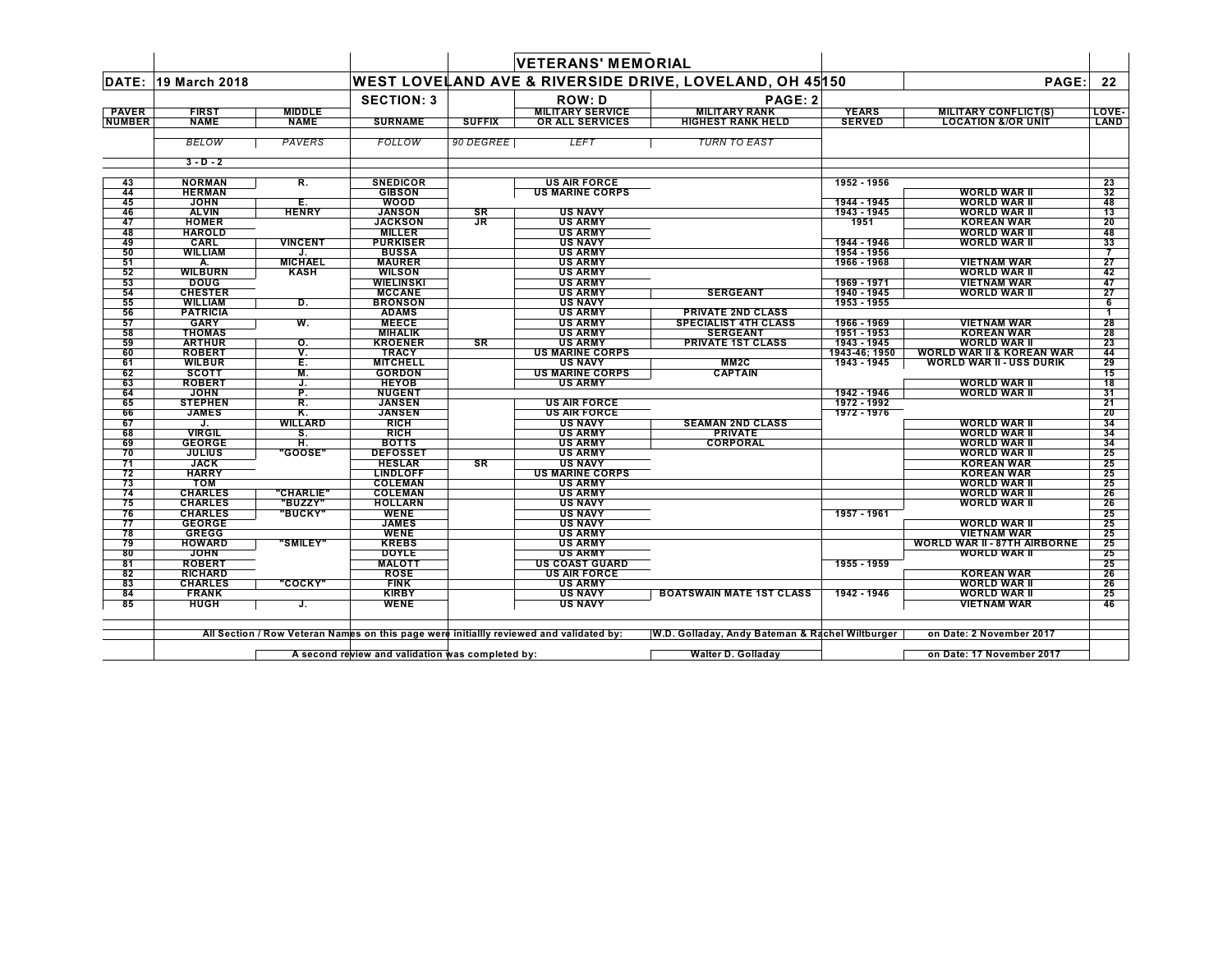|               |                                |                  |                                                  |               | <b>VETERANS' MEMORIAL</b>                                                               |                                                         |                            |                                      |                 |
|---------------|--------------------------------|------------------|--------------------------------------------------|---------------|-----------------------------------------------------------------------------------------|---------------------------------------------------------|----------------------------|--------------------------------------|-----------------|
| <b>DATE:</b>  | 19 March 2018                  |                  |                                                  |               |                                                                                         | WEST LOVELAND AVE & RIVERSIDE DRIVE, LOVELAND, OH 45150 |                            | PAGE:                                | 23              |
|               |                                |                  | <b>SECTION: 3</b>                                |               | <b>ROW: E</b>                                                                           | PAGE: 1                                                 |                            |                                      |                 |
| <b>PAVER</b>  | <b>FIRST</b>                   | <b>MIDDLE</b>    |                                                  |               | <b>MILITARY SERVICE</b>                                                                 | <b>MILITARY RANK</b>                                    | <b>YEARS</b>               | <b>MILITARY CONFLICT(S)</b>          | LOVE-           |
| <b>NUMBER</b> | <b>NAME</b>                    | <b>NAME</b>      | <b>SURNAME</b>                                   | <b>SUFFIX</b> | OR ALL SERVICES                                                                         | <b>HIGHEST RANK HELD</b>                                | <b>SERVED</b>              | <b>LOCATION &amp;/OR UNIT</b>        | LAND            |
|               | $3 - E - 1$                    |                  |                                                  |               |                                                                                         |                                                         |                            |                                      |                 |
| 2             | <b>GEORGE</b>                  | W.               | <b>TRAMMELL</b>                                  | JR            | <b>US ARMY</b>                                                                          |                                                         |                            |                                      | 44              |
| 3             | <b>ANTHONY</b>                 | W.               | <b>GARDNER</b>                                   |               | <b>US NAVY</b>                                                                          |                                                         |                            |                                      | 14              |
| 4             | <b>MARY</b>                    | ANN              | <b>BAXTER</b>                                    |               | <b>US NAVY</b>                                                                          |                                                         |                            |                                      | 14              |
| 5             | <b>ERNEST</b>                  |                  | <b>LINDSAY</b>                                   |               | US ARMY AIR CORPS                                                                       | <b>SERGEANT</b>                                         | 1942 - 1945                | WORLD WAR II                         | 24              |
| 6             | <b>RYAN</b>                    | M.               | <b>LINDSAY</b>                                   |               | <b>US ARMY</b>                                                                          |                                                         |                            |                                      | 24              |
|               | <b>GERALD</b>                  |                  | <b>LINDSAY</b>                                   |               | <b>US AIR FORCE</b>                                                                     |                                                         | 1964 - 1968<br>1953 - 1968 | <b>VIETNAM WAR</b>                   | 24<br>24        |
| 8<br>9        | <b>ROBERT</b><br><b>FRANK</b>  |                  | <b>BALL</b><br><b>WERK</b>                       |               | <b>US AIR FORCE</b><br>US NAVY                                                          | <b>MAJOR</b>                                            | 1945 - 1946                | <b>VIETNAM WAR</b><br>WORLD WAR II   | 24              |
| 10            | <b>IGNACE</b>                  | <b>GEORGE</b>    | <b>SULTIE</b>                                    |               | <b>US NAVY</b>                                                                          |                                                         | 1942 - 1946                | WORLD WAR II                         | 16              |
| 11            | <b>DONALD</b>                  | W.               | <b>O'TOOLE</b>                                   |               | <b>US ARMY</b>                                                                          | <b>SERGEANT</b>                                         |                            | <b>KOREA</b>                         | 31              |
| 12            | <b>CHARLES</b>                 | Ē.               | <b>STARZMAN</b>                                  |               | <b>US ARMY</b>                                                                          | 2ND LIEUTENANT                                          |                            | <b>KOREAN WAR</b>                    | 27              |
| 13            | <b>ROGER</b>                   | W. "MAC"         | <b>MCHENRY</b>                                   |               | <b>US ARMY</b>                                                                          | <b>MAJOR</b>                                            | 1972 - 1992                |                                      | 27              |
| 14            | <b>JOHN</b>                    |                  | <b>ROBINSON</b>                                  |               | <b>US NAVY &amp; US ARMY</b>                                                            |                                                         | 49-49: 51-52               |                                      | -23             |
| 15            | <b>EDMOND</b>                  | W.               | <b>SMITH</b>                                     |               | <b>US ARMY</b>                                                                          |                                                         | 1928 - 1934                |                                      | 39              |
| 16            | <b>QUENTIN</b>                 | M.               | <b>SMITH</b>                                     |               | <b>US MARINE CORPS</b>                                                                  |                                                         | 1961 - 1970                |                                      | 39              |
| 17            | <b>TROY</b>                    | LEE              | <b>SMITH</b>                                     |               | <b>US MARINE CORPS</b>                                                                  |                                                         | 1988 - 1992                | <b>PERSIAN GULF WAR</b>              | 39              |
| 18            | <b>NEWELL</b>                  |                  | <b>ROOSA</b>                                     |               | <b>US ARMY</b>                                                                          | <b>PRIVATE</b>                                          |                            | <b>WORLD WAR II</b>                  | 36              |
| 19            | <b>JAMES</b>                   | Е.               | <b>THOMAS</b>                                    |               | <b>US ARMY</b>                                                                          |                                                         | 1942 - 1946                | <b>WORLD WAR II - EUROPE</b>         | 43              |
| 20            | <b>QUENTIN</b>                 |                  | <b>MARCUM</b>                                    |               | <b>US NAVY</b>                                                                          | <b>GUNNERS MATE</b>                                     | 1940 - 1946                | WORLD WAR II                         | 26              |
| 21            | <b>LEONARD</b>                 | J.               | <b>PATTERSON</b>                                 |               | <b>US ARMY</b>                                                                          | <b>SPECIALIST 5TH CLASS</b>                             | 1967 - 1968                | <b>VIETNAM WAR</b>                   | 31              |
| 22            | <b>EDWARD</b>                  | c.               | <b>SALCEDO</b>                                   |               | <b>US NAVY</b>                                                                          |                                                         | 1944 - 1948                | <b>WORLD WAR II</b>                  | 36              |
| 23            | <b>JAMES</b>                   | π.               | <b>HEERY</b>                                     |               |                                                                                         |                                                         |                            | <b>WORLD WAR I</b>                   | 35              |
| 24            | <b>WALTER</b>                  | "SONNY"          | <b>KROENER</b>                                   |               | <b>US ARMY</b>                                                                          |                                                         | 1957 - 1963                | <b>USAREUR</b>                       | $6\overline{6}$ |
| 25            | <b>RUSSELL</b>                 | D.               | <b>PERRY</b>                                     |               | <b>US ARMY</b>                                                                          | 148TH INF                                               | 1941 - 1945                | WORLD WAR II                         | 32              |
| 26            | <b>WM</b>                      | R.               | VANDEL                                           | <b>SR</b>     | <b>US ARMY</b>                                                                          |                                                         | 1942 - 1945                | <b>WORLD WAR II - EUROPE</b>         | 44              |
| 27            | <b>JOHN</b>                    |                  | <b>TURNER</b>                                    |               | <b>USMC &amp; US ARMY</b>                                                               | <b>SERGEANT 1ST CLASS</b>                               | 1958 - 1979                | <b>KOREA &amp; VIETNAM WAR</b>       | 25              |
| 28            | <b>WILLIAM</b>                 | CARL             | <b>LOGEMAN</b>                                   |               | <b>US NAVY</b>                                                                          |                                                         | 1945 - 1956                | <b>WORLD WAR II</b>                  | 25              |
| 29            | R.                             | <b>V. "MIKE"</b> | <b>TURNER</b>                                    |               | <b>US ARMY</b>                                                                          | <b>SPECIALIST 5TH CLASS</b>                             | 1963 - 1970                |                                      | 25              |
| 30            | <b>GLENN</b>                   |                  | <b>GOULD</b>                                     |               | <b>US ARMY</b>                                                                          |                                                         |                            | <b>WORLD WAR I</b>                   | 47              |
| 31            | <b>WAYNE</b>                   | GOULD            | <b>WHITACRE</b>                                  |               | <b>US NAVY</b>                                                                          | IC <sub>3</sub>                                         | 1958 - 1962                | <b>SUBMARINE SERVICE</b>             | 47              |
| 32            | <b>WILLIAM</b>                 | <b>RAY</b>       | <b>WHITACRE</b>                                  |               | <b>US AIR FORCE</b>                                                                     |                                                         |                            | <b>STRATEGIC AIR COMMAND</b>         | 47              |
| 33            | DOUGLAS                        | <b>RAY</b>       | <b>WHITACRE</b>                                  |               | <b>US NAVY</b>                                                                          | <b>ABH</b>                                              | 1986 - 1989                | <b>CV62 USS INDEPENDENCE</b>         | 47              |
| 34<br>35      | <b>DARREN</b>                  | CARL             | WHITACRE                                         |               | <b>US ARMY</b>                                                                          |                                                         |                            |                                      | 47              |
|               | <b>ROBERT</b>                  | L.               | <b>BREWER</b>                                    | SR            | <b>US ARMY AIR CORPS</b>                                                                | <b>SERGEANT</b>                                         | 1943 - 1946                | WORLD WAR II                         | 19              |
| 36<br>37      | <b>ROBERT</b><br><b>RONALD</b> | ι.<br>Е.         | <b>BREWER</b><br><b>HONEKAMP</b>                 | JR            | <b>US ARMY</b><br><b>US ARMY</b>                                                        | <b>SPECIALIST</b><br><b>PRIVATE 1ST CLASS</b>           | 1989 - 1993<br>1951 - 1953 | <b>KOREAN WAR</b>                    | 19<br>19        |
| 38            | <b>JOHN</b>                    |                  | <b>ACKERMAN</b>                                  |               |                                                                                         | <b>PRIVATE 1ST CLASS</b>                                |                            | <b>WORLD WAR II - EUROPE</b>         | 17              |
| 39            | <b>CHARLES</b>                 |                  | <b>BAKER</b>                                     |               | <b>US ARMY</b>                                                                          | <b>SPECIALIST 4TH CLASS</b>                             | 1966 - 1969                | <b>VIETNAM WAR</b>                   | 2               |
| 40            | J.                             | W.               | <b>CASKEY</b>                                    |               | <b>USAAC &amp; USAF</b>                                                                 |                                                         | 1941 - 1968                | <b>WORLD WAR II &amp; KOREAN WAR</b> | 39              |
| 41            | W.                             | J.               | <b>WESTGERDES</b>                                |               | <b>US ARMY</b>                                                                          |                                                         |                            | <b>WORLD WAR II</b>                  | 12              |
| 42            | LOU                            | т.               | <b>DUVELIUS</b>                                  |               | <b>US ARMY</b>                                                                          |                                                         |                            | <b>WORLD WAR II</b>                  | 12              |
| 43            | LOU                            | W.               | <b>DUVELIUS</b>                                  |               |                                                                                         |                                                         |                            | <b>WORLD WAR I</b>                   | 12              |
| 44            | <b>EARL</b>                    | S. "CURLY"       | <b>CONSTABLE</b>                                 | JR.           | <b>US ARMY</b>                                                                          |                                                         | 1944 - 1946                | WORLD WAR II                         | 9               |
|               |                                |                  |                                                  |               |                                                                                         |                                                         |                            |                                      |                 |
|               |                                |                  |                                                  |               | All Section / Row Veteran Names on this page were initiallly reviewed and validated by: | W. D. Golladay, Christine Hassert & Chris Mihalik       |                            | on Date: 8 November 2017             |                 |
|               |                                |                  | A second review and validation was completed by: |               |                                                                                         | <b>Walter D. Golladay</b>                               |                            | on Date: 17 November 2017            |                 |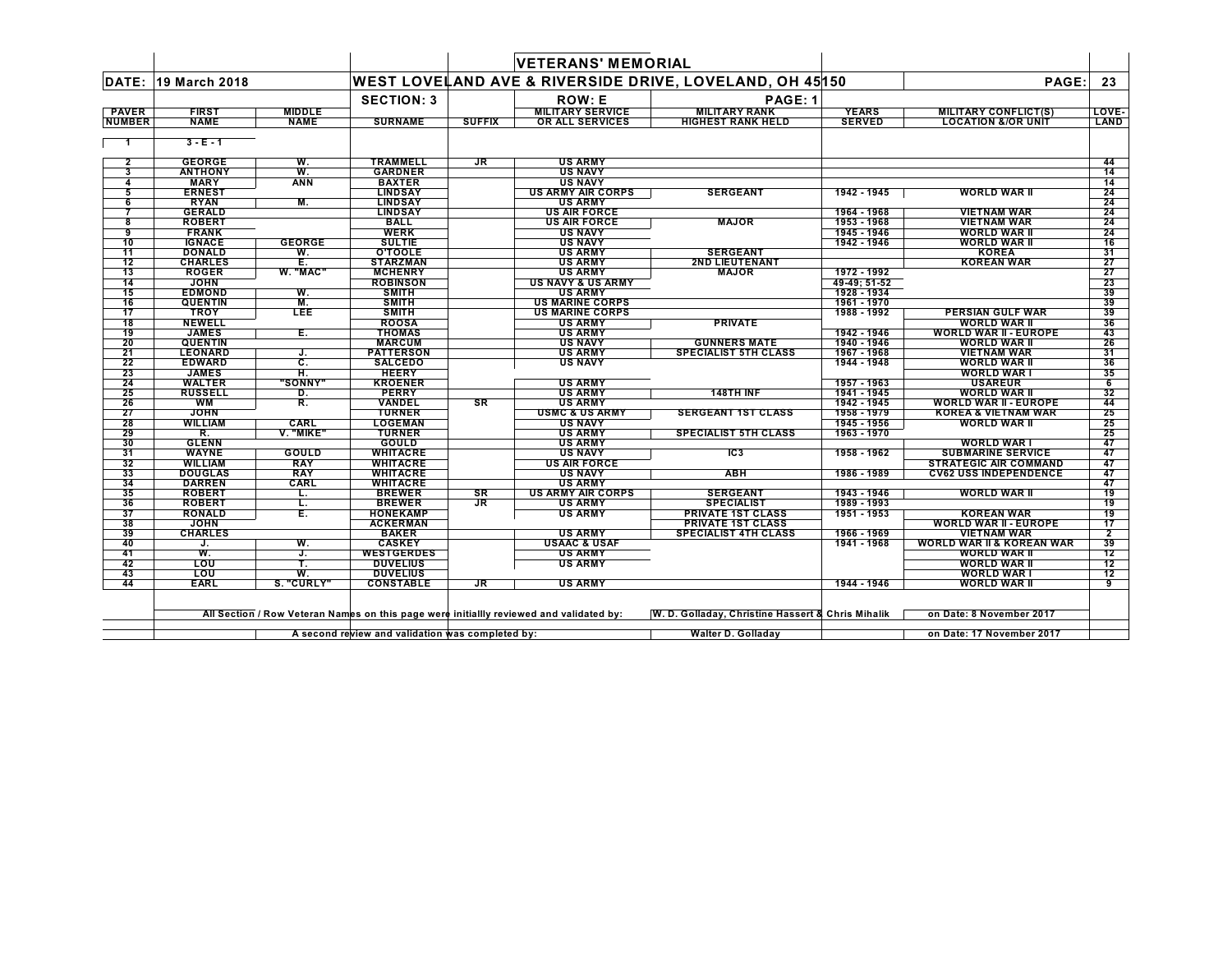|               |                           |                |                   |               | <b>VETERANS' MEMORIAL</b> |                                                         |               |                                      |                      |
|---------------|---------------------------|----------------|-------------------|---------------|---------------------------|---------------------------------------------------------|---------------|--------------------------------------|----------------------|
|               | DATE: 19 March 2018       |                |                   |               |                           | WEST LOVELAND AVE & RIVERSIDE DRIVE, LOVELAND, OH 45150 |               | PAGE:                                | 24                   |
|               |                           |                | <b>SECTION: 3</b> |               | <b>ROW: E</b>             | PAGE: 2                                                 |               |                                      |                      |
| <b>PAVER</b>  | <b>FIRST</b>              | <b>MIDDLE</b>  |                   |               | <b>MILITARY SERVICE</b>   | <b>MILITARY RANK</b>                                    | <b>YEARS</b>  | <b>MILITARY CONFLICT(S)</b>          | LOVE-                |
| <b>NUMBER</b> | <b>NAME</b>               | <b>NAME</b>    | <b>SURNAME</b>    | <b>SUFFIX</b> | OR ALL SERVICES           | <b>HIGHEST RANK HELD</b>                                | <b>SERVED</b> | <b>LOCATION &amp;/OR UNIT</b>        | LAND                 |
|               | <b>BELOW</b>              | PAVERS         | <b>FOLLOW</b>     | 90 DEGREE     | <b>LEFT</b>               | <b>TURN TO EAST</b>                                     |               |                                      |                      |
|               | $3 - E - 2$               |                |                   |               |                           |                                                         |               |                                      |                      |
| 45            | <b>MEL</b>                |                | <b>LAKNESS</b>    |               | <b>US AIR FORCE</b>       | <b>MAJOR</b>                                            | 1942 - 1946   | <b>WORLD WAR II</b>                  | 23                   |
| 46            | н.                        | Е.             | <b>CONLEY</b>     |               | <b>US ARMY</b>            | <b>CORPORAL</b>                                         | 1951 - 1953   |                                      | 9                    |
| 47            | <b>LAWRENCE</b>           | R.             | <b>WOLBERS</b>    |               | <b>US ARMY</b>            |                                                         | 1942 - 1944   | <b>WORLD WAR II</b>                  | 48                   |
| 48            | <b>NORBERT</b>            | М.             | <b>WOLBERS</b>    |               | <b>US ARMY AIR FORCE</b>  | <b>SERGEANT</b>                                         | 1942 - 1946   | <b>WORLD WAR II</b>                  | 48                   |
| 49            | <b>JOHN</b>               | A.             | <b>MECKSTROTH</b> |               | <b>US MARINE CORPS</b>    |                                                         |               | WORLD WAR II - IWO JIMA - 4THDIV     | 42                   |
| 50            | <b>BRUCE</b>              | G.             | <b>MAILEY</b>     |               | <b>US ARMY</b>            | <b>LIEUTENANT COLONEL</b>                               |               | <b>WORLD WAR II</b>                  | 26                   |
| 51            | <b>JOSEPH</b>             | В.             | <b>DEMIC</b>      |               | <b>US NAVY</b>            |                                                         |               | <b>WORLD WAR II</b>                  | 11                   |
| 52            | <b>CHARLES</b>            | D.             | <b>MILLER</b>     |               | <b>US NAVY</b>            |                                                         |               | <b>WORLD WAR II</b>                  | 11                   |
| 53            | <b>EARL</b>               |                | <b>LOUX</b>       |               | <b>US NAVY</b>            |                                                         | 1943 - 1945   | <b>WORLD WAR II - PACIFIC</b>        | 3                    |
| 54            | "OSSIE"                   |                | <b>LOUX</b>       |               | <b>US NAVY</b>            |                                                         | 1942 - 1945   | <b>WORLD WAR II - PACIFIC</b>        | 3                    |
| 55            | <b>DAVID</b>              |                | <b>SORTER</b>     |               | <b>US ARMY</b>            |                                                         |               | WORLD WAR II                         | 40                   |
| 56            | <b>CHARLES</b>            | <b>DONALD</b>  | <b>SUGGS</b>      |               | <b>US ARMY</b>            |                                                         | 1947 - 1953   | <b>KOREAN WAR</b>                    | 18                   |
| 57            | <b>CALVIN</b>             |                | <b>PAULEY</b>     |               | <b>US ARMY</b>            |                                                         | 1943 - 1945   | <b>WORLD WAR II</b>                  | 32                   |
| 58            | <b>DARRYL</b>             |                | <b>PAULEY</b>     |               | <b>US AIR FORCE</b>       | <b>SERGEANT</b>                                         | 1981 - 1985   |                                      | 31                   |
| 59            | <b>ROBERT</b>             |                | <b>PAULEY</b>     |               | <b>US AIR FORCE</b>       | <b>STAFF SERGEANT</b>                                   | 1966 - 1970   |                                      | 32                   |
| 60            | <b>CALVIN</b>             |                | <b>PAULEY</b>     |               | <b>US COAST GUARD</b>     |                                                         | 1970 - 1974   | <b>WORLD WAR II</b>                  | 31                   |
| 61            | W.                        | н.             | <b>BALLINGER</b>  |               | <b>US MARINE CORPS</b>    |                                                         | 1943 - 1946   | <b>WORLD WAR II</b>                  |                      |
| 62            | c.                        | F.             | <b>BALLINGER</b>  |               | <b>US ARMY</b>            |                                                         |               | <b>WORLD WAR II</b>                  | -1                   |
| 63            | <b>LEWIS</b>              | A.             | <b>AYERS</b>      |               | <b>US ARMY</b>            |                                                         |               | <b>WORLD WAR II</b>                  | $\blacktriangleleft$ |
| 64            | <b>CLINTON</b>            |                | <b>BUTLER</b>     |               | <b>US COAST GUARD</b>     | <b>SERGEANT</b>                                         | 1944 - 1965   | <b>WORLD WAR II &amp; KOREAN WAR</b> | 36                   |
| 65            | <b>ALBERT</b>             |                | <b>BUTLER</b>     |               | <b>US ARMY AIR FORCE</b>  |                                                         | 1944 - 1946   | <b>WORLD WAR II - 305TH BOMBERS</b>  | 36                   |
| 66            | <b>ROBERT</b>             |                | <b>BUTLER</b>     |               | <b>US NAVY</b>            | <b>RADARMAN</b>                                         | 1942 - 1945   | <b>WORLD WAR II - USS HELENA</b>     | 36                   |
| 67            | WOODROW                   |                | <b>BREIG</b>      |               | <b>US ARMY</b>            | <b>COLONEL</b>                                          | 1942 - 1978   | <b>WORLD WAR II</b>                  | 36                   |
| 68            | <b>ROBERT</b>             |                | <b>SOTH</b>       |               | <b>US ARMY</b>            |                                                         | 1943 - 1946   |                                      | 3                    |
| 69            | <b>GEORGE</b>             | А.             | <b>STORCH</b>     |               | <b>US ARMY</b>            |                                                         | 1943 - 1945   | <b>WORLD WAR II - 30TH DIVISION</b>  | 41                   |
| 70            | <b>TIM</b>                |                | <b>AMBURGEY</b>   |               | <b>US ARMY</b>            | <b>MAJOR</b>                                            |               |                                      |                      |
| 71            | <b>CARL</b>               |                | <b>BROWNING</b>   |               | <b>US MARINE CORPS</b>    |                                                         | 1941 - 1943   | WORLD WAR II                         | 6                    |
| 72            | <b>ROBERT</b>             |                | <b>NORDMAN</b>    |               | <b>US NAVY</b>            |                                                         |               | <b>WORLD WAR II</b>                  | 31                   |
| 73            | <b>PAUL</b>               |                | <b>BERGMAN</b>    |               | <b>US ARMY</b>            |                                                         |               | <b>WORLD WAR II</b>                  | 31                   |
| 74            | M.                        | <b>ANTHONY</b> | <b>MAURER</b>     |               | <b>US NAVY</b>            |                                                         | 1989 - 1993   |                                      | 27                   |
| 75            | <b>DAVID</b>              |                | <b>BULL</b>       |               | <b>US ARMY</b>            |                                                         | 1971 - 1972   | <b>VIETNAM WAR</b>                   | 9                    |
| 76            | <b>JOHN</b>               | M.             | <b>POLAND</b>     |               | <b>US MARINE CORPS</b>    |                                                         | 1942 - 1945   | <b>WORLD WAR II</b>                  | 32                   |
| 77            | <b>RICHARD</b>            | s.             | <b>POE</b>        |               |                           |                                                         | 1942 - 1946   | <b>WORLD WAR II</b>                  | 32                   |
| 78            | <b>YULETIDE</b>           |                | <b>SMITH</b>      |               | <b>US ARMY</b>            |                                                         | 1945 - 1946   |                                      | 21                   |
| 79            | $\overline{\mathbf{o}}$ . | <b>ROYCE</b>   | <b>SHORT</b>      |               | <b>US MARINE CORPS</b>    |                                                         | 1943 - 1946   | <b>WORLD WAR II</b>                  | 38                   |
| 80            | <b>JOHN</b>               | R.             | <b>ELLIOTT</b>    |               | <b>US NAVY</b>            |                                                         | 1944          | WORLD WAR II                         | 38                   |
| 81            | <b>JOHN</b>               |                | <b>GOAD</b>       |               | <b>US ARMY</b>            | <b>1ST LIEUTENANT</b>                                   | 1861 - 1862   | <b>CIVIL WAR</b>                     | 15                   |
| 82            | <b>JOHN</b>               | Κ.             | <b>WRIGHT</b>     |               | <b>US ARMY</b>            | <b>SERGEANT</b>                                         | 1980 - 1984   |                                      | 48                   |
| 83            | <b>JEFFREY</b>            | А.             | <b>WRIGHT</b>     |               | <b>US ARMY</b>            | <b>SERGEANT</b>                                         | 1977 - 1980   |                                      | 48                   |
| 84            | <b>ARNOLD</b>             |                | <b>LAFARGE</b>    |               | <b>US AIR FORCE</b>       |                                                         | 1948 - 1952   | <b>KOREAN WAR</b>                    | 23                   |
| 85            | CARL                      |                | <b>REINECK</b>    |               | <b>US NAVY</b>            |                                                         | 1948 - 1952   |                                      | 34                   |
| 86            | <b>CURTIS</b>             | А.             | <b>PETERSON</b>   |               | <b>US ARMY</b>            |                                                         |               | <b>WORLD WAR II</b>                  | 32                   |
| 87            | <b>FRANCIS</b>            |                | <b>WEBER</b>      |               |                           |                                                         |               | <b>WORLD WAR II</b>                  | 32                   |
|               |                           |                |                   |               |                           |                                                         |               |                                      |                      |

All Section / Row Veteran Names on this page were initiallly reviewed and validated by: W. D. Golladay, Christine Hassert & Chris Mihalik on Date: 8 November 2017

**A second review and validation was completed by: Walter D. Golladay on Date: 17 November 2017**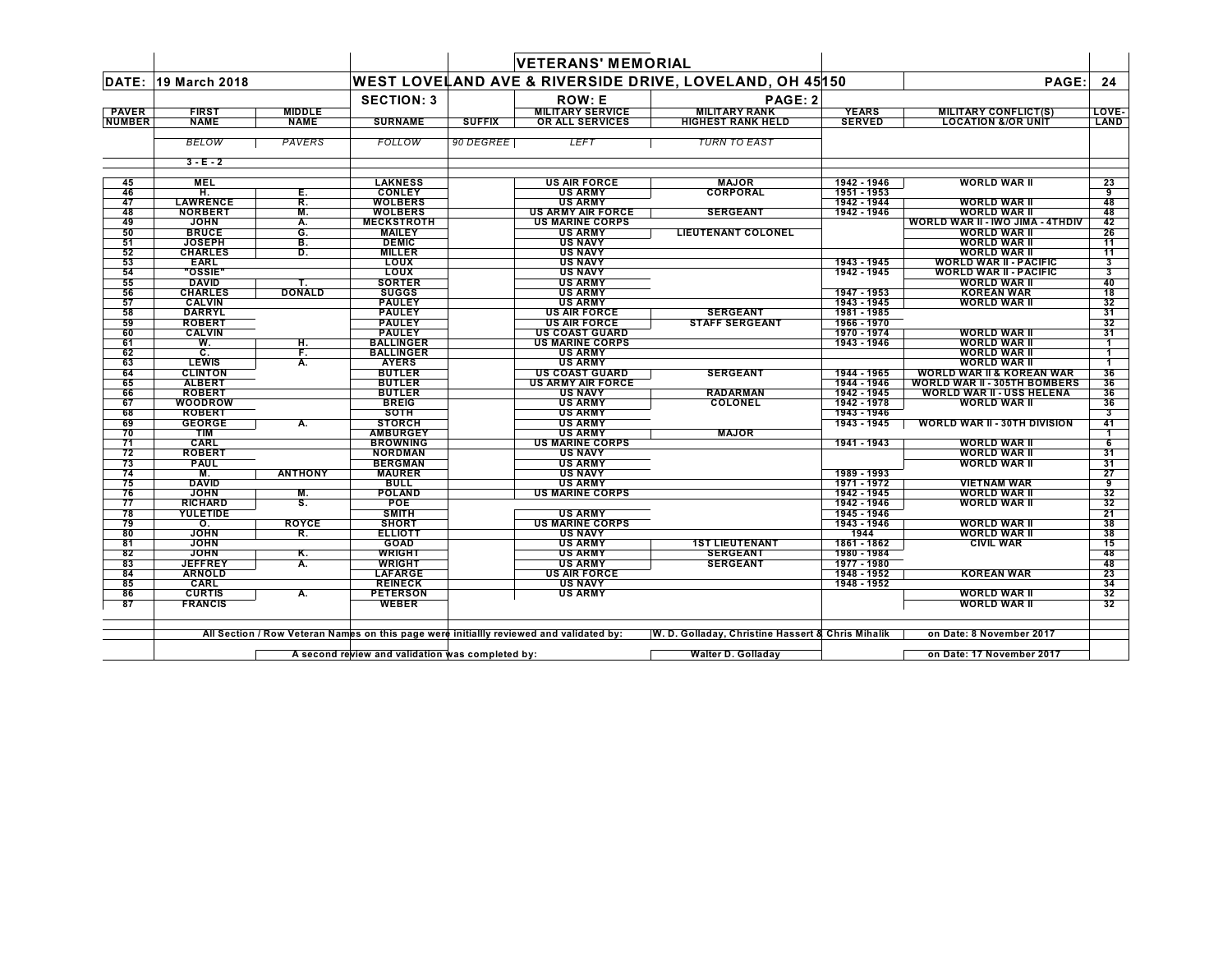|                 |                     |                         |                                                  |                  | <b>VETERANS' MEMORIAL</b>                                                               |                                                         |                      |                                       |                 |
|-----------------|---------------------|-------------------------|--------------------------------------------------|------------------|-----------------------------------------------------------------------------------------|---------------------------------------------------------|----------------------|---------------------------------------|-----------------|
| DATE:           | 19 March 2018       |                         |                                                  |                  |                                                                                         | WEST LOVELAND AVE & RIVERSIDE DRIVE, LOVELAND, OH 45150 |                      | PAGE:                                 | 25              |
|                 |                     |                         | <b>SECTION: 3</b>                                |                  | <b>ROW: F</b>                                                                           | PAGE: 1                                                 |                      |                                       |                 |
| <b>PAVER</b>    | <b>FIRST</b>        | <b>MIDDLE</b>           |                                                  |                  | <b>MILITARY SERVICE</b>                                                                 | <b>MILITARY RANK</b>                                    | <b>YEARS</b>         | <b>MILITARY CONFLICT(S)</b>           | LOVE-           |
| <b>NUMBER</b>   | <b>NAME</b>         | <b>NAME</b>             | <b>SURNAME</b>                                   | <b>SUFFIX</b>    | OR ALL SERVICES                                                                         | <b>HIGHEST RANK HELD</b>                                | <b>SERVED</b>        | <b>LOCATION &amp;/OR UNIT</b>         | LAND            |
|                 | $3 - F - 1$         |                         |                                                  |                  |                                                                                         |                                                         |                      |                                       |                 |
| $\overline{2}$  | <b>RICHARD</b>      | <b>JOSEPH</b>           | <b>GRIMM</b>                                     |                  |                                                                                         |                                                         |                      |                                       | 16              |
| 3               | <b>MATTHEW</b>      | J.                      | <b>COSSENTINO</b>                                |                  | USA, USAAF, USCG, USAF                                                                  |                                                         | 1948 - 1958          | <b>WORLD WAR II - 8TH AIR FORCE</b>   | 9               |
| 4               | IN HONOR OF         | <b>ALL VETERANS</b>     | OHIO                                             | <b>CHILD</b>     | <b>CONSERVATION</b>                                                                     | <b>LEAGUE</b>                                           | <b>RAINBOWS</b>      |                                       | 31              |
| 5               | <b>EARL</b>         | J. E.                   | <b>ENGEL</b>                                     |                  | <b>US ARMY</b>                                                                          |                                                         | 1946 - 1947          |                                       | $\overline{13}$ |
| 6               | <b>AMERICA 1994</b> | $\overline{\mathsf{I}}$ | <b>MEMORY OF</b>                                 | <b>MEN AND</b>   | <b>WOMEN WHO SERVED</b>                                                                 | <b>FOR OUR FREEDOM</b>                                  | <b>SUE NEWBURGER</b> |                                       | 30              |
|                 | <b>ROBERT</b>       |                         | <b>CRAVENS</b>                                   |                  | <b>US ARMY</b>                                                                          |                                                         |                      | <b>WORLD WAR II</b>                   | 10              |
| 8               | <b>JOSEPH</b>       | н.                      | <b>HEERY</b>                                     |                  | <b>US AIR FORCE</b>                                                                     | <b>AIRMAN 1ST CLASS</b>                                 | 1982 - 1985          |                                       | 21              |
| 9               | <b>EARL</b>         | J.                      | <b>ARCHER</b>                                    | JR               | <b>US AIR FORCE</b>                                                                     | <b>MAJOR GENERAL</b>                                    | 1946 - 1979          | <b>KOREAN WAR &amp; VIETNAM WAR</b>   | 21              |
| 10              | <b>RALPH</b>        | D.                      | <b>ARCHER</b>                                    |                  | <b>US AIR FORCE</b>                                                                     | <b>STAFF SERGEANT</b>                                   | 1951 - 1955          |                                       | 21              |
| 11              | <b>JON</b>          | т.                      | <b>VAN LIEU</b>                                  |                  | <b>US AIR FORCE</b>                                                                     | <b>SERGEANT</b>                                         | 1971 - 1975          | <b>VIETNAM ERA VETERAN</b>            | 44              |
| $\overline{12}$ | <b>HERB</b>         |                         | <b>VAN LIEU</b>                                  |                  | <b>US NAVY</b>                                                                          |                                                         | 1942 - 1945          | <b>WORLD WAR II</b>                   | 44              |
| 13              | <b>IN HONOR</b>     | OF ALL                  | <b>VETERANS</b>                                  |                  | <b>THE DUNN'S</b>                                                                       |                                                         |                      |                                       | $\overline{12}$ |
| 14              | <b>ALFRED</b>       | W.                      | <b>POTTS</b>                                     | JR               | US ARMY                                                                                 |                                                         | 1943 - 1946          | WORLD WAR II - 16TH ARM DIV           | 37              |
| 15              | <b>MICHAEL</b>      | L.                      | <b>POTTS</b>                                     |                  | <b>US ARMY</b>                                                                          |                                                         | 1966 - 1969          | <b>FINANCE CORPS</b>                  | 37              |
| 16              | <b>LOUIS</b>        | F.                      | <b>SATTLER</b>                                   |                  | <b>US NAVY</b>                                                                          | <b>TORPEDOMAN</b>                                       | 1933: 44-46          |                                       | 37              |
| 17              | <b>LEWIS</b>        | L.                      | <b>SATTLER</b>                                   |                  | <b>US AIR FORCE</b>                                                                     |                                                         | 1965 - 1969          |                                       | 37              |
| 18              | J.                  | <b>CALVIN</b>           | <b>CASSON</b>                                    |                  | <b>US ARMY</b>                                                                          |                                                         |                      | WORLD WAR II - 37 INF DIV             | 31              |
| 19              | <b>ROLAND</b>       | E.                      | <b>BRUNELLE</b>                                  |                  | <b>US NAVY</b>                                                                          |                                                         | 1943 - 1945          | WORLD WAR II                          | $6\overline{6}$ |
| 20              | <b>DAVID</b>        | R.                      | <b>BRUNELLE</b>                                  |                  | <b>US ARMY</b>                                                                          |                                                         | 1969 - 1971          | <b>VIETNAM WAR</b>                    | 6               |
| 21              | <b>LOVELAND</b>     | <b>VETERANS OF</b>      | <b>FOREIGN WARS</b>                              | <b>POST 5749</b> | <b>HONORS ALL</b>                                                                       | <b>VETERANS</b>                                         |                      |                                       | 26              |
| 22              | <b>LOVELAND</b>     | <b>AMERICAN</b>         | <b>LEGION</b>                                    | <b>POST 256</b>  | <b>HONORS ALL</b>                                                                       | <b>VETERANS</b>                                         |                      |                                       | 25              |
| 23              | <b>THEODORE</b>     |                         | <b>KNABE</b>                                     |                  | <b>US ARMY</b>                                                                          | <b>SERGEANT</b>                                         | 1951 - 1953          | <b>KOREAN WAR</b>                     | 23              |
| 24              | TODD                |                         | <b>O'CULL</b>                                    |                  | <b>US ARMY</b>                                                                          | LIEUTENANT                                              |                      |                                       | 6               |
| 25              | <b>THOMAS</b>       | W.                      | <b>HORN</b>                                      |                  | <b>US NAVY</b>                                                                          | <b>GUNNERS MATE 2ND CLASS</b>                           | 1951 - 1954          | <b>KOREAN WAR</b>                     | 19              |
| 26              | <b>EMERSON</b>      |                         | <b>BOOKS</b>                                     |                  | <b>US NAVY RESERVE</b>                                                                  | <b>RDM2C</b>                                            | 1943 - 1945          | <b>WORLD WAR II - USS ROCHE</b>       | 5               |
| 27              | S.                  | А.                      | <b>SALOMON</b>                                   |                  |                                                                                         |                                                         |                      | <b>WORLD WAR II</b>                   | 36              |
| 28              | <b>JAMES</b>        | Κ.                      | <b>COOK</b>                                      |                  | <b>US ARMY &amp; US AIR FORCE</b>                                                       |                                                         | 1942 - 1967          | <b>WORLD WAR II</b>                   | 22              |
| 29              | <b>DONALD</b>       | <b>WAYNE</b>            | <b>ADKINS</b>                                    |                  | <b>US NAVY</b>                                                                          | PETTY OFFICER 2 CL                                      | 1966 - 1969          |                                       | $\mathbf{1}$    |
| 30              | <b>CURTIS</b>       | <b>RYAN</b>             | <b>ADKINS</b>                                    |                  | <b>US NAVY</b>                                                                          |                                                         |                      |                                       |                 |
| 31              | н.                  | <b>LEE</b>              | <b>MOORE</b>                                     |                  | <b>US ARMY</b>                                                                          |                                                         |                      | <b>WORLD WAR II</b>                   | 47              |
| 32              | <b>PAUL</b>         | Κ.                      | <b>SOTH</b>                                      |                  | <b>US ARMY</b>                                                                          |                                                         | 1917 - 1918          | <b>WORLD WAR I</b>                    | $\overline{2}$  |
| 33              | <b>GEORGE</b>       |                         | <b>EVERHART</b>                                  |                  |                                                                                         |                                                         |                      | <b>WORLD WAR II</b>                   | 36              |
| 34              | <b>HARRY</b>        |                         | <b>MOELLER</b>                                   |                  | <b>US ARMY AIR CORPS</b>                                                                |                                                         | 1942 - 1945          | <b>WORLD WAR II - EUROPE</b>          | 29              |
| 35              | <b>CHARLES</b>      |                         | <b>MOELLER</b>                                   |                  | <b>US ARMY AIR CORPS</b>                                                                |                                                         | 1942 - 1946          | <b>WORLD WAR II</b>                   | 29              |
| 36              | <b>GORDON</b>       | v.                      | <b>BACK</b>                                      |                  |                                                                                         |                                                         | 1944 - 1946          |                                       | $\overline{2}$  |
| 37              | <b>FRED</b>         |                         | <b>ERTEL</b>                                     |                  | <b>US NAVY</b>                                                                          |                                                         | 1942-46; 50-52       | <b>WORLD WAR II &amp; KOREAN WAR</b>  | 13              |
| 38              | <b>VALENTINE</b>    |                         | <b>ERTEL</b>                                     |                  |                                                                                         | <b>RIFLEMAN</b>                                         |                      | <b>WAR OF 1812</b>                    | 13              |
| 39              | <b>GEORGE</b>       | Α.                      | <b>ERTEL</b>                                     |                  | <b>179TH OHIO VOLUNTEERS</b>                                                            |                                                         | 1862 - 1865          | <b>CIVIL WAR</b>                      | $\overline{13}$ |
| 40              | <b>CHARLES</b>      | <b>HERBERT</b>          | <b>CHANEY</b>                                    |                  | <b>US ARMY</b>                                                                          |                                                         |                      | <b>WORLD WAR I - OHIO RAINBOW DIV</b> | 13              |
| 41              | <b>EARL</b>         | CARROLL                 | <b>ERTEL</b>                                     |                  | <b>US NAVY</b>                                                                          |                                                         |                      | <b>WORLD WAR II</b>                   | 13              |
| 42              | <b>LAURENCE</b>     |                         | <b>ERTEL</b>                                     |                  | <b>US ARMY</b>                                                                          |                                                         | 1954 - 1956          |                                       | 13              |
| 43              | <b>HENRY</b>        | J.                      | <b>HART</b>                                      |                  | <b>US MARINE CORPS</b>                                                                  |                                                         | 1942 - 1946          | <b>WORLD WAR II</b>                   | 17              |
| 44              | <b>WILLIAM</b>      |                         | <b>FITZWATER</b>                                 |                  | <b>CONTINENTAL ARMY</b>                                                                 |                                                         |                      | <b>REVOLUTIONARY WAR</b>              | 39              |
|                 |                     |                         |                                                  |                  | All Section / Row Veteran Names on this page were initiallly reviewed and validated by: | W. D. Golladay, Christine Hassert & Chris Mihalik       |                      | on Date: 8 November 2017              |                 |
|                 |                     |                         | A second review and validation was completed by: |                  |                                                                                         | Walter D. Golladay                                      |                      | on Date: 17 November 2017             |                 |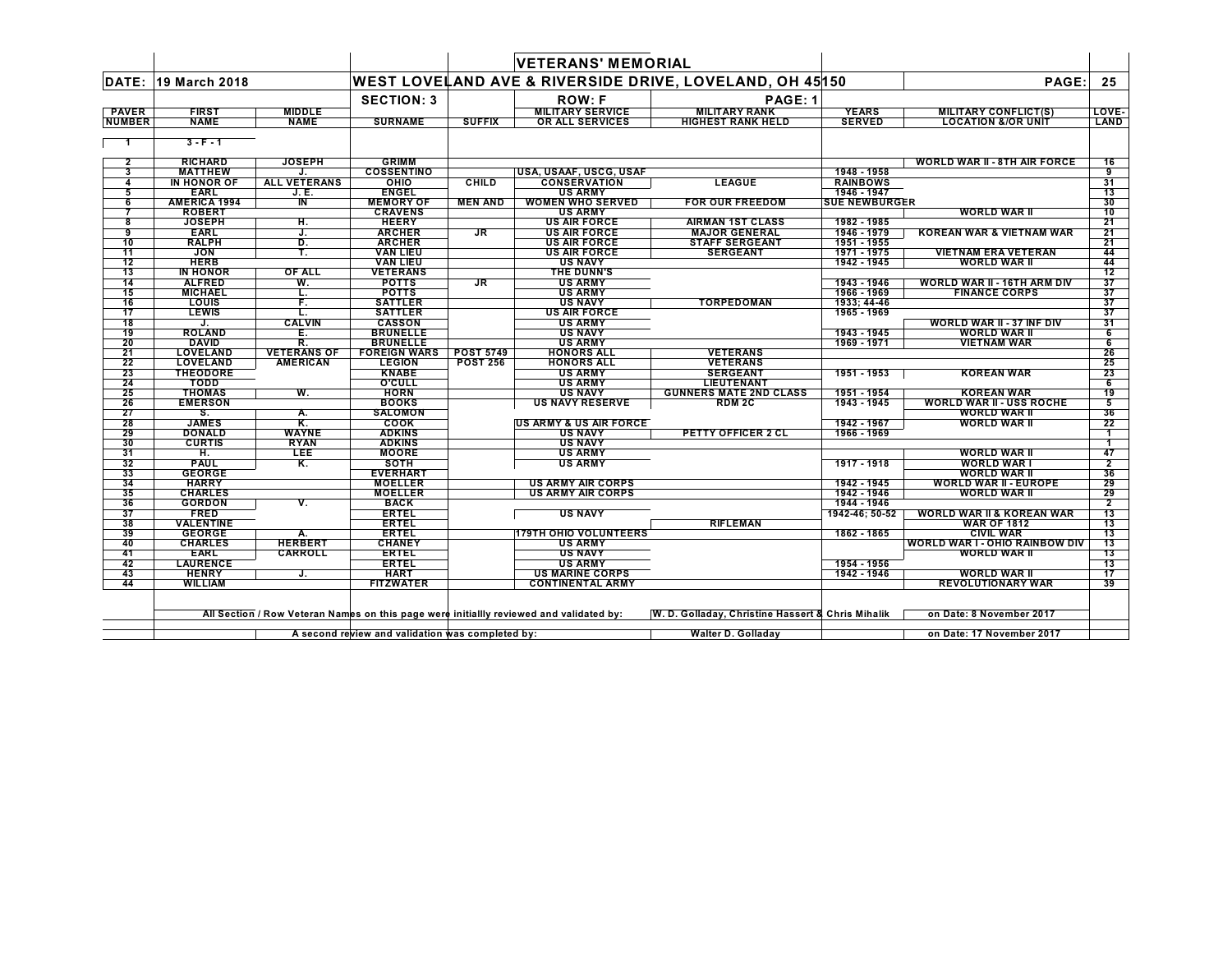|               |                              |                       |                                 |               | <b>VETERANS' MEMORIAL</b>                        |                                                         |               |                                                     |                |
|---------------|------------------------------|-----------------------|---------------------------------|---------------|--------------------------------------------------|---------------------------------------------------------|---------------|-----------------------------------------------------|----------------|
| DATE:         | <b>19 March 2018</b>         |                       |                                 |               |                                                  | WEST LOVELAND AVE & RIVERSIDE DRIVE, LOVELAND, OH 45150 |               | PAGE:                                               | 26             |
|               |                              |                       | <b>SECTION: 3</b>               |               | <b>ROW: F</b>                                    | PAGE: 2                                                 |               |                                                     |                |
| <b>PAVER</b>  | <b>FIRST</b>                 | <b>MIDDLE</b>         |                                 |               | <b>MILITARY SERVICE</b>                          | <b>MILITARY RANK</b>                                    | <b>YEARS</b>  | <b>MILITARY CONFLICT(S)</b>                         | LOVE-          |
| <b>NUMBER</b> | <b>NAME</b>                  | <b>NAME</b>           | <b>SURNAME</b>                  | <b>SUFFIX</b> | OR ALL SERVICES                                  | <b>HIGHEST RANK HELD</b>                                | <b>SERVED</b> | <b>LOCATION &amp;/OR UNIT</b>                       | <b>LAND</b>    |
|               | <b>BELOW</b>                 | <b>PAVERS</b>         | <b>FOLLOW</b>                   | 90 DEGREE     | <b>LEFT</b>                                      | <b>TURN TO EAST</b>                                     |               |                                                     |                |
|               | $3 - F - 2$                  |                       |                                 |               |                                                  |                                                         |               |                                                     |                |
| 45            | <b>JOSEPH</b>                | Н.                    | <b>SHURTS</b>                   |               | <b>US ARMY</b>                                   |                                                         |               | <b>WORLD WART</b>                                   | 39             |
| 46            | <b>WILLIAM</b>               | $\mathbf{O}$ .        | <b>BARNETT</b>                  |               | <b>US ARMY</b>                                   |                                                         | 1943 - 1944   |                                                     | 3              |
| 47            | <b>TIM</b>                   |                       | <b>WAECHTER</b>                 |               | <b>US ARMY</b>                                   | <b>CAPTAIN</b>                                          | 1969 - 1972   | <b>VIETNAM WAR</b>                                  | 45             |
| 48            | <b>HARRY</b>                 |                       | <b>WAECHTER</b>                 |               | <b>US ARMY</b>                                   | <b>STAFF SERGEANT</b>                                   |               | <b>WORLD WAR II - UTAH BEACH</b>                    | 45             |
| 49            | <b>JACK</b>                  |                       | <b>KIEFFER</b>                  |               | <b>US ARMY</b>                                   |                                                         | 1951 - 1953   |                                                     | 22             |
| 50            | <b>FRANK</b>                 | В.                    | <b>STEINKOLK</b>                |               | <b>US ARMY</b>                                   | <b>LIEUTENANT COLONEL</b>                               |               | <b>WORLD WAR I - FRANCE</b>                         | 32             |
| 51            | <b>KENNETH</b>               | R.                    | HAHN                            |               | <b>US ARMY</b>                                   |                                                         | 1965 - 1967   | <b>VIETNAM WAR</b>                                  | 16             |
| 52            | <b>PAUL</b>                  |                       | <b>HAHN</b>                     |               |                                                  |                                                         |               | <b>WORLD WAR II - 3RD ARMY</b>                      | 16             |
| 53            | <b>WILLIAM</b>               |                       | <b>NODDIN</b>                   |               | <b>US ARMY</b>                                   |                                                         | 1968          | <b>KIA - VIETNAM WAR</b>                            | 46             |
| 54<br>55      | <b>JAMES</b><br><b>JAMES</b> | О.<br>D.              | <b>INNIS</b>                    | JR.           | <b>US ARMY AIR CORPS</b><br><b>US AIR FORCE</b>  |                                                         |               | <b>WORLD WAR II</b><br><b>STRATEGIC AIR COMMAND</b> | 20<br>20       |
| 56            | WILLARD                      | W.                    | <b>INNIS</b><br><b>TENPENNY</b> |               |                                                  |                                                         | 1942 - 1945   | <b>WORLD WAR II</b>                                 | 43             |
| 57            | <b>MARVIN</b>                | Е.                    | <b>STOCK</b>                    |               | <b>US ARMY AIR CORPS</b>                         |                                                         | 1943 - 1945   | <b>WORLD WAR II</b>                                 | 25             |
| 58            | <b>TONY</b>                  |                       | <b>PERSHON</b>                  |               | <b>US MARINE CORPS</b>                           |                                                         |               |                                                     | 32             |
| 59            | <b>MICHAEL</b>               | <b>DAVID</b>          | CARROLL                         |               | <b>US NAVY</b>                                   | <b>HOSPITAL CORPSMAN</b>                                | 1974 - 1978   |                                                     | 7              |
| 60            | JAS                          | Α.                    | <b>CARROLL</b>                  |               | <b>US MARINE CORPS</b>                           |                                                         | 1941 - 1945   | <b>WORLD WAR II - SO. PACIFIC</b>                   |                |
| 61            | <b>ROBERT</b>                | M.                    | <b>WEISSMANN</b>                |               | <b>US NAVY</b>                                   |                                                         | 1941 - 1946   | <b>WORLD WAR II</b>                                 | 46             |
| 62            | <b>GORDON</b>                |                       | <b>BODLEY</b>                   |               | <b>US ARMY</b>                                   |                                                         | 1943 - 1946   | <b>WORLD WAR II - OMAHA BEACH</b>                   | 4              |
| 63            | <b>THOMAS</b>                | L.                    | <b>OSKAMP</b>                   |               | <b>US ARMY</b>                                   | <b>SPECIAL FORCES</b>                                   | 1965 - 1968   |                                                     | 31             |
| 64            | <b>OSCAR</b>                 | Ħ.                    | <b>RIDENER</b>                  |               | <b>US NAVY</b>                                   |                                                         |               | <b>WORLD WAR II</b>                                 | 34             |
| 65            | <b>CHARLES</b>               | A. T.                 | <b>RIDENER</b>                  |               | <b>US ARMY</b>                                   |                                                         | 1939 - 1947   | <b>WORLD WAR II</b>                                 | 35             |
| 66            | <b>FRANK</b>                 | А.                    | <b>DUSINI</b>                   |               | <b>US ARMY &amp; ARNG</b>                        |                                                         | 1957 - 1979   |                                                     | 12             |
| 67            | <b>FRANK</b>                 | Ε.                    | <b>DUSINI</b>                   |               | <b>US ARMY</b>                                   | <b>AVIATION</b>                                         | 1990          | <b>SOMALIA</b>                                      | 12             |
| 68            | <b>HOWARD</b>                | R.                    | YOUNG                           |               | <b>US NAVY</b>                                   |                                                         | 1958 - 1962   |                                                     | 48             |
| 69<br>70      | <b>HAROLD</b><br><b>STAN</b> | J.                    | <b>BRIDGES</b><br><b>MCCOY</b>  | SR            | <b>US ARMY</b><br><b>US NAVY</b>                 |                                                         | 1966 - 1968   | <b>WORLD WAR II</b>                                 | 5<br>39        |
| 71            | <b>MILO</b>                  | "MIKE"                | <b>SWIGERT</b>                  |               | <b>US ARMY</b>                                   |                                                         |               | <b>WORLD WAR I</b>                                  | 42             |
| 72            | R.                           |                       | <b>MANNING</b>                  |               | <b>US ARMY AIR CORPS</b>                         | <b>CAPTAIN</b>                                          | 1942 - 1945   | <b>WORLD WAR II</b>                                 | 33             |
| 73            | <b>TED</b>                   |                       | <b>MIDDLETON</b>                |               |                                                  |                                                         | 1969          | <b>VIETNAM WAR</b>                                  | 33             |
| 74            | <b>LORIN</b>                 | Е.                    | <b>HAWS</b>                     |               | <b>US MARINE CORPS</b>                           |                                                         | 1941 - 1945   | <b>WORLD WAR II</b>                                 | $\overline{4}$ |
| 75            | <b>ALLEN</b>                 |                       | <b>DONAHUE</b>                  |               | <b>US ARMY</b>                                   |                                                         | 1963 - 1966   | <b>VIETNAM WAR</b>                                  | 28             |
| 76            | <b>CHARLES</b>               | <b>S. "STU"</b>       | <b>PERKINS</b>                  |               | <b>US ARMY</b>                                   | <b>COMBAT MEDIC</b>                                     |               | <b>WORLD WAR II</b>                                 | 32             |
| 77            | <b>CHARLES</b>               | Е.                    | <b>MCHENRY</b>                  |               | <b>US MARINE CORPS</b>                           |                                                         |               | <b>WORLD WAR II</b>                                 | 27             |
| 78            | <b>UNKNOWN</b>               | <b>SOLDIERS</b>       | <b>KNOWN ONLY TO</b>            | GOD           |                                                  | <b>MEL E. GILBERT</b>                                   |               |                                                     | 15             |
| 79            | <b>ROBERT</b>                | <b>E. "BOB"</b>       | <b>DAVIS</b>                    | $J_{\rm R}$   | <b>US AIR FORCE</b>                              | <b>SERGEANT</b>                                         | 1974 - 1978   |                                                     | 10             |
| 80            | <b>MELVIN</b>                |                       | <b>SNIDER</b>                   |               |                                                  |                                                         | 1945 - 1946   | <b>WORLD WAR II</b>                                 | 40             |
| 81            | <b>BOYCE</b>                 | W.                    | <b>BROCK</b>                    |               | <b>US ARMY</b>                                   | <b>SPECIALIST 4TH CLASS</b>                             | 1969 - 1971   | <b>VIETNAM WAR</b>                                  | 5              |
| 82            | <b>LELAND</b>                | в.                    | <b>BROCK</b>                    |               | <b>US ARMY</b>                                   |                                                         | 1944 - 1946   | <b>WORLD WAR II</b>                                 | 5              |
| 83            | AL<br><b>JAMES</b>           | В.                    | <b>PETRY</b>                    | <b>SR</b>     | <b>US ARMY</b>                                   | CORPORAL                                                | 1942 - 1945   | <b>WORLD WAR II</b>                                 | 28             |
| 84<br>85      | <b>DARRELL</b>               | "витсн"               | <b>SHORT</b><br><b>SHORT</b>    |               | <b>US MARINE CORPS</b><br><b>US MARINE CORPS</b> | <b>CORPORAL</b><br><b>SERGEANT</b>                      | 1964 - 1968   | <b>WORLD WAR II</b><br><b>VIETNAM WAR</b>           | 38<br>38       |
| 86            | <b>GEORGE</b>                | <b>EDWARD "RUSTY"</b> | <b>BIEHLE</b>                   |               | <b>OHIO NATIONAL GUARD</b>                       |                                                         |               |                                                     | 15             |
| 87            | <b>IRA</b>                   | v                     | <b>BURTON</b>                   |               | <b>US ARMY</b>                                   | <b>SERGEANT</b>                                         |               | <b>WORLD WAR II</b>                                 | 18             |
| 88            | <b>EUGENE</b>                |                       | <b>STRAND</b>                   |               | <b>US ARMY</b>                                   |                                                         | 1952 - 1954   | <b>KOREAN WAR</b>                                   | 42             |
| 89            | <b>SHANNON</b>               |                       | <b>WILDER</b>                   |               | <b>US ARMY</b>                                   | <b>SERGEANT</b>                                         | 1950 - 1952   | <b>KOREAN WAR</b>                                   | 6              |
|               |                              |                       |                                 |               |                                                  |                                                         |               |                                                     |                |

All Section / Row Veteran Names on this page were initiallly reviewed and validated by: W. D. Golladay, Christine Hassert & Chris Mihalik on Date: 8 November 2017

**A second review and validation was completed by: Walter D. Golladay on Date: 17 November 2017**

 $\mathbf{I}$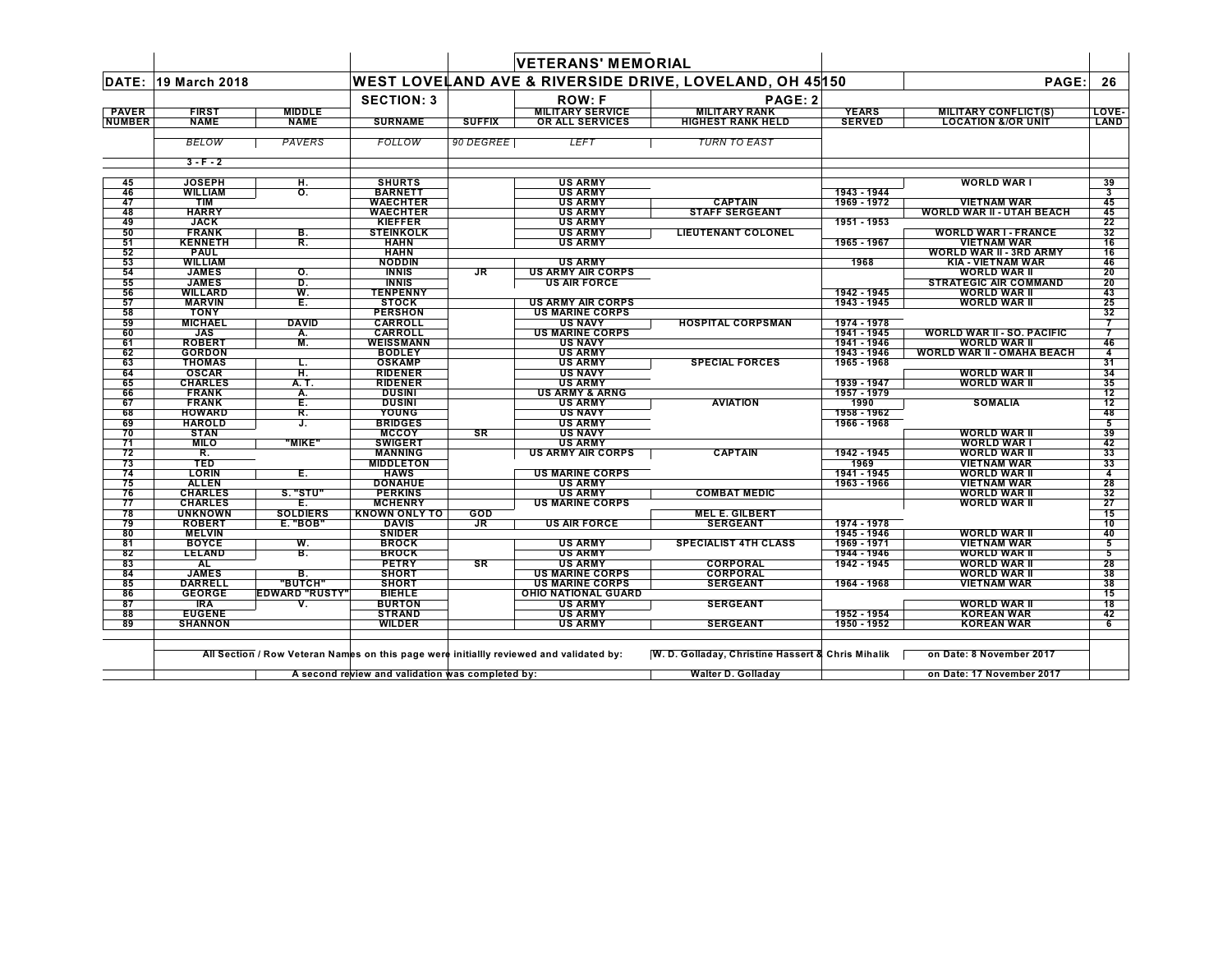|                 |                |                           |                    |                   | <b>VETERANS' MEMORIAL</b>                                                               |                                                         |               |                                       |                |
|-----------------|----------------|---------------------------|--------------------|-------------------|-----------------------------------------------------------------------------------------|---------------------------------------------------------|---------------|---------------------------------------|----------------|
| DATE:           | 19 March 2018  |                           |                    |                   |                                                                                         | WEST LOVELAND AVE & RIVERSIDE DRIVE, LOVELAND, OH 45150 |               | PAGE:                                 | 27             |
|                 |                |                           |                    | <b>SECTION: 4</b> |                                                                                         | <b>ROW: A</b>                                           |               |                                       |                |
| <b>PAVER</b>    | <b>FIRST</b>   | <b>MIDDLE</b>             |                    |                   | <b>MILITARY SERVICE</b>                                                                 | <b>MILITARY RANK</b>                                    | <b>YEARS</b>  | <b>MILITARY CONFLICT(S)</b>           | LOVE-          |
| <b>NUMBER</b>   | <b>NAME</b>    | <b>NAME</b>               | <b>SURNAME</b>     | <b>SUFFIX</b>     | OR ALL SERVICES                                                                         | <b>HIGHEST RANK HELD</b>                                | <b>SERVED</b> | <b>LOCATION &amp;/OR UNIT</b>         | LAND           |
|                 |                |                           |                    |                   |                                                                                         |                                                         |               |                                       |                |
|                 | $4 - A$        |                           |                    |                   |                                                                                         |                                                         |               |                                       |                |
| $\overline{2}$  | <b>MICHAEL</b> | Е.                        | <b>SWIGERT</b>     |                   | <b>US COAST GUARD</b>                                                                   | <b>LIEUTENANT</b>                                       |               |                                       | 42             |
| 3               | н.             | А.                        | <b>STEVENS</b>     | SR                | <b>US AIR FORCE</b>                                                                     | <b>MASTER SERGEANT</b>                                  |               | <b>VIETNAM WAR</b>                    | 11             |
| 4               | <b>GORDON</b>  | Α.                        | <b>HAERR</b>       |                   | <b>US ARMY</b>                                                                          |                                                         | 1943 - 1946   | <b>WORLD WAR II - BATTLE OF BULGE</b> | 16             |
| 5               | <b>RUTH</b>    |                           | <b>HAERR</b>       |                   | <b>US ARMY WAC</b>                                                                      | LIEUTENANT COLONEL                                      |               | <b>WORLD WAR II</b>                   | 16             |
| 6               | <b>CLYDE</b>   | F.                        | <b>AUTIO</b>       |                   | <b>US AIR FORCE</b>                                                                     | <b>MAJOR GENERAL</b>                                    | 1953 - 1989   |                                       | 2              |
|                 | <b>JEAN</b>    | Ÿ.                        | <b>AUTIO</b>       |                   |                                                                                         | <b>NURSE</b>                                            | 1953 - 1955   |                                       | $\overline{2}$ |
| 8               | <b>ARTHUR</b>  |                           | <b>MCGEE</b>       | <b>JR</b>         | <b>US ARMY</b>                                                                          |                                                         | 1952 - 1954   |                                       | 27             |
| 9               | <b>RAYMOND</b> | Α.                        | <b>BUCKLER</b>     |                   | <b>US COAST GUARD</b>                                                                   |                                                         | 1950 - 1953   |                                       | 11             |
| 10              | <b>JAMES</b>   | J.                        | <b>KINNER</b>      |                   | <b>US MARINE CORPS</b>                                                                  |                                                         | 1948 - 1953   | <b>KOREAN WAR</b>                     | 22             |
| $\overline{11}$ | <b>DONALD</b>  | L. "DON"                  | <b>KINNER</b>      |                   | <b>US MARINE CORPS</b>                                                                  |                                                         | 1948 - 1952   | <b>KOREAN WAR</b>                     | 22             |
| 12              | <b>THOMAS</b>  | <b>E. "TOM"</b>           | <b>KINNER</b>      |                   | <b>US NAVY</b>                                                                          |                                                         |               | <b>WORLD WAR II - SO. PACIFIC</b>     | 23             |
| 13              | <b>ROBERT</b>  | J. "BOB"                  | <b>SPENCE</b>      |                   | <b>US ARMY AIR FORCE</b>                                                                |                                                         | 1942 - 1946   | <b>WORLD WAR II - 9TH AIR FORCE</b>   | 40             |
| 14              | <b>SEAN</b>    | М.                        | <b>HALE</b>        |                   | <b>US COAST GUARD</b>                                                                   |                                                         | 1991 - 1993   |                                       | 16             |
| 15              | <b>KENNETH</b> |                           | <b>MOORE</b>       |                   | <b>US ARMY</b>                                                                          |                                                         |               | <b>WORLD WAR II</b>                   | 29             |
| 16              | <b>FRANK</b>   | M.                        | <b>EISELE</b>      |                   | <b>US ARMY AIR FORCE</b>                                                                | <b>SERGEANT</b>                                         | 1943 - 1946   | <b>WORLD WAR II</b>                   | 30             |
| 17              | <b>CHARLES</b> | C.                        | <b>COMPTON</b>     |                   | <b>US ARMY</b>                                                                          |                                                         |               | <b>KOREAN WAR - 24TH INF DIV</b>      | 42             |
| $\overline{18}$ | <b>ROBERT</b>  | ш.                        | <b>CRAIG</b>       |                   | <b>US NAVY</b>                                                                          | GMM <sub>2</sub>                                        | 1960 - 1970   | <b>VIETNAM WAR</b>                    | 10             |
|                 | TREE           | TREE                      | TREE               |                   |                                                                                         |                                                         |               |                                       |                |
|                 | TREE           | TREE                      | TREE               |                   |                                                                                         |                                                         |               |                                       |                |
|                 | TREE           | TREE                      | TREE               |                   |                                                                                         |                                                         |               |                                       |                |
|                 | TREE           | TREE                      | TREE               |                   |                                                                                         |                                                         |               |                                       |                |
|                 | TREE           | TREE                      | TREE               |                   |                                                                                         |                                                         |               |                                       |                |
|                 | TREE           | TREE                      | TREE               |                   |                                                                                         |                                                         |               |                                       |                |
| 19              | <b>RONALD</b>  | Z.                        | <b>URTON</b>       |                   | <b>US NAVY</b>                                                                          |                                                         | 1942 - 1949   | <b>WORLD WAR II</b>                   | 44             |
| 20              | <b>GEORGE</b>  | D.                        | <b>RACKE</b>       |                   | <b>US MARINE CORPS</b>                                                                  |                                                         | 1942 - 1946   | <b>WORLD WAR II</b>                   | 37             |
| 21              | <b>DAVID</b>   | P.                        | <b>PUGH</b>        |                   | <b>US NAVY</b>                                                                          |                                                         | 1941 - 1948   | <b>WORLD WAR II</b>                   | 37             |
| 22              | <b>PAUL</b>    |                           | <b>SCHERRA</b>     |                   | <b>US NAVY</b>                                                                          |                                                         | 1942 - 1949   | <b>WORLD WAR II</b>                   | 37             |
| 23              | <b>PAUL</b>    |                           | <b>MIKALAUSKAS</b> |                   | <b>US NAVY</b>                                                                          |                                                         |               | <b>WORLD WAR II</b>                   | 37             |
| 24              | <b>WILLIAM</b> | Т.                        | <b>ROSE</b>        |                   |                                                                                         |                                                         |               | <b>WORLD WAR II</b>                   | 36             |
| 25              | <b>FRANK</b>   |                           | <b>IGNATIUS</b>    |                   |                                                                                         |                                                         |               | <b>WORLD WAR I</b>                    | 36             |
| 26              | <b>VICTOR</b>  |                           | <b>SLEZAK</b>      |                   | <b>US ARMY</b>                                                                          |                                                         | 1942 - 1946   | <b>WORLD WAR II - SO. PACIFIC</b>     | 19             |
| 27              | <b>THOMAS</b>  | М.                        | <b>HUBER</b>       |                   | <b>US ARMY</b>                                                                          |                                                         | 1967 - 1992   |                                       | 19             |
| 28              | <b>RODNEY</b>  | W.                        | <b>COX</b>         |                   | <b>US ARMY</b>                                                                          |                                                         |               | <b>WORLD WAR II</b>                   | 10             |
| 29              | <b>ROGER</b>   | W.                        | <b>COX</b>         |                   | <b>US ARMY</b>                                                                          |                                                         |               | <b>KOREAN WAR</b>                     | 10             |
| 30              | <b>HERSHEL</b> | <b>JAMES</b>              | <b>GABBARD</b>     |                   | <b>US ARMY</b>                                                                          | <b>SERGEANT</b>                                         | 1940 - 1945   | <b>WORLD WAR II</b>                   | 35             |
| 31              | <b>JACOB</b>   | Е.                        | <b>MILLER</b>      |                   |                                                                                         |                                                         |               | <b>WORLD WAR II</b>                   | 18             |
| 32              | C.             | R.                        | <b>JONES</b>       |                   | <b>US ARMY</b>                                                                          | <b>LIEUTENANT</b>                                       | 1942 - 1946   | <b>WORLD WAR II - USS PENSACOLA</b>   | 21             |
| 33              | <b>HAROLD</b>  | А.                        | <b>OSTENDORF</b>   |                   | <b>US NAVY</b>                                                                          |                                                         | 1942 - 1945   | <b>WORLD WAR I</b>                    | 31             |
| 34              | <b>HARRY</b>   |                           | <b>FELIX</b>       |                   |                                                                                         |                                                         | 1945 - 1947   | <b>WORLD WAR II</b>                   | 13             |
| 35              | <b>ROBERT</b>  | Е.                        | <b>MCEWAN</b>      | SR                | <b>US AIR FORCE</b>                                                                     |                                                         |               | <b>KOREAN WAR</b>                     | 27             |
| 36              | WМ             | $\overline{\mathbf{c}}$ . | <b>DUVELIUS</b>    |                   | <b>US AIR FORCE</b>                                                                     |                                                         | 1950 - 1953   |                                       | 8              |
|                 |                |                           |                    |                   | All Section / Row Veteran Names on this page were initiallly reviewed and validated by: | Walter D. Golladay & Andy Bateman                       |               | on Date: 2 November 2017              |                |

**A second review and validation was completed by: Walter D. Golladay on Date: 17 November 2017**

 $\blacksquare$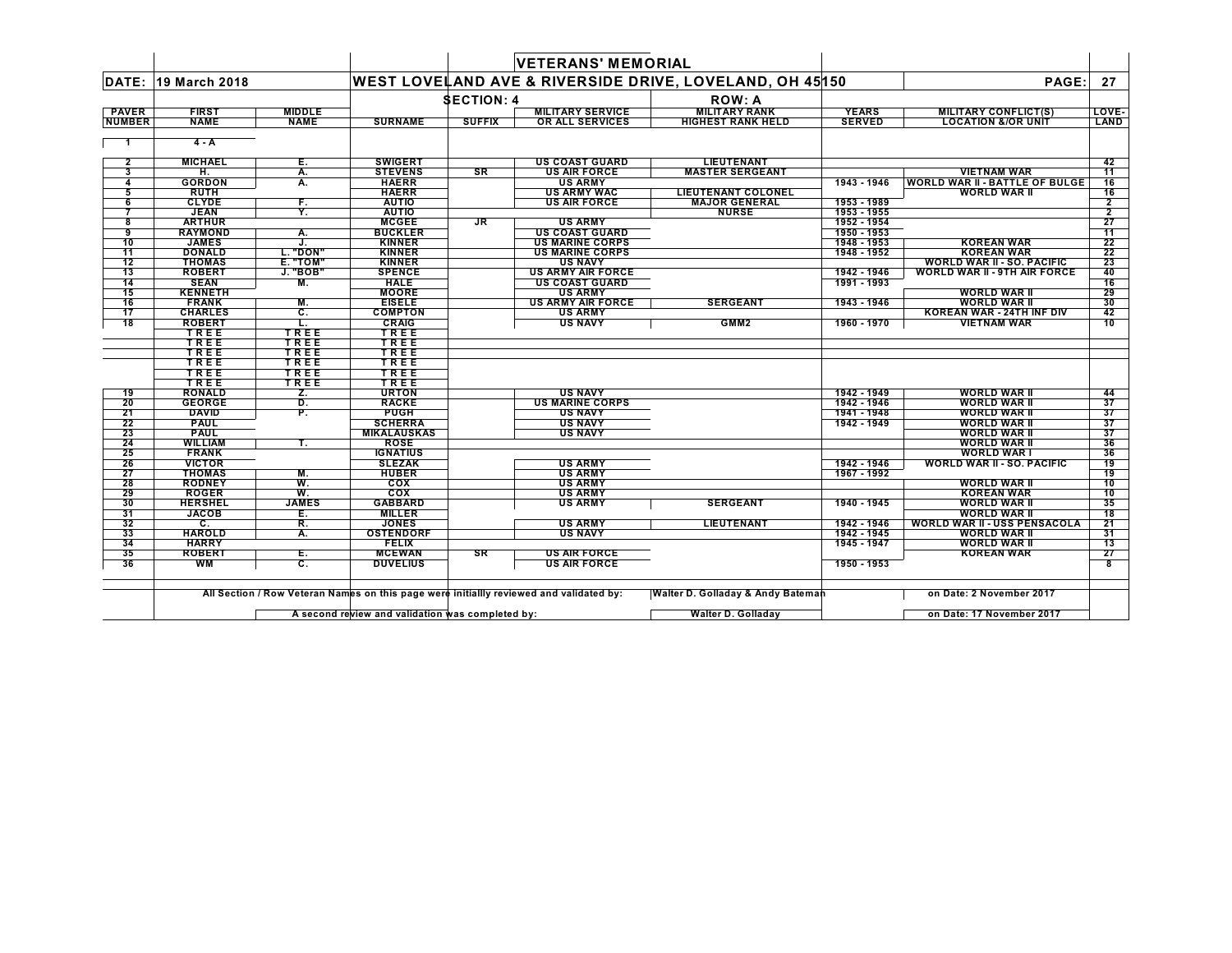|                 |                              |               |                         |                   | <b>VETERANS' MEMORIAL</b> |                                                         |               |                                      |                |
|-----------------|------------------------------|---------------|-------------------------|-------------------|---------------------------|---------------------------------------------------------|---------------|--------------------------------------|----------------|
| DATE:           | <b>19 March 2018</b>         |               |                         |                   |                           | WEST LOVELAND AVE & RIVERSIDE DRIVE, LOVELAND, OH 45150 |               | PAGE:                                | 28             |
|                 |                              |               |                         | <b>SECTION: 4</b> |                           | <b>ROW: B</b>                                           |               |                                      |                |
| <b>PAVER</b>    | <b>FIRST</b>                 | <b>MIDDLE</b> |                         |                   | <b>MILITARY SERVICE</b>   | <b>MILITARY RANK</b>                                    | <b>YEARS</b>  | <b>MILITARY CONFLICT(S)</b>          | LOVE-          |
| <b>NUMBER</b>   | <b>NAME</b>                  | <b>NAME</b>   | <b>SURNAME</b>          | <b>SUFFIX</b>     | <b>OR ALL SERVICES</b>    | <b>HIGHEST RANK HELD</b>                                | <b>SERVED</b> | <b>LOCATION &amp;/OR UNIT</b>        | LAND           |
| - 1             | $4 - B$                      |               |                         |                   |                           |                                                         |               |                                      |                |
| $\mathbf{2}$    | <b>LEO</b>                   | D.            | <b>SHAFFNER</b>         |                   | <b>US ARMY</b>            | <b>SERGEANT</b>                                         |               | <b>WORLD WAR II</b>                  | 42             |
| 3               | <b>DAVID</b>                 | L.            | <b>PIEPHO</b>           |                   | <b>US ARMY</b>            |                                                         | 1967 - 1969   | <b>VIETNAM WAR</b>                   | 32             |
| 4               | <b>ROBERT</b>                | Е.            | LADD                    |                   | <b>US NAVY</b>            | <b>PETTY OFFICER</b>                                    | 1942 - 1945   | WORLD WAR II - USS INTREPID          | 9              |
| 5               | <b>HAROLD</b>                | τ.            | <b>DAVID</b>            |                   | <b>US ARMY</b>            | <b>STAFF SERGEANT</b>                                   | 1943 - 1945   | <b>WORLD WAR II</b>                  | 44             |
| 6               | <b>CLENNIE</b>               | W.            | <b>MINTON</b>           |                   | <b>US ARMY</b>            | <b>STAFF SERGEANT</b>                                   | 1942 - 1945   | <b>WORLD WAR II - D-DAY</b>          | 29             |
|                 | <b>BILLIE</b>                |               | <b>HARPER</b>           |                   | <b>US ARMY</b>            |                                                         | 1943 - 1946   | <b>WORLD WAR II</b>                  | 17             |
| 8               | <b>MIKE</b>                  |               | <b>HALL</b>             |                   | <b>US ARMY</b>            | <b>CHIEF WARRANT OFFICER 2</b>                          | 1974 - 1994   | <b>GULF WAR</b>                      | 31             |
| 9               | <b>JOHN</b>                  | М.            | <b>OSBORNE</b>          |                   | <b>US NAVY</b>            |                                                         | 1943 - 1945   | <b>WORLD WAR II</b>                  | 31             |
| 10              | <b>JOHN</b>                  | M.            | <b>RIDDIOUGH</b>        |                   | <b>US ARMY</b>            |                                                         |               | <b>KOREA</b>                         | 34             |
| $\overline{11}$ | <b>DOUGLAS</b>               | τ.            | <b>RIDDIOUGH</b>        |                   | <b>US ARMY</b>            |                                                         |               |                                      | 34             |
| 12              | <b>JAMES</b>                 | A.            | <b>KNABE</b>            |                   | <b>US NAVY</b>            |                                                         | 1967 - 1971   |                                      | 23             |
| 13              | <b>DAVID</b><br><b>CLYDE</b> |               | <b>GLASS</b>            |                   | <b>US AIR FORCE</b>       |                                                         | 1951 - 1955   | <b>KOREAN WAR</b>                    | 15             |
| 14              |                              |               | <b>GLASS</b>            |                   | <b>US ARMY</b>            |                                                         | 1948 - 1952   | <b>GERMANY</b>                       | 15             |
| 15              | <b>GARY</b>                  |               | <b>GLASS</b>            |                   | <b>US ARMY</b>            |                                                         | 1965 - 1968   | <b>VIETNAM WAR</b>                   | 15             |
| 16              | <b>TERRY</b>                 | W.            | <b>FRITZ</b>            |                   | <b>US ARMY</b>            |                                                         | 1968 - 1970   | <b>VIETNAM WAR</b>                   | $\mathbf{1}$   |
| 17              | <b>HOWARD</b>                |               | <b>FRITZ</b>            |                   | <b>US NAVY</b>            |                                                         |               | <b>WORLD WAR II</b>                  | $\mathbf 1$    |
| 18              | <b>PAUL</b><br>TREE          | D.<br>TREE    | <b>CAMPBELL</b><br>TREE |                   | <b>US ARMY</b>            |                                                         |               |                                      |                |
|                 | TREE                         | TREE          | TREE                    |                   |                           |                                                         |               |                                      |                |
|                 | TREE                         | TREE          | TREE                    |                   |                           |                                                         |               |                                      |                |
|                 | TREE                         | TREE          | TREE                    |                   |                           |                                                         |               |                                      |                |
|                 | TREE                         | TREE          | TREE                    |                   |                           |                                                         |               |                                      |                |
|                 | TREE                         | TREE          | TREE                    |                   |                           |                                                         |               |                                      |                |
| 19              | <b>FLOYD</b>                 | W.            | <b>SMITH</b>            |                   | <b>US ARMY</b>            | <b>STAFF SERGEANT</b>                                   |               | <b>WORLD WAR II - 3RD ARMY</b>       | 46             |
| 20              | <b>LEVI</b>                  |               | <b>BOWLING</b>          |                   | <b>US ARMY</b>            | <b>STAFF SERGEANT</b>                                   | 1940 - 1945   |                                      | 5              |
| 21              | <b>AVERY</b>                 | М.            | <b>GRUBER</b>           |                   | <b>US NAVY</b>            | E5                                                      | 1962 - 1969   |                                      | 16             |
| 22              | <b>ALBERT</b>                |               | <b>BURING</b>           |                   | <b>US AIR FORCE</b>       |                                                         | 1971 - 1975   | <b>VIETNAM WAR</b>                   | 9              |
| 23              | <b>DAVID</b>                 | W.            | cox                     |                   | <b>US ARMY</b>            | <b>CORPORAL</b>                                         | 1972 - 1974   | <b>GERMANY</b>                       | 9              |
| 24              | <b>ERHARD</b>                |               | <b>GRUBER</b>           |                   | <b>US AIR FORCE</b>       |                                                         | 1968 - 1972   |                                      | 9              |
| 25              | <b>WM</b>                    |               | JUDD                    | JR.               | <b>US ARMY</b>            |                                                         |               | <b>DESERT STORM</b>                  | 21             |
| 26              | <b>RAYMOND</b>               | Ρ.            | <b>DARR</b>             |                   | <b>US ARMY AIR FORCE</b>  |                                                         | 1943 - 1946   | <b>WORLD WAR II</b>                  | 37             |
| 27              | <b>ARNOLD</b>                |               | <b>LANGDON</b>          |                   | <b>US ARMY</b>            |                                                         | 1942 - 1945   | <b>WORLD WAR II - FRANCE</b>         | 14             |
| 28              | <b>EUGENE</b>                |               | <b>MULLINS</b>          |                   | <b>US ARMY</b>            |                                                         | 1953 - 1955   |                                      | 30             |
| 29              | Е.                           | М.            | <b>CAMPBELL</b>         |                   | <b>US NAVY</b>            |                                                         | 42-46: 51-52  | <b>WORLD WAR II &amp; KOREAN WAR</b> |                |
| 30              | E.                           | <b>S.</b>     | <b>CAMPBELL</b>         |                   | <b>US NAVY</b>            |                                                         | 1992; 1996    | PERSIAN GULF WAR                     | $\overline{7}$ |
| 31              | <b>OWEN</b>                  | s.            | <b>WALLINGFORD</b>      |                   | <b>US ARMY</b>            | <b>SERGEANT</b>                                         | 1945 - 1946   | <b>WORLD WAR II - OKINAWA</b>        | 45             |
| 32              | <b>GEORGE</b>                | W.            | <b>WALLINGFORD</b>      |                   | <b>US NAVY</b>            | CBM                                                     | 1940 - 1945   | <b>WORLD WAR II - USS NIBLACK</b>    | 45             |
| 33              | <b>BRUCE</b>                 | Α.            | <b>MRUSEK</b>           |                   | <b>US AIR FORCE</b>       | <b>CAPTAIN</b>                                          | 1979 - 1984   |                                      | 24             |
| 34              | <b>WILSON</b>                | J.            | SMITH                   |                   |                           |                                                         | 1942 - 1945   | <b>WORLD WAR II</b>                  | 6              |
| 35              | <b>THOMAS</b>                | L.            | <b>BRAYTON</b>          |                   | <b>US ARMY</b>            |                                                         |               | <b>VIETNAM WAR</b>                   | 5              |
| 36              | <b>JOHN</b>                  |               | <b>ROBINSON</b>         |                   | <b>US ARMY</b>            |                                                         | 1959          |                                      | 35             |
|                 |                              |               |                         |                   |                           |                                                         |               |                                      |                |

**A second review and validation was completed by: Walter D. Golladay on Date: 17 November 2017** $\mathsf{L}$ 

 $\blacksquare$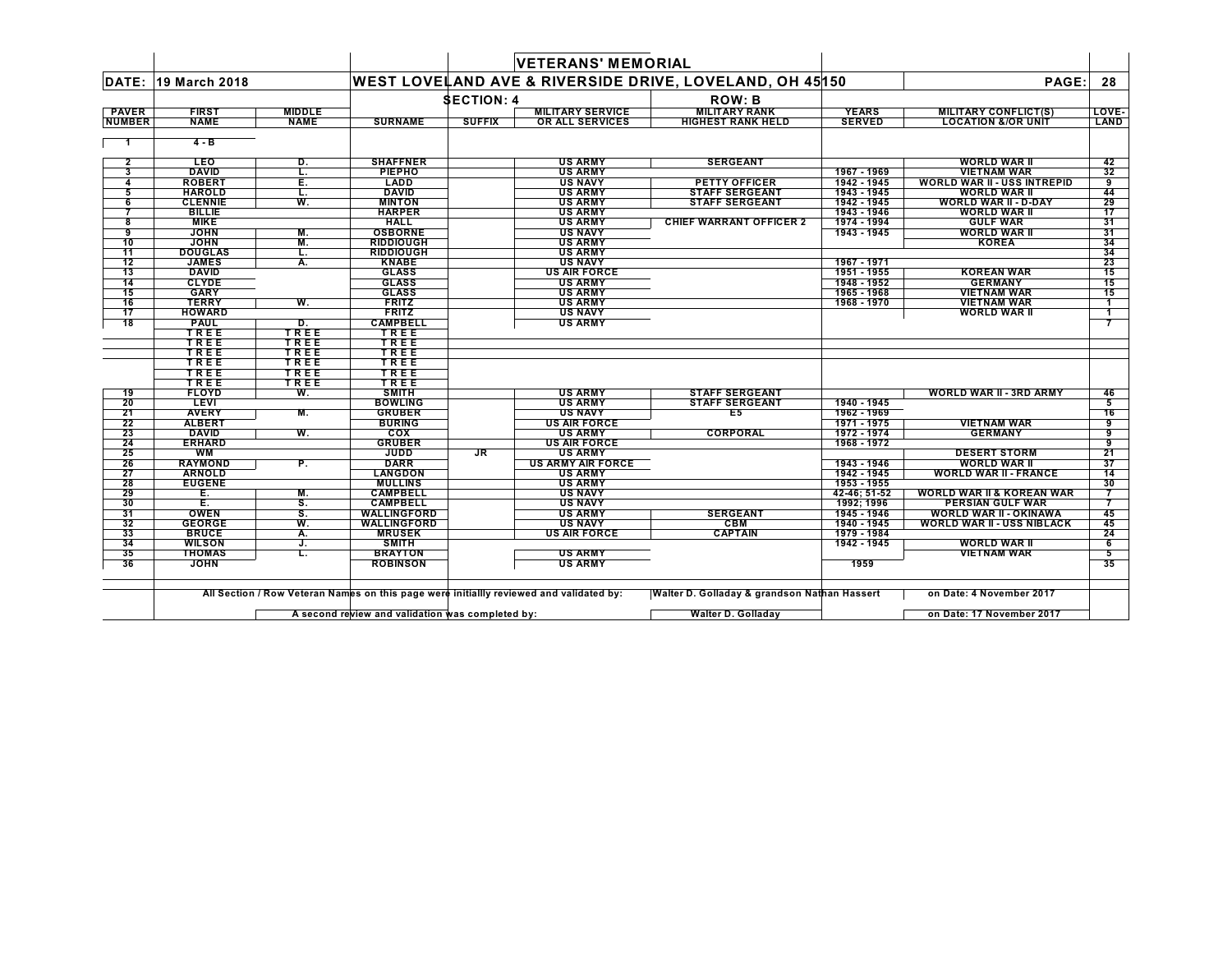|                |                                 |                      |                                     |                   | <b>VETERANS' MEMORIAL</b>                |                                                         |                            |                                            |                |
|----------------|---------------------------------|----------------------|-------------------------------------|-------------------|------------------------------------------|---------------------------------------------------------|----------------------------|--------------------------------------------|----------------|
| DATE:          | 19 March 2018                   |                      |                                     |                   |                                          | WEST LOVELAND AVE & RIVERSIDE DRIVE, LOVELAND, OH 45150 |                            | PAGE:                                      | 29             |
|                |                                 |                      |                                     | <b>SECTION: 4</b> |                                          | <b>ROW: C</b>                                           |                            |                                            |                |
| <b>PAVER</b>   | <b>FIRST</b>                    | <b>MIDDLE</b>        |                                     |                   | <b>MILITARY SERVICE</b>                  | <b>MILITARY RANK</b>                                    | <b>YEARS</b>               | <b>MILITARY CONFLICT(S)</b>                | LOVE-          |
| <b>NUMBER</b>  | <b>NAME</b>                     | <b>NAME</b>          | <b>SURNAME</b>                      | <b>SUFFIX</b>     | <b>OR ALL SERVICES</b>                   | <b>HIGHEST RANK HELD</b>                                | <b>SERVED</b>              | <b>LOCATION &amp;/OR UNIT</b>              | LAND           |
| - 1            | 4 - C                           |                      |                                     |                   |                                          |                                                         |                            |                                            |                |
| $\mathbf{2}$   | <b>JOHN</b>                     | в.                   | <b>MUELLER</b>                      |                   | <b>US ARMY</b>                           |                                                         | 1985 - 1989                |                                            | 30             |
| 3              | <b>KENNETH</b>                  | L. "CHIP"            | <b>MUELLER</b>                      |                   | <b>US ARMY</b>                           |                                                         | 1966 - 1968                | <b>GERMANY</b>                             | 30             |
| 4              | <b>LAWRENCE</b>                 | W.                   | <b>MUELLER</b>                      |                   | <b>US ARMY</b>                           |                                                         |                            | <b>WORLD WAR II</b>                        | 38             |
| 5              | <b>LAWRENCE</b>                 | R.                   | <b>MUELLER</b>                      |                   | <b>US ARMY</b>                           |                                                         | 1955 - 1957                | <b>GERMANY</b>                             | 30             |
| 6              | <b>TO HONOR</b>                 | <b>WAC / US ARMY</b> | <b>WWII VETERANS</b>                |                   | <b>MURIEL J. AND</b>                     | <b>HARLEY L.</b>                                        | <b>LAUMBATTUS</b>          |                                            | 23             |
| $\overline{7}$ | <b>THOMAS</b>                   |                      | <b>NEWMAN</b>                       |                   | <b>US ARMY</b>                           |                                                         |                            |                                            | 30             |
| 8              | <b>JOHN</b>                     | G.                   | <b>BRUNK</b>                        |                   | <b>US NAVY</b>                           | AMM2C                                                   | 1943 - 1945                | <b>WORLD WAR II - USS LEXINGTON</b>        | 43             |
| 9              | <b>DAVID</b>                    |                      | <b>WEDDING</b>                      |                   | <b>US NAVY</b>                           | SFP-3                                                   | 1966 - 1970                | <b>VIETNAM WAR</b>                         | 46             |
| 10             | <b>CLYDE</b>                    |                      | <b>WILLARD</b>                      |                   | <b>USAF &amp; US ARMY3 - A</b>           |                                                         |                            | <b>VIETNAM WAR</b>                         | 47             |
| 11<br>12       | <b>ELMER</b><br><b>LAWRENCE</b> |                      | <b>WILLIAMS</b><br><b>HAVERKAMP</b> |                   | <b>US ARMY AIR FORCE</b>                 |                                                         |                            | <b>WORLD WAR II</b><br><b>WORLD WAR II</b> | 47             |
| 13             | <b>SAM</b>                      | Ρ.                   | <b>IONNA</b>                        |                   | <b>US ARMY AIRBORNE</b>                  | <b>1ST LIEUTENANT</b><br><b>CORPORAL</b>                |                            | <b>WORLD WAR II</b>                        | 20<br>20       |
| 14             | <b>EVERETT</b>                  |                      | <b>THOMPSON</b>                     |                   | <b>US NAVY</b>                           |                                                         |                            | <b>WORLD WAR II</b>                        | 8              |
| 15             | <b>ROY</b>                      | <b>JAMES</b>         | <b>SHIVELY</b>                      |                   | <b>US ARMY AIR FORCE</b>                 |                                                         |                            | <b>WORLD WAR II</b>                        | 8              |
| 16             | <b>WM</b>                       | R.                   | <b>PARKIN</b>                       |                   | <b>US ARMY</b>                           |                                                         | 1943 - 1945                | <b>WORLD WAR II - 1ST INF DIV</b>          | 31             |
| 17             | <b>IN MEMORY OF</b>             | <b>THOSE WHO</b>     | <b>SERVED TO KEEP US FREE</b>       |                   | <b>LOVELAND</b>                          | <b>SENIOR CENTER</b>                                    |                            |                                            | 25             |
| 18             | н.                              | <b>T. "DOC"</b>      | <b>CHANDLER</b>                     |                   |                                          |                                                         |                            | <b>WORLD WARS I &amp; II</b>               | 26             |
|                | TREE                            | TREE                 | TREE                                |                   |                                          |                                                         |                            |                                            |                |
|                | TREE                            | TREE                 | TREE                                |                   |                                          |                                                         |                            |                                            |                |
|                | TREE                            | TREE                 | TREE                                |                   |                                          |                                                         |                            |                                            |                |
|                | TREE                            | TREE                 | TREE                                |                   |                                          |                                                         |                            |                                            |                |
|                | TREE                            | TREE                 | TREE                                |                   |                                          |                                                         |                            |                                            |                |
|                | TREE                            | TREE                 | TREE                                |                   |                                          |                                                         |                            |                                            |                |
| 19             | <b>PETE</b>                     |                      | <b>INABNITT</b>                     |                   | <b>US ARMY</b>                           |                                                         | 1943 - 1946                | <b>WORLD WAR II</b>                        | 20             |
| 20             | <b>LOUIS</b>                    | H.                   | <b>BAKER</b>                        |                   |                                          |                                                         | 1945 - 1947                | <b>WORLD WAR II</b>                        | $\overline{2}$ |
| 21             | <b>DEAN</b>                     |                      | <b>APPLEGATE</b>                    |                   | <b>US ARMY</b>                           |                                                         |                            |                                            | 48             |
| 22             | С.                              | Е.                   | <b>APPLEGATE</b>                    |                   | <b>US MARINE CORPS</b>                   |                                                         | 1968 - 1970                |                                            | 48             |
| 23             | D.                              | L.                   | <b>APPLEGATE</b>                    |                   | <b>US MARINE CORPS</b>                   |                                                         | 1967                       | <b>VIETNAM WAR</b>                         | 48             |
| 24             | <b>RALPH</b>                    | W.                   | <b>SPANGLER</b>                     |                   | <b>US NAVY</b>                           |                                                         | 1944 - 1946                | <b>WORLD WAR II</b>                        | 36             |
| 25             | <b>DENNIS</b>                   | $\overline{R}$ .     | <b>WARD</b>                         |                   | <b>US ARMY</b>                           | <b>SERGEANT</b>                                         | 1967 - 1968                | <b>VIETNAM WAR</b>                         | 45             |
| 26             | <b>PAUL</b>                     | <b>WILSON</b>        | <b>WIDNER</b>                       |                   | <b>US ARMY</b>                           | <b>SERGEANT</b>                                         | 1968 - 1971                | <b>VIETNAM WAR</b>                         | 47             |
| 27             | <b>ARTHUR</b>                   | <b>LEE</b>           | <b>APPLEGATE</b>                    |                   | <b>US ARMY</b>                           |                                                         |                            |                                            | $\overline{2}$ |
| 28             | S.                              | W.                   | <b>APPLEGATE</b>                    |                   | <b>US ARMY</b>                           |                                                         | 1942 - 1943                | <b>WORLD WAR II</b>                        | 42             |
| 29             | <b>RALPH</b>                    | Е.                   | <b>APPLEGATE</b>                    |                   | <b>US AIR FORCE</b>                      |                                                         | 1943 - 1947                |                                            | $\overline{2}$ |
| 30             | <b>WARREN</b>                   | N.                   | <b>VANDERGRIFF</b>                  |                   | <b>US ARMY AIR FORCE</b>                 |                                                         | 1942 - 1945                | <b>WORLD WAR II</b>                        | 36             |
| 31             | <b>ROBERT</b>                   | D.                   | <b>BERCHTOLD</b>                    |                   | <b>US ARMY</b>                           |                                                         | 1965 - 1967                |                                            | 4              |
| 32             | JOS.                            |                      | <b>BRADFORD</b>                     |                   | <b>US ARMY</b>                           | CORPORAL                                                | 1949 - 1953                | <b>KOREAN WAR</b>                          | 5              |
| 33             | <b>DARRELL</b>                  | L.                   | <b>HODGINS</b>                      |                   | <b>US ARMY</b>                           |                                                         |                            | <b>DESERT STORM</b>                        | 18             |
| 34             | <b>EDW</b>                      |                      | <b>HOCKSTOCK</b>                    |                   | <b>US MARINE CORPS</b>                   | <b>SERGEANT</b>                                         | 1961 - 1966                |                                            | 18             |
| 35             | <b>RICHARD</b><br><b>GEORGE</b> |                      | <b>TEUFEL</b><br><b>COOPER</b>      |                   | <b>US MARINE CORPS</b><br><b>US ARMY</b> | <b>CORPORAL</b>                                         | 1944 - 1946<br>1952 - 1954 | WORLD WAR II - 3RD MAR DIV                 | 43             |
| 36             |                                 |                      |                                     |                   |                                          |                                                         |                            | <b>KOREAN WAR</b>                          | 9              |

 $\overline{\phantom{0}}$ 

**A second review and validation was completed by: Walter D. Golladay on Date: 17 November 2017** $\mathsf{L}$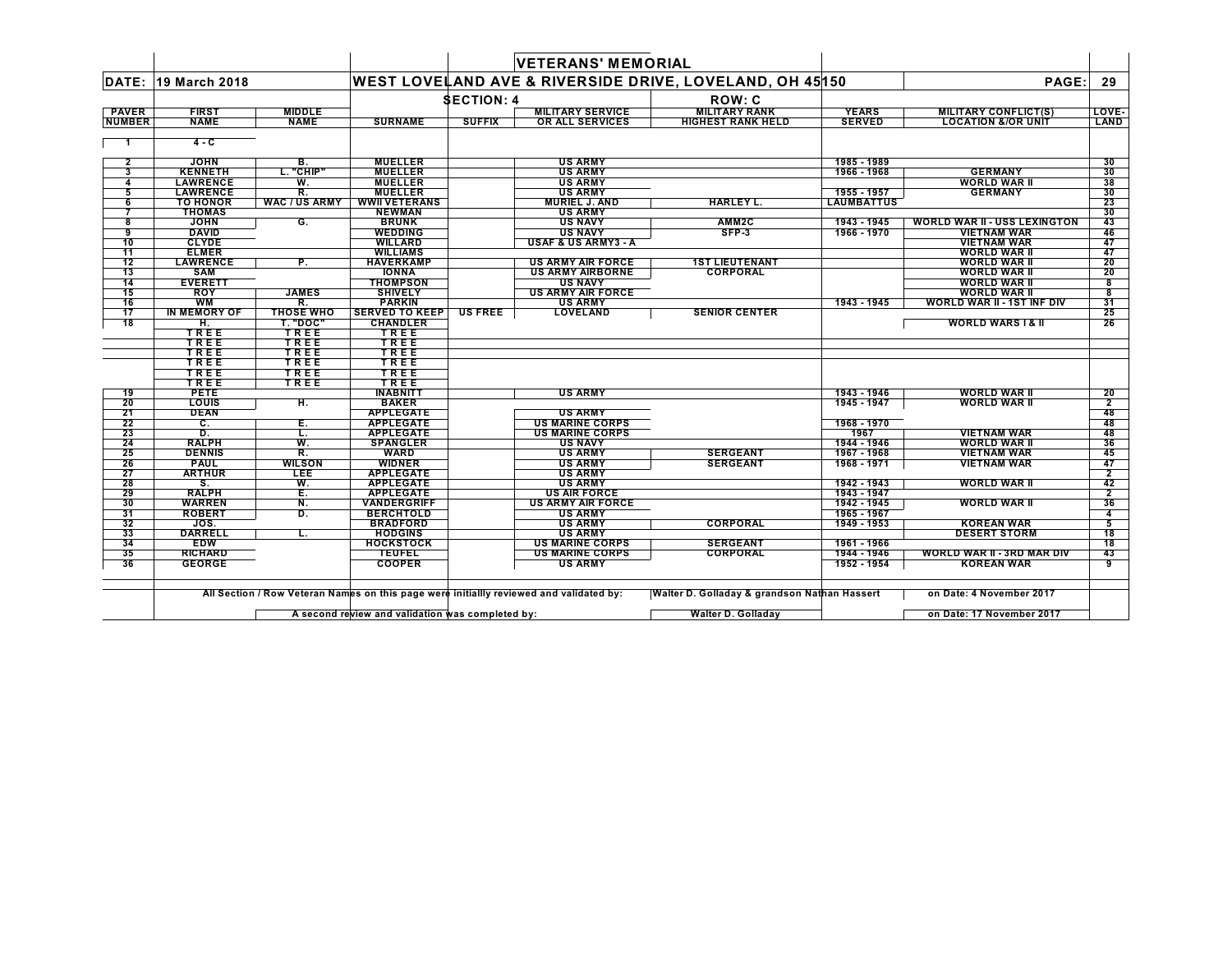|                               |                               |                              |                                |                   | <b>VETERANS' MEMORIAL</b>                  |                                                         |                               |                                                              |                 |
|-------------------------------|-------------------------------|------------------------------|--------------------------------|-------------------|--------------------------------------------|---------------------------------------------------------|-------------------------------|--------------------------------------------------------------|-----------------|
| DATE:                         | 19 March 2018                 |                              |                                |                   |                                            | WEST LOVELAND AVE & RIVERSIDE DRIVE, LOVELAND, OH 45150 |                               | PAGE:                                                        | 30              |
|                               |                               |                              |                                | <b>SECTION: 4</b> |                                            | <b>ROW: D</b>                                           |                               |                                                              |                 |
| <b>PAVER</b><br><b>NUMBER</b> | <b>FIRST</b><br><b>NAME</b>   | <b>MIDDLE</b><br><b>NAME</b> | <b>SURNAME</b>                 | <b>SUFFIX</b>     | <b>MILITARY SERVICE</b><br>OR ALL SERVICES | <b>MILITARY RANK</b><br><b>HIGHEST RANK HELD</b>        | <b>YEARS</b><br><b>SERVED</b> | <b>MILITARY CONFLICT(S)</b><br><b>LOCATION &amp;/OR UNIT</b> | LOVE-<br>LAND   |
|                               | $4 - D$                       |                              |                                |                   |                                            |                                                         |                               |                                                              |                 |
| $\mathbf{2}$                  | <b>GLENN</b>                  | о.                           | <b>MCKENZIE</b>                |                   | <b>US ARMY</b>                             |                                                         | 1957 - 1959                   |                                                              | 28              |
| 3                             | <b>HERMAN</b>                 |                              | <b>WILLIAMS</b>                |                   | <b>US ARMY</b>                             |                                                         | 1941 - 1945                   | <b>WORLD WAR II</b>                                          | $\overline{14}$ |
| 4                             | <b>ROBERT</b>                 |                              | <b>HANSEL</b>                  |                   | <b>US NAVY</b>                             |                                                         | 1943 - 1946                   | <b>WORLD WAR II - LST 542</b>                                | 15              |
| 5                             | <b>GARY</b>                   | <b>BUCKY</b>                 | <b>SWITZER</b>                 |                   | <b>US ARMY</b>                             |                                                         | 1964 - 1967                   |                                                              | 42              |
| 6                             | <b>WALTER</b>                 |                              | <b>BURTON</b>                  |                   | <b>US ARMY</b>                             | <b>TECH 4</b>                                           | 1943 - 1946                   | <b>WORLD WAR II - PACIFIC FLEET</b>                          | 25              |
| 7                             | <b>WILBUR</b>                 | "NELLIE"                     | <b>HOWELL</b>                  |                   | <b>US ARMY</b>                             | <b>TECH 4</b>                                           |                               | <b>WORLD WAR II</b>                                          | 25              |
| 8                             | <b>WILLIAM</b>                | в.                           | <b>POE</b>                     |                   | <b>US ARMY</b>                             |                                                         | 1967 - 1973                   |                                                              | 32              |
| 9                             | <b>LEINZY</b>                 |                              | <b>WEDDING</b>                 |                   | <b>US ARMY</b>                             | <b>SERGEANT 1ST CLASS</b>                               | 1942 - 1945                   | <b>WORLD WAR II</b>                                          | 46              |
| 10                            | <b>JAMES</b>                  | <b>THOMAS</b>                | <b>MCCOLLUM</b>                |                   | <b>US ARMY</b>                             | <b>SPECIALIST 5TH CLASS</b>                             | 1965 - 1967                   |                                                              | 27              |
| 11                            | <b>DICK</b>                   |                              | <b>PURKISER</b>                |                   | <b>US COAST GUARD</b>                      |                                                         | 1953 - 1957                   |                                                              | 33              |
| 12                            | H.                            | R.                           | <b>PURKISER</b>                | JR.               | <b>US MARINE CORPS</b>                     |                                                         | 1942 - 1945                   | <b>WORLD WAR II</b>                                          | 33              |
| $\overline{13}$               | <b>DANNY</b>                  |                              | <b>MITCHELL</b>                |                   | <b>US ARMY</b>                             |                                                         | 1967 - 1968                   | <b>VIETNAM WAR</b>                                           | 29              |
| 14                            | А.                            | <b>BART</b>                  | <b>EMORY</b>                   |                   | <b>OHIO VOLUNTEERS</b>                     | <b>CAPTAIN</b>                                          | 1861                          | <b>CIVIL WAR</b>                                             | 13              |
| 15                            | <b>JOSIAH</b>                 |                              | <b>ENGLISH</b>                 |                   | <b>5TH OHIO VOLUNTEERS</b>                 |                                                         | 1861                          | <b>CIVIL WAR</b>                                             | 13              |
| 16                            | <b>THOMAS</b>                 |                              | <b>ENGLISH</b>                 |                   | <b>US ARMY</b>                             | <b>CAPTAIN</b>                                          |                               | <b>VIETNAM WAR</b>                                           | 13              |
| 17                            | <b>EDWIN</b>                  | C. "BILL"                    | <b>ENGLISH</b>                 |                   | <b>US NAVY</b>                             | LIEUTENANT                                              |                               | <b>WORLD WAR II</b>                                          | 13              |
| 18                            | <b>DAVID</b>                  | N.                           | <b>TAYLOR</b>                  |                   | <b>US AIR FORCE</b>                        |                                                         | 1969 - 1973                   |                                                              | 42              |
|                               | TREE                          | TREE                         | TREE                           |                   |                                            |                                                         |                               |                                                              |                 |
|                               | TREE                          | TREE                         | TREE                           |                   |                                            |                                                         |                               |                                                              |                 |
|                               | TREE                          | TREE                         | TREE                           |                   |                                            |                                                         |                               |                                                              |                 |
|                               | TREE                          | TREE                         | TREE                           |                   |                                            |                                                         |                               |                                                              |                 |
|                               | TREE                          | TREE                         | TREE                           |                   |                                            |                                                         |                               |                                                              |                 |
|                               | TREE                          | TREE                         | TREE                           |                   |                                            |                                                         |                               |                                                              |                 |
| 19                            | CARL                          |                              | <b>INABNITT</b>                |                   | <b>US ARMY</b>                             |                                                         | 1967 - 1969                   | <b>KOREA</b>                                                 | 20              |
| 20                            | <b>BRADLEY</b>                | <b>ELLIS</b>                 | <b>WINTEROD</b>                |                   | <b>US NAVY</b>                             |                                                         | 1987 - 1991                   |                                                              | 48              |
| 21                            | LOU'                          |                              | <b>FLORES</b>                  | <b>JR</b>         | <b>US NAVY</b>                             |                                                         | 1950 - 1952                   | <b>KOREAN WAR</b>                                            | $\overline{13}$ |
| 22                            | <b>HUGH</b>                   | F.                           | <b>ALLEN</b>                   |                   | <b>US ARMY</b>                             |                                                         | 1951                          | <b>KOREAN WAR</b>                                            | $\mathbf{1}$    |
| 23                            | <b>STAN</b>                   | А.                           | <b>VORNBERGER</b>              |                   | <b>US ARMY</b>                             |                                                         |                               | <b>WORLD WAR II</b>                                          | 45              |
| 24                            | <b>JAMES</b>                  | R.                           | <b>VORNBERGER</b>              |                   | <b>US COAST GUARD</b>                      |                                                         | 1962                          |                                                              | 45              |
| 25                            | <b>PAUL</b>                   | J.                           | <b>VORNBERGER</b>              |                   | <b>US NAVY</b>                             |                                                         | 1982                          |                                                              | 45              |
| 26                            | <b>ROBERT</b>                 | J.                           | <b>ZUDELL</b>                  |                   | <b>US NAVY</b>                             | RM <sub>2</sub> C                                       | 1944 - 1946                   | <b>WORLD WAR II - PACIFIC</b>                                | 38              |
| 27                            | <b>ROBERT</b>                 | B.                           | <b>WHITACRE</b>                |                   | <b>US ARMY</b>                             |                                                         | 1943 - 1946                   | <b>WORLD WAR II</b>                                          | 47              |
| 28                            | ۷.                            | W.                           | <b>WALLACE</b>                 |                   | <b>US ARMY</b>                             |                                                         | 1971 - 1974                   |                                                              | 45              |
| 29                            | <b>PAUL</b>                   | R.                           | <b>KEISER</b>                  |                   | <b>US ARMY</b>                             |                                                         | 1949 - 1951                   | <b>KOREAN WAR</b>                                            | 22              |
| 30                            | <b>LISA</b>                   | <b>KEISER</b>                | <b>WILLIS</b>                  |                   | <b>US ARMY</b>                             |                                                         | 1982 - 1988                   |                                                              | 22              |
| 31                            | <b>DARIN</b>                  |                              | <b>KEISER</b>                  |                   | <b>US NAVY</b><br><b>US MARINE CORPS</b>   |                                                         | 1989 - 1992                   | <b>DESERT STORM</b>                                          | 22<br>34        |
| 32<br>33                      | <b>JOHN</b><br><b>LYNWOOD</b> | J.                           | <b>REDMOND</b>                 |                   | <b>US ARMY</b>                             |                                                         | 1994<br>1948 - 1955           |                                                              | 39              |
| 34                            | <b>ROBERT</b>                 |                              | <b>WALKER</b><br><b>NEWTON</b> |                   | <b>US NAVY</b>                             | <b>PETTY OFFICER 3RD CLASS</b>                          | 1944 - 1946                   | <b>WORLD WAR II</b>                                          | 30              |
| 35                            | <b>HARRY</b>                  |                              | <b>TINDLE</b>                  | JR.               | <b>US ARMY</b>                             |                                                         |                               | <b>WORLD WAR II</b>                                          | 43              |
| 36                            | WМ                            | А.                           | <b>JUDD</b>                    |                   | <b>US ARMY</b>                             | <b>1ST SERGEANT</b>                                     | 1964 - 1989                   | <b>VIETNAM WAR</b>                                           | 41              |
|                               |                               |                              |                                |                   |                                            |                                                         |                               |                                                              |                 |

**A second review and validation was completed by: Walter D. Golladay on Date: 17 November 2017** $\mathsf{L}$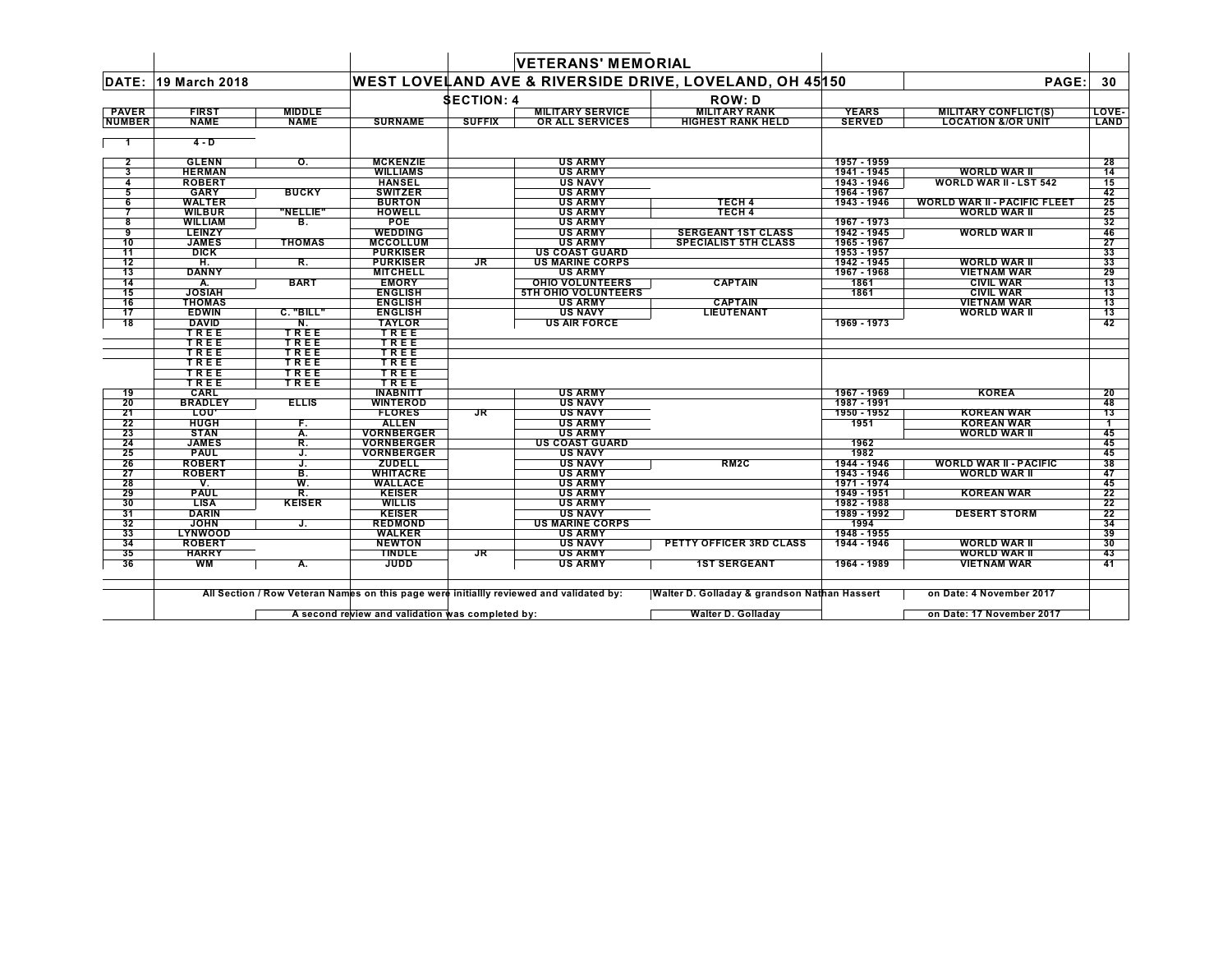|                          |                               |                 |                                      |                   | <b>VETERANS' MEMORIAL</b>                       |                                                         |                            |                                       |                      |
|--------------------------|-------------------------------|-----------------|--------------------------------------|-------------------|-------------------------------------------------|---------------------------------------------------------|----------------------------|---------------------------------------|----------------------|
| DATE:                    | 19 March 2018                 |                 |                                      |                   |                                                 | WEST LOVELAND AVE & RIVERSIDE DRIVE, LOVELAND, OH 45150 |                            | PAGE:                                 | 31                   |
|                          |                               |                 |                                      | <b>SECTION: 4</b> |                                                 | <b>ROW: E</b>                                           |                            |                                       |                      |
| <b>PAVER</b>             | <b>FIRST</b>                  | <b>MIDDLE</b>   |                                      |                   | <b>MILITARY SERVICE</b>                         | <b>MILITARY RANK</b>                                    | <b>YEARS</b>               | <b>MILITARY CONFLICT(S)</b>           | LOVE-                |
| <b>NUMBER</b>            | <b>NAME</b>                   | <b>NAME</b>     | <b>SURNAME</b>                       | <b>SUFFIX</b>     | OR ALL SERVICES                                 | <b>HIGHEST RANK HELD</b>                                | <b>SERVED</b>              | <b>LOCATION &amp;/OR UNIT</b>         | LAND                 |
|                          |                               |                 |                                      |                   |                                                 |                                                         |                            |                                       |                      |
|                          | $4 - E$                       |                 |                                      |                   |                                                 |                                                         |                            |                                       |                      |
| $\overline{2}$           | <b>DALE</b>                   |                 | <b>APGAR</b>                         |                   | <b>US AIR FORCE</b>                             | <b>SERGEANT</b>                                         |                            | <b>WORLD WAR II</b>                   | $\overline{2}$       |
| 3                        | <b>SHELDON</b>                |                 | <b>APGAR</b>                         |                   | <b>US ARMY</b>                                  | <b>SERGEANT</b>                                         |                            | <b>WORLD WAR II</b>                   | $\overline{2}$       |
| 4                        | <b>TOM</b>                    |                 | <b>BURSKE</b>                        |                   | <b>US ARMY AIR CORPS</b>                        |                                                         | 1944 - 1945                | <b>WORLD WAR II</b>                   |                      |
| 5                        | <b>HARRIS</b>                 | В.              | <b>KIRBY</b>                         |                   | US NAVY                                         |                                                         | 1942 - 1945                | <b>WORLD WAR II</b>                   | 23                   |
| 6                        | <b>GEORGE</b>                 |                 | <b>WAHL</b>                          |                   | <b>US ARMY</b>                                  |                                                         | 1942 - 1945                | <b>WORLD WAR II</b>                   | 16                   |
| 7                        | <b>JOHN</b>                   | <b>FRANKLIN</b> | <b>MCKINNEY</b>                      | Ш                 | <b>US MARINE CORPS</b>                          |                                                         | 1944 - 1945                | <b>WORLD WAR II</b>                   | 28                   |
| 8                        | <b>JOHN</b>                   | <b>FRANKLIN</b> | <b>MCKINNEY</b>                      | Ш                 | <b>US AIR FORCE</b>                             | SENIOR MASTER SERGEANT                                  | 1973 - 1993                |                                       | 28                   |
| -9                       | <b>JAMES</b>                  | <b>MICHAEL</b>  | <b>MCKINNEY</b>                      |                   | <b>US ARMY</b>                                  | <b>SERGEANT</b>                                         | 1976 - 1982                |                                       | 27                   |
| 10                       | <b>JEFFREY</b>                | DAVID           | <b>MCKINNEY</b>                      |                   | <b>US NAVY</b>                                  | PETTY OFFICER 2ND CLASS                                 | 1987 - 1994                | <b>USS MIDWAY</b>                     | 27                   |
| $\overline{11}$          | <b>LAWRENCE</b>               | Е.              | <b>CONOVER</b>                       |                   | <b>US ARMY</b>                                  |                                                         |                            | <b>WORLD WAR II</b>                   | 9                    |
| 12                       | JIM                           |                 | <b>MONTGOMERY</b>                    |                   | <b>US ARMY</b>                                  | <b>OFFICER</b>                                          |                            | <b>WORLD WAR II</b>                   | 29                   |
| $\overline{13}$          | <b>WATKINS</b>                |                 | <b>LUCAS</b>                         |                   | <b>US NAVY</b>                                  | <b>TORPEDO 3RD CLASS</b>                                |                            |                                       | 15                   |
| 14                       | <b>GEORGE</b>                 | "FRED"          | <b>MARTIN</b>                        |                   | <b>US ARMY</b>                                  |                                                         |                            | <b>WORLD WAR II</b>                   | 26                   |
| 15                       | W.                            | т.              | <b>BOBLITT</b>                       |                   | <b>US AIR FORCE</b>                             |                                                         |                            | <b>WORLD WAR II &amp; VIETNAM WAR</b> | $\overline{4}$<br>39 |
| $-16$<br>$\overline{17}$ | <b>DONALD</b><br><b>EWIN</b>  | R.              | <b>ALBRECHT</b><br><b>DEBERRY</b>    |                   | <b>US NAVY</b><br><b>US ARMY</b>                |                                                         | 1949 - 1950                | <b>WORLD WAR II</b>                   |                      |
| $\overline{18}$          | <b>MERLE</b>                  | R.              | <b>ZIMMERMAN</b>                     |                   | <b>US ARMY</b>                                  |                                                         | 1941 - 1945<br>1944 - 1946 | <b>WORLD WAR II</b>                   | 10<br>48             |
|                          | TREE                          | TREE            | TREE                                 |                   |                                                 |                                                         |                            |                                       |                      |
|                          | TREE                          | TREE            | TREE                                 |                   |                                                 |                                                         |                            |                                       |                      |
|                          | TREE                          | TREE            | TREE                                 |                   |                                                 |                                                         |                            |                                       |                      |
|                          | TREE                          | TREE            | TREE                                 |                   |                                                 |                                                         |                            |                                       |                      |
|                          | TREE                          | TREE            | TREE                                 |                   |                                                 |                                                         |                            |                                       |                      |
|                          | TREE                          | TREE            | TREE                                 |                   |                                                 |                                                         |                            |                                       |                      |
| 19                       | <b>ERNEST</b>                 | R.              | <b>SMITH</b>                         |                   | <b>US ARMY</b>                                  | <b>PRIVATE 1ST CLASS</b>                                |                            |                                       | 47                   |
| 20                       | <b>KEN</b>                    |                 | <b>WHITEMAN</b>                      |                   | <b>US AIR FORCE RESERVE</b>                     | <b>CAPTAIN</b>                                          |                            |                                       | 47                   |
| 21                       | <b>GARY</b>                   | Е.              | <b>BIGGS</b>                         |                   | <b>US ARMY</b>                                  |                                                         | 1966 - 1968                | <b>VIETNAM WAR</b>                    | $\overline{\bf{4}}$  |
| $\overline{22}$          | F.                            | <b>LEO</b>      | <b>RIDER</b>                         |                   | <b>US ARMY</b>                                  |                                                         | 1943 - 1946                | <b>WORLD WAR II - PACIFIC</b>         | 35                   |
| 23                       | <b>WM</b>                     | F.              | <b>RIDER</b>                         |                   | <b>US ARMY NAT GUARD</b>                        |                                                         | 1972 - 1979                | <b>VIETNAM WAR</b>                    | 35                   |
| 24                       | <b>WILLIAM</b>                |                 | <b>BRYANT</b>                        |                   | <b>US MARINE CORPS</b>                          | <b>PRIVATE 1ST CLASS</b>                                |                            | <b>WORLD WAR I</b>                    | 6                    |
| $\overline{25}$          | <b>CHARLES</b>                |                 | <b>BRYANT</b>                        |                   | <b>US ARMY</b>                                  | <b>PRIVATE 1ST CLASS</b>                                |                            | <b>WORLD WAR II</b>                   | 6                    |
| 26                       | <b>WILLIAM</b>                |                 | <b>BRYANT</b>                        |                   | <b>US ARMY</b>                                  | <b>CORPORAL</b>                                         | 1950 - 1953                |                                       | 6                    |
| 27<br>28                 | <b>WESLEY</b><br><b>LARRY</b> | <b>WAYNE</b>    | <b>APPLEGATE</b><br><b>APPLEGATE</b> |                   | <b>US ARMY AIR FORCE</b><br><b>US AIR FORCE</b> | <b>SERGEANT</b>                                         | 1965 - 1969                | <b>WORLD WAR II</b>                   | 26<br>26             |
| 29                       | <b>LARRY</b>                  |                 | <b>ELLIOTT</b>                       |                   | <b>US AIR FORCE</b>                             |                                                         | 1984 - 1992                | <b>351ST MSS</b>                      | 12                   |
| 30                       | <b>ESTEL</b>                  |                 | <b>BURGER</b>                        |                   | <b>US AIR FORCE</b>                             |                                                         | 1952 - 1955                |                                       | 6                    |
| 31                       | <b>KENNETH</b>                |                 | <b>RHODES</b>                        |                   | <b>US NAVY</b>                                  |                                                         | 1942 - 1945                | <b>WORLD WAR II</b>                   | 45                   |
| 32                       | <b>GEORGE</b>                 | Е.              | <b>VONDERHAAR</b>                    |                   | <b>US ARMY</b>                                  | <b>TECH SERGEANT</b>                                    | 1943 - 1945                | <b>WORLD WAR II</b>                   | 39                   |
| 33                       | <b>LAWRENCE</b>               | <b>EDWIN</b>    | <b>HAMILTON</b>                      |                   | <b>US ARMY</b>                                  |                                                         | 1941 - 1946                | <b>WORLD WAR II</b>                   | 17                   |
| 34                       | <b>GENE</b>                   | Κ.              | <b>SCHOENHOEFT</b>                   |                   | <b>US MARINE CORPS</b>                          |                                                         | 1952 - 1956                | <b>KOREAN WAR</b>                     | 37                   |
| 35                       | <b>RALPH</b>                  | W.              | <b>CONGER</b>                        |                   | <b>US NAVY</b>                                  |                                                         | 1942 - 1946                | <b>WORLD WAR II</b>                   | 39                   |
| 36                       | <b>CHARLES</b>                | <b>EDWIN</b>    | <b>TERWILLEGER</b>                   |                   |                                                 |                                                         |                            | <b>WORLD WAR II</b>                   | 43                   |
|                          |                               |                 |                                      |                   |                                                 |                                                         |                            |                                       |                      |

**A second review and validation was completed by: Walter D. Golladay on Date: 17 November 2017** $\mathsf{L}$ 

 $\blacksquare$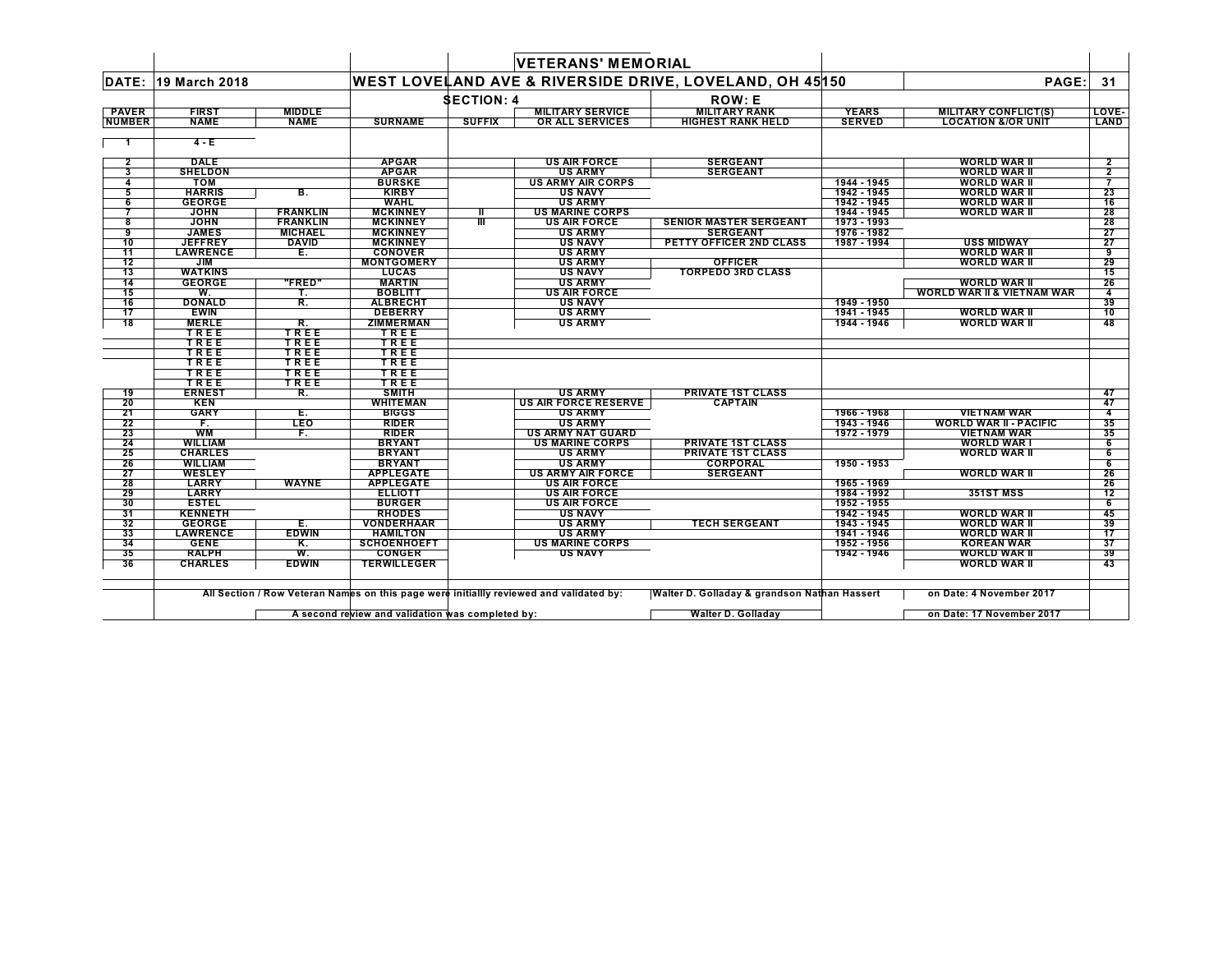|                               |                             |                              |                   |                                   | <b>VETERANS' MEMORIAL</b>                         |                                                         |                               |                                                              |                 |
|-------------------------------|-----------------------------|------------------------------|-------------------|-----------------------------------|---------------------------------------------------|---------------------------------------------------------|-------------------------------|--------------------------------------------------------------|-----------------|
| DATE:                         | 19 March 2018               |                              |                   |                                   |                                                   | WEST LOVELAND AVE & RIVERSIDE DRIVE, LOVELAND, OH 45150 |                               | PAGE:                                                        | 32              |
|                               |                             |                              |                   | <b>SECTION: 4</b>                 |                                                   | <b>ROW:F</b>                                            |                               |                                                              |                 |
| <b>PAVER</b><br><b>NUMBER</b> | <b>FIRST</b><br><b>NAME</b> | <b>MIDDLE</b><br><b>NAME</b> | <b>SURNAME</b>    | <b>SUFFIX</b>                     | <b>MILITARY SERVICE</b><br><b>OR ALL SERVICES</b> | <b>MILITARY RANK</b><br><b>HIGHEST RANK HELD</b>        | <b>YEARS</b><br><b>SERVED</b> | <b>MILITARY CONFLICT(S)</b><br><b>LOCATION &amp;/OR UNIT</b> | LOVE-<br>LAND   |
|                               | $4-F$                       |                              |                   |                                   |                                                   |                                                         |                               |                                                              |                 |
| $\overline{\mathbf{2}}$       | PHILIP                      | Е.                           | <b>SEIBERT</b>    |                                   | <b>US ARMY</b>                                    |                                                         | 1970 - 1971                   | <b>VIETNAM WAR</b>                                           | 38              |
| 3                             | <b>WILLIAM</b>              | Έ.                           | <b>LEAR</b>       |                                   | <b>US MARINE CORPS</b>                            |                                                         | 1942 - 1946                   | <b>WORLD WAR II</b>                                          | 24              |
| 4                             | <b>CLARENCE</b>             |                              | <b>VEST</b>       |                                   | <b>US ARMY</b>                                    |                                                         | 1943 - 1945                   | <b>WORLD WAR II</b>                                          | 45              |
| 5                             | <b>CHARLES</b>              | о.                           | <b>GORDON</b>     |                                   | <b>US ARMY AIR CORPS</b>                          | <b>MAJOR</b>                                            |                               | <b>WORLD WAR I</b>                                           | 17              |
| 6                             | <b>WILBUR</b>               | $E.$ "ED"                    | <b>HATTAN</b>     |                                   | <b>US ARMY</b>                                    | <b>PRIVATE 1ST CLASS</b>                                | 1956 - 1958                   |                                                              | 29              |
| 7                             | <b>ROBERT</b>               | J.                           | <b>MARCOTTE</b>   | <b>SR</b>                         | <b>US NAVY</b>                                    |                                                         |                               | <b>WORLD WAR II</b>                                          | 26              |
| 8                             | <b>PHYLLIS</b>              | J.                           | <b>MARCOTTE</b>   |                                   | <b>US NAVY</b>                                    |                                                         |                               | <b>WORLD WAR II</b>                                          | 26              |
| 9                             | <b>RONALD</b>               | $J.*$                        | <b>MARCOTTE</b>   |                                   | <b>US NAVY</b>                                    | <b>CHIEF PETTY OFFICER</b>                              |                               | <b>GULF WAR</b>                                              | 26              |
| 10                            | <b>ROBERT</b>               | J.                           | <b>MARCOTTE</b>   | $J_{\rm R}$                       | <b>US NAVY</b>                                    |                                                         |                               | <b>VIETNAM WAR</b>                                           | 26              |
| $\overline{11}$               | <b>GARY</b>                 | т.                           | <b>MARCOTTE</b>   |                                   | <b>US NAVY</b>                                    |                                                         |                               | <b>SUBMARINE SERVICE</b>                                     | 26              |
| 12                            | <b>HAROLD</b>               | В.                           | <b>RADER</b>      |                                   | <b>US ARMY AIR FORCE</b>                          |                                                         | 1943 - 1946                   | <b>WORLD WAR II - 20TH AIR FORCE</b>                         | 33              |
| $\overline{13}$               | <b>GEO</b>                  | L.                           | <b>HUESMAN</b>    |                                   | <b>US MARINE CORPS</b>                            |                                                         | 1948 - 1957                   | <b>KOREAN WAR</b>                                            | 19              |
| 14                            | <b>FRANK</b>                |                              | <b>VOLLMER</b>    |                                   | <b>US MARINE CORPS</b>                            | <b>SERGEANT</b>                                         | 1941 - 1945                   | <b>WORLD WAR II</b>                                          | $\overline{17}$ |
| 15                            | <b>VIRGIL</b>               |                              | <b>JACKSON</b>    |                                   | <b>US NAVY</b>                                    |                                                         | 1947 - 1952                   | <b>KOREAN WAR</b>                                            | 20              |
| 16                            | <b>RALPH</b>                |                              | <b>INNIS</b>      |                                   | <b>US COAST GUARD</b>                             |                                                         | 1953 - 1957                   | <b>GUAN</b>                                                  | 20              |
| 17                            | <b>FRANK</b>                | н.                           | <b>CHISMAN</b>    | SR                                | <b>US ARMY</b>                                    |                                                         | 1950 - 1951                   | <b>101ST AIRBORN DIVISION</b>                                | 8               |
| 18                            | <b>FRANK</b>                | H.                           | <b>CHISMAN</b>    | $\overline{\mathsf{J}\mathsf{R}}$ | <b>US ARMY</b>                                    |                                                         | 1980 - 1986                   |                                                              |                 |
|                               | TREE                        | TREE                         | TREE              |                                   |                                                   |                                                         |                               |                                                              |                 |
|                               | TREE                        | TREE                         | TREE              |                                   |                                                   |                                                         |                               |                                                              |                 |
|                               | TREE                        | <b>TREE</b>                  | TREE              |                                   |                                                   |                                                         |                               |                                                              |                 |
|                               | TREE                        | <b>TREE</b>                  | TREE              |                                   |                                                   |                                                         |                               |                                                              |                 |
|                               | TREE                        | TREE                         | TREE              |                                   |                                                   |                                                         |                               |                                                              |                 |
|                               | TREE                        | TREE                         | TREE              |                                   |                                                   |                                                         |                               |                                                              |                 |
| 19                            | <b>JOHN</b>                 | R.                           | <b>POOLE</b>      |                                   | <b>US NAVY</b>                                    |                                                         |                               | <b>WORLD WAR II</b>                                          | 33              |
| 20                            | <b>WALTER</b>               | C.                           | <b>HEINEMANN</b>  |                                   | <b>US NAVY</b>                                    |                                                         |                               | <b>WORLD WAR II</b>                                          | 33              |
| 21                            | <b>KATHLEEN</b>             | s.                           | <b>WILSON</b>     |                                   | <b>US ARMY WAC</b>                                |                                                         |                               | <b>WORLD WAR II</b>                                          | 11              |
| 22                            | <b>MURELAND</b>             | А.                           | <b>MAURER</b>     |                                   | <b>US ARMY</b>                                    |                                                         | 1942 - 1945                   | <b>WORLD WAR II</b>                                          | 27              |
| 23                            | <b>CHARLES</b>              | Е.                           | <b>HILL</b>       |                                   | <b>US ARMY</b>                                    |                                                         |                               | <b>WORLD WAR II</b>                                          | 8               |
| 24                            | <b>CALVIN</b>               | W.                           | <b>CLIFT</b>      |                                   | <b>US NAVY</b>                                    |                                                         |                               | <b>WORLD WAR II</b>                                          | 8               |
| 25                            | M.                          | S.                           | <b>GOTTESMAN</b>  |                                   | <b>US ARMY</b>                                    | <b>CAPTAIN</b>                                          |                               | <b>WORLD WAR II</b>                                          | 43              |
| 26                            | <b>PAUL</b>                 | E.                           | <b>DEBUSK</b>     |                                   | <b>US AIR FORCE</b>                               | <b>STAFF SERGEANT</b>                                   |                               | <b>VIETNAM WAR</b>                                           | 43              |
| 27                            | <b>HARRY</b>                | L.                           | <b>HOFER</b>      |                                   | <b>US ARMY</b>                                    | <b>SERGEANT</b>                                         | 1941 - 1945                   | <b>WORLD WAR II</b>                                          | 9               |
| 28                            | <b>JOHN</b>                 | В.                           | <b>CONDON</b>     |                                   | <b>US ARMY</b>                                    | <b>MASTER SERGEANT</b>                                  | 1948 - 1952                   | <b>KOREAN WAR</b>                                            | 9               |
| 29                            | <b>GEORGE</b>               | С.                           | <b>MILLER</b>     |                                   | <b>US COAST GUARD</b>                             |                                                         | 1943 - 1946                   | <b>WORLD WAR II</b>                                          | 28              |
| 30                            | <b>DONALD</b>               | <b>EDWARD</b>                | <b>JUSTISON</b>   |                                   | <b>US AIR FORCE</b>                               |                                                         | 1941 - 1945                   | <b>WORLD WAR II</b>                                          | $\overline{22}$ |
| 31                            | <b>JACK</b>                 |                              | <b>DEERWESTER</b> |                                   | <b>US ARMY AIR FORCE</b>                          | <b>STAFF SERGEANT</b>                                   |                               | <b>WORLD WAR II</b>                                          | 23              |
| 32                            | CARL                        | <b>JOHN</b>                  | <b>HOCKSTOCK</b>  | <b>SR</b>                         | <b>US ARMY</b>                                    |                                                         | 1945                          | <b>WORLD WAR II</b>                                          | 18              |
| 33                            | <b>TOM</b>                  |                              | <b>TAYLOR</b>     |                                   | <b>US MARINE CORPS</b>                            | <b>CORPORAL</b>                                         | 1966 - 1968                   | <b>VIETNAM WAR</b>                                           | 42              |
| 34                            | <b>BENNET</b>               | <b>RAY</b>                   | <b>HALE</b>       | JR                                | <b>US NAVY</b>                                    | EM1(SS)                                                 |                               | <b>SUBMARINE SERVICE</b>                                     | 16              |
| 35                            | <b>JOHN</b>                 | R.                           | <b>STOUT</b>      |                                   | <b>US MARINE CORPS</b>                            |                                                         | 1943 - 1944                   | <b>WORLD WAR II</b>                                          | 41              |
| 36                            | <b>JOHN</b>                 |                              | <b>FREIBERT</b>   |                                   |                                                   |                                                         | 1942 - 1945                   | <b>WORLD WAR II</b>                                          | $\overline{14}$ |

**A second review and validation was completed by: Walter D. Golladay on Date: 17 November 2017** $\mathsf{L}$ 

 $\blacksquare$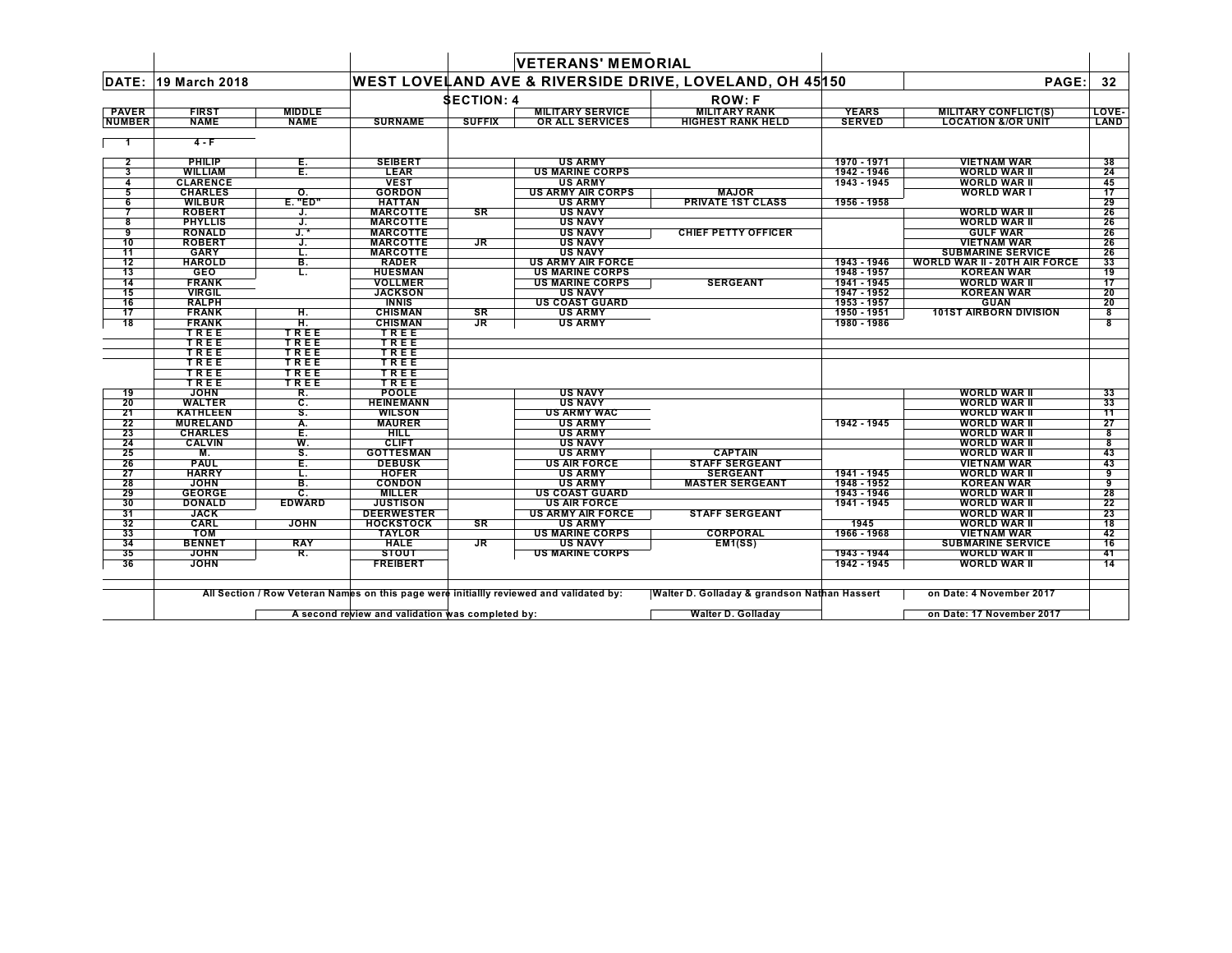|                     |                                    |                     |                                    |                   | <b>VETERANS' MEMORIAL</b>                  |                                                         |                               |                                                          |                 |
|---------------------|------------------------------------|---------------------|------------------------------------|-------------------|--------------------------------------------|---------------------------------------------------------|-------------------------------|----------------------------------------------------------|-----------------|
| DATE:               | 19 March 2018                      |                     |                                    |                   |                                            | WEST LOVELAND AVE & RIVERSIDE DRIVE, LOVELAND, OH 45150 |                               | PAGE:                                                    | 33              |
|                     |                                    |                     |                                    | <b>SECTION: 5</b> |                                            | <b>ROW: A</b>                                           |                               |                                                          |                 |
| <b>PAVER</b>        | <b>FIRST</b>                       | <b>MIDDLE</b>       |                                    |                   | <b>MILITARY SERVICE</b>                    | <b>MILITARY RANK</b>                                    | <b>YEARS</b>                  | <b>MILITARY CONFLICT(S)</b>                              | LOVE-           |
| <b>NUMBER</b>       | <b>NAME</b>                        | <b>NAME</b>         | <b>SURNAME</b>                     | <b>SUFFIX</b>     | OR ALL SERVICES                            | <b>HIGHEST RANK HELD</b>                                | <b>SERVED</b>                 | <b>LOCATION &amp;/OR UNIT</b>                            | LAND            |
|                     |                                    |                     |                                    |                   |                                            |                                                         |                               |                                                          |                 |
|                     | $5 - A$                            |                     |                                    |                   |                                            |                                                         |                               |                                                          |                 |
|                     |                                    |                     |                                    |                   |                                            |                                                         |                               |                                                          |                 |
| $\overline{2}$<br>3 | <b>EDWARD</b><br><b>FREEMAN</b>    | R.                  | <b>BOHL</b><br><b>RIDDLE</b>       |                   | <b>US ARMY</b><br><b>US ARMY</b>           | <b>SERGEANT</b>                                         | 1950 - 1954<br>1944 - 1945    | <b>KOREAN WAR</b><br><b>WORLD WAR II - 70TH DIVISION</b> | 35<br>34        |
| 4                   | <b>HONORING</b>                    | <b>THOSE</b>        | <b>WHO SERVED THE CHILDREN</b>     |                   | OF LOVELAND                                | <b>INTERMEDIATE</b>                                     | <b>SCHOOL</b>                 |                                                          | 25              |
| 5                   | <b>WILLIAM</b>                     | J.                  | <b>HUTCHINSON</b>                  |                   | <b>US ARMY</b>                             | <b>PRIVATE 1ST CLASS</b>                                | 1942 - 1944                   | <b>WORLD WAR II</b>                                      | 28              |
| 6                   | <b>ROBERT</b>                      | E.                  | <b>MOORE</b>                       |                   |                                            |                                                         |                               | <b>VIETNAM WAR</b>                                       | 29              |
| 7                   | <b>ROBERT</b>                      |                     | <b>MARTIN</b>                      |                   | <b>US ARMY</b>                             | <b>SERGEANT 1ST CLASS</b>                               | 1962 - 1983                   | <b>VIETNAM WAR</b>                                       | 26              |
| 8                   | <b>CHARLES</b>                     | W.                  | <b>PLUMMER</b>                     |                   | <b>US ARMY</b>                             | <b>PRIVATE 1ST CLASS</b>                                | 1943 - 1945                   | WORLD WAR II - 29TH INF DIV                              | 26              |
| 9                   | <b>JOSEPH</b>                      | J.                  | <b>PELOPIDA</b>                    | JR                | <b>US ARMY</b>                             |                                                         | 1965 - 1968                   |                                                          | 32              |
| 10                  | <b>ROBERT</b>                      | L.                  | <b>CRAIG</b>                       |                   | <b>US ARMY</b>                             |                                                         | 1943 - 1944                   | <b>WORLD WAR II</b>                                      | 10              |
| 11                  | <b>FREDDIE</b>                     | L.                  | <b>JAMES</b>                       | <b>JR</b>         | <b>USMC &amp; USA</b>                      |                                                         |                               |                                                          | $\overline{20}$ |
| 12                  | <b>CHARLES</b>                     |                     | <b>RUNYAN</b>                      |                   | <b>US ARMY</b>                             | <b>CORPORAL</b>                                         |                               | <b>WORLD WAR II</b>                                      | 36              |
| 13                  | <b>MARVIN</b>                      | Е.                  | <b>STOCK</b>                       |                   | <b>US ARMY AIR CORPS</b>                   | <b>TECH SERGEANT</b>                                    | 1943 - 1945                   | <b>WORLD WAR II</b>                                      | 41              |
| 14                  | <b>RONALD</b>                      | L.                  | <b>STOCK</b>                       |                   | <b>US NAVY</b>                             | E 5                                                     | 1961 - 1969                   | <b>VIETNAM WAR - USS COLUMBUS</b>                        | 41              |
| 15                  | TIMOTHY                            | R.                  | <b>LOHR</b>                        |                   | <b>US NAVY</b>                             | E <sub>5</sub>                                          | 1985 - 1993                   | <b>SSBN 625 USS HENRY CLAY</b>                           |                 |
| 16                  | <b>JOHN</b>                        | <b>FREDERICK</b>    | <b>KALTENHAUSER</b>                |                   | <b>US ARMY</b>                             |                                                         | 1950 - 1952                   | <b>KOREAN WAR</b>                                        | 22              |
| 17                  | <b>WILLARD</b>                     | ъ.                  | <b>SOTH</b>                        |                   | <b>US MARINE CORPS</b>                     |                                                         | 1950 - 1952                   | <b>KOREAN WAR</b>                                        | 40              |
| 18                  | <b>DONALD</b><br>TREE              |                     | <b>BAUER</b><br>TREE               |                   | <b>US MARINE CORPS</b>                     |                                                         | 1943 - 1945                   | KIA - WORLD WAR II - OKINAWA                             | 5               |
|                     | TREE                               | <b>TREE</b><br>TREE | TREE                               |                   |                                            |                                                         |                               |                                                          |                 |
|                     | TREE                               | TREE                | TREE                               |                   |                                            |                                                         |                               |                                                          |                 |
|                     | TREE                               | TREE                | TREE                               |                   |                                            |                                                         |                               |                                                          |                 |
|                     | TREE                               | TREE                | TREE                               |                   |                                            |                                                         |                               |                                                          |                 |
|                     | TREE                               | TREE                | TREE                               |                   |                                            |                                                         |                               |                                                          |                 |
| 19                  | <b>LEONARD</b>                     |                     | <b>BIGGS</b>                       |                   | <b>US NAVY</b>                             | SΙ                                                      |                               | <b>WORLD WAR II</b>                                      | 4               |
| 20                  | <b>JOE</b>                         |                     | <b>LANDOCK</b>                     | <b>SR</b>         | <b>US NAVY</b>                             |                                                         | 1944 - 1946                   | <b>WORLD WAR II - USS AUCILLA</b>                        | 23              |
| 21                  | <b>JAS</b>                         | L.                  | <b>SPORING</b>                     |                   | <b>US ARMY</b>                             | <b>PRIVATE 1ST CLASS</b>                                | 1917 - 1918                   | <b>WORLD WAR I</b>                                       | 24              |
| 22                  | <b>JAS</b>                         | т.                  | <b>SPORING</b>                     | <b>JR</b>         | <b>US MARINE CORPS</b>                     | <b>SERGEANT</b>                                         | 1942-45: 48-52                | <b>WORLD WAR II</b>                                      | 24              |
| 23                  | <b>JAS</b>                         | τ.                  | <b>SPORING</b>                     | TII               | <b>US MARINE CORPS</b>                     | <b>SERGEANT</b>                                         | 1968 - 1972                   | <b>VIETNAM WAR</b>                                       | 24              |
| 24                  | <b>JAS</b>                         | н.                  | <b>LAWLESS</b>                     | <b>SR</b>         | <b>US ARMY</b>                             |                                                         | 1947 - 1948                   |                                                          | 24              |
| 25                  | <b>GARY</b>                        | M.                  | LAY                                |                   | <b>US ARMY</b>                             | <b>SPECIALIST 4TH CLASS</b>                             | 1969 - 1971                   |                                                          | 24              |
| 26                  | LOUIS                              | D.                  | <b>SNYDER</b>                      |                   | <b>US NAVY</b>                             | ADR <sub>3</sub>                                        | 1959 - 1963                   |                                                          | 40              |
| 27                  | <b>CHARLES</b>                     |                     | <b>DUNMYER</b>                     |                   |                                            | <b>TECHNICIAN 5TH CLASS</b>                             | 1942 - 1945                   | <b>WORLD WAR II</b>                                      | 40              |
| 28                  | <b>JACK</b>                        | A.                  | <b>HICKS</b>                       |                   | <b>US NAVY</b>                             |                                                         | 1948 - 1952                   | <b>KOREAN WAR - USS WISCONSIN</b>                        | 14              |
| 29                  | <b>EDWARD</b>                      | <b>JOSEPH</b>       | <b>KAELIN</b>                      |                   | <b>US ARMY</b>                             |                                                         |                               | <b>WORLD WAR II - 9TH ARM DIV</b>                        | 22              |
| 30                  | <b>BOB</b>                         |                     | <b>SHOEMAKER</b>                   |                   | <b>US ARMY</b>                             |                                                         |                               |                                                          | 38              |
| 31<br>32            | <b>IN MEMORY OF</b><br><b>GARY</b> | ALL WHO             | <b>SERVED</b><br><b>TALLENTIRE</b> | GOD               | <b>BLESS YOU</b><br><b>US MARINE CORPS</b> | SONS OF THE<br><b>LANCE CORPORAL</b>                    | <b>AMERICAN</b><br>6 FEB 1968 | <b>LEGION #256</b><br><b>KIA - VIETNAM WAR</b>           | 40<br>48        |
| 33                  | <b>GEORGE</b>                      | L.<br>D.            | <b>ARM</b>                         |                   | <b>US ARMY</b>                             | <b>PRIVATE 1ST CLASS</b>                                | 1942 - 1945                   | WORLD WAR II                                             | $\overline{2}$  |
| 34                  | <b>WILLIAM</b>                     | M.                  | <b>KERN</b>                        |                   |                                            |                                                         | 1952 - 1954                   | <b>KOREAN WAR</b>                                        | 22              |
| 35                  | <b>ROGER</b>                       | "BILL"              | <b>STEWART</b>                     |                   | <b>US NAVY</b>                             | <b>SEAMAN 1ST CLASS</b>                                 | 1943 - 1946                   | <b>WORLD WAR II</b>                                      | $\overline{22}$ |
| 36                  | <b>VICTOR</b>                      | F.                  | <b>COOK</b>                        | JR                | <b>US ARMY</b>                             | <b>TECH 4</b>                                           | 1943 - 1946                   | <b>WORLD WAR II - SO. PACIFIC</b>                        | 23              |

 $\vdash$ 

 $\Box$ 

**A second review and validation was completed by: Walter D. Golladay on Date: 17 November 2017** $\mathbf{I}$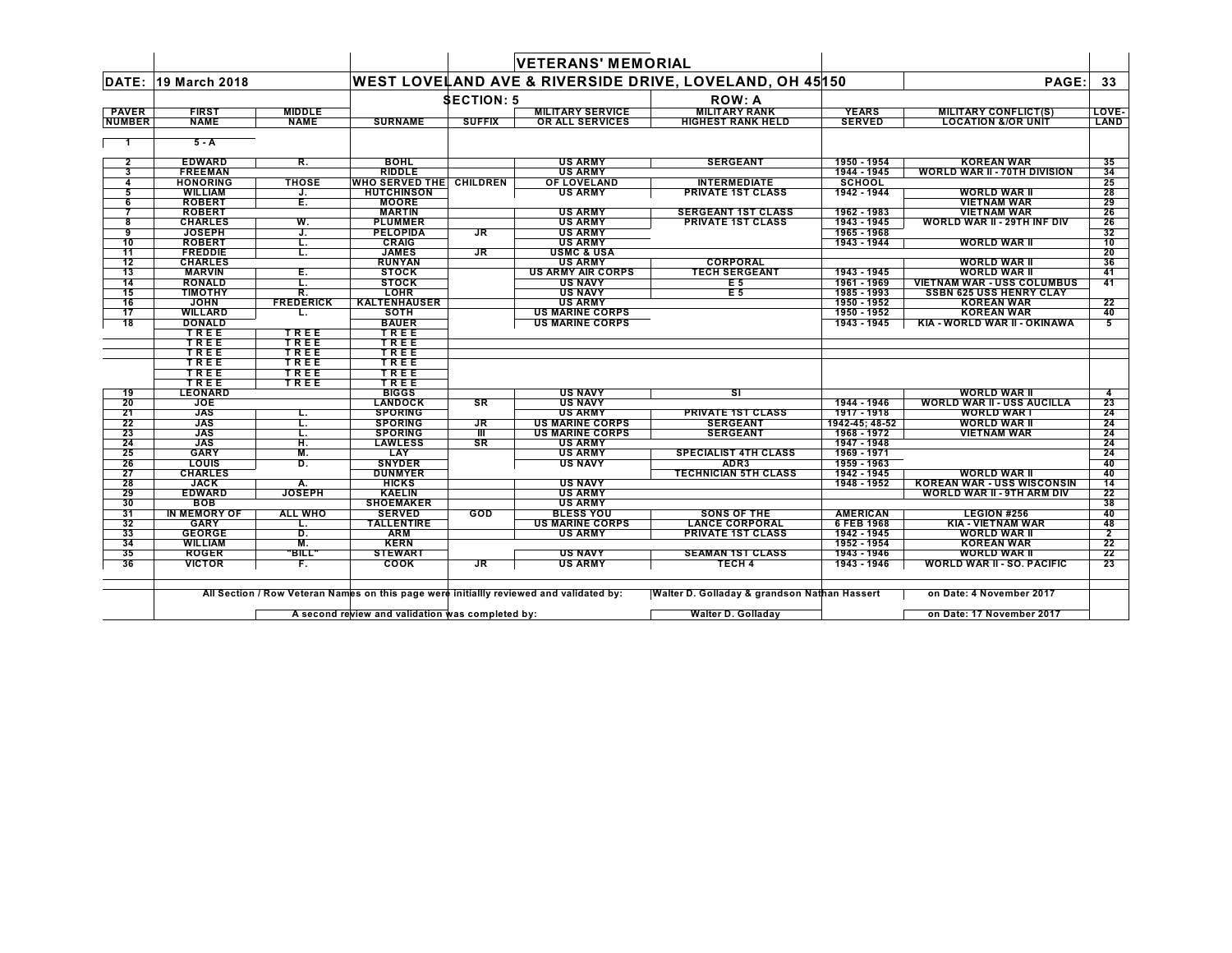|               |                               |                         |                                          |                   | <b>VETERANS' MEMORIAL</b>                  |                                                         |                            |                                      |                 |
|---------------|-------------------------------|-------------------------|------------------------------------------|-------------------|--------------------------------------------|---------------------------------------------------------|----------------------------|--------------------------------------|-----------------|
| DATE:         | 19 March 2018                 |                         |                                          |                   |                                            | WEST LOVELAND AVE & RIVERSIDE DRIVE, LOVELAND, OH 45150 |                            | PAGE:                                | 34              |
|               |                               |                         |                                          | <b>SECTION: 5</b> |                                            | <b>ROW: B</b>                                           |                            |                                      |                 |
| <b>PAVER</b>  | <b>FIRST</b>                  | <b>MIDDLE</b>           |                                          |                   | <b>MILITARY SERVICE</b>                    | <b>MILITARY RANK</b>                                    | <b>YEARS</b>               | <b>MILITARY CONFLICT(S)</b>          | LOVE-           |
| <b>NUMBER</b> | <b>NAME</b>                   | <b>NAME</b>             | <b>SURNAME</b>                           | <b>SUFFIX</b>     | OR ALL SERVICES                            | <b>HIGHEST RANK HELD</b>                                | <b>SERVED</b>              | <b>LOCATION &amp;/OR UNIT</b>        | LAND            |
| $\mathbf{1}$  | $5 - B$                       |                         |                                          |                   |                                            |                                                         |                            |                                      |                 |
| $\mathbf{2}$  | <b>RONALD</b>                 | $\frac{E}{\text{Hilb}}$ | <b>BINEGAR</b>                           |                   | <b>US ARMY</b>                             |                                                         | 1959 - 1962                |                                      |                 |
| 3             | <b>BRANCH</b>                 |                         | <b>BAPTIST</b>                           | <b>CHURCH</b>     | <b>HONORS ALL</b>                          | <b>VETERANS</b>                                         |                            |                                      | 39              |
| 4             | <b>CHARLES</b>                |                         | <b>HOGAN</b>                             |                   | <b>US MARINE CORPS</b>                     |                                                         |                            | <b>WORLD WAR II</b>                  | 37              |
| 5             | <b>JOSEPH</b>                 |                         | <b>STENGER</b>                           |                   |                                            | <b>PRIVATE</b>                                          | 1918                       | <b>WORLD WAR I</b>                   | 12              |
| 6             | <b>JOHN</b>                   |                         | <b>FORSTE</b>                            |                   | <b>US MARINE CORPS RES</b>                 |                                                         | 1943 - 1946                | <b>WORLD WAR II</b>                  | 14              |
|               | <b>CHRISTOPHER</b>            | D.                      | <b>FORSTE</b>                            |                   | <b>US AIR FORCE</b>                        |                                                         | 1970 - 1990                |                                      | 13              |
| 8             | <b>WALTER</b>                 | J.                      | <b>SANDERS</b>                           |                   | <b>US ARMY</b>                             |                                                         |                            | <b>WORLD WAR II</b>                  | $\overline{14}$ |
| 9<br>10       | <b>PAUL</b><br><b>JOSEPH</b>  | А.                      | <b>SMITHHISLER</b>                       |                   | <b>US ARMY</b><br><b>US ARMY AIR CORPS</b> | <b>STAFF SERGEANT</b>                                   | 1918 - 1919<br>1946 - 1949 | WORLD WAR I - 37TH DIV               | 40              |
|               |                               | Α.                      | <b>SMITHHISLER</b>                       |                   |                                            |                                                         |                            | <b>WORLD WAR II - 5TH AIR FORCE</b>  | 40              |
| 11<br>12      | <b>THOMAS</b><br><b>TERRI</b> | S.                      | <b>SMITHHISLER</b><br><b>SMITHHISLER</b> |                   | <b>US ARMY</b><br><b>US ARMY RESERVE</b>   | <b>1ST LIEUTENANT</b>                                   | 1979 - 1985<br>1982 - 1986 |                                      | 40<br>40        |
| 13            | Е.                            | s.                      | <b>CAMPBELL</b>                          |                   | <b>US NAVY</b>                             |                                                         | 1992: 1996                 | PERSIAN GULF WAR                     | $\overline{7}$  |
| 14            | <b>LAWRENCE</b>               | W.                      | <b>CONLEY</b>                            |                   | <b>US NAVY</b>                             | S <sub>1</sub> C                                        | 1943 - 1945                | <b>WORLD WAR II</b>                  | 15              |
| 15            | <b>JOHN</b>                   |                         | <b>BURNETT</b>                           |                   |                                            |                                                         |                            | <b>WORLD WAR II</b>                  | 23              |
| 16            | <b>TERRY</b>                  |                         | <b>GREATOREX</b>                         |                   | <b>US AIR FORCE</b>                        | <b>STAFF SERGEANT</b>                                   | 1973 - 1978                |                                      | 15              |
| 17            | <b>LOUIS</b>                  | L.                      | <b>CLARK</b>                             |                   | <b>US AIR FORCE</b>                        | <b>LIEUTENANT COLONEL</b>                               | 1949 - 1969                | <b>KOREAN WAR &amp; VIETNAM WAR</b>  | 8               |
| 18            | <b>RONALD</b>                 |                         | <b>RUNYAN</b>                            |                   | <b>US ARMY</b>                             | <b>PRIVATE</b>                                          |                            |                                      | 36              |
|               | TREE                          | TREE                    | TREE                                     |                   |                                            |                                                         |                            |                                      |                 |
|               | TREE                          | TREE                    | TREE                                     |                   |                                            |                                                         |                            |                                      |                 |
|               | TREE                          | TREE                    | TREE                                     |                   |                                            |                                                         |                            |                                      |                 |
|               | TREE                          | TREE                    | TREE                                     |                   |                                            |                                                         |                            |                                      |                 |
|               | TREE                          | <b>TREE</b>             | TREE                                     |                   |                                            |                                                         |                            |                                      |                 |
|               | TREE                          | TREE                    | TREE                                     |                   |                                            |                                                         |                            |                                      |                 |
| 19            | <b>NELSON</b>                 |                         | <b>WETHINGTON</b>                        |                   | <b>US NAVY</b>                             |                                                         |                            | <b>USS RW HERNDON</b>                | 47              |
| 20            | <b>HAROLD</b>                 |                         | <b>DUNHAM</b>                            |                   | <b>US ARMY AIR FORCE</b>                   |                                                         |                            | <b>WORLD WAR II - 8TH AIR FORCE</b>  | 12              |
| 21            | Е.                            | LEROY                   | <b>THEVE</b>                             |                   | <b>US ARMY</b>                             |                                                         |                            | <b>WORLD WAR II</b>                  | 43              |
| 22            | <b>ALBERT</b>                 | C.                      | <b>THEVE</b>                             | <b>SR</b>         | <b>US NAVY</b>                             |                                                         | 1942 - 1945                | <b>WORLD WAR II</b>                  | 43              |
| 23            | <b>CLIFFORD</b>               |                         | <b>BERCHTOLD</b>                         |                   | <b>US ARMY</b>                             | <b>STAFF SERGEANT</b>                                   |                            | <b>WORLD WAR II</b>                  | 43              |
| 24            | <b>MARSHALL</b>               |                         | <b>SHAUT</b>                             |                   | <b>US ARMY AIR CORPS</b>                   | <b>GLIDER PILOT</b>                                     | 1941 - 1945                | <b>WORLD WAR II</b>                  | 38              |
| 25            | <b>JAMES</b>                  | В.                      | <b>CORHN</b>                             |                   |                                            |                                                         |                            | <b>WORLD WAR II</b>                  | 37              |
| 26            | <b>JOHN</b>                   |                         | <b>CHEEK</b>                             | <b>JR</b>         |                                            |                                                         |                            | <b>WORLD WAR II</b>                  | 8               |
| 27            | <b>DANIEL</b>                 |                         | <b>LACKEY</b>                            |                   |                                            | <b>MASTER SERGEANT</b>                                  |                            | <b>WORLD WAR II &amp; KOREAN WAR</b> | 23              |
| 28            | <b>NORBERT</b>                |                         | <b>KOHUS</b>                             |                   | <b>US ARMY</b>                             | <b>2ND LIEUTENANT</b>                                   |                            | <b>WORLD WAR II</b>                  | 23              |
| 29            | <b>MARCUS</b>                 | L.                      | <b>STEVENSON</b>                         |                   | <b>US ARMY</b>                             | <b>SERGEANT</b>                                         | 1969 - 1971                |                                      | 41              |
| 30            | <b>TERRY</b><br><b>JAMES</b>  | D.<br>M.                | <b>HINNERICHS</b><br><b>RAMSEY</b>       |                   | <b>US AIR FORCE</b><br><b>US NAVY</b>      | <b>LIEUTENANT COLONEL</b>                               | 1969 - 1992                | <b>WORLD WAR II</b>                  | 30<br>33        |
| 31<br>32      | <b>AMY</b>                    | <b>RENEE</b>            | <b>HINTERLONG</b>                        |                   | <b>US AIR FORCE</b>                        |                                                         | 1991                       | <b>PERSIAN GULF WAR</b>              | 45              |
| 33            | <b>DONALD</b>                 |                         | <b>GULLEY</b>                            |                   | <b>US NAVY</b>                             |                                                         |                            | <b>1ST ASTRONAUT RECOVERY TEAM</b>   | 16              |
| 34            | <b>EMIL</b>                   |                         | <b>DRAEGER</b>                           |                   | <b>US ARMY</b>                             |                                                         | 1918 - 1919                | <b>WORLD WART</b>                    | 11              |
| 35            | <b>RAY</b>                    | н.                      | <b>DRAEGER</b>                           |                   | <b>US NAVY</b>                             |                                                         | 1944 - 1946                | <b>WORLD WAR II</b>                  | 11              |
| 36            | <b>HOWARD</b>                 |                         | <b>CHEEK</b>                             |                   | <b>US ARMY</b>                             |                                                         | 1970 - 1972                |                                      | 8               |
|               |                               |                         |                                          |                   |                                            |                                                         |                            |                                      |                 |
|               |                               |                         |                                          |                   |                                            |                                                         |                            |                                      |                 |

 $\mathsf{L}$ 

**A second review and validation was completed by: Walter D. Golladay on Date: 17 November 2017**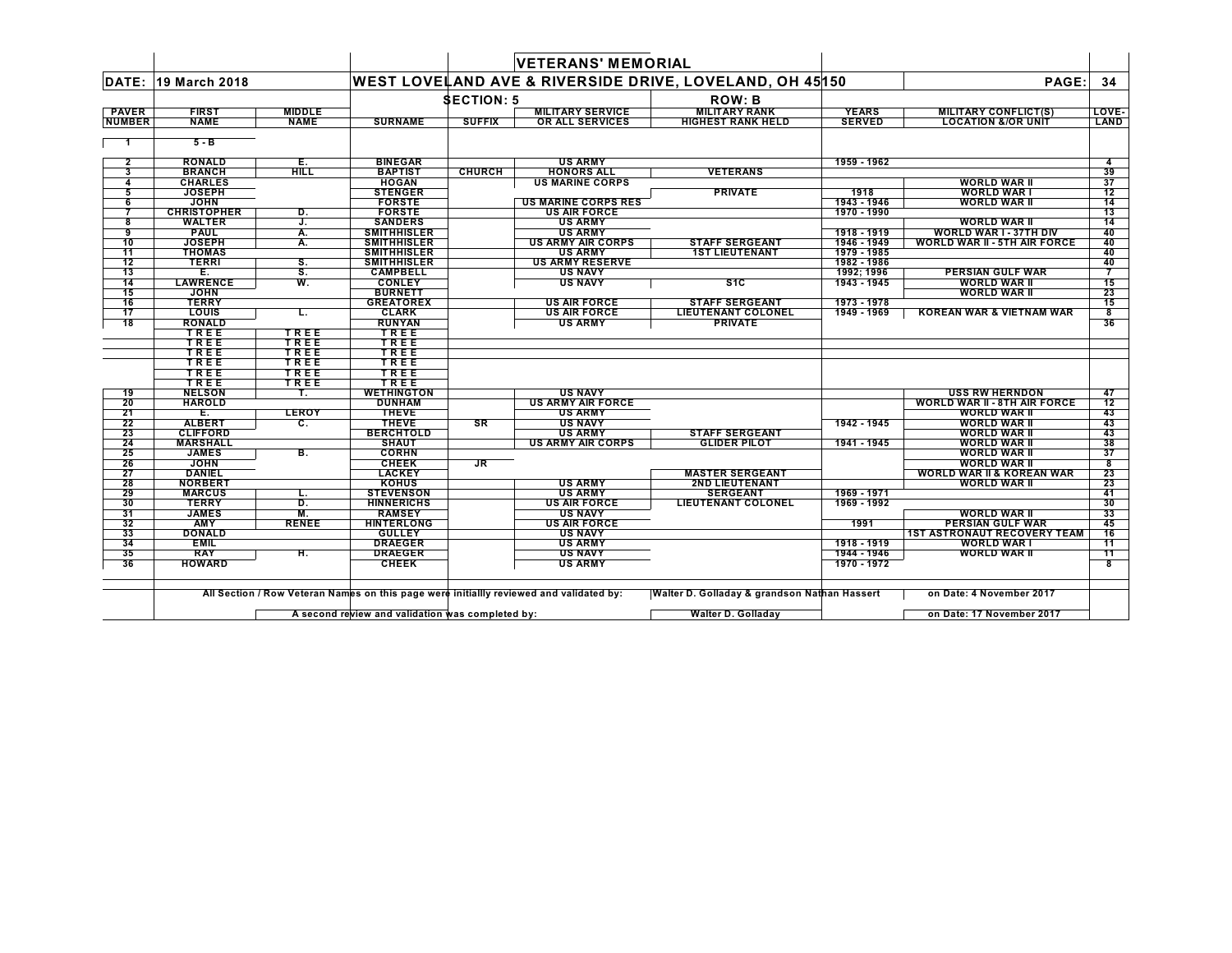|               |                           |                 |                                                                                         |                   | <b>VETERANS' MEMORIAL</b>             |                                                         |                            |                               |                                   |
|---------------|---------------------------|-----------------|-----------------------------------------------------------------------------------------|-------------------|---------------------------------------|---------------------------------------------------------|----------------------------|-------------------------------|-----------------------------------|
| DATE:         | 19 March 2018             |                 |                                                                                         |                   |                                       | WEST LOVELAND AVE & RIVERSIDE DRIVE, LOVELAND, OH 45150 |                            | PAGE:                         | 35                                |
|               |                           |                 |                                                                                         | <b>SECTION: 5</b> |                                       | <b>ROW: C</b>                                           |                            |                               |                                   |
| <b>PAVER</b>  | <b>FIRST</b>              | <b>MIDDLE</b>   |                                                                                         |                   | <b>MILITARY SERVICE</b>               | <b>MILITARY RANK</b>                                    | <b>YEARS</b>               | <b>MILITARY CONFLICT(S)</b>   | LOVE-                             |
| <b>NUMBER</b> | <b>NAME</b>               | <b>NAME</b>     | <b>SURNAME</b>                                                                          | <b>SUFFIX</b>     | <b>OR ALL SERVICES</b>                | <b>HIGHEST RANK HELD</b>                                | <b>SERVED</b>              | <b>LOCATION &amp;/OR UNIT</b> | LAND                              |
| -1            | $5 - C$                   |                 |                                                                                         |                   |                                       |                                                         |                            |                               |                                   |
| $\mathbf{2}$  | <b>CLIFFORD</b>           | J.              | <b>ANKENBAUER</b>                                                                       | SR                | <b>US NAVY</b>                        |                                                         |                            | <b>WORLD WAR II</b>           | 44                                |
| 3             | <b>CLIFFORD</b>           | J.              | <b>ANKENBAUER</b>                                                                       | JR                | <b>US ARMY</b>                        |                                                         | 1966 - 1973                | <b>VIETNAM WAR</b>            | $\overline{2}$                    |
| 4             | <b>RONNIE</b>             | R.              | VAUGHN                                                                                  |                   | <b>US NAVY</b>                        |                                                         | 1972 - 1992                |                               | 44                                |
| 5             | <b>CLIFFORD</b>           | В.              | <b>FREDRICKS</b>                                                                        |                   | <b>US ARMY</b>                        |                                                         | 1940 - 1945                | <b>WORLD WAR II</b>           | 14                                |
| 6<br>7        | <b>PETER</b><br><b>WM</b> | ۷.<br>G.        | <b>PEEL</b><br><b>WEYAND</b>                                                            |                   | <b>US AIR FORCE</b><br><b>US ARMY</b> | <b>TECH SERGEANT</b>                                    | 1958 - 1967                | <b>WORLD WAR II</b>           | 32<br>47                          |
| 8             | S.                        | <b>RUSSELL</b>  | <b>SMITH</b>                                                                            |                   | <b>US ARMY</b>                        |                                                         | 1945                       | <b>WORLD WAR II</b>           | 21                                |
| 9             | <b>BILL</b>               | L.              | <b>JONES</b>                                                                            |                   | <b>USAAF &amp; USAF</b>               |                                                         | 1942 - 1964                | <b>WORLD WAR II - CHINA</b>   | 21                                |
| 10            | <b>HARRY</b>              | D.              | <b>MURPHY</b>                                                                           |                   | <b>US ARMY</b>                        |                                                         | 1951 - 1952                | <b>KOREAN WAR</b>             | 30                                |
| 11            | <b>RICHARD</b>            | P.              | <b>VOLKERDING</b>                                                                       |                   | <b>US ARMY</b>                        | <b>STAFF SERGEANT</b>                                   |                            | <b>WORLD WAR II</b>           | 25                                |
| 12            | <b>HERMAN</b>             |                 | <b>BEGLEY</b>                                                                           |                   | <b>US ARMY &amp; US NAVY</b>          |                                                         | 55-57;58-75                |                               | 3                                 |
| 13            | <b>CLYDE</b>              |                 | <b>LEWIS</b>                                                                            |                   | <b>US ARMY</b>                        | <b>SERGEANT</b>                                         | 1945                       | <b>CAMP CROWDER, MO</b>       | 11                                |
| 14            | <b>FRED</b>               |                 | <b>LEWIS</b>                                                                            |                   | <b>US ARMY</b>                        | <b>SERGEANT</b>                                         | 1946                       | <b>SEOUL KOREA</b>            | 11                                |
| 15            | <b>CORLISS</b>            |                 | <b>LEWIS</b>                                                                            |                   | <b>US ARMY</b>                        | <b>SERGEANT</b>                                         | 1945                       | <b>OAHU, TERRITORY HAWAII</b> | 11                                |
| 16            | <b>BERT</b>               |                 | <b>SETTY</b>                                                                            |                   | <b>US ARMY AIR FORCE</b>              |                                                         | 1942 - 1945                | <b>WORLD WAR II - EUROPE</b>  | 38                                |
| 17            | <b>PETER</b>              |                 | <b>BANNIGAN</b>                                                                         |                   | <b>US ARMY</b>                        |                                                         | 1981 - 1984                |                               | 3                                 |
| 18            | LOWELL                    |                 | <b>HARPER</b>                                                                           |                   | <b>US ARMY</b>                        | <b>MEDIC</b>                                            | 1942 - 1945                | <b>WORLD WAR II</b>           | $\overline{2}$                    |
|               | TREE                      | TREE            | TREE                                                                                    |                   |                                       |                                                         |                            |                               |                                   |
|               | TREE                      | TREE            | TREE                                                                                    |                   |                                       |                                                         |                            |                               |                                   |
|               | TREE                      | TREE            | TREE                                                                                    |                   |                                       |                                                         |                            |                               |                                   |
|               | TREE                      | TREE            | TREE                                                                                    |                   |                                       |                                                         |                            |                               |                                   |
|               | TREE<br>TREE              | TREE<br>TREE    | TREE<br>TREE                                                                            |                   |                                       |                                                         |                            |                               |                                   |
| 19            | <b>HANK</b>               | F.              | WHEELER                                                                                 |                   | <b>US ARMY</b>                        | <b>SERGEANT</b>                                         | 1953 - 1955                |                               | 13                                |
| 20            | <b>ROBERT</b>             | W.              | <b>CRAIG</b>                                                                            |                   | <b>US ARMY</b>                        |                                                         |                            | <b>WORLD WAR II</b>           | 3                                 |
| 21            | <b>MERRILL</b>            | D.              | <b>THOMAS</b>                                                                           |                   | <b>US ARMY</b>                        |                                                         | 1952 - 1954                |                               | 43                                |
| 22            | <b>HOMER</b>              |                 | <b>BOWLING</b>                                                                          |                   | <b>US MARINE CORPS</b>                |                                                         |                            | <b>WORLD WAR II</b>           | 14                                |
| 23            | <b>DONALD</b>             | R.              | <b>CRAIG</b>                                                                            |                   | <b>US ARMY</b>                        |                                                         | 1966 - 1970                | <b>VIETNAM WAR</b>            | 10                                |
| 24            | <b>ROBERT</b>             | F.              | <b>CUMMINS</b>                                                                          |                   | <b>US ARMY</b>                        |                                                         | 1957 - 1963                |                               | 10                                |
| 25            | <b>THANKS</b>             | <b>VETERANS</b> | <b>KIWANAS CLUB</b>                                                                     | OF.               | <b>LOVELAND</b>                       |                                                         |                            |                               | 23                                |
| 26            | <b>CHAS</b>               |                 | <b>SCHAAF</b>                                                                           |                   |                                       |                                                         |                            |                               | 37                                |
| 27            | <b>ROBERT</b>             | <b>OGDEN</b>    | WHITAKER                                                                                |                   | <b>US NAVY</b>                        |                                                         | 1952 - 1956                |                               | 47                                |
| 28            | <b>CURTIS</b>             | C.              | <b>BYUS</b>                                                                             |                   | <b>US ARMY</b>                        |                                                         | 1942 - 1945                | <b>WORLD WAR II</b>           | -7                                |
| 29            | <b>RONALD</b>             | Κ.              | <b>SEWARD</b>                                                                           |                   | <b>US ARMY</b>                        |                                                         | 1953 - 1957                | <b>KOREAN WAR</b>             | 38                                |
| 30            | <b>RONALD</b>             | D.              | <b>SEWARD</b>                                                                           |                   | <b>US AIR FORCE</b>                   |                                                         | 1969 - 1973                | <b>VIETNAM WAR</b>            | 38                                |
| 31            | <b>JOSEPH</b>             | w.              | <b>BURNETT</b>                                                                          | <b>SR</b>         | <b>US AIR FORCE</b>                   | <b>AIRMAN</b>                                           | 1983 - 1987                |                               | 7                                 |
| 32            | <b>DELMER</b>             | W.              | <b>BURNETT</b>                                                                          |                   | <b>US AIR FORCE</b>                   | <b>CREW CHIEF</b>                                       | 1952 - 1956                |                               | $\overline{7}$                    |
| 33            | <b>RANDY</b>              | W.              | <b>BURNETT</b>                                                                          |                   | <b>US AIR FORCE</b>                   |                                                         | 1975 - 1979                |                               |                                   |
| 34<br>35      | <b>FRED</b><br>CARL       | ۷.              | <b>BURNETT</b><br><b>BURNETT</b>                                                        |                   | <b>US AIR FORCE</b>                   |                                                         | 1952 - 1956                |                               |                                   |
| 36            | <b>LEONARD</b>            | <b>KASPAR</b>   | <b>BAEHR</b>                                                                            |                   | <b>US AIR FORCE</b><br><b>US ARMY</b> |                                                         | 1962 - 1966<br>1915 - 1918 |                               | $6\overline{6}$<br>$\overline{2}$ |
|               |                           |                 |                                                                                         |                   |                                       |                                                         |                            |                               |                                   |
|               |                           |                 | All Section / Row Veteran Names on this page were initiallly reviewed and validated by: |                   |                                       | Walter D. Golladay & grandson Nathan Hassert            |                            | on Date: 4 November 2017      |                                   |
|               |                           |                 |                                                                                         |                   |                                       |                                                         |                            |                               |                                   |

**A second review and validation was completed by: Walter D. Golladay on Date: 17 November 2017**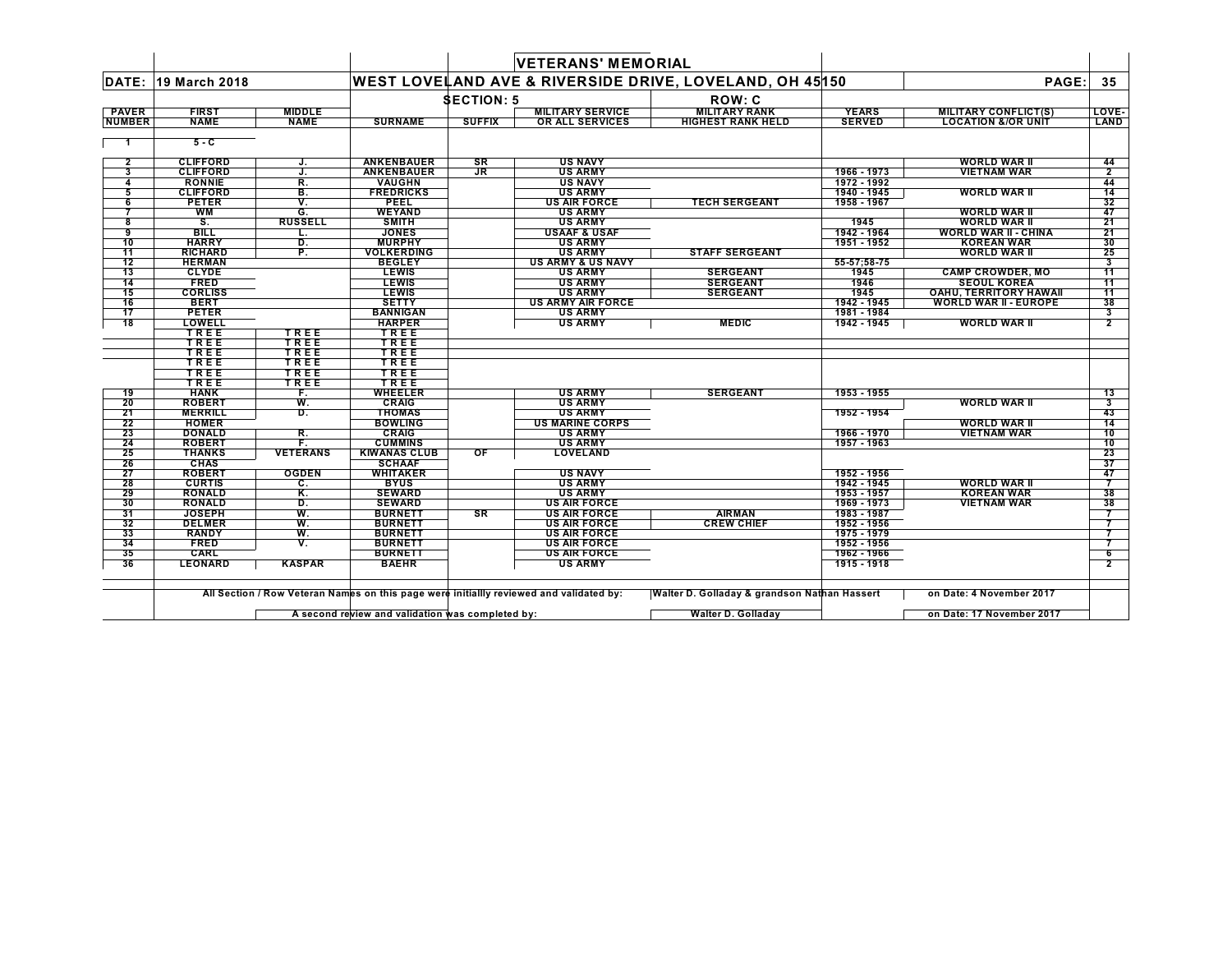|                 |                              |                  |                                   |                   | <b>VETERANS' MEMORIAL</b>                |                                                                    |                            |                                          |          |
|-----------------|------------------------------|------------------|-----------------------------------|-------------------|------------------------------------------|--------------------------------------------------------------------|----------------------------|------------------------------------------|----------|
|                 | <b>DATE: 19 March 2018</b>   |                  |                                   |                   |                                          | <b>WEST LOVELAND AVE &amp; RIVERSIDE DRIVE, LOVELAND, OH 45150</b> |                            | PAGE:                                    | 36       |
|                 |                              |                  |                                   | <b>SECTION: 5</b> |                                          | <b>ROW: D</b>                                                      |                            |                                          |          |
| <b>PAVER</b>    | <b>FIRST</b>                 | <b>MIDDLE</b>    |                                   |                   | <b>MILITARY SERVICE</b>                  | <b>MILITARY RANK</b>                                               | <b>YEARS</b>               | <b>MILITARY CONFLICT(S)</b>              | LOVE-    |
| <b>NUMBER</b>   | <b>NAME</b>                  | <b>NAME</b>      | <b>SURNAME</b>                    | <b>SUFFIX</b>     | OR ALL SERVICES                          | <b>HIGHEST RANK HELD</b>                                           | <b>SERVED</b>              | <b>LOCATION &amp;/OR UNIT</b>            | LAND     |
|                 | $5 - D$                      |                  |                                   |                   |                                          |                                                                    |                            |                                          |          |
| 2               | <b>WILLIAM</b>               | R.               | <b>PURCELL</b>                    |                   | <b>US ARMY</b>                           | <b>SPECIALIST 4TH CLASS</b>                                        | 1957 - 1959                | <b>FORT POLK, LA</b>                     | 33       |
| 3               | CARL                         |                  | <b>BECK</b>                       |                   |                                          |                                                                    |                            | <b>WORLD WAR I</b>                       | 11       |
| 4               | <b>JOHN</b>                  |                  | <b>BECK</b>                       |                   |                                          |                                                                    |                            | <b>WORLD WAR I</b>                       | 11       |
| 5               | <b>KENNETH</b>               | <b>EARTIS</b>    | <b>STEVENS</b>                    |                   | <b>US ARMY</b>                           |                                                                    |                            | <b>WORLD WAR II - D-DAY</b>              | 41       |
| 6               | <b>KENNETH</b>               | D.               | <b>STEVENS</b>                    |                   | <b>US ARMY</b>                           |                                                                    | 1959 - 1962                |                                          | 41       |
| 7               | <b>JACK</b>                  |                  | <b>STEVENS</b>                    |                   | <b>US ARMY</b>                           |                                                                    | 1969 - 1971                |                                          | 41       |
| 8               | H.                           | <b>RICHARD</b>   | <b>STEVENS</b>                    |                   | <b>US AIR FORCE</b>                      |                                                                    | 1966 - 1970                |                                          | 41       |
| 9               | <b>JAMES</b>                 |                  | <b>STEVENS</b>                    |                   | <b>US NAVY</b>                           |                                                                    | 1969 - 1974                |                                          | 41       |
| 10              | <b>BARNEY</b>                |                  | <b>STEVENS</b>                    |                   | <b>US ARMY</b>                           |                                                                    | 1972 - 1974                |                                          | 40       |
| 11              | <b>MICHAEL</b>               |                  | <b>STEVENS</b>                    |                   | <b>US NAVY</b>                           |                                                                    | 1983 - 1989                |                                          | 41       |
| 12              | <b>WALLY</b>                 |                  | <b>SNOW</b>                       |                   | <b>US NAVY</b>                           | BM <sub>3</sub>                                                    | 64-65; 67-68               | <b>VIETNAM WAR</b>                       | 9        |
| $\overline{13}$ | <b>HAROLD</b>                |                  | <b>KEENEY</b>                     |                   |                                          | <b>STAFF SERGEANT</b>                                              |                            | <b>WORLD WAR II</b>                      | 22       |
| 14<br>15        | <b>JACK</b>                  | D.               | <b>SEWARD</b>                     |                   | <b>US ARMY</b>                           | DS <sub>2</sub>                                                    | 1944 - 1946<br>1968 - 1974 | <b>WORLD WAR II - PACIFIC</b>            | 38       |
|                 | <b>JACK</b>                  | D.               | <b>SEWARD</b>                     | <b>JR</b>         | <b>US NAVY</b>                           | <b>CAPTAIN</b>                                                     |                            | <b>VIETNAM WAR</b><br><b>VIETNAM WAR</b> | 38<br>18 |
| 16<br>17        | <b>FLOYD</b><br><b>HARRY</b> | Ε.               | <b>WULFECK</b><br><b>WOODRUFF</b> |                   | <b>US MARINE CORPS</b><br><b>US NAVY</b> |                                                                    | 1955 - 1976<br>1944 - 1946 | <b>WORLD WAR II - USS NEW JERSEY</b>     |          |
| $\overline{18}$ | <b>JOHN</b>                  | D.               | <b>TERRY</b>                      |                   | <b>US NAVY</b>                           | CT <sub>2</sub>                                                    | 1974 - 1978                |                                          | 48<br>43 |
|                 | TREE                         | TREE             | TREE                              |                   |                                          |                                                                    |                            |                                          |          |
|                 | TREE                         | TREE             | TREE                              |                   |                                          |                                                                    |                            |                                          |          |
|                 | TREE                         | TREE             | TREE                              |                   |                                          |                                                                    |                            |                                          |          |
|                 | TREE                         | TREE             | TREE                              |                   |                                          |                                                                    |                            |                                          |          |
|                 | TREE                         | TREE             | TREE                              |                   |                                          |                                                                    |                            |                                          |          |
|                 | TREE                         | TREE             | TREE                              |                   |                                          |                                                                    |                            |                                          |          |
| 19              | <b>MARK</b>                  | А.               | <b>ROTH</b>                       |                   | <b>US ARMY</b>                           |                                                                    | 1982 - 1986                | <b>SPECIAL FORCES</b>                    | 36       |
| 20              | <b>CLARENCE</b>              |                  | <b>SCHOENWETTER</b>               |                   | <b>US ARMY</b>                           |                                                                    | 1942 - 1945                | <b>WORLD WAR II</b>                      | 47       |
| 21              | <b>THOMAS</b>                |                  | <b>SCHMITT</b>                    |                   |                                          |                                                                    | 1968                       | <b>VIETNAM WAR</b>                       | 40       |
| 22              | <b>RUSS</b>                  | L.               | <b>OSBORNE</b>                    |                   | <b>US ARMY AIR FORCE</b>                 |                                                                    | 1942 - 1945                | <b>WORLD WAR II</b>                      | 31       |
| 23              | <b>STEPHEN</b>               | D.               | <b>BOIKE</b>                      | JR.               | US NAVY                                  | <b>SEAMAN 2ND CLASS</b>                                            |                            | <b>WORLD WAR II</b>                      | 4        |
| 24              | <b>EARL</b>                  | <b>MELVIN</b>    | <b>KENDLE</b>                     |                   | <b>US NAVY</b>                           | <b>PAY MASTER</b>                                                  | 1943 - 1945                | <b>WORLD WAR II - SO. PACIFIC</b>        | 22       |
| 25              | <b>CHARLES</b>               | <b>HOBERT</b>    | <b>COLE</b>                       |                   | <b>US MARINE CORPS</b>                   | <b>MAJOR</b>                                                       | 42-45; 50-54               | <b>WORLD WAR II &amp; KOREAN WAR</b>     | 8        |
| 26              | <b>GERALD</b>                | W.               | <b>BENTZ</b>                      |                   | <b>US ARMY</b>                           | <b>CORPORAL</b>                                                    | 1943 - 1945                | <b>WORLD WAR II</b>                      | 18       |
| 27              | <b>LARRY</b>                 |                  | <b>THOMPSON</b>                   |                   | <b>US MARINE CORPS</b>                   |                                                                    | 1953 - 1955                |                                          | 43       |
| 28              | <b>STEVEN</b>                | M.               | <b>BLANTON</b>                    |                   | <b>US ARMY</b>                           |                                                                    | 1996                       |                                          | 4        |
| 29              | <b>PAULA</b>                 | <b>G. SEWARD</b> | <b>HANSEN</b>                     |                   | <b>US AIR FORCE</b>                      |                                                                    | 1985 - 1989                |                                          | 38       |
| 30              | <b>DONNA</b>                 | <b>HOWE</b>      | <b>SEWARD</b>                     |                   | <b>US AIR FORCE</b>                      |                                                                    | 1976 - 1981                |                                          | 38       |
| 31              | <b>LAWRENCE</b>              | W.               | <b>BRIGHAM</b>                    |                   | <b>US NAVY</b>                           |                                                                    | 1958 - 1962                |                                          | 5        |
| 32              | <b>VIRYL</b>                 |                  | <b>RUNYAN</b>                     |                   | <b>US ARMY</b>                           |                                                                    |                            | <b>WORLD WAR II</b>                      | 36       |
| 33              | <b>MARTIN</b>                |                  | <b>SCHICKEL</b>                   |                   | <b>US NAVY</b>                           |                                                                    | 1987 - 1993                |                                          | 33       |
| 34              | <b>ROBERT</b>                | F.               | <b>RICHARDS</b>                   | $J_{\rm R}$       | <b>US ARMY</b>                           |                                                                    | 1943 - 1947                |                                          |          |
| 35              | <b>JOHN</b>                  |                  | <b>CHIPMAN</b>                    |                   | <b>US ARMY</b>                           | <b>MAJOR</b>                                                       |                            |                                          | 20       |
| 36              | <b>CHARLES</b>               |                  | <b>GROSS</b>                      |                   | <b>US NAVY</b>                           |                                                                    |                            |                                          | 20       |
|                 |                              |                  |                                   |                   |                                          |                                                                    |                            |                                          |          |

**A second review and validation was completed by: Walter D. Golladay on Date: 17 November 2017** $\mathsf{L}$ 

 $\blacksquare$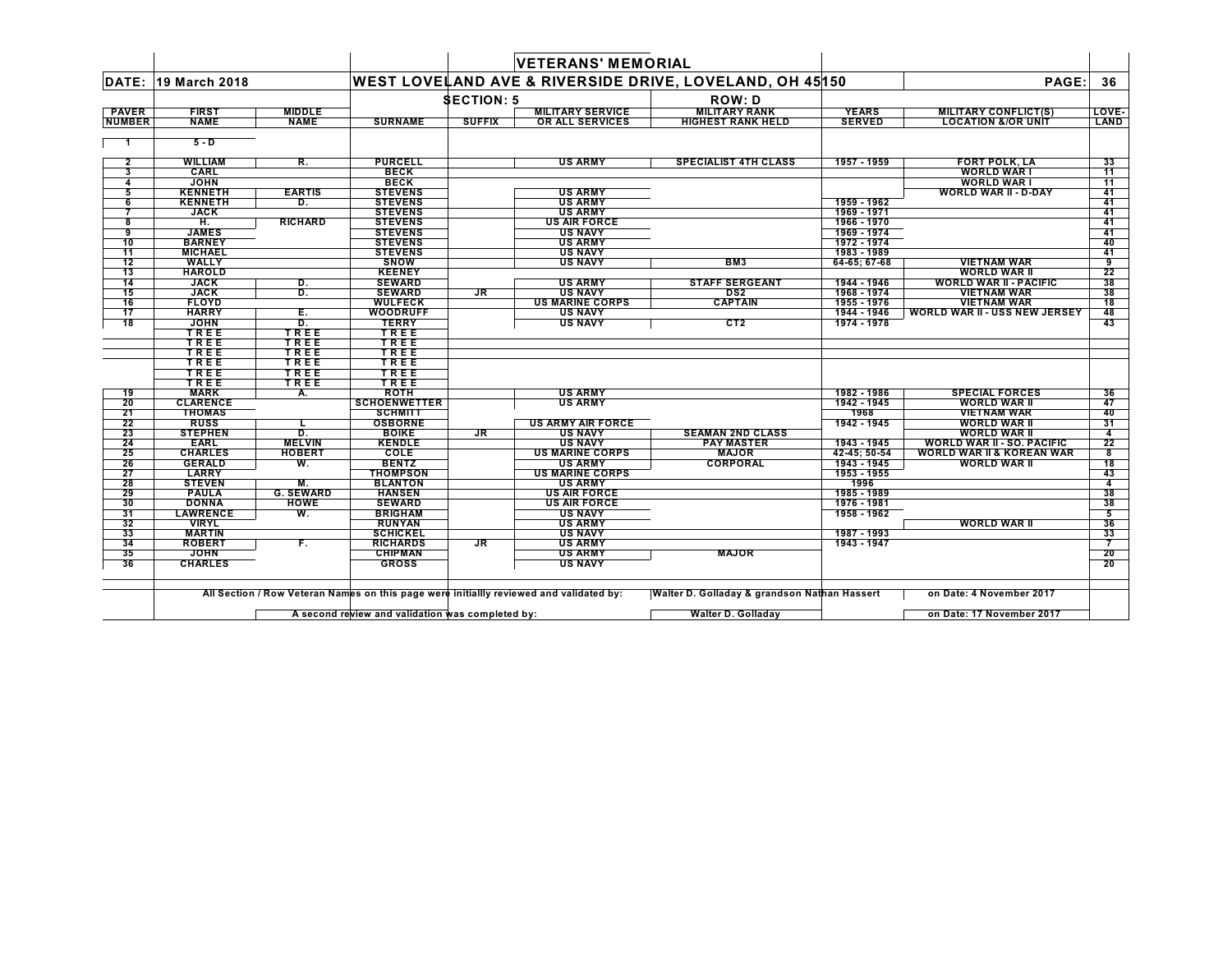|                |                 |                |                   |                   | <b>VETERANS' MEMORIAL</b> |                                                         |               |                                    |                 |
|----------------|-----------------|----------------|-------------------|-------------------|---------------------------|---------------------------------------------------------|---------------|------------------------------------|-----------------|
| DATE:          | 19 March 2018   |                |                   |                   |                           | WEST LOVELAND AVE & RIVERSIDE DRIVE, LOVELAND, OH 45150 |               | PAGE:                              | 37              |
|                |                 |                |                   | <b>SECTION: 5</b> |                           | <b>ROW: E</b>                                           |               |                                    |                 |
| <b>PAVER</b>   | <b>FIRST</b>    | <b>MIDDLE</b>  |                   |                   | <b>MILITARY SERVICE</b>   | <b>MILITARY RANK</b>                                    | <b>YEARS</b>  | <b>MILITARY CONFLICT(S)</b>        | LOVE-           |
| <b>NUMBER</b>  | <b>NAME</b>     | <b>NAME</b>    | <b>SURNAME</b>    | <b>SUFFIX</b>     | <b>OR ALL SERVICES</b>    | <b>HIGHEST RANK HELD</b>                                | <b>SERVED</b> | <b>LOCATION &amp;/OR UNIT</b>      | LAND            |
|                | $5 - E$         |                |                   |                   |                           |                                                         |               |                                    |                 |
| $\overline{2}$ | <b>GORDON</b>   | L.             | <b>WILLIAMS</b>   |                   | <b>US ARMY</b>            |                                                         | 1961 - 1963   |                                    | 47              |
| 3              | <b>ALBERT</b>   | А.             | <b>DORSCH</b>     |                   | <b>US NAVY</b>            |                                                         | 1942 - 1946   | <b>WORLD WAR II</b>                | 11              |
| 4              | <b>RICHARD</b>  | <b>ALBERT</b>  | <b>DORSCH</b>     |                   | <b>US MARINE CORPS</b>    |                                                         | 1942 - 1945   | <b>WORLD WAR II - PACIFIC</b>      | 11              |
| 5              | <b>FRANKLIN</b> | A.             | <b>STWARKA</b>    |                   | <b>US ARMY</b>            |                                                         |               | <b>WORLD WAR II</b>                | 41              |
| 6              | <b>GLENN</b>    | <b>ALLEN</b>   | <b>HUMMERICH</b>  |                   |                           | <b>LIEUTENANT</b>                                       | 1968 - 1969   | <b>VIETNAM WAR</b>                 | 48              |
| 7              | <b>WILLIAM</b>  | Т.             | <b>BINKLEY</b>    |                   | <b>US ARMY</b>            |                                                         | 1941 - 1945   | <b>WORLD WAR II</b>                | 4               |
| 8              | <b>ALBERT</b>   |                | <b>MCKINNEY</b>   |                   |                           | <b>PRIVATE COA</b>                                      |               |                                    | 47              |
| 9              | <b>BILL</b>     |                | <b>ADKINS</b>     |                   | <b>US NAVY</b>            |                                                         | 1960 - 1964   | <b>CUBAN MISSILE CRISIS</b>        | 45              |
| 10             | <b>DAVID</b>    | <b>LEE</b>     | <b>SCHOOLER</b>   |                   | <b>US ARMY</b>            |                                                         | 1969 - 1972   |                                    | 37              |
| 11             | <b>WILLIAM</b>  | <b>WAYNE</b>   | <b>SCHOOLER</b>   |                   | <b>US AIR FORCE</b>       |                                                         | 1966 - 1970   |                                    | 37              |
| 12             | <b>JOHN</b>     |                | <b>SCHOOLER</b>   |                   | <b>US ARMY</b>            |                                                         |               | <b>SPANISH AMERICAN WAR</b>        | 37              |
| 13             | <b>IRVINE</b>   |                | <b>MORRIS</b>     |                   |                           |                                                         |               | <b>WORLD WAR II</b>                | $\overline{18}$ |
| 14             | <b>JOE</b>      | Ħ.             | <b>FLYNN</b>      |                   | <b>US ARMY</b>            |                                                         |               |                                    | 13              |
| 15             | <b>RUSSELL</b>  |                | <b>YOUNG</b>      |                   | <b>US MARINE CORPS</b>    | <b>CORPORAL</b>                                         | 1943 - 1946   | <b>WORLD WAR II - PACIFIC</b>      | 48              |
| 16             | <b>ALBERT</b>   |                | <b>MEYERS</b>     |                   | <b>US ARMY</b>            |                                                         | 1942 - 1945   | <b>WORLD WAR II - 34TH INF DIV</b> | 48              |
| 17             | <b>PHIL</b>     |                | <b>ALTIERI</b>    |                   | <b>US NAVY</b>            |                                                         | 1943 - 1946   | <b>WORLD WAR II - LST 907</b>      | -1              |
| 18             | <b>LEONARD</b>  | J.             | <b>ALTIERI</b>    |                   | <b>US ARMY</b>            | <b>PRIVATE 1ST CLASS</b>                                | 1945          | <b>WORLD WAR II - OKINAWA</b>      |                 |
|                | TREE            | TREE           | TREE              |                   |                           |                                                         |               |                                    |                 |
|                | TREE            | TREE           | TREE              |                   |                           |                                                         |               |                                    |                 |
|                | TREE<br>TREE    | TREE           | TREE              |                   |                           |                                                         |               |                                    |                 |
|                | TREE            | TREE<br>TREE   | TREE<br>TREE      |                   |                           |                                                         |               |                                    |                 |
|                | TREE            | TREE           | TREE              |                   |                           |                                                         |               |                                    |                 |
| 19             | <b>JAMES</b>    | W.             | <b>HAMBRICK</b>   |                   | <b>US ARMY</b>            |                                                         | 1943 - 1946   | <b>WORLD WAR II</b>                | 16              |
| 20             | <b>CHARLES</b>  | <b>EDWARD</b>  | <b>HAMBRICK</b>   |                   | <b>US ARMY</b>            |                                                         | 1952 - 1954   | <b>KOREAN WAR</b>                  | 15              |
| 21             | <b>JOHN</b>     |                | <b>HAMBRICK</b>   |                   | <b>US ARMY</b>            |                                                         | 1951 - 1953   | <b>KOREAN WAR</b>                  | 16              |
| 22             | <b>NORMAN</b>   | <b>LEE</b>     | <b>HAMBRICK</b>   |                   | <b>US ARMY</b>            |                                                         | 1957 - 1959   |                                    | 17              |
| 23             | <b>RALPH</b>    | <b>CECIL</b>   | <b>HAMBRICK</b>   |                   | <b>US ARMY</b>            |                                                         | 1959 - 1962   |                                    | 17              |
| 24             | <b>LEONARD</b>  | S.             | <b>HAMBRICK</b>   |                   | <b>US ARMY AIR FORCE</b>  |                                                         | 1944 - 1946   | <b>WORLD WAR II</b>                | 17              |
| 25             | <b>DONALD</b>   | <b>JACK</b>    | <b>HAMBRICK</b>   |                   | <b>US ARMY</b>            |                                                         | 1951 - 1956   |                                    | 17              |
| 26             | <b>JOEL</b>     | <b>ANTHONY</b> | <b>CONSTABLE</b>  |                   | <b>US NAVY</b>            |                                                         | 1993 - 1997   |                                    | 34              |
| 27             | <b>TIFFANY</b>  | <b>ANNE</b>    | <b>CONSTABLE</b>  |                   | <b>US NAVY</b>            |                                                         | 2000          |                                    | 34              |
| 28             | <b>CHAD</b>     | <b>ALLEN</b>   | <b>CONSTABLE</b>  |                   | <b>US NAVY</b>            |                                                         | 1997 - 1998   |                                    | 34              |
| 29             | <b>JEFFREY</b>  |                | <b>CLENDENING</b> |                   | <b>US AIR FORCE</b>       |                                                         | 1970 - 1974   |                                    | 8               |
| 30             | <b>WILLIAM</b>  | J.             | <b>CLENDENING</b> |                   | <b>US ARMY</b>            |                                                         | 1941 - 1945   |                                    | 8               |
| 31             | <b>JOHN</b>     | B.             | <b>PRICE</b>      |                   | <b>US NAVY</b>            |                                                         |               |                                    | 8               |
| 32             | <b>FRANK</b>    | H.             | <b>HOSEA</b>      |                   | <b>US ARMY</b>            |                                                         |               | <b>WORLD WAR II - 3RD ARMY</b>     | $\overline{19}$ |
| 33             | <b>DONALD</b>   | G.             | <b>MAUCH</b>      |                   | <b>US ARMY</b>            |                                                         | 1943 - 1946   | <b>WORLD WAR II - 28TH INF DIV</b> | 29              |
| 34             | <b>PAUL</b>     | H.             | <b>JONES</b>      |                   | <b>US NAVY</b>            |                                                         | 1965 - 1970   | <b>VIETNAM WAR</b>                 | 21              |
| 35             | <b>WM</b>       | <b>BILL</b>    | <b>JONES</b>      |                   | <b>US NAVY</b>            |                                                         | 1965 - 1970   | <b>VIETNAM WAR</b>                 | 21              |
| 36             | <b>ALVA</b>     | в.             | <b>JONES</b>      |                   | <b>US MARINE CORPS</b>    |                                                         | 1968 - 1970   | <b>VIETNAM WAR</b>                 | 21              |
|                |                 |                |                   |                   |                           |                                                         |               |                                    |                 |

**A second review and validation was completed by: Walter D. Golladay on Date: 17 November 2017** $\mathsf{L}$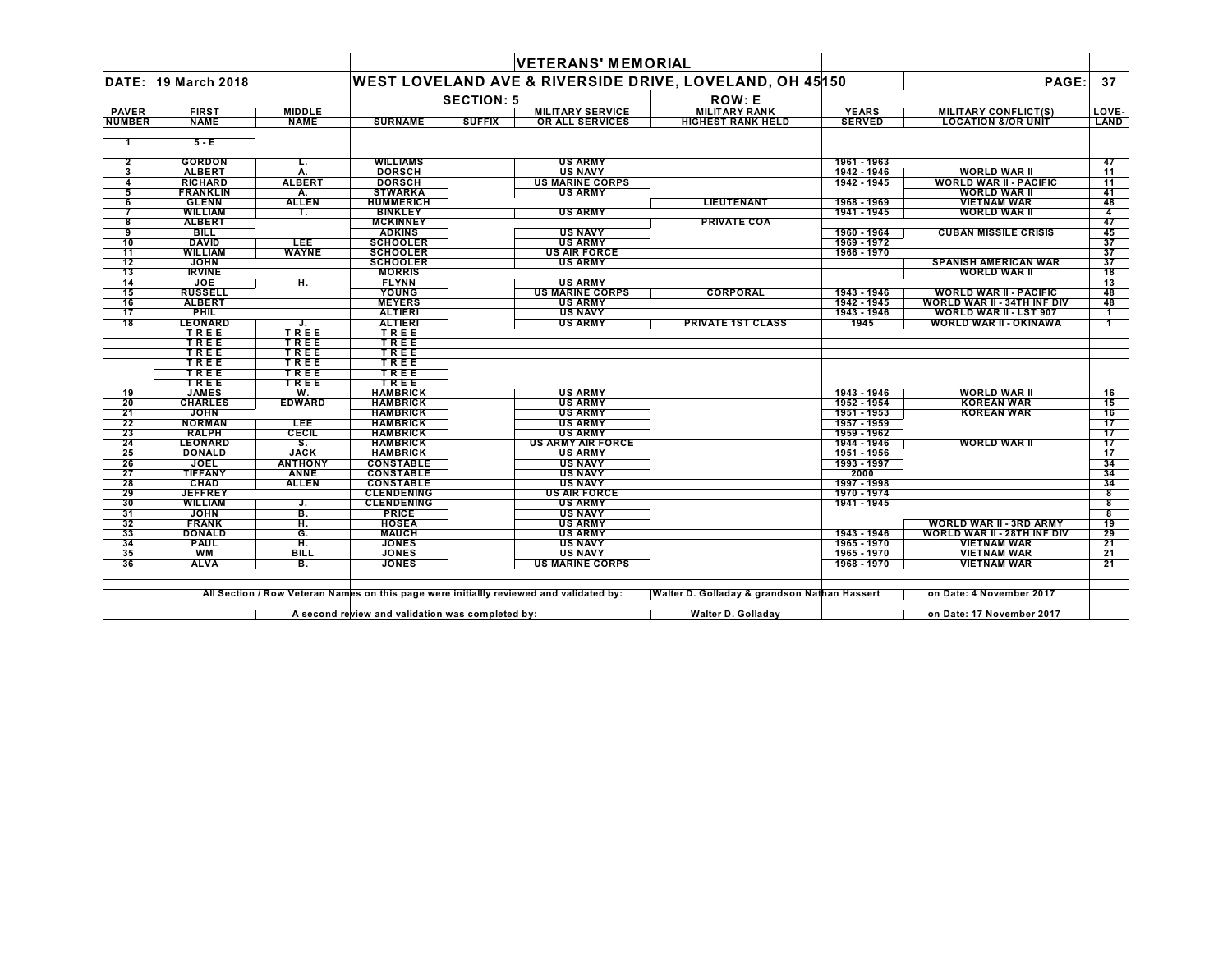|                 |                 |               |                  |                   | <b>VETERANS' MEMORIAL</b> |                                                         |               |                                       |                         |
|-----------------|-----------------|---------------|------------------|-------------------|---------------------------|---------------------------------------------------------|---------------|---------------------------------------|-------------------------|
| DATE:           | 19 March 2018   |               |                  |                   |                           | WEST LOVELAND AVE & RIVERSIDE DRIVE, LOVELAND, OH 45150 |               | PAGE:                                 | 38                      |
|                 |                 |               |                  | <b>SECTION: 5</b> |                           | <b>ROW:F</b>                                            |               |                                       |                         |
| <b>PAVER</b>    | <b>FIRST</b>    | <b>MIDDLE</b> |                  |                   | <b>MILITARY SERVICE</b>   | <b>MILITARY RANK</b>                                    | <b>YEARS</b>  | <b>MILITARY CONFLICT(S)</b>           | LOVE-                   |
| <b>NUMBER</b>   | <b>NAME</b>     | <b>NAME</b>   | <b>SURNAME</b>   | <b>SUFFIX</b>     | OR ALL SERVICES           | <b>HIGHEST RANK HELD</b>                                | <b>SERVED</b> | <b>LOCATION &amp;/OR UNIT</b>         | LAND                    |
|                 |                 |               |                  |                   |                           |                                                         |               |                                       |                         |
|                 | $5 - F$         |               |                  |                   |                           |                                                         |               |                                       |                         |
| $\overline{2}$  | <b>ALFRED</b>   |               | <b>CREAMER</b>   |                   | <b>US ARMY AIR CORPS</b>  |                                                         |               | <b>WORLD WAR II - EUROPE</b>          | 38                      |
| 3               | <b>WILLIAM</b>  | А.            | <b>CREAMER</b>   |                   | <b>US AIR FORCE</b>       | <b>AIRMAN 1ST CLASS</b>                                 | 1951 - 1955   |                                       | 10                      |
| 4               | <b>LAWRENCE</b> | R.            | <b>CREAMER</b>   |                   | <b>US NAVY</b>            | MM <sub>2</sub> C                                       | 1944 - 1945   | <b>WORLD WAR II - USS COLORADO</b>    | 10                      |
| 5               | <b>ROY</b>      | С.            | <b>CREAMER</b>   |                   | <b>US ARMY</b>            | <b>PRIVATE 1ST CLASS</b>                                | 1942 - 1945   | WORLD WAR II - EUROPE                 | 10                      |
| 6               | <b>HOWARD</b>   | Α.            | <b>CREAMER</b>   |                   | <b>US NAVY</b>            | \$1C                                                    | 1944 - 1946   | <b>WORLD WAR II - EUROPE</b>          | 10                      |
| 7               | <b>CHARLES</b>  | P.            | <b>CREAMER</b>   |                   | <b>US ARMY</b>            | <b>PRIVATE 1ST CLASS</b>                                | 1944 - 1946   | <b>WORLD WAR II - EUROPE</b>          | 10                      |
| 8               | W.              | P.            | <b>MCCLELLAN</b> |                   | <b>US ARMY</b>            | <b>SERGEANT</b>                                         | 1943 - 1946   | <b>WORLD WAR II</b>                   | 27                      |
| 9               | <b>DAVID</b>    | W.            | <b>TERRY</b>     |                   | <b>US ARMY NAT GUARD</b>  |                                                         | 1986 - 1991   |                                       | 43                      |
| 10              | <b>ROBERT</b>   | W.            | <b>TERRY</b>     |                   | <b>US ARMY</b>            |                                                         | 1957 - 1959   |                                       | 43                      |
| 11              | <b>JOHN</b>     | Κ.            | <b>LINDNER</b>   |                   | <b>US ARMY</b>            |                                                         | 1967 - 1969   |                                       | 43                      |
| 12              | <b>JACK</b>     | Т.            | <b>PFIESTER</b>  | $\frac{1}{1}$     | <b>US AIR FORCE</b>       |                                                         |               |                                       | 32                      |
| 13              | <b>JACK</b>     | т.            | <b>PFIESTER</b>  |                   | <b>US ARMY</b>            |                                                         | 1963 - 1965   |                                       | 20                      |
| 14              | <b>LELON</b>    |               | <b>TAYLOR</b>    |                   | <b>US ARMY</b>            | <b>CORPORAL</b>                                         |               | <b>WORLD WAR II</b>                   | -1                      |
| 15              | <b>JOSEPH</b>   | Е.            | <b>BUHR</b>      |                   | <b>US ARMY</b>            | <b>1ST LIEUTENANT</b>                                   | 1945          | <b>WORLD WAR II - BATTLE OF BULGE</b> | 17                      |
| 16              | <b>SAMUEL</b>   |               | <b>MCBETH</b>    |                   | <b>US AIR FORCE</b>       |                                                         | 1971 - 1977   | <b>STRATEGIC AIR COMMAND</b>          | 17                      |
| $\overline{17}$ | <b>RAYMOND</b>  | c.            | <b>MCDONOUGH</b> |                   |                           | <b>SERGEANT 1ST CLASS</b>                               | 1951 - 1953   | <b>KOREAN WAR</b>                     | 27                      |
| 18              | <b>HENRY</b>    |               | <b>BICKEL</b>    |                   | 4TH OHIO VOL INF REG      |                                                         | 1862 - 1865   | <b>CIVIL WAR</b>                      | 30                      |
|                 | TREE            | TREE          | TREE             |                   |                           |                                                         |               |                                       |                         |
|                 | TREE            | TREE          | TREE             |                   |                           |                                                         |               |                                       |                         |
|                 | TREE<br>TREE    | TREE<br>TREE  | TREE             |                   |                           |                                                         |               |                                       |                         |
|                 | TREE            | TREE          | TREE<br>TREE     |                   |                           |                                                         |               |                                       |                         |
|                 | TREE            | TREE          | TREE             |                   |                           |                                                         |               |                                       |                         |
| 19              | <b>TED</b>      |               | <b>STEVENS</b>   |                   | <b>US ARMY</b>            |                                                         | 1942 - 1946   | <b>WORLD WAR II</b>                   | 41                      |
| 20              | blank           | blank         | blank            | blank             | blank                     | blank                                                   | blank         | blank                                 | 41                      |
| 21              | <b>ROBERT</b>   |               | <b>MOLTER</b>    |                   | <b>US NAVY RESERVE</b>    |                                                         | 19 MAY 1945   | KIA - WORLD WAR II                    | 41                      |
| 22              | <b>ALFRED</b>   |               | <b>MOLTER</b>    |                   | <b>US ARMY</b>            |                                                         | 1943 - 1946   | <b>WORLD WAR II</b>                   | 41                      |
| 23              | <b>WALTER</b>   | J.            | <b>SEARS</b>     |                   | <b>US ARMY</b>            | <b>TECHNICIAN 5TH CLASS</b>                             |               | <b>WORLD WAR II</b>                   | 38                      |
| 24              | <b>JAMES</b>    | D.            | <b>SMITH</b>     |                   | <b>US NAVY</b>            |                                                         | 1950 - 1954   | <b>KOREAN WAR</b>                     | 39                      |
| 25              | <b>BRIAN</b>    | Κ.            | <b>SMITH</b>     |                   | <b>US NAVY</b>            | BM3                                                     | 1980 - 1984   |                                       | 39                      |
| 26              | <b>MARY</b>     | Α.            | <b>NEWMAN</b>    |                   | <b>US NAVY</b>            | <b>LIEUTENANT COMANDER</b>                              |               |                                       | $\overline{22}$         |
| 27              | <b>IN HONOR</b> | <b>OF ALL</b> | <b>VETERANS</b>  | <b>FROM</b>       | <b>REV JOSEPH</b>         | <b>WILLIAMS</b>                                         | <b>MARY</b>   | <b>&amp; BRENDON</b>                  | 47                      |
| 28              | <b>IN HONOR</b> | <b>OF ALL</b> | <b>VETERANS</b>  | <b>FROM</b>       | WM S. WELLS SR.           | <b>FAMILY</b>                                           |               |                                       | $\overline{\mathbf{3}}$ |
| 29              | <b>RAY</b>      |               | <b>MILLER</b>    | $J_{\rm R}$       | <b>US MARINE CORPS</b>    | <b>GUNNERY SERGEANT</b>                                 | 1969 - 1978   | <b>VIETNAM WAR - 3RD MAR DIV</b>      | 28                      |
| 30              | <b>RAY</b>      |               | <b>MILLER</b>    | SR                | <b>US MARINE CORPS</b>    | <b>SERGEANT</b>                                         | 1942 - 1945   | <b>WORLD WAR II - PACIFIC</b>         | 29                      |
| 31              | <b>JACK</b>     |               | <b>MERRITT</b>   |                   |                           |                                                         |               | <b>WORLD WAR II</b>                   | 28                      |
| 32              | <b>JEFF</b>     | S.            | <b>PEEL</b>      |                   | <b>US AIR FORCE</b>       | E4                                                      | 1988 - 1992   |                                       | 32                      |
| 33              | <b>BILL</b>     |               | <b>LAMB</b>      |                   | <b>US ARMY</b>            |                                                         |               | <b>WORLD WAR II</b>                   | -22                     |
| 34              | <b>JOHN</b>     | С.            | <b>LAMB</b>      |                   | <b>US NAVY</b>            |                                                         | 1962 - 1966   |                                       | 22                      |
| 35              | <b>BLANK</b>    | <b>BLANK</b>  | <b>BLANK</b>     | <b>BLANK</b>      | <b>BLANK</b>              | <b>BLANK</b>                                            | <b>BLANK</b>  | <b>BLANK</b>                          | 22                      |
| 36              | <b>BLANK</b>    | BLANK         | <b>BLANK</b>     | <b>BLANK</b>      | <b>BLANK</b>              | <b>BLANK</b>                                            | BLANK         | <b>BLANK</b>                          | 22                      |

 $\vdash$ 

**A second review and validation was completed by: Walter D. Golladay on Date: 17 November 2017** $\mathbf{I}$ 

 $\Box$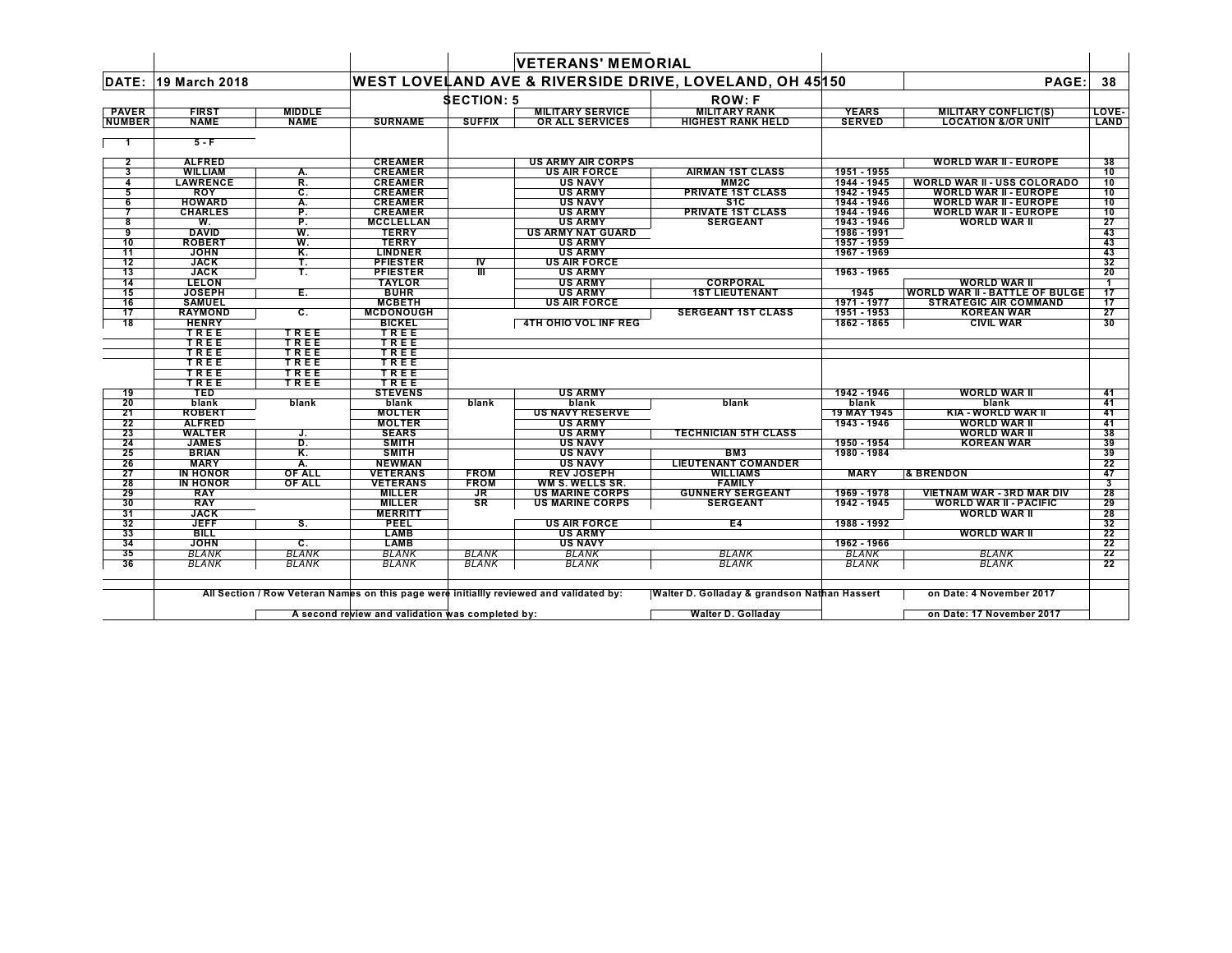|                               |                               |                              |                                   |                   | <b>VETERANS' MEMORIAL</b>                           |                                                         |                               |                                                                      |                 |
|-------------------------------|-------------------------------|------------------------------|-----------------------------------|-------------------|-----------------------------------------------------|---------------------------------------------------------|-------------------------------|----------------------------------------------------------------------|-----------------|
| DATE:                         | 19 March 2018                 |                              |                                   |                   |                                                     | WEST LOVELAND AVE & RIVERSIDE DRIVE, LOVELAND, OH 45150 |                               | PAGE:                                                                | 39              |
|                               |                               |                              |                                   | <b>SECTION: 6</b> |                                                     | <b>ROW: A</b>                                           |                               |                                                                      |                 |
| <b>PAVER</b><br><b>NUMBER</b> | <b>FIRST</b><br><b>NAME</b>   | <b>MIDDLE</b><br><b>NAME</b> | <b>SURNAME</b>                    | <b>SUFFIX</b>     | <b>MILITARY SERVICE</b><br>OR ALL SERVICES          | <b>MILITARY RANK</b><br><b>HIGHEST RANK HELD</b>        | <b>YEARS</b><br><b>SERVED</b> | <b>MILITARY CONFLICT(S)</b><br><b>LOCATION &amp;/OR UNIT</b>         | LOVE-<br>LAND   |
| -1                            | 6 - A                         |                              |                                   |                   |                                                     |                                                         |                               |                                                                      |                 |
| $\mathbf{2}$                  | <b>NED</b>                    |                              | <b>ADAMS</b>                      |                   |                                                     |                                                         |                               | <b>WORLD WAR II</b>                                                  | 30              |
| 3                             | <b>CHAS</b>                   | Κ.                           | <b>WOLFRAM</b>                    |                   | <b>US ARMY</b>                                      |                                                         | 1942 - 1945                   | <b>WORLD WAR II</b>                                                  | 48              |
| 4                             | <b>WM</b>                     | Т.                           | <b>HANNAN</b>                     |                   | <b>US ARMY</b>                                      |                                                         |                               | <b>KOREAN WAR</b>                                                    | 18              |
| 5                             | <b>LEROY</b>                  |                              | <b>HICKMAN</b>                    |                   | <b>US NAVY</b>                                      |                                                         | 1943 - 1946                   | <b>WORLD WAR II</b>                                                  | 18              |
| 6                             | <b>OLIVER</b>                 |                              | <b>FREEZE</b>                     |                   | <b>US NAVY</b>                                      |                                                         |                               | <b>WORLD WAR II</b>                                                  | 17              |
| $\overline{7}$                | <b>CHAS</b>                   | F.                           | <b>SCHAAFF</b>                    |                   |                                                     | <b>FIELD ARTILERY</b>                                   | 1944 - 1946                   | <b>WORLD WAR II</b>                                                  | 37              |
| 8                             | <b>FRANK</b>                  | J.                           | CARLE                             |                   | <b>US NAVY</b>                                      | <b>GUNNERS MATE 3RD CLASS</b>                           | 1903 - 1907                   | <b>WORLD WAR I</b>                                                   | -7              |
| 9                             | <b>THOMAS</b>                 |                              | <b>PAXTON</b>                     |                   |                                                     | <b>COLONEL</b>                                          |                               |                                                                      | 34              |
| 10                            | <b>FRANK</b>                  | Χ.                           | <b>RITTER</b>                     |                   | <b>US ARMY</b>                                      |                                                         |                               | <b>WORLD WAR I</b>                                                   | 35              |
| 11                            | <b>JOSEPH</b>                 |                              | <b>RITTER</b>                     |                   | <b>US ARMY</b>                                      |                                                         |                               | <b>WORLD WAR II</b>                                                  | 35              |
| 12                            | LIN                           |                              | <b>WILCHER</b>                    |                   | <b>US ARMY</b>                                      |                                                         |                               | <b>VIETNAM WAR</b>                                                   | 35              |
| 13                            | <b>RICHARD</b>                |                              | <b>ECKART</b>                     |                   | <b>US ARMY</b>                                      |                                                         |                               | <b>VIETNAM WAR</b>                                                   | 35              |
| 14                            | <b>JOHN</b>                   | P.                           | <b>STRATHMANN</b>                 |                   | <b>US AIR FORCE</b>                                 |                                                         |                               | <b>VIETNAM WAR</b>                                                   | 35              |
| 15                            | <b>ART</b>                    |                              | <b>STRATHMANN</b>                 |                   |                                                     |                                                         |                               | <b>WORLD WAR II</b>                                                  | 35              |
| 16                            | <b>JOHN</b>                   | F.                           | <b>KROGER</b>                     |                   | <b>US ARMY</b>                                      |                                                         |                               | <b>WORLD WAR II</b>                                                  | 35              |
| 17                            | <b>LEROY</b>                  |                              | <b>BAILEY</b>                     |                   | <b>US NAVY</b>                                      |                                                         |                               | <b>WORLD WAR II</b>                                                  | 35              |
| 18                            | <b>ROLAND</b>                 |                              | <b>BAILEY</b>                     |                   | <b>US ARMY</b>                                      |                                                         |                               | <b>WORLD WAR II</b>                                                  | 35              |
| 19                            | <b>GEO</b>                    | Е.                           | <b>RITTER</b>                     |                   | <b>US ARMY</b>                                      | COLONEL                                                 | 1942 - 1973                   | <b>WORLD WAR II, KOREA &amp; VIETNAM</b>                             | 35              |
| 20                            | <b>SAVED FOR</b>              | <b>FUTURE</b>                | <b>USE BY</b>                     | <b>HOTCHKISS</b>  | <b>FAMILY</b>                                       | <b>PAYMENT DUE WITH</b>                                 | <b>REQUEST</b>                |                                                                      | 19&35           |
| 21                            | <b>CLIFFORD</b>               | Е.                           | <b>HOTCHKISS</b>                  |                   | <b>US ARMY &amp; US AIR FORCE</b>                   | <b>MASTER SERGEANT</b>                                  | 1938 - 1959                   | <b>WORLD WAR II &amp; KOREAN WAR</b>                                 | $\overline{19}$ |
| 22                            | <b>STANFORD</b>               | P.                           | <b>SETO</b>                       |                   | <b>US NAVY</b>                                      | <b>CAPTAIN</b>                                          | 1942 - 1945                   | <b>WORLD WAR II - MEDICAL CORPS</b>                                  | 38              |
| 23                            | <b>DONALD</b>                 |                              | <b>GOEDDE</b>                     |                   | <b>US NAVY</b>                                      | <b>SEAMAN 2ND CLASS</b>                                 | 1948 - 1952                   | <b>DDE 859 USS NORRIS</b>                                            | 35              |
| 24<br>25                      | <b>ROBERT</b><br><b>KARL</b>  | Е.                           | <b>HULICK</b><br><b>DIPPONG</b>   |                   | <b>US ARMY &amp; US AIR FORCE</b><br><b>US ARMY</b> |                                                         | 1941 - 1945                   | <b>WORLD WAR II &amp; KOREAN WAR</b><br><b>WORLD WAR II - EUROPE</b> | 20<br>11        |
|                               |                               | А.                           |                                   |                   |                                                     |                                                         | 1969 - 1973                   |                                                                      |                 |
| 26<br>27                      | <b>GARY</b><br><b>DOUGLAS</b> | L.<br>B.                     | <b>PENNINGTON</b><br><b>OGDEN</b> | <b>SR</b>         | <b>US AIR FORCE</b><br><b>US ARMY</b>               | <b>STAFF SERGEANT</b><br><b>SPECIALIST 5TH CLASS</b>    |                               | <b>VIETNAM WAR</b>                                                   | 31<br>31        |
| 28                            | <b>KENNETH</b>                | B.                           | <b>APPLEBY</b>                    |                   | <b>US ARMY</b>                                      |                                                         |                               | <b>WORLD WAR II</b>                                                  | $\mathbf{2}$    |
| 29                            | C.                            | W.                           | <b>CHRISWELL</b>                  |                   | <b>US ARMY</b>                                      |                                                         | 1942 - 1947                   | <b>WORLD WAR I</b>                                                   | 8               |
| 30                            | <b>MEL</b>                    |                              | <b>FITZHARRIS</b>                 |                   | <b>US ARMY</b>                                      |                                                         | 1942 - 1947                   | <b>WORLD WAR II</b>                                                  | 8               |
| 31                            | <b>WM</b>                     | C.                           | <b>HOSEY</b>                      |                   | <b>US ARMY</b>                                      |                                                         | 1944 - 1946                   | <b>WORLD WAR II</b>                                                  | 19              |
| 32                            | т.                            | <b>EARL</b>                  | <b>LEEPER</b>                     |                   | <b>US ARMY</b>                                      |                                                         |                               | <b>WORLD WAR II</b>                                                  | 24              |
| 33                            | J.                            | R.                           | <b>FROMAN</b>                     |                   | <b>US ARMY</b>                                      | <b>CORPORAL</b>                                         | 1942 - 1945                   | <b>WORLD WAR II - 9TH ARM DIV</b>                                    | 39              |
| 34                            | IN HONOR OF                   | <b>ALL</b>                   | <b>VETERANS</b>                   | <b>THE</b>        | <b>WOLFRAM FAMILY</b>                               | ROB. CINDY. ROBBY.                                      | <b>ANTHONY</b>                |                                                                      | 48              |
| 35                            | <b>WALTER</b>                 |                              | <b>GIBSON</b>                     |                   |                                                     |                                                         | 1918                          | <b>WORLD WAR I</b>                                                   | 15              |
| 36                            | <b>HENRY</b>                  |                              | <b>EMENGER</b>                    |                   | <b>US NAVY</b>                                      |                                                         | 1943 - 1952                   | <b>WORLD WAR II &amp; KOREAN WAR</b>                                 | 22              |
| 37                            | <b>RUSSELL</b>                | <b>ORAN</b>                  | <b>ELLEDGE</b>                    | SR                | <b>US NAVY</b>                                      |                                                         |                               | <b>WORLD WAR I</b>                                                   | $\overline{12}$ |
| 38                            | <b>RUSSELL</b>                | <b>ORAN</b>                  | <b>ELLEDGE</b>                    | $J_{\rm R}$       | <b>US ARMY</b>                                      | <b>SPECIALIST 3RD CLASS</b>                             |                               | <b>KOREAN WAR</b>                                                    | 12              |
| 39                            | <b>JACK</b>                   |                              | <b>ELLEDGE</b>                    |                   | <b>US AIR FORCE</b>                                 | <b>STAFF SERGEANT</b>                                   | 1957 - 1963                   |                                                                      | 12              |
| 40                            | <b>TO ALL WHO</b>             | <b>HAVE DONE</b>             | THEIR DUTY TO                     |                   | <b>GOD &amp; COUNTY,</b>                            | <b>CUB SCOUT PACK 888</b>                               | <b>LOVELAND</b>               |                                                                      | 33              |
| 41                            | R.                            | G.                           | <b>RASMUSSEN</b>                  |                   | <b>US NAVY</b>                                      |                                                         |                               | <b>WORLD WAR II - SO. PACIFIC</b>                                    | 33              |
| 42                            | <b>LAWRENCE</b>               | W.                           | <b>ANDERSON</b>                   |                   | <b>US ARMY</b>                                      |                                                         | 42-45:54-57                   | <b>WORLD WAR II</b>                                                  | $\mathbf{1}$    |
|                               |                               |                              |                                   |                   |                                                     |                                                         |                               |                                                                      |                 |

All Section / Row Veteran Names on this page were initiallly reviewed and validated by: W. D. Golladay, Christine Hassert & Chris Mihalik ── on Date: 8 November 2017

**A second review and validation was completed by: Walter D. Golladay on Date: 17 November 2017** $\mathsf{L}$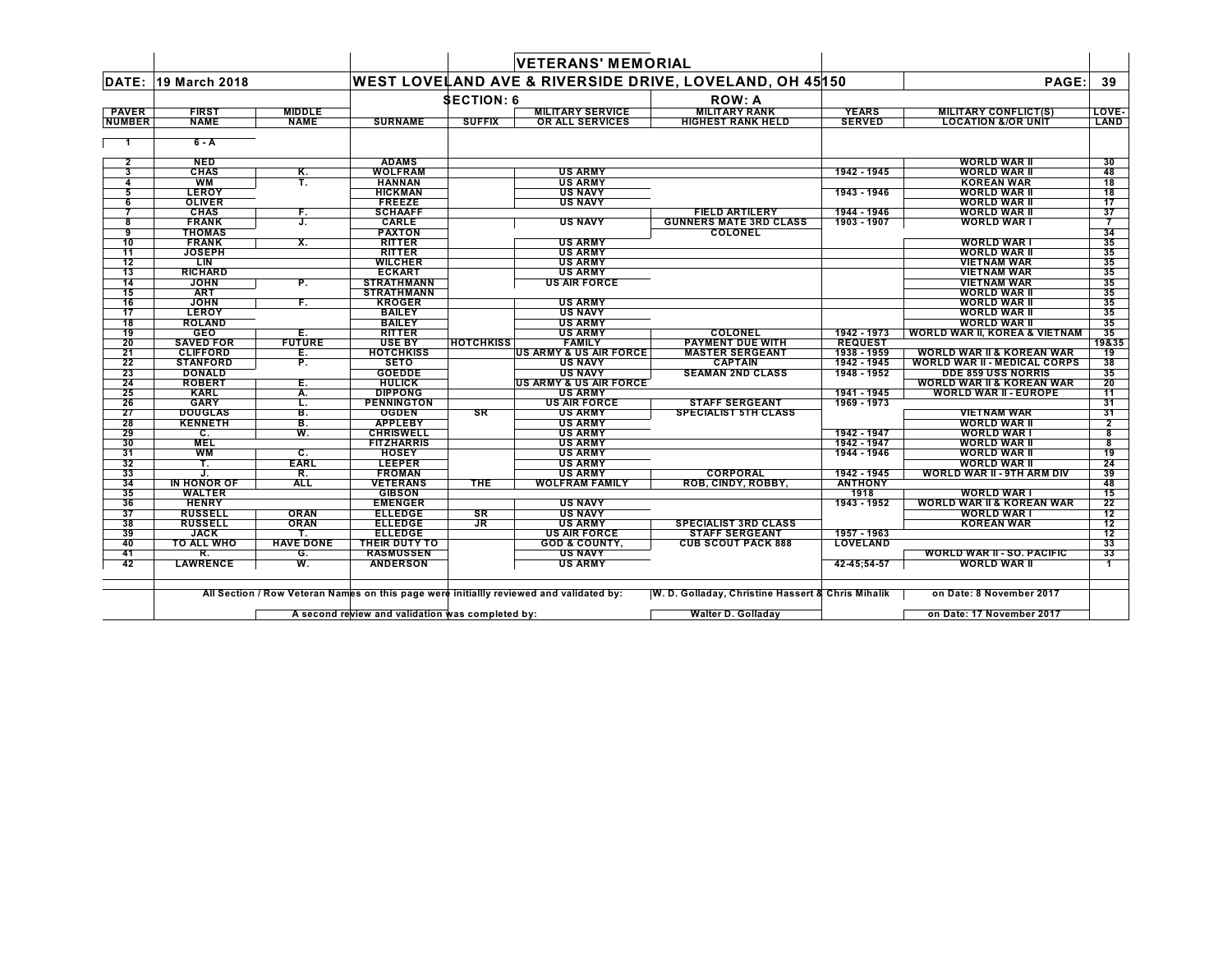|                 |                              |                           |                                     |                   | <b>VETERANS' MEMORIAL</b>                |                                                                    |                    |                                         |                              |
|-----------------|------------------------------|---------------------------|-------------------------------------|-------------------|------------------------------------------|--------------------------------------------------------------------|--------------------|-----------------------------------------|------------------------------|
| DATE:           | 19 March 2018                |                           |                                     |                   |                                          | <b>WEST LOVELAND AVE &amp; RIVERSIDE DRIVE, LOVELAND, OH 45150</b> |                    | PAGE:                                   | 40                           |
|                 |                              |                           |                                     | <b>SECTION: 6</b> |                                          | <b>ROW: B</b>                                                      |                    |                                         |                              |
| <b>PAVER</b>    | <b>FIRST</b>                 | <b>MIDDLE</b>             |                                     |                   | <b>MILITARY SERVICE</b>                  | <b>MILITARY RANK</b>                                               | <b>YEARS</b>       | <b>MILITARY CONFLICT(S)</b>             | LOVE-                        |
| <b>NUMBER</b>   | <b>NAME</b>                  | <b>NAME</b>               | <b>SURNAME</b>                      | <b>SUFFIX</b>     | OR ALL SERVICES                          | <b>HIGHEST RANK HELD</b>                                           | <b>SERVED</b>      | <b>LOCATION &amp;/OR UNIT</b>           | <b>LAND</b>                  |
|                 |                              |                           |                                     |                   |                                          |                                                                    |                    |                                         |                              |
| -1              | $6 - B$                      |                           |                                     |                   |                                          |                                                                    |                    |                                         |                              |
| $\overline{2}$  | <b>STANLEY</b>               | М.                        | <b>MEDENIS</b>                      |                   |                                          |                                                                    |                    | <b>WORLD WAR II - 82ND AIRBONE</b>      | 28                           |
| 3               | <b>BEN</b>                   | F.                        | <b>MCCORMICK</b>                    |                   | <b>US NAVY</b>                           | <b>LIEUTENANT JUNIOR GRADE</b>                                     | 1942 - 1945        | <b>WORLD WAR II - USS HANCOCK</b>       | 18                           |
| 4               | Е.                           | <b>MAX</b>                | <b>BELL</b>                         |                   | <b>US ARMY</b>                           |                                                                    | 1942 - 1945        | <b>WORLD WAR II - 3RD ARMY</b>          | 18                           |
| 5               | <b>CHARLES</b>               | Η.                        | GAY                                 |                   | US ARMY MEDICAL CORPS                    | <b>DOCTOR</b>                                                      | 1942 - 1945        | <b>WORLD WAR II</b>                     | 14                           |
| 6               | <b>TONY</b>                  |                           | <b>KING</b>                         |                   | <b>US NAVY</b>                           | <b>LIEUTENANT COMANDER</b>                                         | 1982 - 1996        | <b>SUBMARINE SERVICE</b>                | 22                           |
|                 | <b>ROBERT</b>                | Ε.                        | <b>MORAN</b>                        |                   | <b>US NAVY</b>                           | <b>CBM</b>                                                         | 1936 - 1945        | <b>WORLD WAR II</b>                     | 29                           |
| 8               | <b>MELVIN</b>                | Α.                        | CARLE                               |                   | <b>US AIR FORCE</b>                      | <b>LIEUTENANT COLONEL</b>                                          | 1942 - 1971        | <b>WORLD WAR II &amp; KOREAN WAR</b>    |                              |
| 9               | <b>BYRON</b>                 | Α.                        | <b>CARLE</b>                        |                   | <b>US NAVY</b>                           |                                                                    | 1969 - 1971        | VIETNAM WAR - USS SAINT PAUL            |                              |
| 10              | <b>JACK</b>                  | Κ.                        | <b>PARTIN</b>                       |                   | <b>US NAVY</b>                           |                                                                    | 1948 - 1950        | <b>USS ORLECK</b>                       | 31                           |
| 11              | <b>GERALD</b>                | L.                        | <b>WARD</b>                         |                   | <b>US MARINE CORPS</b>                   | CORPORAL                                                           | 1989 - 1993        |                                         | 26                           |
| 12              | LAFE                         | J.                        | <b>DOZIER</b>                       |                   | <b>US ARMY</b>                           |                                                                    |                    |                                         | 11                           |
| 13              | н.                           |                           | <b>WILLIAMSON</b>                   |                   | <b>US ARMY</b>                           |                                                                    | 1943               | POW - WORLD WAR II - 45TH DIV           | 47                           |
| 14              | <b>LEO</b>                   | W.                        | <b>SANDERS</b>                      |                   | <b>US MARINE CORPS</b>                   | <b>MAJOR</b>                                                       |                    | <b>WORLD WAR II</b>                     | 18                           |
| 15              | <b>JACOB</b>                 |                           | <b>EASTHAM</b>                      |                   | <b>US ARMY</b>                           | <b>MACHINE GUNNER</b>                                              |                    | <b>WORLD WAR II - BATTLE OF BULGE</b>   | 12                           |
| 16              | <b>JOHN</b>                  | <b>JOSEPH</b>             | <b>REDMOND</b>                      |                   | <b>US MARINE CORPS</b>                   |                                                                    | 1994               |                                         | 34                           |
| 17              | <b>PATRICK</b>               |                           | <b>JAEGER</b>                       |                   | <b>US NAVY</b>                           |                                                                    | 1942 - 1945        | <b>WORLD WAR II</b>                     | 20                           |
| $\overline{18}$ | <b>DONALD</b>                | М.                        | <b>PALMER</b>                       |                   | <b>US COAST GUARD</b>                    |                                                                    | 1940 - 1945        |                                         | 3                            |
| 19              | <b>JOSEPH</b>                | s.                        | <b>KOCZENIAK</b>                    | <b>JR</b>         | <b>US ARMY</b>                           |                                                                    |                    | <b>VIETNAM WAR</b>                      | 44                           |
| 20              | <b>JEROME</b>                | J.                        | <b>MOORE</b>                        |                   | <b>US AIR FORCE</b>                      | <b>STAFF SERGEANT</b>                                              | 1948 - 1953        | <b>KOREAN WAR &amp; BERLINE AIRLIFT</b> | 29                           |
| 21              | <b>CHARLES</b>               | τ.                        | <b>YUELLIG</b>                      |                   | <b>US NAVY</b>                           | <b>SEABEES</b>                                                     |                    | <b>WORLD WAR II - IWO JIMA</b>          | 48                           |
| 22<br>23        | <b>JOHN</b><br><b>ARNOLD</b> | $\overline{\mathsf{s}}$ . | <b>ANDERSON</b><br><b>FAIRBANKS</b> |                   | <b>US NAVY</b><br><b>USMC &amp; USAF</b> |                                                                    | 1954 - 1958        |                                         | 3<br>$\overline{\mathbf{3}}$ |
| 24              | <b>RONALD</b>                |                           | <b>FOLTZ</b>                        |                   | <b>US NAVY</b>                           |                                                                    | 44-57;57-70        |                                         | 13                           |
| 25              | <b>CLARENCE</b>              | J.<br>L.                  | <b>DUSINI</b>                       |                   | <b>ARNG &amp; US AIR FORCE</b>           | <b>MAJOR</b>                                                       | 1954 - 1994        | <b>VIETNAM WAR</b>                      | 12                           |
| 26              | <b>ROBERT</b>                | F.                        | <b>METZE</b>                        |                   | <b>US ARMY</b>                           | <b>SPECIALIST 5TH CLASS</b>                                        | 1963 - 1966        | <b>VIETNAM WAR</b>                      | 33                           |
| 27              | <b>CLYDE</b>                 | W. "BIG BOY"              | <b>RAINES</b>                       |                   | <b>US ARMY</b>                           | <b>PRIVATE 1ST CLASS</b>                                           | 1961 - 1964        |                                         | 33                           |
| 28              | <b>DALE</b>                  | G.                        | <b>THOMPSON</b>                     |                   | <b>US AIR FORCE</b>                      |                                                                    | 1968 - 1972        |                                         | 43                           |
| 29              | <b>PETER</b>                 | B.                        | <b>PEEL</b>                         |                   | <b>US AIR FORCE</b>                      | <b>SENIOR MASTER SERGEANT</b>                                      | 1982 - 2002        |                                         | 32                           |
| 30              | <b>STANLEY</b>               |                           | <b>WARMAN</b>                       |                   | <b>US NAVY</b>                           |                                                                    | 1951 - 1955        | <b>KOREAN WAR</b>                       | 46                           |
| 31              | <b>JACK</b>                  | L                         | <b>MATRE</b>                        |                   | <b>US NAVY</b>                           | <b>SEAMAN 1ST CLASS</b>                                            | 1944 - 1946        | <b>WORLD WAR II - PACIFIC</b>           | 27                           |
| 32              | <b>MARK</b>                  |                           | <b>MATRE</b>                        |                   | <b>US AIR FORCE</b>                      | <b>SERGEANT</b>                                                    | 1976 - 1980        | <b>21ST TACTICAL FIGHTER WING</b>       | 27                           |
| 33              | <b>DENNIS</b>                | P.                        | <b>FERGUSON</b>                     |                   | <b>US ARMY</b>                           |                                                                    | 1959 - 1962        |                                         | 40                           |
| 34              | <b>PHILLIP</b>               | s.                        | <b>WARD</b>                         |                   | <b>US ARMY</b>                           |                                                                    | 1967 - 1969        | <b>VIETNAM WAR</b>                      | 2                            |
| 35              | <b>LEO</b>                   | J.                        | <b>RIEHLE</b>                       | JR                | <b>US ARMY</b>                           |                                                                    | 1952 - 1954        | <b>KOREAN WAR</b>                       | 35                           |
| 36              | <b>MICHAEL</b>               |                           | <b>THEISS</b>                       |                   | <b>US NAVY SDV TEAM 2</b>                |                                                                    | 1987 - 1997        |                                         | 5                            |
| 37              | J.                           | <b>SONNY</b>              | <b>RIGDON</b>                       |                   | <b>US AIR FORCE</b>                      | <b>STAFF SERGEANT</b>                                              | 1987 - 1997        |                                         | 35                           |
| 38              | <b>TILDEN</b>                | G.                        | <b>STRADTMAN</b>                    | <b>SR</b>         | <b>US NAVY</b>                           |                                                                    |                    | <b>WORLD WAR II - SO. PACIFIC</b>       | 42                           |
| 39              | <b>CLAYTON</b>               | "BUD"                     | <b>STRADTMAN</b>                    |                   | <b>US ARMY</b>                           |                                                                    |                    | <b>WORLD WAR II - EUROPE</b>            | 42                           |
| 40              | <b>THANK YOU</b>             | <b>VETERANS</b>           | <b>FROM</b>                         |                   | <b>LOVELAND</b>                          | <b>EDUCATION</b>                                                   | <b>ASSOCIATION</b> |                                         | 25                           |
| 41              | <b>WILLIAM</b>               |                           | <b>ORTMAN</b>                       |                   | <b>US ARMY</b>                           | <b>TECHNICIAN 5TH CLASS</b>                                        |                    |                                         | 21                           |
| 42              | <b>DARRELL</b>               |                           | <b>BAKER</b>                        |                   | <b>US NAVY</b>                           |                                                                    | 1943 - 1946        | <b>WORLD WAR II - BB33</b>              | $\overline{2}$               |

All Section / Row Veteran Names on this page were initiallly reviewed and validated by: W. D. Golladay, Christine Hassert & Chris Mihalik ── on Date: 8 November 2017

**A second review and validation was completed by: Walter D. Golladay on Date: 17 November 2017** $\mathsf{L}$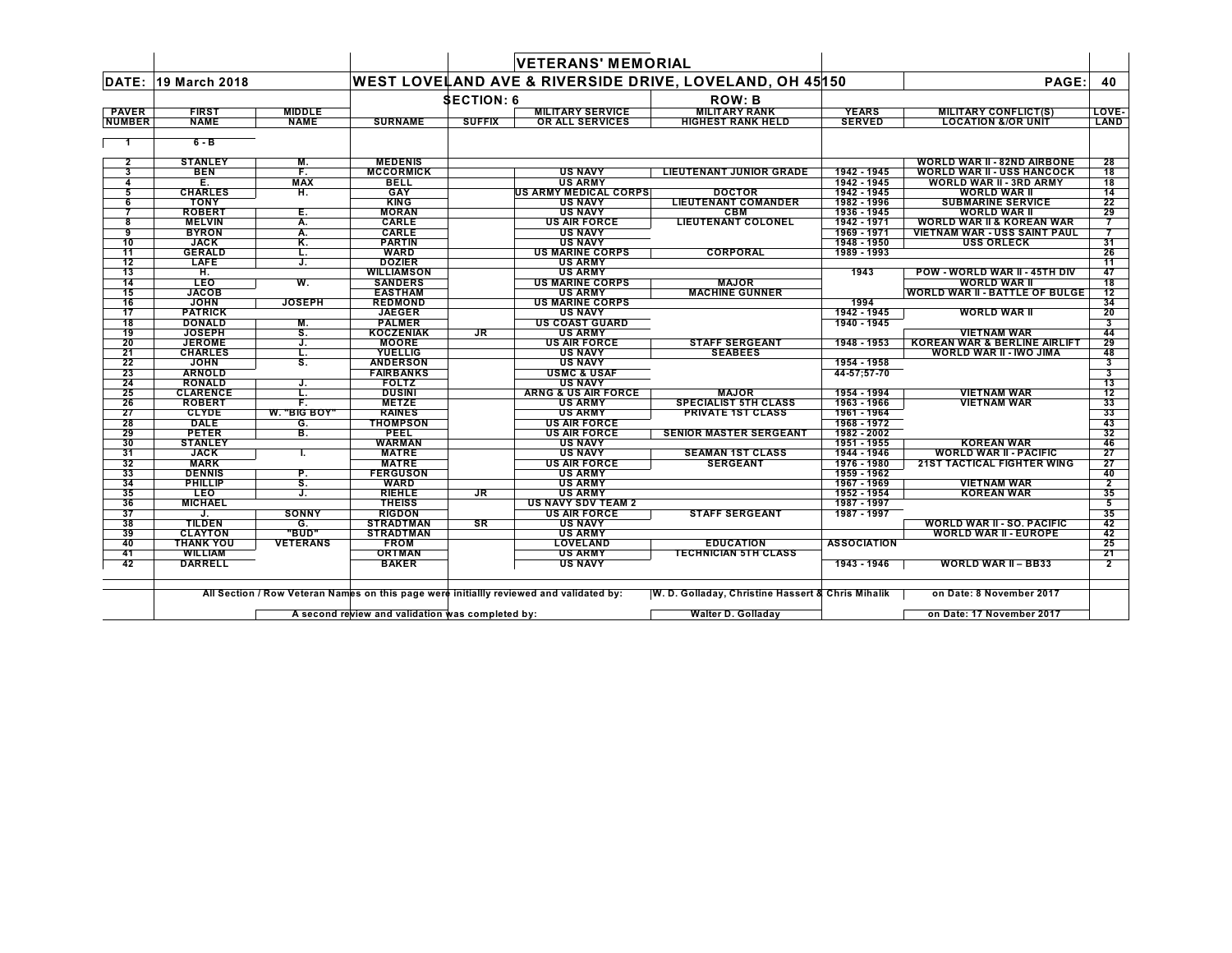|                       |                              |                    |                             |                   | <b>VETERANS' MEMORIAL</b>             |                                                         |                            |                                                           |                 |
|-----------------------|------------------------------|--------------------|-----------------------------|-------------------|---------------------------------------|---------------------------------------------------------|----------------------------|-----------------------------------------------------------|-----------------|
| DATE:                 | 19 March 2018                |                    |                             |                   |                                       | WEST LOVELAND AVE & RIVERSIDE DRIVE, LOVELAND, OH 45150 |                            | PAGE:                                                     | 41              |
|                       |                              |                    |                             | <b>SECTION: 6</b> |                                       | ROW: C                                                  |                            |                                                           |                 |
| <b>PAVER</b>          | <b>FIRST</b>                 | <b>MIDDLE</b>      |                             |                   | <b>MILITARY SERVICE</b>               | <b>MILITARY RANK</b>                                    | <b>YEARS</b>               | <b>MILITARY CONFLICT(S)</b>                               | LOVE-           |
| <b>NUMBER</b>         | <b>NAME</b>                  | <b>NAME</b>        | <b>SURNAME</b>              | <b>SUFFIX</b>     | OR ALL SERVICES                       | <b>HIGHEST RANK HELD</b>                                | <b>SERVED</b>              | <b>LOCATION &amp;/OR UNIT</b>                             | LAND            |
| $\mathbf 1$           | $6 - C$                      |                    |                             |                   |                                       |                                                         |                            |                                                           |                 |
|                       |                              |                    |                             |                   |                                       |                                                         |                            |                                                           |                 |
| $\overline{2}$        | <b>JOSEPH</b>                | D.                 | <b>ROMES</b>                | <b>JR</b>         | <b>US ARMY AIR FORCE</b>              | <b>1ST LIEUTENANT</b>                                   | 1942 - 1944                | <b>WORLD WAR II - 15TH AIR FORCE</b>                      | 36              |
| 3                     | <b>LAWRENCE</b>              |                    | <b>ROMES</b>                |                   | <b>US NAVY</b>                        | <b>QUARTERMASTER 3RD CLASS</b>                          | 1943 - 1946                | <b>WORLD WAR II</b>                                       | 36              |
| 4                     | <b>ROGER</b>                 |                    | <b>GRETHER</b>              |                   | <b>US ARMY</b>                        |                                                         | 1966 - 1968                |                                                           | 29              |
|                       | <b>CHARLES</b>               | <b>CHRISTOPHER</b> | HILL                        |                   | <b>US ARMY</b>                        | <b>SERGEANT 1ST CLASS</b>                               | 1950 - 1953                |                                                           | 18              |
| 6                     | <b>RYAN</b>                  |                    | <b>HOEFER</b>               |                   | <b>US ARMY</b>                        | <b>PRIVATE 1ST CLASS</b>                                | 2003 - 2004                | <b>IRAQ WAR - 101ST AIRBORNE</b>                          | 30              |
|                       | <b>BILLY</b>                 |                    | <b>NEWLAND</b>              |                   | <b>US ARMY</b>                        | <b>STAFF SERGEANT</b>                                   | 1949 - 1952                | <b>OKINAWA</b>                                            | 30              |
| 8                     | <b>ROBERT</b>                | F.                 | <b>BROWN</b>                | SR                |                                       |                                                         |                            | <b>WORLD WAR II</b>                                       | 6               |
| 9                     | <b>ROBERT</b>                | F.                 | <b>BROWN</b>                | <b>JR</b>         | <b>US NAVY</b>                        |                                                         | 1961 - 1971                |                                                           | 6               |
| 10                    | <b>ROBERT</b>                |                    | <b>MOSIER</b>               |                   |                                       |                                                         |                            | <b>WORLD WAR II</b>                                       | 6               |
| 11                    | <b>KENNETH</b>               | <b>ELDEN</b>       | <b>MEDERT</b>               | <b>SR</b>         | <b>US MARINE CORPS</b>                | <b>PRIVATE 1ST CLASS</b><br><b>STAFF SERGEANT</b>       |                            | <b>WORLD WAR II - USS OCONTO</b>                          | 45              |
| 12                    | <b>ROBERT</b>                | R.                 | <b>ANDERSON</b>             |                   | <b>US AIR FORCE</b>                   |                                                         | 1952 - 1956<br>1989 - 1993 |                                                           | 2               |
| 13                    | <b>SHANE</b>                 |                    | <b>BORCHERS</b>             |                   | <b>US NAVY</b>                        | PETTY OFFICER 3RD CL                                    |                            | PERSIAN GULF WAR                                          | $5\overline{ }$ |
| 14<br>$\overline{15}$ | <b>MICHAEL</b>               |                    | <b>VEST</b><br><b>SMITH</b> |                   | <b>US AIR FORCE</b><br><b>US ARMY</b> |                                                         | 1968 - 1972<br>1945 - 1951 | <b>VIETNAM WAR</b>                                        | 45<br>45        |
| 16                    | <b>WILLIAM</b>               | A.<br>W.           | <b>CONLEY</b>               |                   | <b>US ARMY</b>                        | <b>PRIVATE</b>                                          |                            | <b>WORLD WAR II</b>                                       | $\overline{15}$ |
| $\overline{17}$       | <b>HARRY</b><br><b>BRUCE</b> | A.                 | <b>HAWK</b>                 |                   | <b>US NAVY</b>                        | ABH <sub>3</sub>                                        | 2001 - 2005                | <b>WORLD WAR II</b><br><b>IRAQI FREEDOM - USS PELELIU</b> | 20              |
| 18                    | <b>FRED</b>                  | M.                 | <b>BLACK</b>                |                   | <b>US ARMY</b>                        |                                                         |                            | <b>POW - WORLD WAR II</b>                                 | $\overline{4}$  |
| 19                    | <b>MICHAEL</b>               |                    | <b>MOLESSA</b>              |                   |                                       |                                                         |                            | <b>WORLD WAR II - PEARL HARBOR</b>                        | 29              |
| 20                    | <b>GERALD</b>                | н.                 | <b>WILSON</b>               |                   | <b>US AIR FORCE</b>                   | <b>SERGEANT</b>                                         | 1966 - 1970                | <b>VIETNAM WAR</b>                                        | 47              |
| 21                    | <b>WILLIAM</b>               | R.                 | <b>CARTER</b>               |                   | <b>US NAVY</b>                        |                                                         | 1986 - 2006                |                                                           | $\overline{7}$  |
| 22                    | <b>HARRY</b>                 |                    | <b>FRITZ</b>                |                   | <b>US NAVY</b>                        |                                                         | 1947 - 1950                | <b>BERLIN AIRLIFT</b>                                     | 14              |
| 23                    | <b>RANDALL</b>               |                    | <b>SANDERS</b>              |                   | <b>US ARMY</b>                        |                                                         | 1973 - 1977                |                                                           | 36              |
| 24                    | <b>GEORGE</b>                |                    | <b>JAMES</b>                |                   | <b>US MARINE CORPS</b>                |                                                         | 1968 - 1974                |                                                           | 20              |
| 25                    | TODD                         | S.                 | <b>JAMES</b>                |                   | <b>US COAST GUARD</b>                 |                                                         | 1990 - 2002                |                                                           | 20              |
| 26                    | <b>RYAN</b>                  |                    | <b>JAMES</b>                |                   | <b>US COAST GUARD</b>                 |                                                         |                            |                                                           | 20              |
| 27                    | <b>JERRY</b>                 |                    | <b>WOOD</b>                 |                   | <b>US ARMY</b>                        | <b>SPECIALIST 4TH CLASS</b>                             | 1956 - 1958                | 3RD US INF REG "OLD GUARD"                                | 30              |
| 28                    | <b>RALPH</b>                 |                    | <b>BARTH</b>                |                   | <b>US ARMY</b>                        |                                                         | 1966-1972                  | <b>VIETNAM WAR</b>                                        | 14              |
| 29                    | <b>THOMAS</b>                |                    | <b>OSKAMP</b>               |                   | <b>US ARMY</b>                        | <b>SPECIAL FORCES</b>                                   | 1965 - 1968                |                                                           | 42              |
| 30                    | <b>JEFFREY</b>               |                    | <b>OSKAMP</b>               |                   | <b>US ARMY</b>                        | <b>SPECIALIST 4TH CLASS</b>                             | 1985 - 1988                | <b>GERMANY</b>                                            | 42              |
| 31                    | <b>JACK</b>                  | C.                 | <b>HARTLE</b>               |                   | <b>US AIR FORCE</b>                   |                                                         | 1955 - 1963                |                                                           | 17              |
| 32                    | <b>VICTOR</b>                |                    | <b>SLEZAK</b>               |                   | <b>US ARMY</b>                        |                                                         | 1942 - 1946                | <b>WORLD WAR II - SO. PACIFIC</b>                         | 19              |
| 33                    | <b>BERNARD</b>               |                    | <b>EBBESMEYER</b>           |                   | <b>US ARMY</b>                        |                                                         |                            | <b>WORLD WAR II - SO. PACIFIC</b>                         | 19              |
| 34                    | <b>MERTON</b>                |                    | <b>PURVIS</b>               |                   | <b>US NAVY</b>                        |                                                         | 1944 - 1946                | <b>WORLD WAR II - USS OSTERHAUS</b>                       | 19              |
| 35                    | <b>JOSEPH</b>                |                    | <b>JAMES</b>                |                   | <b>US ARMY</b>                        |                                                         | 1942 - 1945                | <b>WORLD WAR II - 96TH INFDIV</b>                         | 20              |
| 36                    | <b>ATLEE</b>                 | <b>MARCH</b>       | <b>GREENWALD</b>            |                   | <b>US ARMY</b>                        |                                                         | 1941 - 1945                | <b>WORLD WAR II</b>                                       | 15              |
| 37                    | <b>CHARLES</b>               | М.                 | <b>RUFFNER</b>              |                   |                                       | CORPORAL                                                |                            | <b>WORLD WAR II</b>                                       | 10              |
| 38                    | <b>KENNETH</b>               | R.                 | cox                         |                   | <b>US MARINE CORPS</b>                | <b>MASTER SERGEANT</b>                                  |                            |                                                           | 10              |
| 39                    | <b>WILLIAM</b>               | Έ.                 | COX                         |                   | <b>US ARMY</b>                        |                                                         |                            | <b>WORLD WAR I</b>                                        | 10              |
| 40                    | <b>CHARLES</b>               | <b>LARRY</b>       | <b>STOKES</b>               |                   | <b>US ARMY</b>                        |                                                         |                            |                                                           | 10              |
| 41                    | <b>MICHAEL</b>               | S.                 | <b>MCDANIEL</b>             |                   | <b>US MARINE CORPS</b>                | CORPORAL                                                |                            | <b>2ND MARINE DIVISION</b>                                | 10              |
| 42                    | <b>STEPHEN</b>               | C.                 | <b>MCCOMAS</b>              |                   | <b>US NAVY</b>                        | FC <sub>1</sub>                                         | 2001 - 2005                | <b>USS VICKSBURG</b>                                      | 10              |
|                       |                              |                    |                             |                   |                                       |                                                         |                            |                                                           |                 |

All Section / Row Veteran Names on this page were initiallly reviewed and validated by: W. D. Golladay, Christine Hassert & Chris Mihalik ── on Date: 8 November 2017

**A second review and validation was completed by: Walter D. Golladay on Date: 17 November 2017** $\mathsf{L}$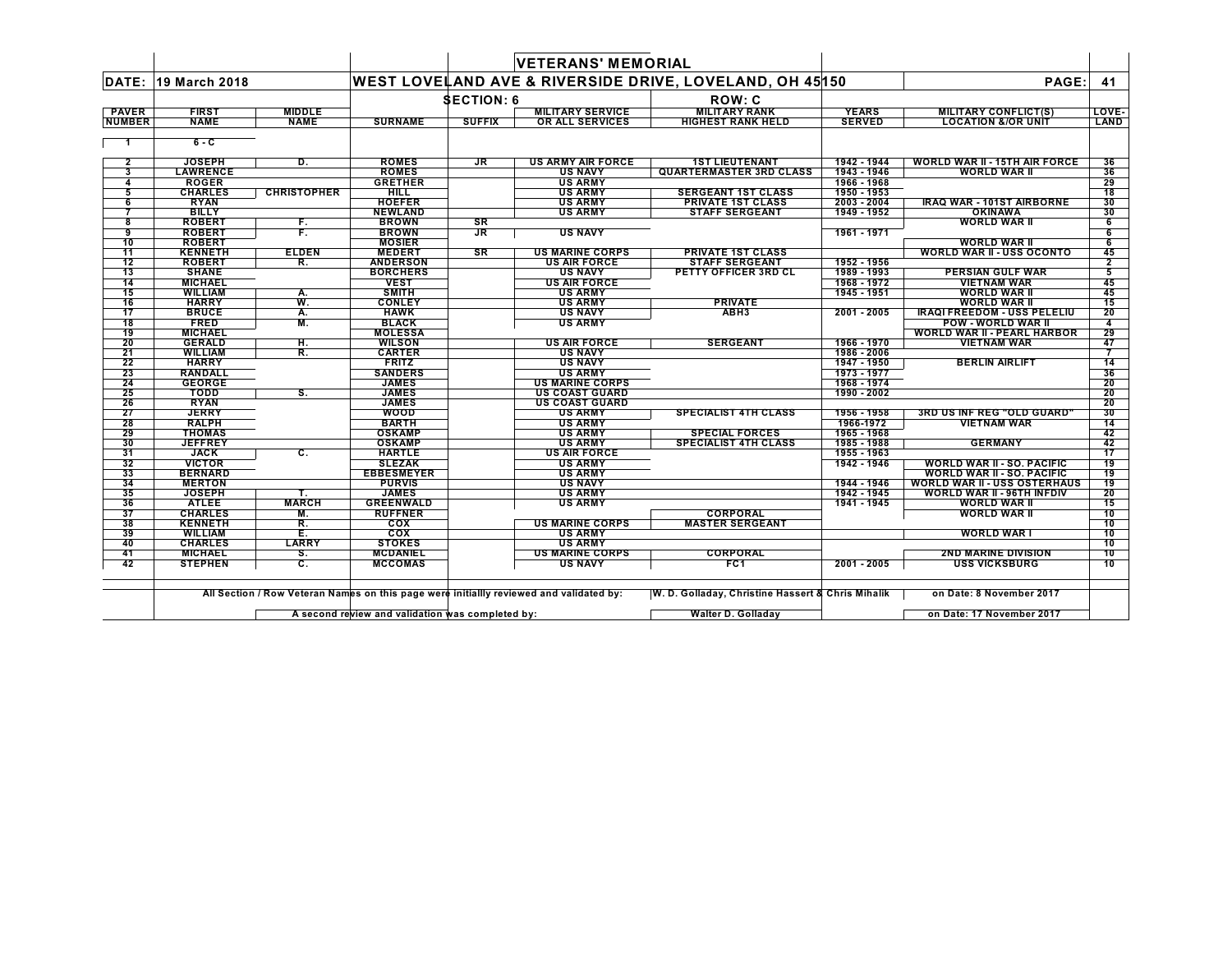|               |                              |                           |                                   |                   | <b>VETERANS' MEMORIAL</b>        |                                                         |                            |                                                   |                         |
|---------------|------------------------------|---------------------------|-----------------------------------|-------------------|----------------------------------|---------------------------------------------------------|----------------------------|---------------------------------------------------|-------------------------|
| DATE:         | 19 March 2018                |                           |                                   |                   |                                  | WEST LOVELAND AVE & RIVERSIDE DRIVE, LOVELAND, OH 45150 |                            | PAGE:                                             | 42                      |
|               |                              |                           |                                   | <b>SECTION: 6</b> |                                  | <b>ROW: D</b>                                           |                            |                                                   |                         |
| <b>PAVER</b>  | <b>FIRST</b>                 | <b>MIDDLE</b>             |                                   |                   | <b>MILITARY SERVICE</b>          | <b>MILITARY RANK</b>                                    | <b>YEARS</b>               | <b>MILITARY CONFLICT(S)</b>                       | LOVE-                   |
| <b>NUMBER</b> | <b>NAME</b>                  | <b>NAME</b>               | <b>SURNAME</b>                    | <b>SUFFIX</b>     | OR ALL SERVICES                  | <b>HIGHEST RANK HELD</b>                                | <b>SERVED</b>              | <b>LOCATION &amp;/OR UNIT</b>                     | LAND                    |
|               | $6 - D$                      |                           |                                   |                   |                                  |                                                         |                            |                                                   |                         |
| $\mathbf{2}$  | <b>JERRY</b>                 |                           | <b>RANDALL</b>                    |                   | <b>US NAVY</b>                   |                                                         | 1959 - 1964                |                                                   | 33                      |
| 3             | <b>LAWRENCE</b>              | Е.                        | <b>TILLEY</b>                     |                   | <b>US ARMY CORPS OF ENG</b>      | <b>CORPORAL</b>                                         |                            |                                                   | $\overline{\mathbf{8}}$ |
|               | <b>BERNARD</b>               | F.                        | <b>SMITH</b>                      | Ш                 | <b>US ARMY</b>                   |                                                         |                            | <b>VIETNAM WAR</b>                                | 39                      |
| 5             | <b>JOHN</b>                  | М.                        | <b>GIBSON</b>                     |                   | <b>US MARINE CORPS</b>           |                                                         | 1971 - 1974                | <b>VIETNAM WAR</b>                                | 14                      |
| 6             | JIM                          |                           | <b>MILLER</b>                     |                   | <b>US AIR FORCE</b>              |                                                         | 1970 - 1974                | <b>VIETNAM WAR</b>                                | 28                      |
|               | <b>CHARLES</b>               | Κ.                        | <b>WOLFRAM</b>                    | <b>JR</b>         | <b>US ARMY</b>                   |                                                         | 1966 - 1968                |                                                   | 4                       |
| 8             | <b>HERBERT</b>               |                           | <b>WILSON</b>                     |                   | <b>US ARMY</b>                   |                                                         | 1950 - 1952                |                                                   | 48                      |
| 9             | <b>LARRY</b>                 | L.                        | <b>HUNTER</b>                     |                   | <b>US NAVY</b>                   | <b>BROWN WATER NAVY</b>                                 | 1965 - 1971                | <b>VIETNAM WAR</b>                                | 35                      |
| 10            | <b>GERALDINE</b>             | Α.                        | <b>BOIKE KNIGHT</b>               |                   | <b>US NAVY</b>                   | <b>CADET</b>                                            |                            | <b>WORLD WAR II</b>                               | 4                       |
| 11            | s.                           | D.                        | <b>SHEARER</b>                    |                   | <b>US ARMY</b>                   | <b>SERGEANT 1ST CLASS</b>                               | 1983 - 2003                |                                                   | 38                      |
| 12            | <b>PETE</b>                  |                           | <b>VEZEY</b>                      |                   | <b>US NAVY</b>                   |                                                         | 1985-2005                  |                                                   |                         |
| 13            | <b>WAYNE</b>                 | G.                        | <b>JONES</b>                      |                   | <b>US ARMY</b>                   |                                                         | 1943-1945                  |                                                   |                         |
| 14            | <b>VERNON</b>                |                           | <b>STIVER</b>                     |                   | <b>US ARMY</b>                   |                                                         |                            | <b>WORLD WAR II - 87TH DIVISION</b>               | 41                      |
| 15            | <b>LEO</b>                   | С.                        | <b>SEMELSBERGER</b>               |                   | <b>US ARMY</b>                   |                                                         | 1943 - 1945                | <b>WORLD WAR II - NORMANDY</b>                    | 48                      |
| 16            | <b>JASON</b>                 | M.                        | <b>BOATRIGHT</b>                  |                   | <b>US ARMY</b>                   | <b>SERGEANT</b>                                         | 2003 - 2007                | <b>IRAQ WAR</b>                                   | 4                       |
| 17            | <b>WM</b>                    | н.                        | <b>STOUDER</b>                    |                   | <b>US NAVY</b>                   |                                                         | 1943 - 1945                | <b>WORLD WAR II</b>                               | 41                      |
| 18            | <b>GARY</b>                  |                           | <b>STOUDER</b>                    |                   | <b>US NAVY</b>                   |                                                         | 1968 - 1969                |                                                   | 41                      |
| 19            | <b>TERRY</b>                 |                           | <b>STOUDER</b>                    |                   | <b>US ARMY</b>                   | <b>SPECIALIST 5TH CLASS</b>                             | 1969 - 1972                | <b>VIETNAM WAR</b>                                | 41                      |
| 20            | <b>VIRGIL</b>                | Е.                        | <b>GAULL</b>                      |                   | <b>US ARMY</b>                   |                                                         |                            |                                                   | 41                      |
| 21            | <b>TOM</b>                   |                           | <b>VORMWALD</b>                   |                   | <b>USMC &amp; USAF</b>           |                                                         | 1980-90: 2006              |                                                   | 45                      |
| 22            | <b>ROBERT</b>                |                           | <b>BARNES</b>                     |                   | <b>US ARMY</b>                   | <b>SERGEANT</b>                                         |                            | <b>WORLD WAR II</b>                               |                         |
| 23            | <b>DAVID</b>                 | <b>SETH</b>               | <b>MITCHELL</b>                   |                   | <b>US MARINE CORPS</b>           | <b>CAPTAIN</b>                                          | 2001 - 2009                | KIA                                               | 42                      |
| 24            | <b>DONALD</b>                | G.                        | <b>JENT</b>                       |                   | <b>US NAVY &amp; US ARMY</b>     |                                                         | 1953 - 1960                |                                                   | 21                      |
| 25            | <b>STANLEY</b>               | G.                        | <b>DURBIN</b>                     |                   | <b>US ARMY</b>                   |                                                         | 1950 - 1953                | <b>KOREAN WAR</b>                                 | 5                       |
| 26            | <b>BILL</b>                  |                           | <b>HATFIELD</b>                   |                   | <b>US ARMY</b>                   | <b>SPECIALIST 4TH CLASS</b>                             | 1970 - 1971                | <b>VIETNAM WAR</b>                                | 9                       |
| 27            | <b>ANDREW</b>                | <b>FRANK</b>              | <b>WARREN</b>                     |                   | <b>US MARINE CORPS</b>           | <b>CAPTAIN</b>                                          | $2004 - 2008$              | <b>IRAQI FREEDOM</b>                              | 9                       |
| 28            | <b>JAMES</b>                 | А.                        | <b>HUTZEL</b>                     |                   | <b>US NAVY</b>                   | <b>GUNNERS MATE 2ND CLASS</b>                           |                            | <b>WORLD WAR II - USS WREN</b>                    | 10                      |
| 29            | <b>CARLOS</b>                |                           | <b>CROSBY</b>                     |                   | <b>US NAVY</b>                   |                                                         |                            |                                                   | 1                       |
| 30            | <b>JACOB</b>                 |                           | <b>RICH</b>                       |                   | <b>VIRGINIA MILITIA</b>          | <b>CAPTAIN</b>                                          | 1777 - 1782                | <b>REVOLUTIONARY WAR</b>                          | 13                      |
| 31            | <b>SAMUEL</b>                |                           | <b>RICH</b>                       |                   | <b>7TH OHIO VOLUNTEERS</b>       |                                                         | 1862 - 1865                | <b>CIVIL WAR</b>                                  | 13                      |
| 32            | <b>CHARLES</b>               | <b>HOWARD</b>             | <b>RICH</b>                       |                   | <b>US ARMY</b>                   | <b>MASTER MECHANIC</b>                                  | 1917 - 1919                | <b>WORLD WAR I</b>                                | 13                      |
| 33<br>34      | <b>ALFRED</b><br><b>EARL</b> | N.                        | <b>RICH</b><br><b>WALL</b>        |                   | <b>7TH OHIO VOLUNTEERS</b>       | <b>SERGEANT MAJOR</b>                                   | 1862 - 1865                | <b>CIVIL WAR</b><br><b>WORLD WAR II - PACIFIC</b> | 34<br>45                |
| 35            | <b>JEAN</b>                  | N.                        | <b>WALL</b>                       |                   | <b>US ARMY</b><br><b>US ARMY</b> | <b>NURSE</b>                                            |                            | WORLD WAR II                                      | 45                      |
|               |                              |                           |                                   |                   |                                  |                                                         |                            |                                                   |                         |
| 36            | <b>KEN</b><br>GUY            |                           | <b>TEDRICK</b><br><b>TROUTMAN</b> |                   | <b>US NAVY</b><br><b>US NAVY</b> | PETTY OFFICER 3RD CLASS                                 | 1990 - 1993<br>1955 - 1959 |                                                   | 43                      |
| 37<br>38      | <b>GEORGE</b>                | Р.<br>Έ.                  | <b>TROUTMAN</b>                   |                   | <b>US AIR FORCE</b>              | <b>MUSICIAN</b><br><b>AIRMAN 1ST CLASS</b>              | 1959 - 1965                |                                                   | 44<br>44                |
| 39            | <b>ROBERT</b>                |                           | <b>BRADLEY</b>                    |                   | <b>US NAVY</b>                   |                                                         | 1951 - 1954                | <b>KOREAN WAR</b>                                 | 5                       |
| 40            | <b>CECIL</b>                 | $\overline{\mathbf{c}}$ . | COY                               | SR                | <b>US NAVY</b>                   |                                                         | 1959 - 1963                |                                                   | 10                      |
| 41            | <b>JAMES</b>                 | D.                        | <b>DROOK</b>                      |                   | <b>US ARMY</b>                   | <b>SERGEANT</b>                                         |                            |                                                   | 11                      |
| 42            | <b>RAYMOND</b>               |                           | <b>SOHN</b>                       |                   | <b>US AIR FORCE</b>              |                                                         | 1948 - 1952                | <b>WORLD WAR II &amp; KOREAN WAR</b>              | 26                      |
|               |                              |                           |                                   |                   |                                  |                                                         |                            |                                                   |                         |

All Section / Row Veteran Names on this page were initiallly revi∳wed and validated by: Walter D. Golladay on Date: 2 November 2017

 $\mathsf{L}$ 

**A second review and validation was completed by: Walter D. Golladay on Date: 15 November 2017**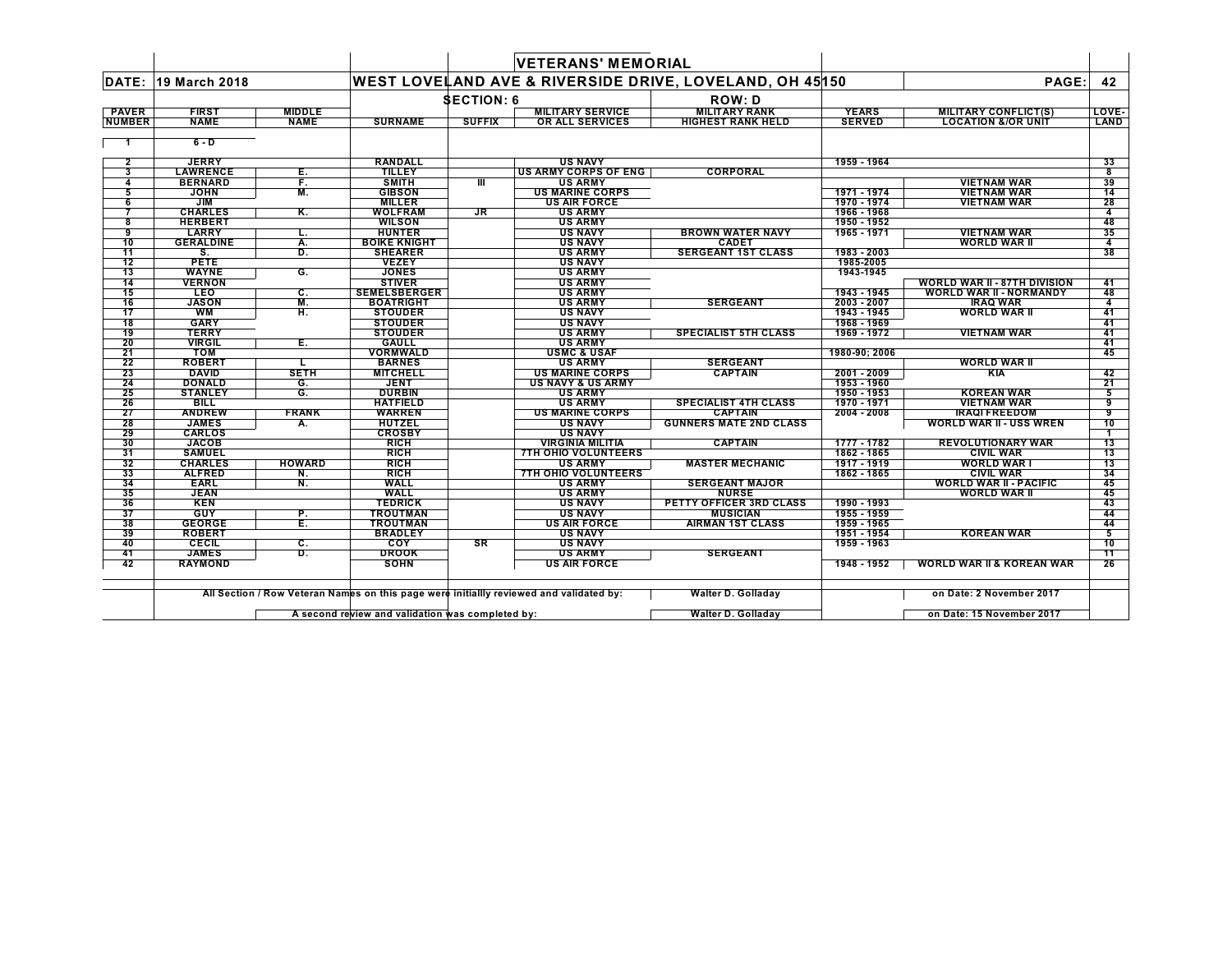|                |                               |                  |                               |                   | <b>VETERANS' MEMORIAL</b>                    |                                                         |               |                                     |       |
|----------------|-------------------------------|------------------|-------------------------------|-------------------|----------------------------------------------|---------------------------------------------------------|---------------|-------------------------------------|-------|
|                | <b>DATE: 19 March 2018</b>    |                  |                               |                   |                                              | WEST LOVELAND AVE & RIVERSIDE DRIVE, LOVELAND, OH 45150 |               | PAGE:                               | 43    |
|                |                               |                  |                               | <b>SECTION: 6</b> |                                              | <b>ROW: E</b>                                           |               |                                     |       |
| <b>PAVER</b>   | <b>FIRST</b>                  | <b>MIDDLE</b>    |                               |                   | <b>MILITARY SERVICE</b>                      | <b>MILITARY RANK</b>                                    | <b>YEARS</b>  | <b>MILITARY CONFLICT(S)</b>         | LOVE- |
| <b>NUMBER</b>  | <b>NAME</b>                   | <b>NAME</b>      | <b>SURNAME</b>                | <b>SUFFIX</b>     | <b>OR ALL SERVICES</b>                       | <b>HIGHEST RANK HELD</b>                                | <b>SERVED</b> | <b>LOCATION &amp;/OR UNIT</b>       | LAND  |
| $\overline{1}$ | $6 - E$                       |                  |                               |                   |                                              |                                                         |               |                                     |       |
| $\mathbf{2}$   | <b>JOHN</b>                   | М.               | <b>LUNGER</b>                 |                   | <b>US NAVY</b>                               |                                                         | 1972 - 1976   | <b>USS MIDWAY</b>                   | 26    |
| 3              | <b>DAVID</b>                  |                  | <b>VARON</b>                  |                   | <b>US ARMY</b>                               |                                                         | 1943 - 1946   | <b>WORLD WAR II - MEDICAL CORPS</b> | 44    |
| $\overline{4}$ | <b>JOSEPH</b>                 |                  | ROZZI                         |                   | <b>US NAVY</b>                               | <b>QUARTERMASTER</b>                                    | 1941 - 1945   | <b>WORLD WAR II</b>                 | 44    |
| 5              | <b>STEVEN</b>                 | J.               | <b>McANDREW</b>               |                   | <b>US MARINE CORPS</b>                       | <b>CORPORAL</b>                                         | 2004 - 2008   | OEF OIF                             | 27    |
| 6              | <b>SAMUEL</b>                 | R.               | <b>GORTON</b>                 |                   | <b>US ARMY</b>                               | <b>STAFF SERGEANT</b>                                   | $2004 - 2010$ | OEF OIF-101ST AIRBORNE              | 27    |
|                | <b>BRIAN</b>                  |                  | <b>CHESHIRE</b>               |                   | <b>US ARMY</b>                               |                                                         | 1996 - 1999   |                                     |       |
| 8              | <b>CHRIS</b>                  |                  | <b>SHUMAKER</b>               |                   | <b>US AIR FORCE</b>                          | <b>1ST LIEUTENANT</b>                                   | 2010 - PRES   |                                     |       |
| 9              | <b>GARY</b>                   | Κ.               | <b>SEAMAN</b>                 |                   | <b>US NAVY</b>                               | FTM1                                                    | 1972 - 1978   | <b>VIETNAM WAR</b>                  |       |
| 10             | <b>WILLIAM</b>                |                  | <b>STAMPER</b>                |                   | <b>US NAVY</b>                               | SOE <sub>2</sub>                                        | 1958 - 1962   | <b>VIETNAM WAR</b>                  |       |
| 11             | <b>WILLIAM</b>                | А.               | <b>HUTZEL</b>                 |                   | <b>US NAVY</b>                               | <b>SCPO</b>                                             | 1976 - 2005   | <b>GULF WAR &amp; IRAQ WAR</b>      |       |
| 12             | <b>DAVID</b>                  |                  | <b>LANGDON</b>                |                   | <b>US ARMY</b>                               |                                                         | 1969 - 1972   |                                     |       |
| 13             | <b>SAMUEL</b>                 | <b>MICHAEL</b>   | <b>LEWIS</b>                  |                   | <b>US ARMY</b>                               |                                                         | 1969 - 1972   |                                     |       |
| 14             | <b>FRANK</b>                  | Е.               | <b>BORT</b>                   |                   | <b>US ARMY</b>                               | <b>PFC</b>                                              |               | WORLD WAR II                        |       |
| 15             | <b>EDMUND</b>                 | А.               | <b>ROSSI</b>                  |                   | <b>US NAVY</b>                               | <b>SFC</b>                                              |               | <b>WORLD WAR II</b>                 |       |
| 16             | <b>WILLIAM</b>                | G.               | <b>WIESNER</b>                |                   | <b>US AIR FORCE</b>                          |                                                         |               |                                     |       |
| 17             | S.E. ASIA 1-YR                | <b>THANK ALL</b> | <b>VETS THEIR</b>             | <b>FAMILIES</b>   | <b>WE LOVE USA</b><br><b>US MARINE CORPS</b> | <b>&amp; SWEETHERT TOWN</b>                             | WGW - SRW.    |                                     |       |
| 18<br>19       | <b>DOUGLAS</b><br>IN HONOR OF | А.<br>THE MILLER | <b>JONES</b><br><b>FAMILY</b> |                   | <b>US MARINE CORPS</b>                       |                                                         | 1966 - 1968   | <b>VIETNAM WAR</b>                  |       |
| 20             | <b>CLEM</b>                   |                  | <b>HUTZEL</b>                 |                   | <b>US ARMY</b>                               | <b>COMBAT MEDIC</b>                                     |               | <b>WORLD WAR II</b>                 |       |
| 21             | <b>WALTER</b>                 |                  | <b>TENBRINK</b>               |                   | <b>US NAVY</b>                               |                                                         |               | <b>WORLD WAR II</b>                 |       |
| 22             | <b>DAVID</b>                  |                  | <b>GOLLADAY</b>               |                   | <b>SHENANDOAH MILITIA</b>                    | <b>MAJOR</b>                                            | 1775 - 1783   | <b>REVOLUTIONARY WAR</b>            |       |
| 23             | <b>WALTER</b>                 | D.               | <b>GOLLADAY</b>               |                   | US MARINE CORPS                              | <b>LANCE CORPORAL</b>                                   | 1961 - 1964   | <b>CUBAN MISSILE CRISIS ERA</b>     |       |
| 24             | <b>THOMAS</b>                 | E.               | <b>AMON</b>                   |                   | <b>US ARMY</b>                               |                                                         | 1955 - 1957   |                                     |       |
| 25             | <b>JOSEPH</b>                 |                  | <b>BLOMER</b>                 |                   | <b>US ARMY</b>                               |                                                         |               | <b>WORLD WAR II - NORMANDY</b>      |       |
| 26             | <b>ROBERT</b>                 | L.               | <b>JUNGKUNZ</b>               |                   | <b>US ARMY</b>                               | <b>147TH INFANTRY</b>                                   | 1960 - 1966   |                                     |       |
| 27             | <b>MARION</b>                 |                  | <b>PARISH</b>                 |                   | <b>US ARMY</b>                               | 94TH INFANTRY                                           | 1944 - 1946   |                                     |       |
| 28             | <b>DICK</b>                   |                  | <b>HOHLER</b>                 |                   | <b>US ARMY</b>                               | <b>86TH DIVISION</b>                                    | 1943 - 1946   |                                     |       |
| 29             | <b>CHICK</b>                  |                  | <b>BOWER</b>                  |                   | <b>US AIR FORCE</b>                          | <b>2ND AIR DEFENSE</b>                                  | 1951-1955     |                                     |       |
| 30             | unused                        |                  |                               |                   |                                              |                                                         |               |                                     |       |
| 31             | unused                        |                  |                               |                   |                                              |                                                         |               |                                     |       |
| 32             | unused                        |                  |                               |                   |                                              |                                                         |               |                                     |       |
| 33             | unused                        |                  |                               |                   |                                              |                                                         |               |                                     |       |
| 34             | unused                        |                  |                               |                   |                                              |                                                         |               |                                     |       |
| 35             | unused                        |                  |                               |                   |                                              |                                                         |               |                                     |       |
| 36             | unused                        |                  |                               |                   |                                              |                                                         |               |                                     |       |
| 37             | unused                        |                  |                               |                   |                                              |                                                         |               |                                     |       |
| 38             | unused                        |                  |                               |                   |                                              |                                                         |               |                                     |       |
| 39             | unused                        |                  |                               |                   |                                              |                                                         |               |                                     |       |
| 40             | unused                        |                  |                               |                   |                                              |                                                         |               |                                     |       |
| 41             | unused                        |                  |                               |                   |                                              |                                                         |               |                                     |       |
| 42             | unused                        |                  |                               |                   |                                              |                                                         |               |                                     |       |
|                |                               |                  |                               |                   |                                              |                                                         |               |                                     |       |
|                |                               |                  |                               |                   |                                              |                                                         |               |                                     |       |

All Section / Row Veteran Names on this page were initiallly reviewed and validated by: Walter D. Golladay → on Date: 2 November 2017

 $\blacksquare$ 

**A second review and validation was completed by: Walter D. Golladay on Date: 15 November 2017** $\mathsf{L}$